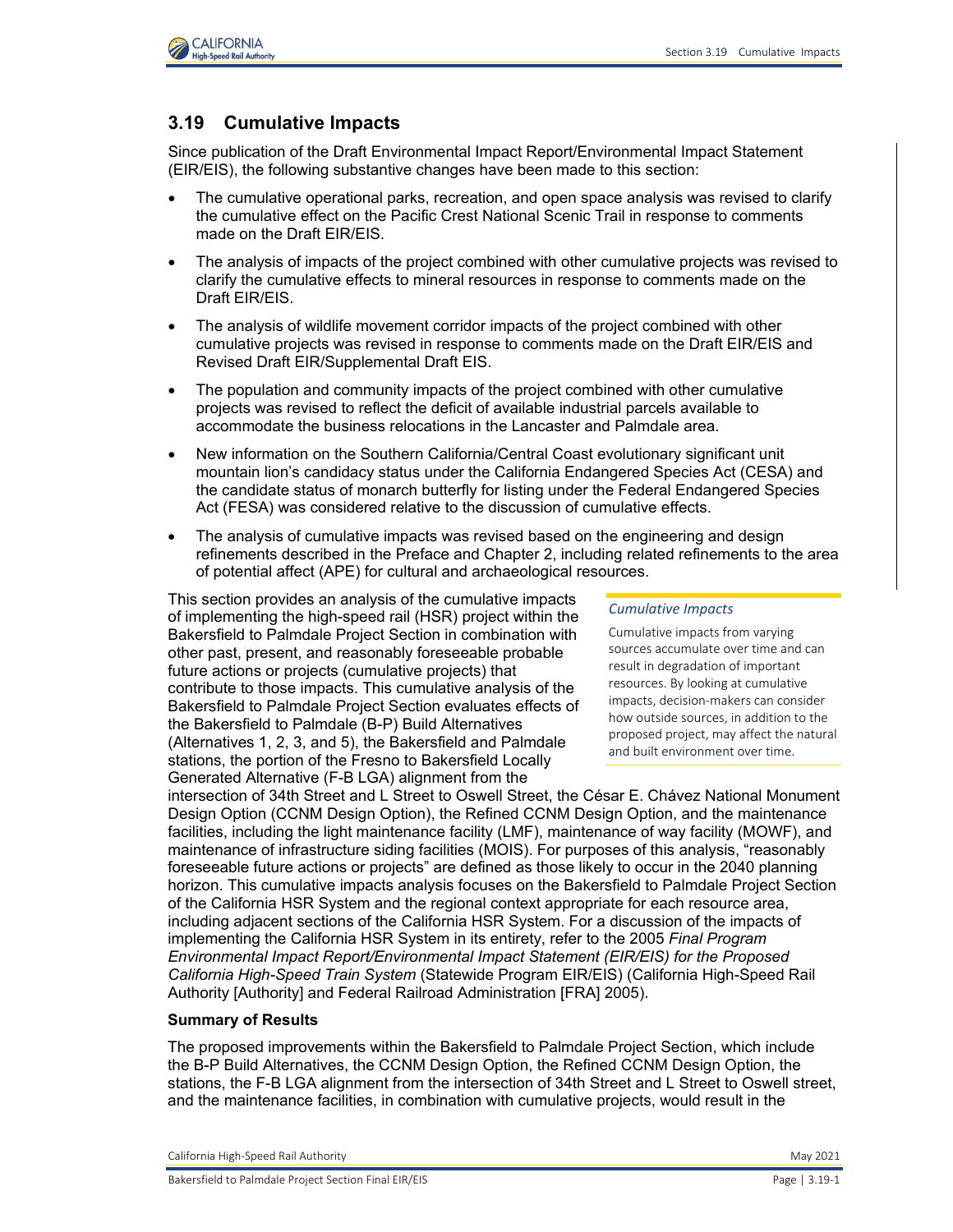

following cumulative, construction-period impacts that would be significant and cumulatively considerable under the California Environmental Quality Act (CEQA):

- **Air Quality**—Construction of the proposed improvements within the Bakersfield to Palmdale Project Section in combination with cumulative projects would increase emissions of criteria pollutants for which the resource study area (RSA) is in nonattainment under an applicable federal or state ambient air quality standard. Air pollutant emissions from construction of the proposed improvements within the Bakersfield to Palmdale Project Section would be reduced with the purchase of emissions offsets, but emissions of carbon monoxide (CO) would not be reduced to a less than significant level, Therefore, under CEQA, the project's incremental contribution to this impact would be cumulatively considerable. No additional mitigation is available to reduce the cumulative impact.
- **Socioeconomics and Communities** Construction of the proposed improvements within the Bakersfield to Palmdale Project Section, in combination with cumulative projects, would result in the permanent disruption or division of communities and permanent displacement and relocation of residents, businesses, and community facilities in the RSA, a cumulative impact that would be significant under CEQA. The proposed improvements within the Bakersfield to Palmdale Project Section would permanently disrupt established patterns of interaction among community residents and directly displace residents, businesses, and community facilities. Alternative 5 would have the largest incremental impact on displacement of residents, businesses, and community facilities by displacing 338 residential units, 285 businesses, and 4 community facilities. Alternative 3 would result in fewer displacements than under Alternative 5, with 244 residential units, 231 businesses, and 4 community facilities displaced. Alternatives 1 and 2 would result in the fewest displacements, with 243 residential units, 23[1](#page-1-0) businesses, and 4 community facilities.<sup>1</sup> Implementation of the CCNM Design Option or the Refined CCNM Design Option would not change the number of displacements. Cumulative Mitigation Measure CUM-SO-MM#1, Coordination with Cumulative Construction Project Sponsors, requires HSR project sponsors to coordinate construction schedules and potential closures, detours, and other elements of construction with other entities, including regional or local governments, to minimize cumulative effects to the extent feasible. Despite this measure, however, construction of the B-P Build Alternatives and cumulative projects would permanently disrupt established patterns of interaction among community residents and directly displace residents, businesses, and community facilities. Under CEQA, the project's incremental contribution to this impact would be cumulatively considerable.
- **Agricultural Farmland** Construction of the B-P Build Alternatives, in combination with cumulative projects, would result in the permanent conversion of Important Farmland, Williamson Act Contract Land, and Important Farmland zoned for agricultural use to nonagricultural use, a cumulative impact that would be significant under CEQA. The B-P Build Alternatives include a project-level mitigation measure to address the loss of Important Farmland, including that governed by a Williamson Act contract and/or zoned for agricultural use. However, mitigation would not create new farmland (i.e., convert natural land to agriculture) and therefore would not address the permanent net loss of Important Farmland, including Important Farmland that is under a Williamson Act Contract Land, and/or zoned for agricultural use. Alternative 3 would result in the largest incremental impact with the conversion of 611 acres of Important Farmland, 559 acres of which are zoned for agricultural use and 71 acres of which are under Williamson Act contract. Alternatives 1 and 5 would result in the next level of incremental impact, with each converting 604 acres of Important Farmland, 552 acres of which are zoned for agriculture use and 71 acres of which are under Williamson Act contract. Alternative 2 would have the smallest incremental impact, as it

<span id="page-1-0"></span><sup>1</sup> The number of displacements listed for Alternatives 3 and 5 includes the portion of the F-B LGA alignment from the intersection of 34th Street and L Street to Oswell Street. This portion of the alignment would result in the displacement of 36 residential units, 192 businesses, and 4 community facilities.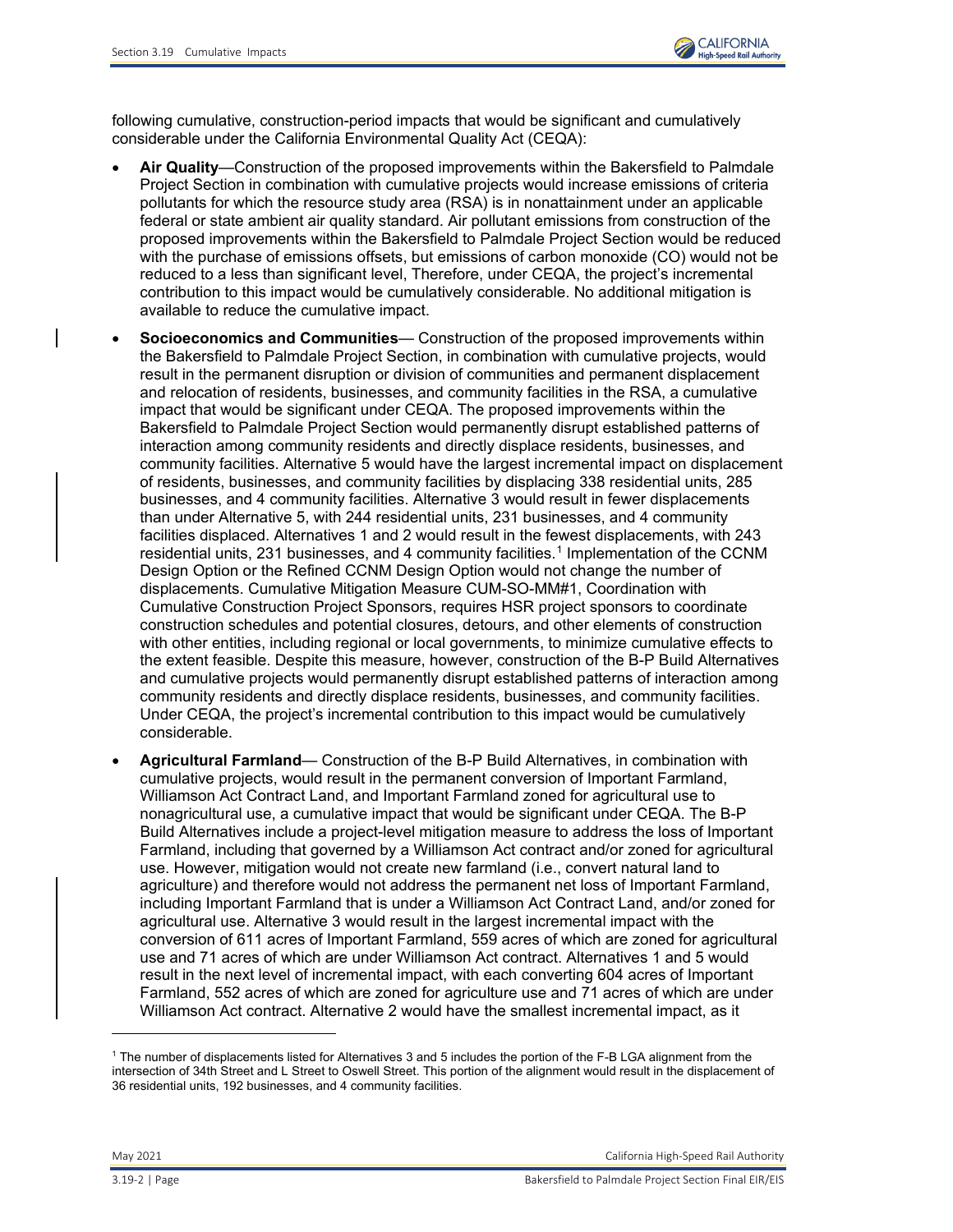

would convert 565 acres of Important Farmland, 621 acres of which are zoned for agriculture use and 86 acres of which are under Williamson Act contract. Implementation of the CCNM Design Option or the Refined CCNM Design Option would not change the number of acres of Important Farmland, the number of acres of Important Farmland under a Williamson Act contract, or the number of acres of Important Farmland zoned for agriculture use that would be permanently converted under any of the B-P Build Alternatives. Under CEQA, the project's incremental contribution to this impact would be cumulatively considerable. No additional mitigation is available to reduce the cumulative impact.

• **Cultural Resources**— Construction of the proposed improvements within the Bakersfield to Palmdale Project Section, in combination with other cumulative projects, would result in potential exposure of and permanent disruption to cultural resources, including archaeological resources, and removal or damage to historic architectural (built) properties. Project-level mitigation measures have been prescribed to address the potential disturbance of archaeological and cultural resources to the extent feasible. However, they would not fully mitigate these cumulative effects, and no additional mitigation is available. Under all B-P Build Alternatives, the cumulative effect to archaeological resources would result in a cumulative impact that is significant under CEQA, and the project's incremental contribution to this impact would be cumulatively considerable. Construction of any of the B-P Build Alternatives would result in direct effects to the Big Creek Hydroelectric System Historic District and construction of any of the B-P Build Alternatives and the CCNM Design Option would result in adverse visual effects to the Nuestra Señora Reina de La Paz/César E. Chávez National Historic Landmark (La Paz), thereby contributing to the cumulative impacts on these resources. Further, refinements to the APE caused by various engineering refinements added three historic properties that are listed or eligible for listing in the National Register of Historic Places and California Register of Historical Resources to the B-P APE. These historic properties consist of Cedar Avenue Historic District / Cedar Avenue Complex in Lancaster, and two residential properties in Lancaster. As discussed in the Section 106 Addendum Finding of Effect (Authority 2021), Alternatives 1, 2, 3, and 5 would have no adverse effect on the Cedar Avenue Historic District / Cedar Avenue Complex and the property on Trevor Avenue. Alternatives 1, 2, and 3 would have no adverse effect on the property on Lancaster Boulevard. All potential impacts would be mitigated, as discussed in Section 3.17.8, Mitigation Measures, of Section 3.17, Cultural Resources, such that these impacts would not result in a significant cumulative impact on historic architectural properties. Under the Refined CCNM Design Option, impacts to La Paz would be reduced and avoided as the visual alteration resulting from this design option would be minimal, distant, and low within the view-sheds from La Paz and would not reduce the isolation of the setting; therefore, impacts would be reduced to a less than significant level under CEQA. Further, construction of Alternative 5, in combination with cumulative projects, would result in a permanent cumulative impact on built resources that is significant under CEQA due to demolition of a historic architectural property: the historic Denny's Restaurant #30. This impact would not occur under Alternatives 1, 2, and 3 (or under the CCNM Design Option or Refined CCNM Design Option which are not located in Lancaster) because they would not affect this property. Project-level mitigation measures have been prescribed to address the impact of Alternative 5 on historic architectural properties to the extent feasible, but they would not sufficiently mitigate the cumulative effect since this alternative would require demolition of the historic structure. No additional mitigation is available to address the cumulative impact for Alternative 5, and its incremental contribution to this impact would be cumulatively considerable under CEQA.

The proposed improvements within the Bakersfield to Palmdale Project Section in combination with cumulative projects, would not result in cumulative construction-period impacts that would be significant and cumulatively considerable under CEQA for the following resources: transportation; noise and vibration; electromagnetic fields (EMF) and electromagnetic interference (EMI); public utilities and energy; biological and aquatic resources; hydrology and water quality; geology, soils, seismicity, and paleontological resources; hazardous materials and wastes; safety and security;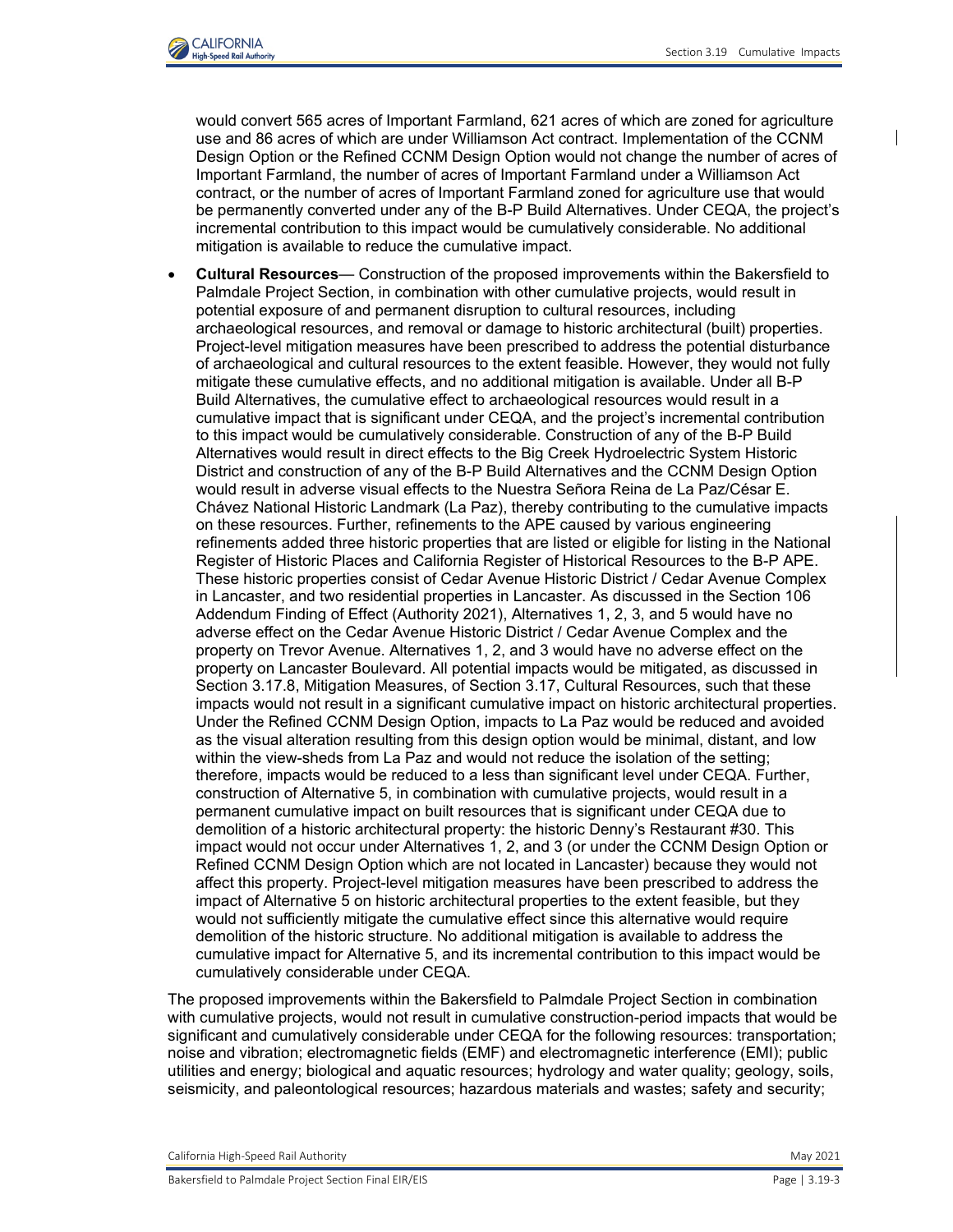

station planning, land use, and development; parks, recreation, and open space; and aesthetics and visual quality.

Operation of the HSR project within the Bakersfield to Palmdale Project Section, in combination with cumulative projects, would result in the following cumulative, operation-period impact that would be a significant and cumulatively considerable impact under CEQA:

• **Noise**—Increased traffic volumes from cumulative projects, in combination with traffic related to operation the B-P Build Alternatives, would permanently increase noise levels and result in a cumulative impact that would be significant under CEQA. Although project-level mitigation measures would reduce the noise effects of the B-P Build Alternatives by requiring that sound walls be installed and through the use of other techniques, the B-P Build Alternatives, in combination with cumulative projects, would still have the potential to exceed thresholds for noise at sensitive receivers. With mitigation, Alternative 5 would have the largest incremental noise impact because it would severely affect 578 sensitive receptors. Alternative 3 would follow, severely affecting 516 sensitive receptors. Alternatives 1 and 2 would result in the smallest incremental noise impacts, as they would each severely affect 502 sensitive receptors. Implementation of the CCNM Design Option or Refined CCNM Design Option would reduce the number of sensitive receptors that would be severely affected under any of the B-P Build Alternatives by one receptor (La Paz). Nonetheless, no mitigation is available to address this cumulative impact. Under CEQA, the project's incremental contribution to this impact would be cumulatively considerable.

The proposed improvements within the Bakersfield to Palmdale Project Section, in combination with cumulative projects, would not result in cumulative operation-period impacts that would be significant and cumulatively considerable under CEQA for the following resources: transportation; air quality and global climate change; EMI and EMF; public utilities and energy; biological and aquatic resources; hydrology and water quality; geology, soils, seismicity, and paleontological resources; hazardous materials and wastes; safety and security; socioeconomics and communities; station planning, land use, and development; agricultural farmland and forest land; parks, recreation, and open space; aesthetics and visual quality; and cultural resources.

### **3.19.1 Introduction**

This cumulative impact analysis complies with the National Environmental Policy Act (NEPA) (40 Code of Federal Regulations Parts 1508.7 and 1508.[2](#page-3-0)5<sup>2</sup>) and the CEQA Guidelines (California Code of Regulations, Title 14, § 15130), as further described in Section 3.1, Introduction. The analysis was prepared following guidelines from the California Department of Transportation (Caltrans) *Guidance for Preparers of Cumulative Impact Analysis* (Caltrans 2005), the Council on Environmental Quality's (CEQ) *Considering Cumulative Effects Under the National Environmental Policy Act* (CEQ Handbook) (CEQ 1997), and the CEQA Guidelines.

## **3.19.2 Laws, Regulations, and Orders**

This section summarizes federal and state laws relevant to the Bakersfield to Palmdale Project Section cumulative impact analysis. General NEPA and CEQA requirements for assessment and disclosure of environmental impacts are described in Section 3.1, Introduction, and are not restated here. However, NEPA and CEQA requirements specific to the evaluation of cumulative impacts are described in this section.

May 2021 California High-Speed Rail Authority

<span id="page-3-0"></span> $^2$  The CEQ issued new regulations on July 14, 2020, effective September 14, 2020, updating the NEPA implementing procedures at 40 Code of Federal Regulations 1500. However, this project initiated NEPA before the effective date and is not subject to the new regulations, relying on the 1978 regulations as they existed prior to September 14, 2020. All subsequent citations to CEQ regulations in this environmental document refer to the 1978 regulations, pursuant to 40 Code of Federal Regulations 1506.13 (2020) and the preamble at 85 Fed. Reg. 43340.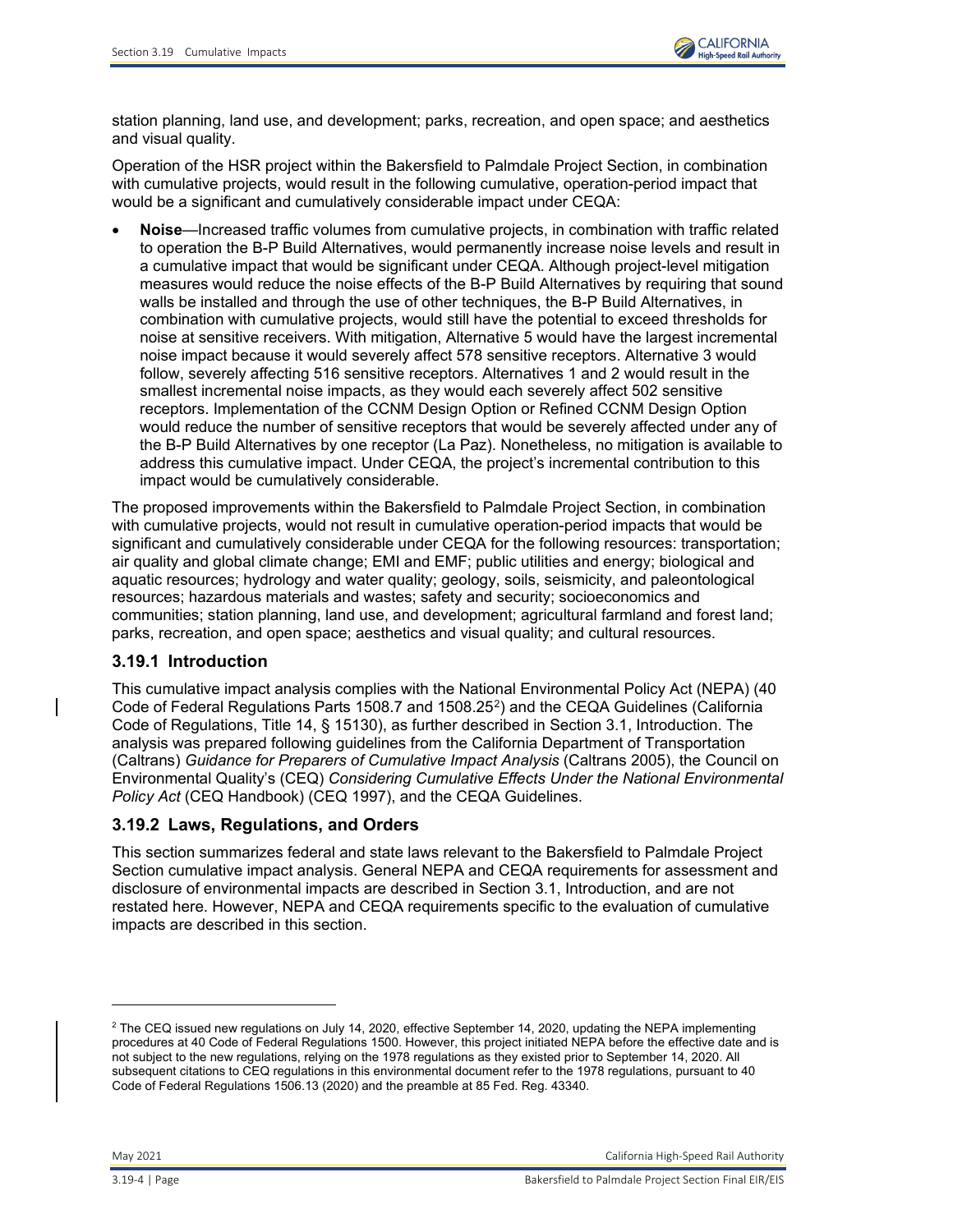# *3.19.2.1 Federal*

### **National Environmental Policy Act (42 U.S. Code § 4321 et seq.; 40 Code of Federal Regulations Part 1500–1508)**

Pursuant to NEPA and CEQ regulations, a lead agency must consider cumulative impacts in addition to direct and indirect project impacts. The CEQ regulations define cumulative effects as the impact on the environment that results from the incremental impact of the action when added to other past, present, and reasonably foreseeable future actions, regardless of what agency (federal or nonfederal) or person undertakes such other actions. Cumulative impacts can result from individually minor but collectively significant actions taking place over time (40 Code of Federal Regulations § 1508.7).

The CEQ guidance document *Considering Cumulative Effects under the National Environmental Policy Act* (CEQ 1997) recommends that cumulative impact analysis include the following steps in scoping those impacts worthy of analysis in an EIS:

- **Step 1:** Identify the cumulative effects issues associated with the proposed action and define the assessment goals.
- **Step 2:** Establish the geographic scope for the analysis.
- **Step 3:** Establish the timeframe for the analysis.
- **Step 4:** Identify other actions affecting the resources, ecosystems, and human communities of concern.

The guidance notes that "scoping is the key to analyzing cumulative impacts; it provides the best opportunity for identifying important cumulative impacts issues, setting appropriate boundaries for analysis, and identifying relevant past, present, and future actions. Scoping allows the NEPA practitioner to 'count what counts.'" This analysis follows that instruction.

### **National Historic Preservation Act (36 Code of Federal Regulations Part 800)**

The regulations implementing Section 106 of the National Historic Preservation Act acknowledge that a project's impacts include any reasonably foreseeable impacts, even if they may occur later in time, are farther removed in distance, or are cumulative.

### **Federal Endangered Species Act (15 U.S. Code § 1531 et seq.)**

The Federal Endangered Species Act, Section 7, defines cumulative impacts as those effects of future state or private activities (not involving federal activities) reasonably certain to occur in the action area subject to consultation with the U.S. Fish and Wildlife Service, the National Marine Fisheries Service, or both.

### *3.19.2.2 State*

### **California Environmental Quality Act (Cal. Code Regs., Title 14, § 15000 et seq.)**

CEQA defines cumulative impacts as two or more individual impacts that, when evaluated together, are considerable or compound or increase other environmental impacts (CEQA Guidelines § 15355). Under CEQA, when a project would contribute to a cumulatively significant impact, an EIR must discuss whether the project's incremental effect is "cumulatively considerable," where cumulatively considerable means that the project's incremental effect is significant when viewed in the context of past, present, and reasonably probable future projects.

Similar to the approach under NEPA, the CEQA Guidelines provide that cumulative impact analyses should focus on significant cumulative impacts to which a project would contribute and the magnitude of the project's contribution.

When the combined cumulative impact associated with the project's incremental effect and the effects of other projects is not significant, the EIR will briefly indicate why the cumulative impact is not significant and is not discussed in further detail in the EIR. A lead agency shall identify facts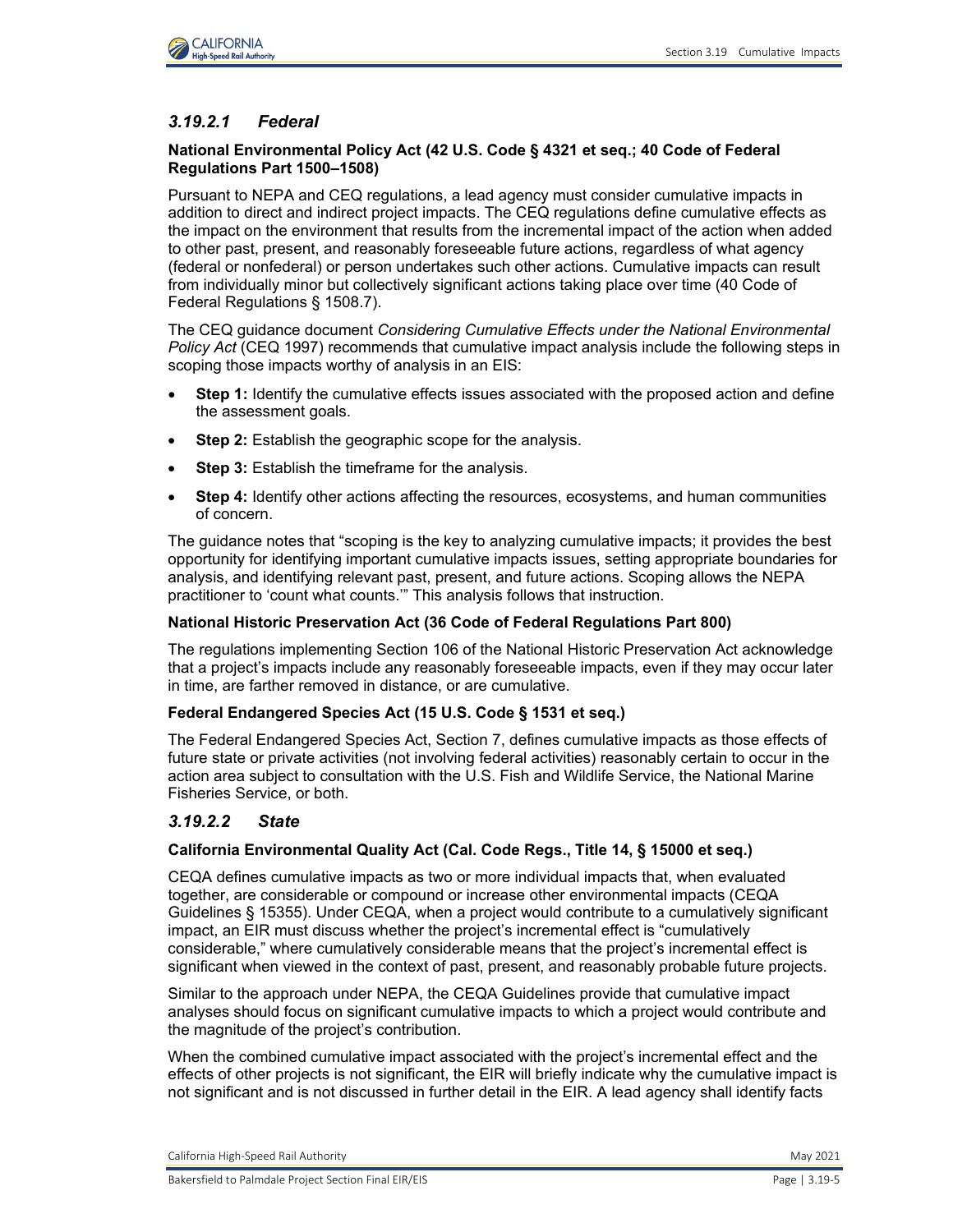

and analysis supporting its conclusion that the cumulative impact is less than significant (CEQA Guidelines § 15130(a)(2)).

# **3.19.3 Methods for Evaluating Impacts**

The methodology used for this analysis follows the guidelines provided in the Caltrans *Guidance for Preparers of Cumulative Impact Analysis* (Caltrans 2005), the CEQ Handbook from 1997, and the CEQA Guidelines. Consistent with these guidelines, the analysis of cumulative impacts for each resource generally involves the following steps, described further in the subsequent subsections:

- Review the direct and indirect impacts of the project for each resource. Where the project would have a beneficial impact, consider this along with any other impacts on the resource and proposed mitigation. If the proposed improvements within the Bakersfield to Palmdale Project Section would not cause direct or indirect impacts on a resource, they would not contribute to a cumulative impact on that resource.
- Define the geographic boundary or RSA for the cumulative effects of each resource.
- Describe the affected environment for each resource.
- Compile a list and description, as well as environmental impact information for past, present, and reasonably foreseeable projects (i.e., cumulative projects) causing related or cumulative impacts (Appendix 3.19-A). For the purpose of this analysis, reasonably foreseeable future projects are defined as those likely to occur in the 2040 planning horizon for the HSR project and that would contribute to the cumulative impact on a particular resource. Where relevant to the analysis for a particular resource, consider the cumulative impacts of construction and operation of adjacent HSR project sections.
- Gather applicable projected growth trends (projections) contained in adopted statewide, regional, or local plans used in part to describe and evaluate conditions contributing to potential cumulative impacts.
- Identify the resources where the project and other cumulative projects could, together, cause a cumulative impact.
- Determine whether the proposed improvements within the Bakersfield to Palmdale Project Section's incremental contribution to significant cumulative impacts would be cumulatively considerable under CEQA (assuming implementation of mitigation measures previously identified for the respective resource), using the two-step CEQA cumulative analysis process.
- Provide a comprehensive discussion of the project's potential impacts in terms of context and intensity (defined for each resource topic in its respective section of this EIR/EIS) under NEPA.
- Identify reasonable, feasible options for avoiding or mitigating the proposed improvements within the Bakersfield to Palmdale Project Section's contribution to significant cumulative impacts.

The cumulative impact analysis for the majority of the resources is based on the cumulative project list (Appendix 3.19-A). For some resources, the analysis is based on both the cumulative project list and growth projections, discussed under the respective resource below. As previously noted, where relevant to a particular resource, the analysis also considers the cumulative impacts of construction and operation of adjacent HSR project sections.

The No Project Alternative represents the state's transportation system and planned major land use changes anticipated by 2040. This alternative is analyzed for each resource under its respective project analysis (sections 3.2 through 3.18). It is not evaluated in this section because there would be no contribution to any cumulative impact from the proposed improvements within the Bakersfield to Palmdale Project Section under the No Project scenario.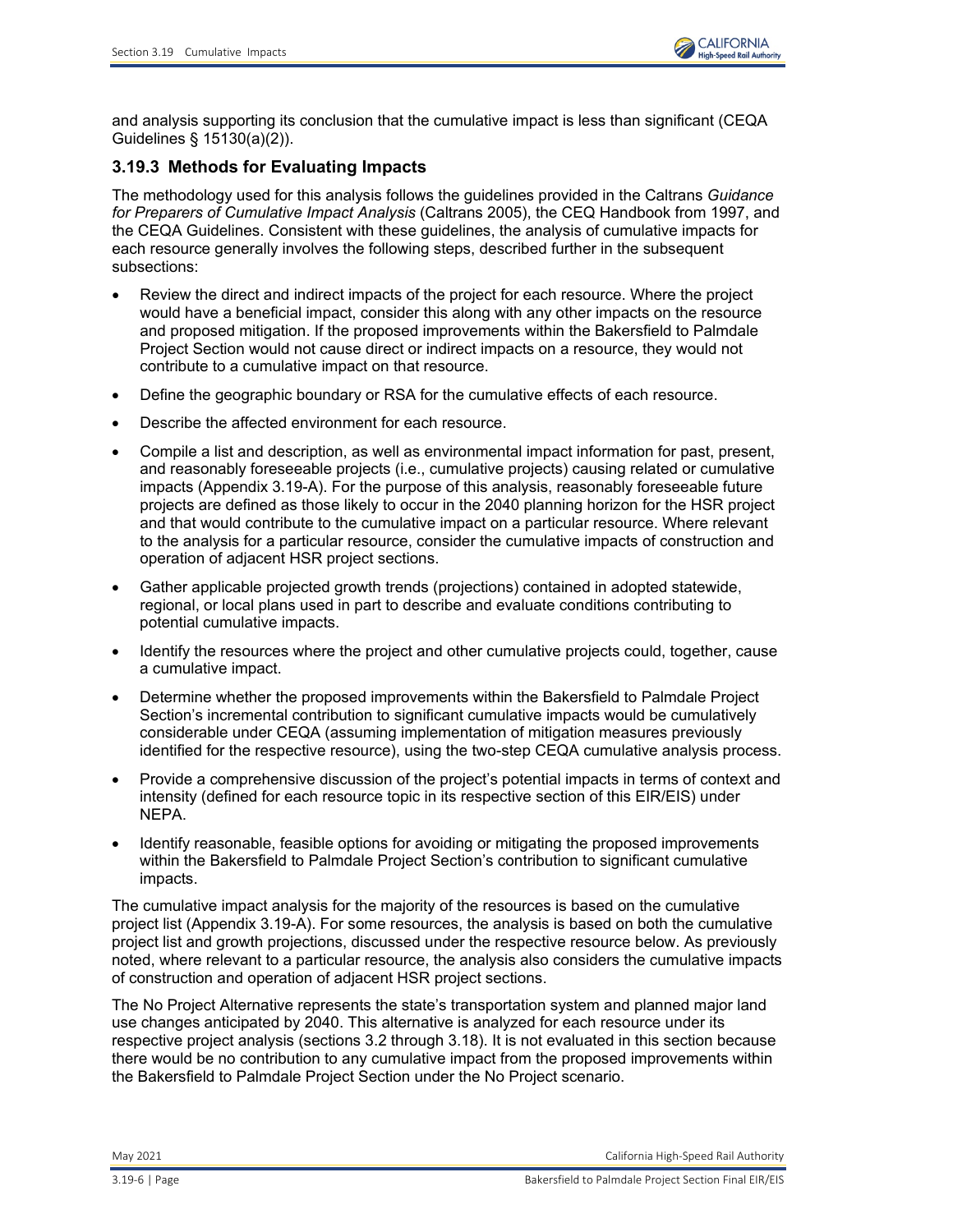

## *3.19.3.1 Identify Resources for Cumulative Impact Analysis*

The specific resource evaluations in Chapter 3, Affected Environment, Environmental Consequences, and Mitigation Measures, form the basis for analyzing the cumulative impacts of each resource. The cumulative analysis includes all resources considered in Chapter 3  $(i.e.,$  Sections [3](#page-6-1).2 through  $3.17$ <sup>3</sup> that would result in direct or indirect effects. Where applicable, the environmental consequences sections note impacts to which the proposed improvements within the Bakersfield to Palmdale Project Section would not contribute to and explains the rationale.

## <span id="page-6-2"></span>*3.19.3.2 Definition of Resource Study Area*

The RSA is the geographic area in which all environmental investigations specific to each affected resource are conducted to determine the resource characteristics and potential impacts of the project. For cumulative impacts, the RSA also includes the geographic extent of each affected resource in which project impacts accumulate or interact with the impacts of other actions, including adjacent HSR project sections. The RSA for cumulative impacts therefore has the potential to be larger than the RSA for the specific resources when considering the Bakersfield to Palmdale Project Section alone. These larger RSAs include adjacent HSR project sections to ensure a broad consideration of impacts on a statewide and regional basis.

Throughout the remainder of this section, the term "RSA" refers to the cumulative RSA for each resource being discussed. [Table 3.19-1](#page-6-0) identifies the RSA used for each resource evaluated in this cumulative impact analysis and the rationale for selecting that RSA boundary.

| <b>Resource</b>       | <b>Resource Study Area</b>                          | <b>Reason for Selecting the Resource Study Area</b>                                                                                                                                                                                                                                                                                                                                                                                                                 |
|-----------------------|-----------------------------------------------------|---------------------------------------------------------------------------------------------------------------------------------------------------------------------------------------------------------------------------------------------------------------------------------------------------------------------------------------------------------------------------------------------------------------------------------------------------------------------|
| <b>Transportation</b> |                                                     |                                                                                                                                                                                                                                                                                                                                                                                                                                                                     |
| Transportation        | Kern and Los Angeles Counties.                      | The RSA includes all of Kern and Los Angeles Counties to<br>allow for a broad, regional consideration of cumulative<br>transportation effects.                                                                                                                                                                                                                                                                                                                      |
|                       | Air Quality and Global Climate Change               |                                                                                                                                                                                                                                                                                                                                                                                                                                                                     |
| Air Quality           | San Joaquin Valley and Mojave<br>Desert Air Basins. | Air quality impacts are regional and local in nature, and<br>are regulated by California's 15 regional air districts. The<br>Bakersfield to Palmdale Project Section is located in these<br>two air basins. Meteorological and topographical factors<br>generally limit criteria pollutant mixing across air basin<br>boundaries.                                                                                                                                   |
| <b>GHG Emissions</b>  | State of California.                                | Impacts from GHGs are not specific to the area in which<br>they are produced. The RSA for GHG emissions<br>encompasses the State of California because plans,<br>emissions targets, and CEQA thresholds are established<br>based on statewide goals. The HSR system's GHG<br>impacts (benefits) would also occur at the state level<br>because many of the reductions in mobile-source<br>emissions would be achieved by long-distance travel on<br>the HSR system. |

<span id="page-6-0"></span>

|  | Table 3.19-1 Resource Study Areas for Cumulative Impact Analysis |  |  |  |  |
|--|------------------------------------------------------------------|--|--|--|--|
|--|------------------------------------------------------------------|--|--|--|--|

<span id="page-6-1"></span> $^3$  Section 3.18, Regional Growth, describes induced growth and indirect effects from growth; that section also identifies cumulative impacts associated with regional growth and future projects, and the analysis is not repeated in this section.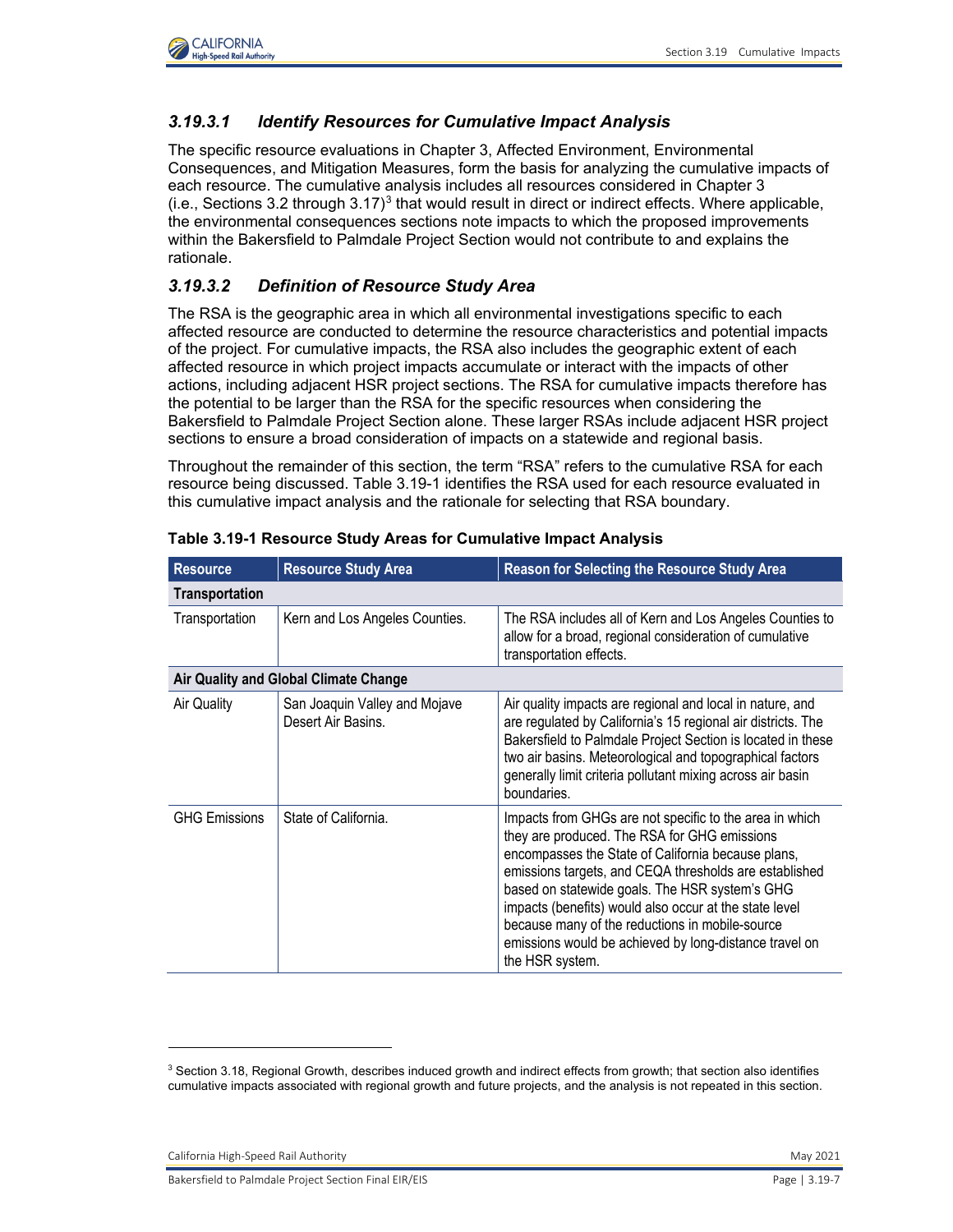

| <b>Resource</b>                                      | <b>Resource Study Area</b>                                                                                                                                             | <b>Reason for Selecting the Resource Study Area</b>                                                                                                                                                                                                                                                                                                                                                                                                                                                                                                                   |
|------------------------------------------------------|------------------------------------------------------------------------------------------------------------------------------------------------------------------------|-----------------------------------------------------------------------------------------------------------------------------------------------------------------------------------------------------------------------------------------------------------------------------------------------------------------------------------------------------------------------------------------------------------------------------------------------------------------------------------------------------------------------------------------------------------------------|
| <b>Noise and Vibration</b>                           |                                                                                                                                                                        |                                                                                                                                                                                                                                                                                                                                                                                                                                                                                                                                                                       |
| Noise                                                | 2,500 feet on either side of the HSR<br>centerline.                                                                                                                    | The maximum FRA screening distance of 1,300 feet for<br>noise was replaced with a screening distance of 2,500 feet                                                                                                                                                                                                                                                                                                                                                                                                                                                    |
| Vibration                                            | Project footprint plus 275 feet.                                                                                                                                       | due to the number of trains projected per day. The<br>screening distances for maintenance facilities and stations<br>is 1,000 feet and is therefore included in the RSA. The<br>Authority has determined that noise and vibration impacts<br>associated with the project would not likely be experienced<br>by receivers beyond the screening distances.                                                                                                                                                                                                              |
| <b>EMI and EMF</b>                                   |                                                                                                                                                                        |                                                                                                                                                                                                                                                                                                                                                                                                                                                                                                                                                                       |
| <b>EMI and EMF</b>                                   | 500 feet on either side of the HSR<br>centerline, electrical transmission<br>lines, and traction power facilities.                                                     | This RSA was determined based on typical screening<br>distances defined in the Electromagnetic Field Footprint<br>Report (Authority 2012: Table 3.5-4) and project-specific<br>factors of the HSR project. Screening distances indicate<br>whether any EMI/EMF-sensitive receivers are near<br>enough to the proposed alignment for an EMI/EMF impact<br>to be possible under typical conditions. If receivers are<br>located farther than these screening distances, the<br>Electromagnetic Field Footprint Report has determined<br>that impacts would be unlikely. |
| <b>Public Utilities and Energy</b>                   |                                                                                                                                                                        |                                                                                                                                                                                                                                                                                                                                                                                                                                                                                                                                                                       |
| <b>Public Utilities</b>                              | Service areas of utility providers in<br>Kern and Los Angeles Counties<br>where utility infrastructure would be<br>used by HSR stations and<br>maintenance facilities. | This area encompasses utility infrastructure throughout<br>Kern and Los Angeles Counties that would be impacted as<br>a result of the HSR system.                                                                                                                                                                                                                                                                                                                                                                                                                     |
| Energy                                               | The State of California and western<br>states that produce energy exported<br>to California.                                                                           | The HSR system would obtain electricity from the<br>statewide grid, which uses energy generated all over<br>California and in neighboring western states (e.g.,<br>Nevada).                                                                                                                                                                                                                                                                                                                                                                                           |
| <b>Biological and Aquatic Resources</b>              |                                                                                                                                                                        |                                                                                                                                                                                                                                                                                                                                                                                                                                                                                                                                                                       |
| <b>Wildlife Habitat</b><br>and Movement<br>Corridors | Central Valley, Tehachapi Mountains<br>and foothills, and Antelope Valley.                                                                                             | This area encompasses all species-specific habitat and<br>wildlife movement corridors vulnerable to cumulative<br>impacts.                                                                                                                                                                                                                                                                                                                                                                                                                                            |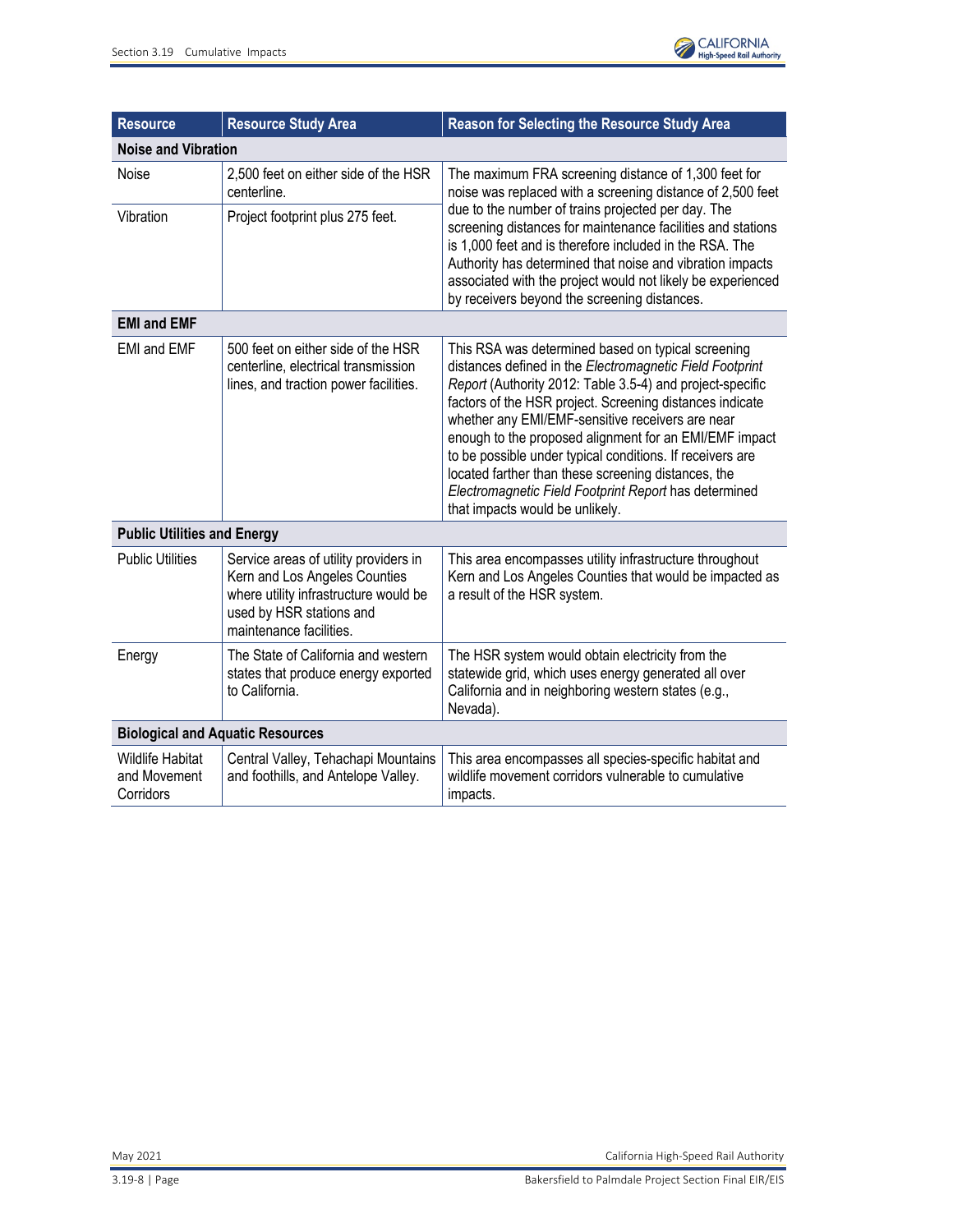

| <b>Resource</b>                                        | <b>Resource Study Area</b>                                                                                                                                                                                                                                                                                                                                                                                                                                                                                                                                                                                                                                                                                                                                                                                                                                                                | <b>Reason for Selecting the Resource Study Area</b>                                                                                                                                                                                                                                                                                                                                                                                                                                                                                                                         |
|--------------------------------------------------------|-------------------------------------------------------------------------------------------------------------------------------------------------------------------------------------------------------------------------------------------------------------------------------------------------------------------------------------------------------------------------------------------------------------------------------------------------------------------------------------------------------------------------------------------------------------------------------------------------------------------------------------------------------------------------------------------------------------------------------------------------------------------------------------------------------------------------------------------------------------------------------------------|-----------------------------------------------------------------------------------------------------------------------------------------------------------------------------------------------------------------------------------------------------------------------------------------------------------------------------------------------------------------------------------------------------------------------------------------------------------------------------------------------------------------------------------------------------------------------------|
| Aquatic and<br>Wetland<br>Resources                    | Contributing subwatersheds upslope<br>of and within the project footprint and<br>those receiving waters downslope of<br>the project footprint, in the southern<br>San Joaquin Valley, Tehachapi<br>Mountains and foothills, and the<br>Antelope Valley. Specifically, these<br>subwatersheds are portions of the<br>following Hydrologic Unit Code-10<br>watersheds, as follows:<br>Pleitito Creek-Kern Lake Bed<br>Lake Paulina-Comanche Creek<br>٠<br><b>Caliente Creek</b><br>٠<br>Tehachapi Creek<br>٠<br>Upper Cache Creek<br>Tropico Hill-Oak Creek<br>п<br><b>Bissell Hills</b><br>٠<br>Rosamond Lake<br>٠<br>Cottonwood Creek-Tylerhorse<br>Canyon<br>Sacatara Creek-Kings Canyon<br>ш<br>Amargosa Creek<br>٠<br>Lake Palmdale-Piute Ponds<br>п<br>Caliente Creek, Tehachapi Creek,<br>Proctor Lake, and dry Lake<br>Rosamond are the major receiving<br>waters from the project. | This area encompasses the contributing watershed<br>upslope of and within the project footprint that contributes<br>water to surface aquatic features and wetlands in the<br>project-level RSA for aquatic resources. It also considers<br>the downstream receiving waters downslope of aquatic<br>features in the project-level RSA. This area includes<br>aquatic and wetland features of the southern San Joaquin<br>Valley, Tehachapi Mountains and foothills, and Antelope<br>Valley. This area encompasses all aquatic resources<br>vulnerable to cumulative impacts. |
| Special-Status<br><b>Plant and Wildlife</b><br>Species | Central Valley, Tehachapi Mountains<br>and foothills, and Antelope Valley.                                                                                                                                                                                                                                                                                                                                                                                                                                                                                                                                                                                                                                                                                                                                                                                                                | This area encompasses all habitats used by special-status<br>plant and wildlife species vulnerable to cumulative<br>impacts.                                                                                                                                                                                                                                                                                                                                                                                                                                                |
| <b>Hydrology and Water Resources</b>                   |                                                                                                                                                                                                                                                                                                                                                                                                                                                                                                                                                                                                                                                                                                                                                                                                                                                                                           |                                                                                                                                                                                                                                                                                                                                                                                                                                                                                                                                                                             |
| Floodplains                                            | <b>Federal Emergency Management</b><br>Agency-designated 100-year<br>floodplains crossed by the project<br>footprint and the land adjacent to<br>these floodplains.                                                                                                                                                                                                                                                                                                                                                                                                                                                                                                                                                                                                                                                                                                                       | Floodplain impacts (increases in water surface elevation)<br>are localized in the area of structures proposed in a<br>specific floodplain.                                                                                                                                                                                                                                                                                                                                                                                                                                  |
| <b>Surface Waters</b>                                  | Watersheds crossed by the project<br>footprint: South Valley Floor<br>Watershed, Grapevine Watershed,<br>Fremont Valley Watershed, and<br>Antelope Valley Watershed.                                                                                                                                                                                                                                                                                                                                                                                                                                                                                                                                                                                                                                                                                                                      | Hydrologic and water quality impacts on surface water are<br>regional in nature and can affect downstream receiving<br>waters in the watershed.                                                                                                                                                                                                                                                                                                                                                                                                                             |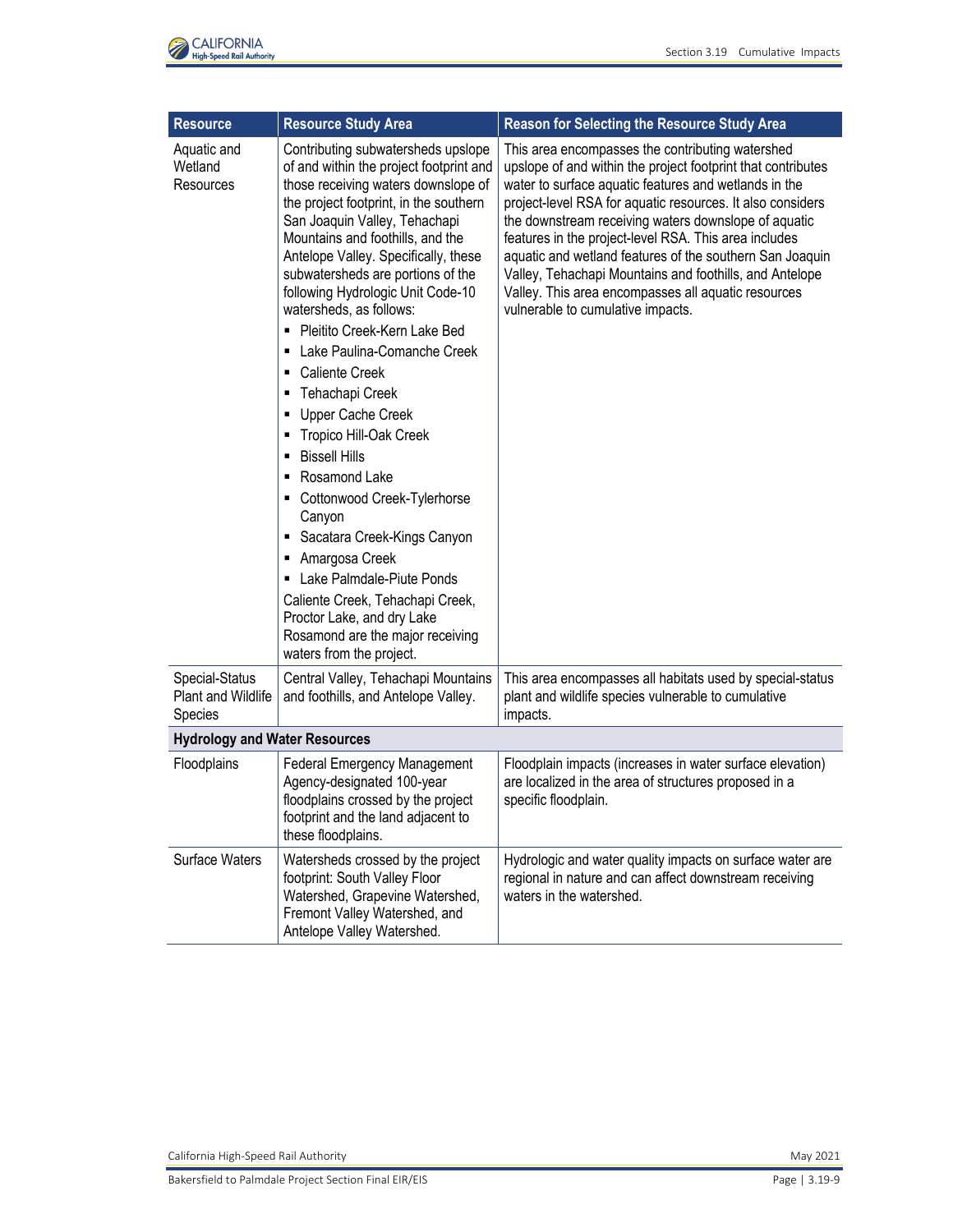

| <b>Resource</b>                      | <b>Resource Study Area</b>                                                                                                                                                                                                                                                                                                                                                                   | <b>Reason for Selecting the Resource Study Area</b>                                                                                                                                                                                                                                                                                                                                                                                                                                                               |
|--------------------------------------|----------------------------------------------------------------------------------------------------------------------------------------------------------------------------------------------------------------------------------------------------------------------------------------------------------------------------------------------------------------------------------------------|-------------------------------------------------------------------------------------------------------------------------------------------------------------------------------------------------------------------------------------------------------------------------------------------------------------------------------------------------------------------------------------------------------------------------------------------------------------------------------------------------------------------|
| Groundwater                          | Groundwater basins crossed by the<br>project footprint: Kern County<br>Subbasin of the San Joaquin Valley<br>Groundwater Basin (portion of the<br>San Joaquin Valley Groundwater<br>Basin located in Kern County),<br>Tehachapi Valley West Groundwater<br>Basin, Tehachapi Valley East<br>Groundwater Basin, Fremont Valley<br>Groundwater Basin, and Antelope<br>Valley Groundwater Basin. | Hydrologic and water quality impacts on groundwater are<br>regional and can affect the groundwater basin.                                                                                                                                                                                                                                                                                                                                                                                                         |
|                                      | Geology, Soils, Seismicity, and Paleontological Resources                                                                                                                                                                                                                                                                                                                                    |                                                                                                                                                                                                                                                                                                                                                                                                                                                                                                                   |
| Geology, Soils,<br>and Seismicity    | San Joaquin Valley, Tehachapi<br>Mountains, and Antelope Valley.                                                                                                                                                                                                                                                                                                                             | Geologic and seismic hazards, such as soil failures,<br>settlement, corrosivity, shrink-swell, erosion, seismicity,<br>and earthquake-induced liquefaction risks are limited to<br>the project site level and do not accumulate across<br>projects. Therefore, these issues are not addressed in the<br>cumulative impacts analysis. Other issues, such as<br>impacts on mineral resources, have the potential to<br>accumulate and are assessed at a broader regional level<br>that defines the RSA.             |
| Paleontological<br>Resources         | All geologic units partially overlain by<br>the HSR project footprint in the San<br>Joaquin Valley, Tehachapi<br>Mountains, and Antelope Valley.                                                                                                                                                                                                                                             | Paleontological resources occur as part of the broader<br>geologic record and are irregularly distributed across both<br>a geographic region and throughout the vertical extent of<br>the geologic units present in any given region. The fossil<br>record comprises all fossils occurring in the geologic<br>record. Impacts on any one paleontological resource occur<br>in the context of the entire fossil record of a region.<br>Therefore, cumulative impacts are evaluated at a broader<br>regional level. |
| <b>Hazardous Materials and Waste</b> |                                                                                                                                                                                                                                                                                                                                                                                              |                                                                                                                                                                                                                                                                                                                                                                                                                                                                                                                   |
| Hazardous<br>Materials and<br>Wastes | Project footprint plus a 0.25-mile<br>radius.                                                                                                                                                                                                                                                                                                                                                | This area accounts for potential releases of hazardous<br>materials within 0.25 mile of schools. Other impacts<br>related to hazardous materials are localized in the project<br>footprint and would not contribute to cumulative effects.<br>There are no landfills in the RSA.                                                                                                                                                                                                                                  |
| <b>Safety and Security</b>           |                                                                                                                                                                                                                                                                                                                                                                                              |                                                                                                                                                                                                                                                                                                                                                                                                                                                                                                                   |
| Safety and<br>Security               | Kern and Los Angeles Counties.                                                                                                                                                                                                                                                                                                                                                               | This area captures potential cumulative impacts on<br>emergency response and evacuation routes relative to<br>impacts on roadway connectivity to emergency service<br>providers.                                                                                                                                                                                                                                                                                                                                  |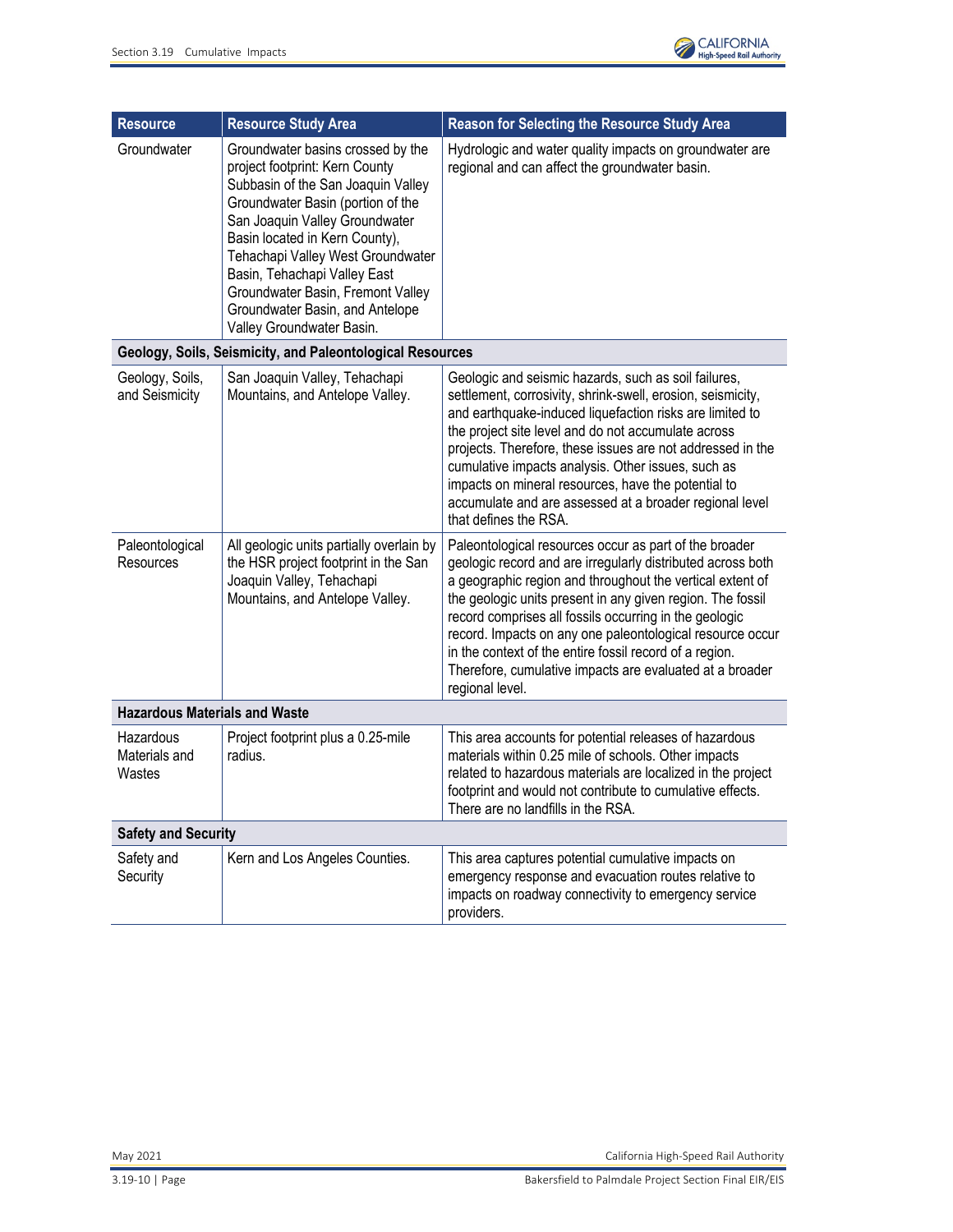

| <b>Resource</b>                                   | <b>Resource Study Area</b>                                                                                                                                                                                                                                                                                                                                   | <b>Reason for Selecting the Resource Study Area</b>                                                                                                                                                                                                                                                                                                                                                                                                                                                                                                                                                                    |  |
|---------------------------------------------------|--------------------------------------------------------------------------------------------------------------------------------------------------------------------------------------------------------------------------------------------------------------------------------------------------------------------------------------------------------------|------------------------------------------------------------------------------------------------------------------------------------------------------------------------------------------------------------------------------------------------------------------------------------------------------------------------------------------------------------------------------------------------------------------------------------------------------------------------------------------------------------------------------------------------------------------------------------------------------------------------|--|
|                                                   | <b>Socioeconomics and Communities</b>                                                                                                                                                                                                                                                                                                                        |                                                                                                                                                                                                                                                                                                                                                                                                                                                                                                                                                                                                                        |  |
| Population and<br>Community<br>Impacts            | The southern portion of Kern County<br>and northern portion of Los Angeles<br>County, including the Cities of<br>Bakersfield, Tehachapi, Lancaster,<br>and Palmdale; the unincorporated<br>communities of Edison, Keene,<br>Golden Hills, and Rosamond; and<br>the unincorporated areas within 1<br>mile of the B-P Build Alternatives or<br>design options. | This RSA includes all of the communities either directly<br>affected within the Bakersfield to Palmdale Project Section<br>or located within 1 mile of the B-P Build Alternatives or<br>design options. This area captures potential cumulative<br>impacts on communities.                                                                                                                                                                                                                                                                                                                                             |  |
| Economic<br>Impacts                               | Kern and Los Angeles Counties.                                                                                                                                                                                                                                                                                                                               | Economic impacts generally occur countywide. Given the<br>substantial costs associated with construction and<br>operation of the project and the regional nature of<br>employment in Southern California, the project is<br>anticipated to generate direct and indirect economic<br>impacts on a scale that would be felt throughout the<br>regional economy.                                                                                                                                                                                                                                                          |  |
|                                                   | <b>Station Planning, Land Use, and Development</b>                                                                                                                                                                                                                                                                                                           |                                                                                                                                                                                                                                                                                                                                                                                                                                                                                                                                                                                                                        |  |
| Station Planning,<br>Land Use, and<br>Development | Kern and Los Angeles Counties.                                                                                                                                                                                                                                                                                                                               | Land use impacts are regional in nature and are regulated<br>by incorporated cities or other planning agencies and<br>bodies.                                                                                                                                                                                                                                                                                                                                                                                                                                                                                          |  |
| <b>Agricultural Farmland</b>                      |                                                                                                                                                                                                                                                                                                                                                              |                                                                                                                                                                                                                                                                                                                                                                                                                                                                                                                                                                                                                        |  |
| Agricultural<br>Farmland                          | Kern and Los Angeles Counties.                                                                                                                                                                                                                                                                                                                               | Farmland data is collected and presented primarily at the<br>county level. Regulatory land use decisions that result in<br>the conversion of agricultural land to nonagricultural use<br>are also typically made at the county level.                                                                                                                                                                                                                                                                                                                                                                                  |  |
|                                                   | Parks, Recreation, and Open Space                                                                                                                                                                                                                                                                                                                            |                                                                                                                                                                                                                                                                                                                                                                                                                                                                                                                                                                                                                        |  |
| Parks,<br>Recreation, and<br>Open Space           | The Cities of Bakersfield, Tehachapi,<br>Lancaster, and Palmdale and within<br>1 mile from the project footprint,<br>where the alignment crosses<br>unincorporated areas in Kern and<br>Los Angeles Counties.                                                                                                                                                | Impacts on these resources are regulated by the local<br>jurisdiction in which the facility is located. In<br>unincorporated county areas, cumulative impacts on park,<br>recreation, and/or open space resources are localized to<br>where demand for these resources occurs rather than in<br>the county as a whole. The RSA for the analysis of<br>potential cumulative impacts on these types of resources<br>was defined as 1 mile from the project footprint, which<br>reflects the distance residents would likely travel to access<br>local parks and recreation facilities in unincorporated<br>county areas. |  |
| <b>Aesthetics and Visual Quality</b>              |                                                                                                                                                                                                                                                                                                                                                              |                                                                                                                                                                                                                                                                                                                                                                                                                                                                                                                                                                                                                        |  |
| Aesthetics and<br><b>Visual Quality</b>           | The project's viewshed, defined as<br>within 0.25 mile of the centerline in<br>urban areas (Bakersfield, Lancaster,<br>and Palmdale), within 0.5 mile of the<br>centerline in rural areas, and within 3<br>miles (the limit of human sight) in<br>open landscape and mountainous<br>areas.                                                                   | The HSR project viewshed (i.e., the area that could have<br>views of project features) is the distance from the<br>alignments where cumulative projects could have visual<br>impacts that would overlap with those of the HSR project.<br>The project's viewshed accounts for existing terrain,<br>predominant land uses, and proposed elevated<br>components of the HSR project.                                                                                                                                                                                                                                      |  |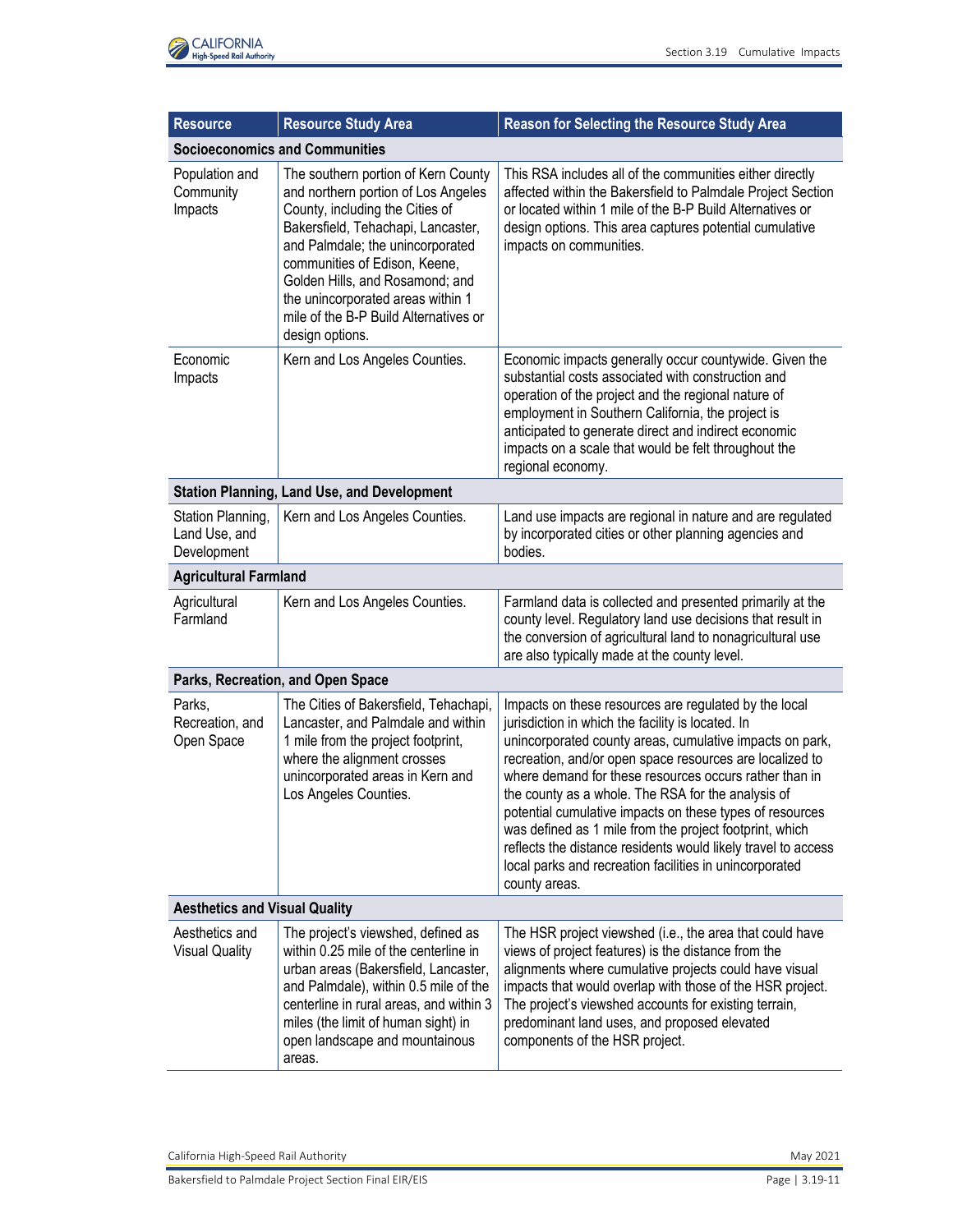

| <b>Resource</b>                                                                           | <b>Resource Study Area</b>                                                                                                                                                                                                                                                | <b>Reason for Selecting the Resource Study Area</b>                                                                                                                                                                                                                                                                                                                                                                                     |  |
|-------------------------------------------------------------------------------------------|---------------------------------------------------------------------------------------------------------------------------------------------------------------------------------------------------------------------------------------------------------------------------|-----------------------------------------------------------------------------------------------------------------------------------------------------------------------------------------------------------------------------------------------------------------------------------------------------------------------------------------------------------------------------------------------------------------------------------------|--|
| <b>Cultural Resources</b>                                                                 |                                                                                                                                                                                                                                                                           |                                                                                                                                                                                                                                                                                                                                                                                                                                         |  |
| Archaeological<br>Properties                                                              | A 4-mile-wide corridor, with a 2-mile<br>buffer on each side of the project<br>footprint.                                                                                                                                                                                 | The RSA corresponds with that of the Archaeological<br>Survey Report (Authority and FRA 2017) to guide record<br>searches at relevant California Historical Resources<br>Information Centers, and represents the geographic range<br>of known archaeological properties potentially affected by<br>the project.                                                                                                                         |  |
| <b>Built Resources</b>                                                                    | A 4-mile-wide corridor, with a 2-mile<br>buffer on each side of the project<br>footprint, including parcels adjacent<br>to those intersected by the B-P Build<br>Alternatives or design options if the<br>built resources on those parcels may<br>be indirectly affected. | The RSA encompasses areas that contain built resources<br>that may be subject to cumulative impacts and<br>encompasses the geographic area needed to provide<br>historic context for the built environment. Therefore, the<br>RSA is assumed to include built resources eligible or that<br>could become eligible for listing on national, state, and<br>local registers of historic resources in the reasonably<br>foreseeable future. |  |
| Authority = California High-Speed Rail Authority<br>FRA = Federal Railroad Administration |                                                                                                                                                                                                                                                                           |                                                                                                                                                                                                                                                                                                                                                                                                                                         |  |

B-P = Bakersfield to Palmdale Project Section GHG = greenhouse gas CEQA = California Environmental Quality Act HSR = high-speed rail<br>EMF = electromagnetic fields exercing RSA = resource study area  $EMF =$  electromagnetic fields EMI = electromagnetic interference

# *3.19.3.3 Identify Cumulative Projects and Regional Projections*

This section describes the methods and data sources used to develop the cumulative project list and growth projections considered in the cumulative impact analysis.

## **Cumulative Projects**

For the purpose of this analysis, reasonably foreseeable, probable future projects are defined as those likely to occur in the 2040 planning horizon for the HSR project and that would contribute to the cumulative impact on a particular resource. Reasonably foreseeable projects are future projects (including those currently proposed) that are likely or probable rather than those that are merely possible. This analysis assumes these proposed projects would be constructed during the same timeframe as the HSR project, to provide a conservative analysis of cumulative impacts.

Generally, projects are reasonably foreseeable if they meet any one or more of the following conditions:

- The project is a foreseeable future phase of an existing project.
- Applications for project entitlements or construction are pending with a government agency (these projects may have been identified during interviews with state, regional, and local planning agencies or may have been analyzed in a recent environmental document).
- The project is included in state or regional transportation plans; regional transportation improvement programs; local long-range transportation plans; local land use, general, and specific plans; or an agency's budget or capital improvement program.

Appendix 3.19-A provides detailed information about cumulative projects and plans, including transportation projects, in the study area. The tables in Appendix 3.19-A form the cumulative project list used for this analysis and include development projects intended to help accommodate the projected 2040 study area population in the two counties through which the Bakersfield to Palmdale Project Section would extend. The development projects identified in the cumulative project list represent only a portion of those likely to be constructed in the study area through 2040 because the list is mostly based on planned development activity over the next 3 or 4 years. The general plans of the cities and counties in the study area include provisions for future growth beyond existing development levels under their land use elements. Although there would be additional future development projects not included on this list because they are not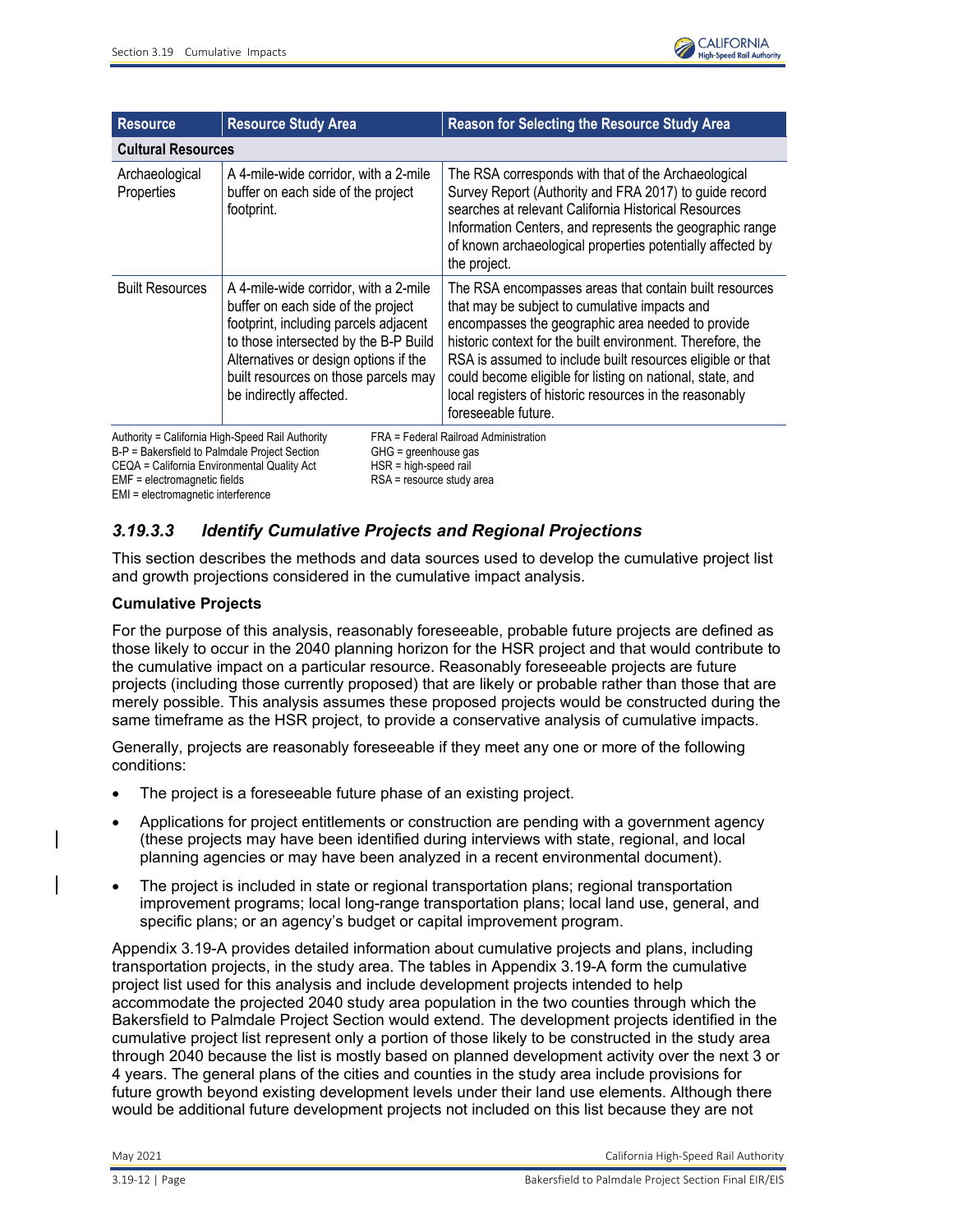

programmed or entitled at this time (not reasonably foreseeable), these development projects are expected to proceed in the future on the basis of the general plan land use designations identified in this analysis.

Appendix 3.19-A includes a series of tables that list major capital or new development projects by jurisdiction for the study area. The tables include developments planned for the near term (10 years or less) generated by contacting city and county planning departments to determine which projects had been entitled. Additionally, long-term (35-year) development and urbanization were determined by reviewing proposed land uses identified in the general plans reviewed, including the conversion of agricultural land anticipated to occur with the corresponding growth in population. Appendix 3.19-A also includes transportation improvements with the potential to result in environmental effects, such as interchange and capacity expansions. This list is based on applicable plans programmed for the study area, such as regional transportation plans and capital improvement programs.

### **Regional Growth Projections**

Cumulative development is also affected by population growth in the various jurisdictions, as residential and community development would be needed to support growing populations. The regional transportation plans for Kern and Los Angeles Counties include projections of the anticipated population in these counties, including the cities in these counties. Specifically, Kern County is covered by the Kern Council of Governments Regional Transportation Plan, and Los Angeles County is covered by the regional transportation plan for the entire Southern California Association of Governments region. General plans and other planning documents for counties and cities in the region estimate the locations and types of growth likely to occur under build-out of these plans. These projections represent the future condition under the No Project Alternative, discussed in Section 2.4.1 of this EIR/EIS.

## <span id="page-12-0"></span>**3.19.4 Affected Environment**

This section describes the general affected environment for the project vicinity and then more specifically for each resource, including how conditions have changed over time and the current condition of the resource.

## *3.19.4.1 Overview of Project Vicinity*

The Bakersfield to Palmdale Project Section of the California HSR System traverses the southern portion of the San Joaquin Valley and the Tehachapi Mountains in Kern County and the Antelope Valley in Los Angeles County. With the construction of the Southern Pacific Railroad by the Central Pacific Railroad (now the Union Pacific Railroad [UPRR]) through the San Joaquin Valley, Tehachapi Mountains, and Antelope Valley in the late 1800s, and completion of the California Aqueduct in 1913, considerable growth occurred in the population and economy of the region. The railroad connected the region to Sacramento and San Francisco, providing an opportunity for ranchers and farmers to sell their goods to distant markets. The establishment of stations along the railway was a major reason for early settlement and development of the cities in the region.

Increased automobile use required the establishment of a state highway system in the early 1900s. The first paved road segments were widened in the 1920s and 1930s. They correspond to the current State Route (SR) 99, SR 58, SR 184, SR 223, SR 14, and SR 138. These improvements in surface transportation encouraged the growth of existing and new residential, commercial, and industrial developments (i.e., neighborhoods, shopping centers, and light industry) along these routes in the Cities of Bakersfield, Palmdale, Tehachapi, and Lancaster, particularly during the latter half of the 20th century.

Completion of these roads and the California Aqueduct caused the local agricultural industry to flourish and was the first major step towards defining the cities that exist in the study area today. Agriculture continued to be the foremost industry in the Antelope Valley until World War II, when the U.S. government established Muroc Air Base, now known as Edwards Air Force Base, and the aerospace industry took over as the primary source of employment. With this, the Antelope Valley began a period of steady growth until the 1980s and 1990s when affordable housing in the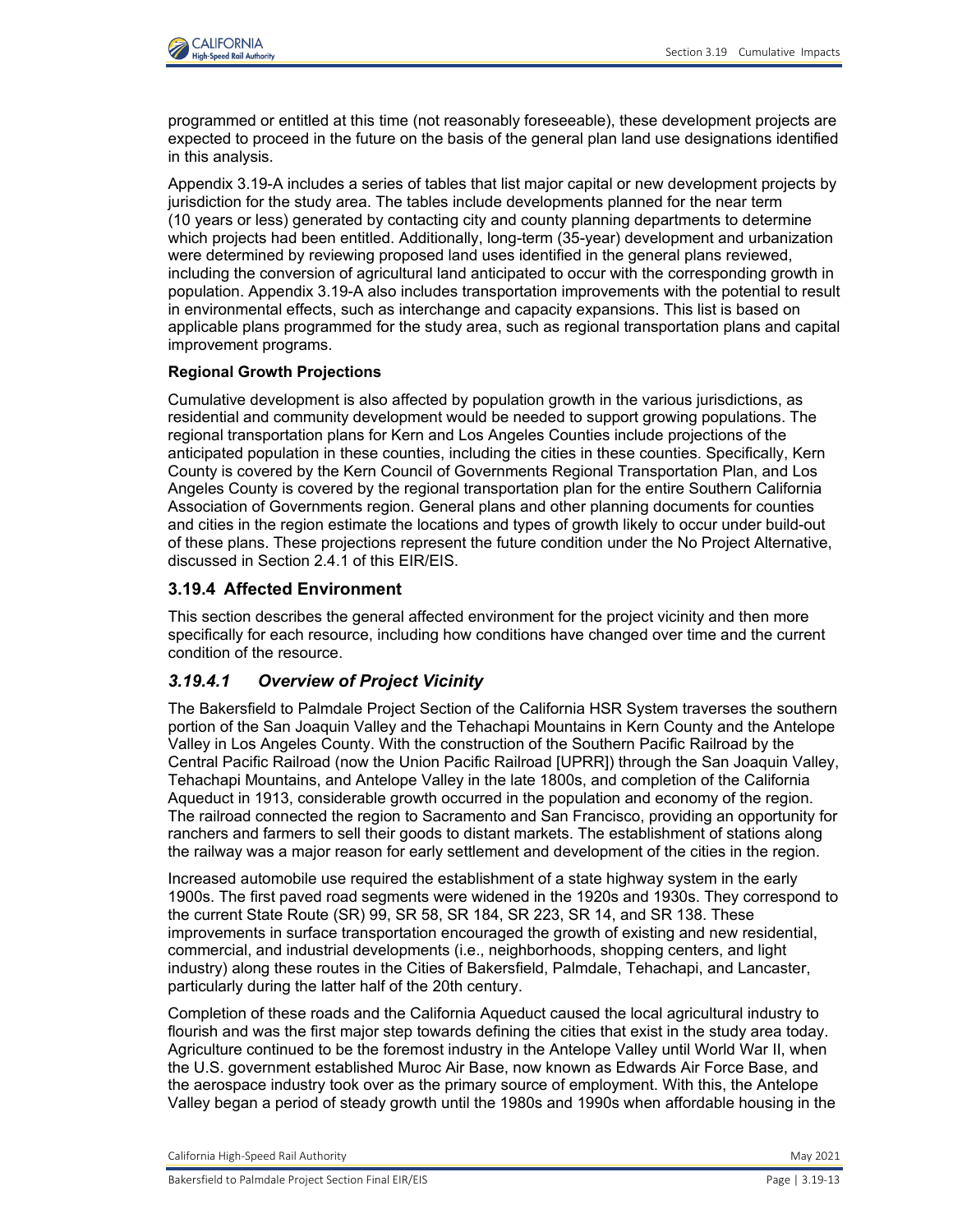

area caused a dramatic spike in population. In 2000, there were 3,502,473 housing units in the two-county area. This number increased to 3,729,443 housing units in 2010 (U.S. Census Bureau 2000, 2010).

[Figure 3.19-1](#page-13-0) shows the growth in population for the Cities of Bakersfield, Tehachapi, Lancaster, and Palmdale between 1890 and 2010 (U.S. Census Bureau 1993, 2000, 2010). The chart represents all years for which data is available. The data show cities in the RSA experienced steady growth through most of the 1900s, and then substantial growth in the period between 1980 and 2010, with the combined total population of these cities nearly tripling over this period.



*Source: U.S. Census Bureau, 1993, 2000, 2010*

## <span id="page-13-0"></span>**Figure 3.19-1 Historic Population Data for Bakersfield, Tehachapi, Lancaster, and Palmdale**

# *3.19.4.2 Transportation*

A network of regional and local roadways provides mobility in and between local areas of Kern and Los Angeles Counties, as described in Section 3.2, Transportation. Most travel occurs through a network of interdependent roadways, with each segment moving traffic through the system toward various destinations. Streets and highways provide opportunities for most modes of transportation, including walking, biking, personal vehicles, public transit buses, and heavy freight trucks. Transportation in the RSA is also facilitated by air and rail.

Population in the RSA has increased substantially over the past 100 years, and this growth has resulted generally in a steady increase in vehicle miles traveled (VMT) on roadways, a trend that is likely to continue in line with projected growth. As of 2018, there were about 4.15 billion annual VMT in Kern County and 73.40 billion annual VMT in Los Angeles County.

# *3.19.4.3 Air Quality and Global Climate Change*

## **Air Quality**

Although air quality in the air basins has been improving, mobile and stationary emissions stemming from past and present development provide substantial sources of regional pollution, resulting in nonattainment of certain federal and state air quality standards.

The Eastern Kern Air Pollution Control District (EKAPCD) is located in the Mojave Desert Air Basin and is an attainment/unclassified area for particulate matter less than 2.5 microns in diameter (PM2.5), carbon monoxide (CO), and lead National Ambient Air Quality Standards. The EKAPCD is unclassified for federal and in attainment for state nitrogen dioxide ( $NO<sub>2</sub>$ ) and sulfur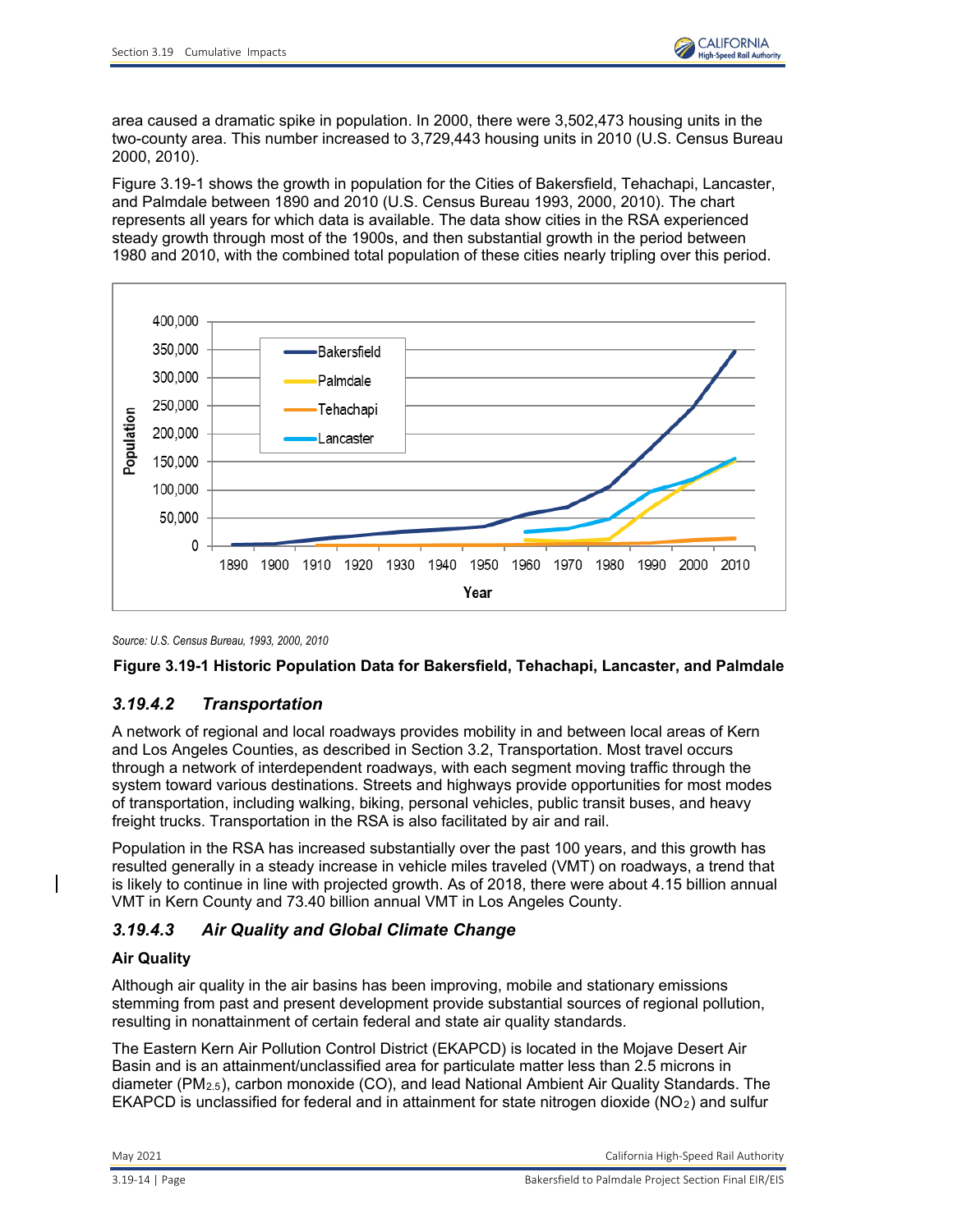

dioxide (SO2) standards. Table 3.19-2 shows EKAPCD currently in nonattainment for federal and state 8-hour  $O_3$ . The western portion of the district is in nonattainment for the federal particulate matter less than 10 microns in diameter  $(PM_{10})$  standard. On January 9, 2003, the EKAPCD adopted the Ozone Attainment Demonstration, Maintenance Plan, and Redesignation Request for the East Kern County nonattainment area (EKAPCD 2003). The plan demonstrates that the air quality improvement was achieved by successful implementation of  $O<sub>3</sub>$  control strategies contained in the region's State Implementation Plan. It also demonstrates that significant  $O_3$ precursor emission reductions implemented in the region are permanent and enforceable. A maintenance plan is included to ensure that the region will not exceed the standards defined by the region's State Implementation Plan. The plan requests a re-designation in accordance with the federal Clean Air Act.

| <b>Pollutant</b>  | <b>Federal Status</b>   | <b>State Status</b>     |
|-------------------|-------------------------|-------------------------|
| $O_3$ : 1-hour    | N/A                     | Nonattainment           |
| $O_3$ : 8-hour    | Nonattainment           | Nonattainment           |
| $PM_{10}$         | Attainment              | Nonattainment           |
| PM <sub>2.5</sub> | Attainment              | Attainment/Unclassified |
| CO                | Attainment/Unclassified | Attainment/Unclassified |
| SO <sub>2</sub>   | Unclassified            | Attainment              |
| Lead              | Attainment/Unclassified | Attainment              |
| NO <sub>2</sub>   | Unclassified            | Attainment              |

| Table 3.19-2 Eastern Kern Air Pollution Control District Air Quality Attainment Status |  |  |  |
|----------------------------------------------------------------------------------------|--|--|--|
|----------------------------------------------------------------------------------------|--|--|--|

*Source: California Air Resources Board, 2018*

 $CO =$  carbon monoxide PM<sub>2.5</sub> = particulate matter less than 2.5 microns in diameter

 $N/A$  = not available  $P M_{10}$  = particulate matter less than 10 microns in diameter  $NO_2$  = nitrogen dioxide  $SO_2$  = sulfur dioxide

 $NO<sub>2</sub>$  = nitrogen dioxide

 $Q_3$  = ozone

As shown in Table 3.19-3, the San Joaquin Valley Air Basin (SJVAB) is in federal nonattainment for ozone ( $O_3$ ) and PM<sub>2.5</sub>, and state nonattainment for  $O_3$ , PM<sub>10</sub>, and PM<sub>2.5</sub>. According to the San Joaquin Valley Air Pollution Control District (SJVAPCD), over 85 percent of the district's O<sub>3</sub> and PM2.5 emissions come from mobile sources, which are under federal and state regulation. The mountains surrounding the valley and atmospheric conditions combine to create optimal circumstances for air pollution formation and retention, contributing to the federal and/or state nonattainment status for some of these pollutants (SJVAPCD 2016). On May 5, 2010, the U.S. Environmental Protection Agency reclassified the 8-hour O<sub>3</sub> nonattainment of the San Joaquin Valley from serious to extreme. The reclassification requires the State of California to incorporate stricter requirements on the district, such as lowering permit thresholds and implementing reasonably available control technologies at more sources of  $O<sub>3</sub>$  than are currently in place. To address nonattainment designations, the SJVAB utilizes the 2007 8-hour Ozone Air Quality Plan, which contains a comprehensive list of regulatory and incentive-based measures to reduce emissions of  $O_3$  and particulate matter precursors throughout the San Joaquin Valley. Additionally, the plan for the 1997 PM2.5 standard, approved by the SJVAPCD Governing Board on April 16, 2015, will bring the valley into attainment with the U.S. Environmental Protection Agency's 1997 PM2.5 standard as quickly as possible, but no later than December 31, 2020 (SJVAPCD 2015).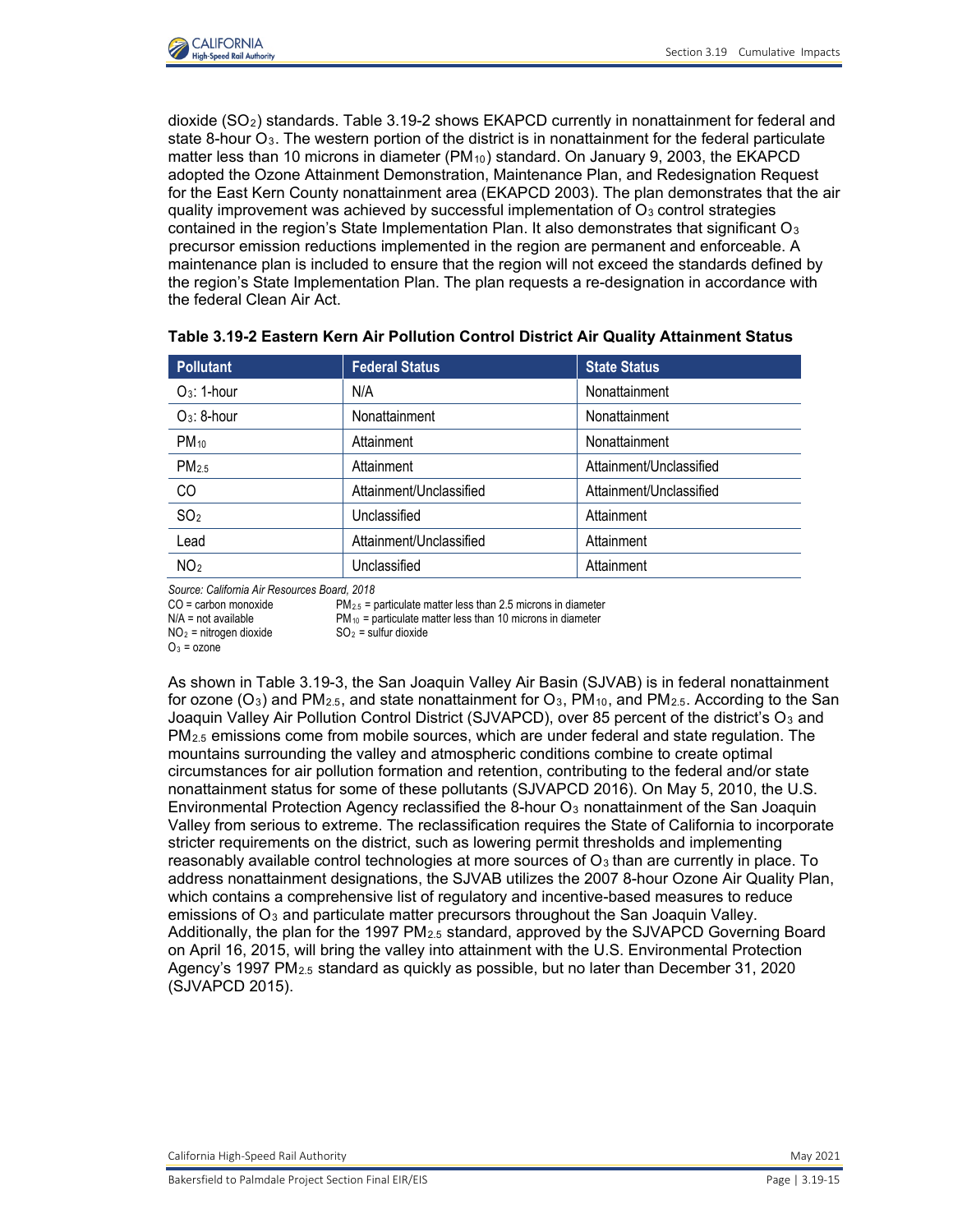

| <b>Pollutant</b>                  | <b>Federal Status</b>   | <b>State Status</b>     |
|-----------------------------------|-------------------------|-------------------------|
| $Q_3$ : 1-hour                    | N/A                     | Nonattainment           |
| $O_3$ : 8-hour                    | Nonattainment           | Nonattainment           |
| $PM_{10}$                         | Attainment              | Nonattainment           |
| PM <sub>25</sub>                  | Nonattainment           | Nonattainment           |
| Carbon Monoxide (CO)              | Attainment/Unclassified | Attainment/Unclassified |
| Sulfur Dioxide (SO <sub>2</sub> ) | Attainment/Unclassified | Attainment              |
| Lead                              | N/A                     | Attainment              |

### **Table 3.19-3 San Joaquin Valley Air Basin Air Quality Attainment Status**

*Source: California Air Resources Board, 2018*

| CO = carbon monoxide     | $PM_{2.5}$ = particulate matter less than 2.5 microns in diameter |
|--------------------------|-------------------------------------------------------------------|
| N/A = not available      | $PM_{10}$ = particulate matter less than 10 microns in diameter   |
| $NO2$ = nitrogen dioxide | $SO2$ = sulfur dioxide                                            |
| $O_3$ = ozone            |                                                                   |

Table [3.19-4](#page-15-0) shows the attainment status of the Antelope Valley Air Quality Management District (AVAQMD) in the Mojave Desert Air Basin. Under the federal criteria, the AVAQMD is designated as nonattainment for 8-hour O3. The AVAQMD is an attainment/unclassified area under the National Ambient Air Quality Standards for CO, nitrogen dioxide (NO<sub>2</sub>), SO<sub>2</sub>, and lead. The AVAQMD is unclassified for the  $PM_{10}$  and  $PM_{2.5}$  National Ambient Air Quality Standards, but is designated nonattainment for state PM<sub>10</sub> and attainment for PM<sub>2.5</sub>. The 2004 AVAQMD Ozone Attainment Plan indicates AVAQMD is also showing significant progress toward attainment of the state  $O_3$  standard. The document includes the latest planning assumptions concerning population, vehicle, and industrial activities, and addresses all existing and forecast  $O_3$  precursorproducing activities in the Antelope Valley through the year 2007. The plan includes necessary information to allow general and transportation conformity findings to be made for the Antelope Valley (AVAQMD 2004).

| <b>Pollutant</b>  | <b>Federal Status</b>   | <b>State Status</b>     |
|-------------------|-------------------------|-------------------------|
| $O_3$ : 1-hour    | N/A                     | Nonattainment           |
| $O_3$ : 8-hour    | Nonattainment           | Nonattainment           |
| $PM_{10}$         | Attainment              | Nonattainment           |
| PM <sub>2.5</sub> | Attainment              | Attainment              |
| CO                | Attainment/Unclassified | Attainment/Unclassified |
| SO <sub>2</sub>   | Attainment/Unclassified | Attainment              |
| Lead              | Attainment/Unclassified | Attainment              |

<span id="page-15-0"></span>

|  |  |  | Table 3.19-4 Antelope Valley Air Quality Management District Air Quality Attainment Status |
|--|--|--|--------------------------------------------------------------------------------------------|
|--|--|--|--------------------------------------------------------------------------------------------|

*Source: California Air Resources Board, 2018*

CO = carbon monoxide PM<sub>2.5</sub> = particulate matter less than 2.5 microns in diameter N/A = not available PM<sub>10</sub> = particulate matter less than 10 microns in diameter

PM<sub>10</sub> = particulate matter less than 10 microns in diameter  $SO_2$  = sulfur dioxide

 $NO<sub>2</sub>$  = nitrogen dioxide

 $O_3$  = ozone

### **Greenhouse Gases**

Global greenhouse gas (GHG) emissions from the combustion of fossil fuels have increased substantially since 1900. Since 1970, global carbon dioxide emissions have increased by about 90 percent. The main causes of the increase in global GHG emissions since 1970 are fossil fuel combustion, industrial processes, agriculture, deforestation, and other land use changes (Intergovernmental Panel on Global Climate Change 2014).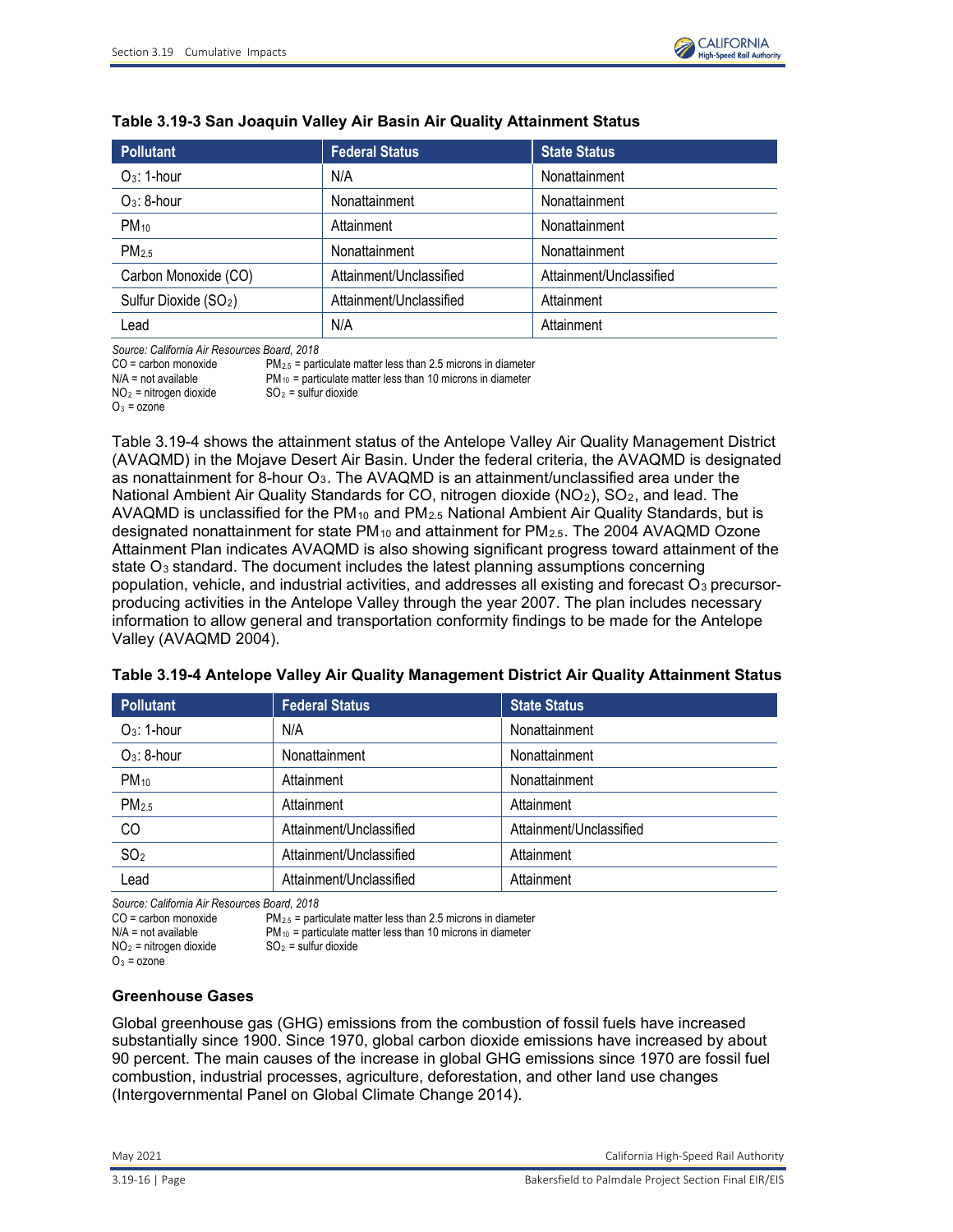

The California Air Resources Board estimated the total GHG emissions in California for 2014 at 441.5 million metric tons of carbon dioxide equivalent (California Air Resources Board 2018). The transportation sector has historically been, and is currently, the largest source of GHG emissions in California, accounting for 37 percent of the 2014 inventory. Industrial sources of GHG emissions were the second largest for the state, contributing 24 percent in 2014. While the RSA for GHG emissions is limited to the state of California, GHG emissions are cumulative on a global scale.

# *3.19.4.4 Noise and Vibration*

Noise levels in the RSA have been influenced by increasing urban density and intensity of use over the past 100 years. Traffic on the freeways and roads, trains, equipment operation, urban uses, and other noise sources typical in developed areas generate noise in the RSA. As described in Section 3.4, Noise and Vibration, concentrated residential uses and other potential noise- and vibration-sensitive receptors exist in the Cities of Bakersfield, Tehachapi, Lancaster, and Palmdale, as well as in the unincorporated communities of Edison, Keene, and Rosamond. Outside of these urban and suburban areas, land is mostly agricultural with scattered sensitive receptors. Existing noise levels vary throughout the RSA. Where there is little to no development, receivers would perceive noise levels as low as 41 A-weighted decibels (dBA) day-night sound level  $(L<sub>dn</sub>)$ . In areas near major arterial roadways, highways, and industrial uses, receivers may only perceive noise levels that reach  $81.1$  dBA  $L<sub>dn</sub>$  (Authority and FRA 2016). While noise levels have increased with urbanization, numerous land use controls have been adopted or are required by local jurisdictions to ensure that noise-generating land uses are situated in appropriate and compatible locations or employ noise-reduction equipment capable of meeting noise standards established in the general plans and municipal codes for the affected counties and cities.

# *3.19.4.5 Electromagnetic Interference and Electromagnetic Fields*

EMI/EMF is tied closely to the degree to which development and associated infrastructure are present. The long-range historical context in the RSA is described by a gradual introduction and use of electric power with its associated infrastructure, throughout the area, supplemented by regional broadcast radio and television services. Services such as fire and police protection, aviation, and military training activities have increasingly adopted communications and tracking technologies that have further contributed to the EMI/EMF environment. Such changes closely correlate to both spatial and temporal changes in population over the last 100 years.

Recent trends include a rapid increase in the deployment of cellular telecommunications and other wireless communications systems. These uses tend to be more concentrated in fully developed areas, although not exclusively. Government decisions have played roles, both indirectly (e.g., zoning and regional planning) and directly (e.g., regulatory restrictions on the siting of cell towers and transmission lines), in shaping the EMI/EMF environment.

# *3.19.4.6 Public Utilities and Energy*

### **Public Utilities**

Major public utilities in the RSA include facilities for electricity, natural gas, and petroleum distribution; telecommunications; potable and irrigable water delivery; and stormwater, wastewater, and solid waste disposal. Past and present development have resulted in an increased demand for public utilities in the RSA, much of which has been addressed by the developers paying applicable "fair-share" fees. Furthermore, and as discussed in Section 3.6, Public Utilities and Energy, periodic drought in California has required water use reduction and conservation measures to remain in effect to ensure ongoing adequate water supply. The existing and planned water supplies for the Cities of Bakersfield, Tehachapi, Lancaster, and Palmdale are adequate to meet projected demand during normal water years through 2040, according to the applicable urban water management plans for these areas (Section 3.6, Public Utilities and Energy).

California High-Speed Rail Authority May 2021 and Separate School and School and School and School and School and School and School and School and School and School and School and School and School and School and School an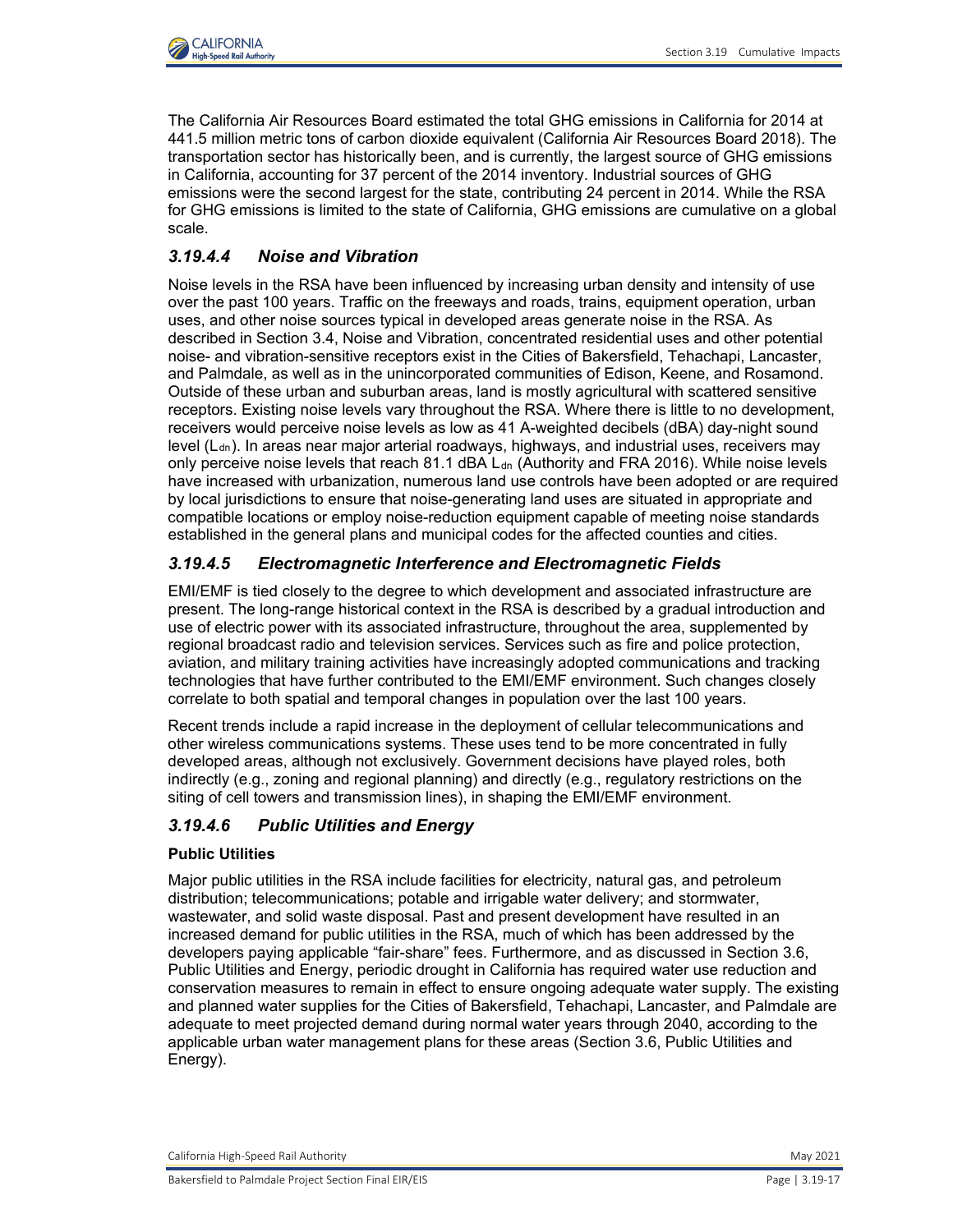

# **Energy**

Past and present development has resulted in an increase in electricity consumption in the RSA. The state's major fuel sources for electric power as of 2015 are natural gas, renewables (wind, solar, and geothermal), nuclear, hydroelectric, oil, and coal. As described in Section 3.6, Public Utilities and Energy, total statewide electricity consumption grew from 227,606 gigawatt-hours (GWh) in 1990 to 281,916 GWh in 2014. Electricity consumption growth rates fell from an estimated rate of 3.2 percent in the 1980s to a rate of 0.52 percent between 2000 and 2014 (California Energy Commission 2019). The transportation sector consumes 38.7 percent of California's energy, while the industrial sector consumes 24.4 percent, the residential sector 18.3 percent, and the commercial sector 18.6 percent (U.S. Energy Information Administration 2015). Since 2014, self-generation solar power systems have increased, while baseline per capita electricity consumption has decreased, slowly reducing traditional system power (California Energy Commission 2019).

# *3.19.4.7 Biological and Aquatic Resources*

## **Wildlife Habitat and Movement Corridors**

Past and present developments have altered long-term wildlife movement corridors and foraging ranges as well as genetic distribution of species in the RSA. This development has resulted in habitat fragmentation, habitat shifts, increased foraging competition, and limitations on genetic exchange. Linear projects such as roadways and railroads have generally altered the effectiveness of wildlife movement corridors and hindered movement through normal ranges or along migration routes. As they were built, residential and commercial developments could have also hindered wildlife movement, depending on their location and size. For a detailed discussion of habitat linkages that function as wildlife corridors for various species in the RSA, refer to Section 3.7, Biological and Aquatic Resources.

Currently, the RSA is composed primarily of open natural land subject to a moderate to low level of disturbance associated with activities such as cattle or sheep ranching, wind energy, and offroad vehicle use. However, in the more urbanized areas of Bakersfield, Tehachapi, Lancaster, and Palmdale, the habitat is highly disturbed and fragmented by urban, agricultural, highway, and local road land uses.

### **Aquatic Resources**

The RSA includes natural surface waters and wetlands, including streams and desert washes, wetlands, riparian areas, and claypans. The RSA also includes constructed aquatic features such as irrigation and stock ponds, canals, irrigation and drainage ditches, and retention/detention basins, primarily in urbanized areas such as Bakersfield, Lancaster, and Palmdale.

Past and present development projects have changed the hydrology of aquatic features in the RSA through direct alteration of channel location, size, and flow direction; bank armoring; channel filling; and removal of wetland and riparian vegetation. Pollutants from stormwater runoff, wastewater discharges, and other sources that result from past and present development have also affected aquatic resources.

In the southern San Joaquin Valley portion of the RSA, agricultural, industrial, and urban projects have greatly altered the land surface; remaining aquatic resources are primarily constructed features, such as basins, ditches, and canals. The mouth of Caliente Creek has been channelized and terminates at the edge of farm fields near Malaga Road.

In the foothills and Tehachapi Mountains, linear transportation projects, including improvements to existing transportation corridors, have required the construction of culverts and bridge structures, channel armoring, and removal of riparian vegetation. However, ephemeral, intermittent, and occasional reaches of perennial streams are present. In many areas, the ephemeral streams lack riparian vegetation distinguished from surrounding uplands, but many of the intermittent and perennial streams have well-developed riparian woodlands and shrublands associated with their banks. Wind energy development has also resulted in alteration of surface hydrology, particularly where access roads required construction of culverts in small, tributary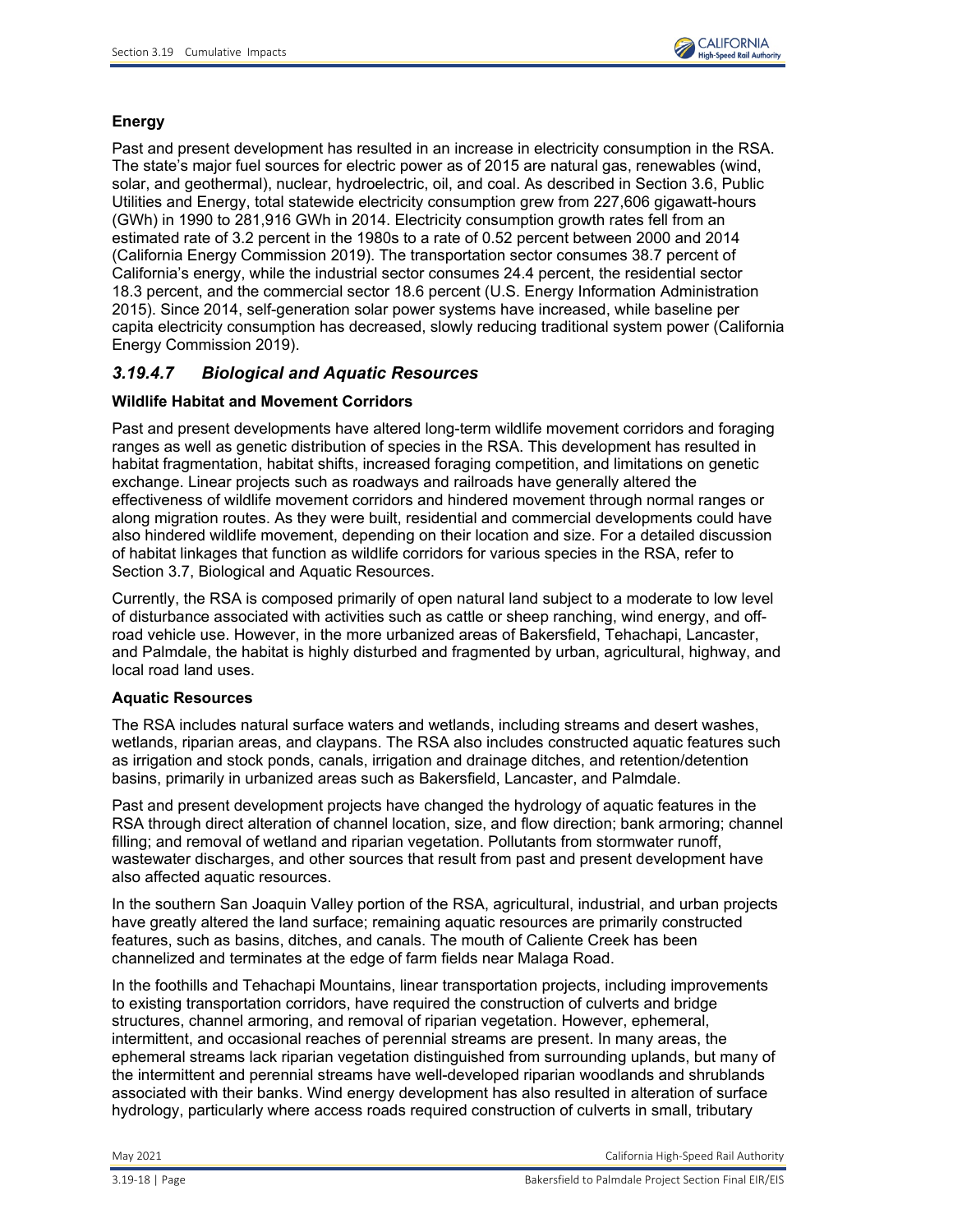

headwaters. Flood control projects in the Tehachapi Valley have altered hydrology patterns for streams that now flow toward Proctor Lake.

In the Mojave Desert, aquatic features include desert streams and claypans. Linear transportation projects have altered surface hydrology in claypan areas, and urbanization has resulted in removal and redirection of desert stream features. Military uses have altered surface hydrology near Rosamond Lake. Past agricultural uses in the western Antelope Valley resulted in construction of ditches and basins to support irrigation, although many of these features are currently dry and not in use. In urbanized areas, including Lancaster and Palmdale, drainage ditches and retention basins are common. Hydrology of artificial features in the RSA is particularly variable based on precipitation events, irrigation inputs/removal, and other management activities.

Impacts on aquatic resources from past and present development include direct and indirect effects on chemical and biological characteristics of aquatic substrates and food webs, and their related potential to increase erosion and associated sediment transport into adjacent aquatic areas. Removal of vegetation and armoring of channel banks resulted in reductions in riparian cover and habitat functions.

#### **Special-Status Plant and Wildlife Species**

Past and present development projects and activities have affected special-status plant and wildlife species in the RSA through habitat loss or alteration and direct effects to individual specimens of a species. In the southern San Joaquin Valley portion of the RSA, agricultural, industrial, and urban projects have greatly altered habitat for special-status plant and wildlife species. In the Tehachapi Mountains and foothills, linear transportation projects, including improvements to existing transportation corridors, required culverts, bridge structures, and the removal of habitat potentially supporting special-status plant and wildlife species. Additionally, wind energy development has altered habitat by means of physical barriers (fences) and ongoing maintenance to access turbine facilities. In the Mojave Desert, linear transportation projects, urbanization, military facilities, and past agricultural practices have altered habitat potentially supporting special-status plant and wildlife species.

Direct and indirect effects on special-status plant and wildlife species and their habitats from past and present development include direct loss of individual specimens, displacement of species due to habitat loss, changes in species distribution, and fragmentation. Impacts on drainage patterns and water quality affected plant and animal species and fragmented habitats as described above.

## *3.19.4.8 Hydrology and Water Resources*

### **Floodplains**

The aquatic resources subsection in Section 3.19.4.7 discusses the changes past and present development have rendered to the hydrology and pattern of flooding in the RSA through direct alteration of channel location, size, and flow direction; bank armoring; channel filling; and removal of wetland and riparian vegetation. Many waterbodies have been channelized and drainage systems have been put in place to accommodate agricultural and urban development, but these structures divert flows, may increase flooding problems in the area, and are sometimes unable to contain flood flows due to insufficient drainage capacity. Furthermore, increases in impervious surface over time from urbanization have added to the rate and volume of stormwater runoff, thereby increasing the potential risk for flooding. Flooding problems have resulted in urban areas from high-intensity winter rainstorms, in mountainous areas from stream channel overflow or where streams flow through alluvial valleys, and in desert areas where drainage channels are poorly defined and intermittent, or where ephemeral streams flow across alluvial fans.

### **Surface Water**

The watersheds in the RSA include the South Valley Floor Watershed, Grapevine Watershed, Fremont Valley Watershed, and Antelope Valley Watershed (Figure 3.8-1 in Section 3.8, Hydrology and Water Resources). Over the past 100 years, land use and urbanization have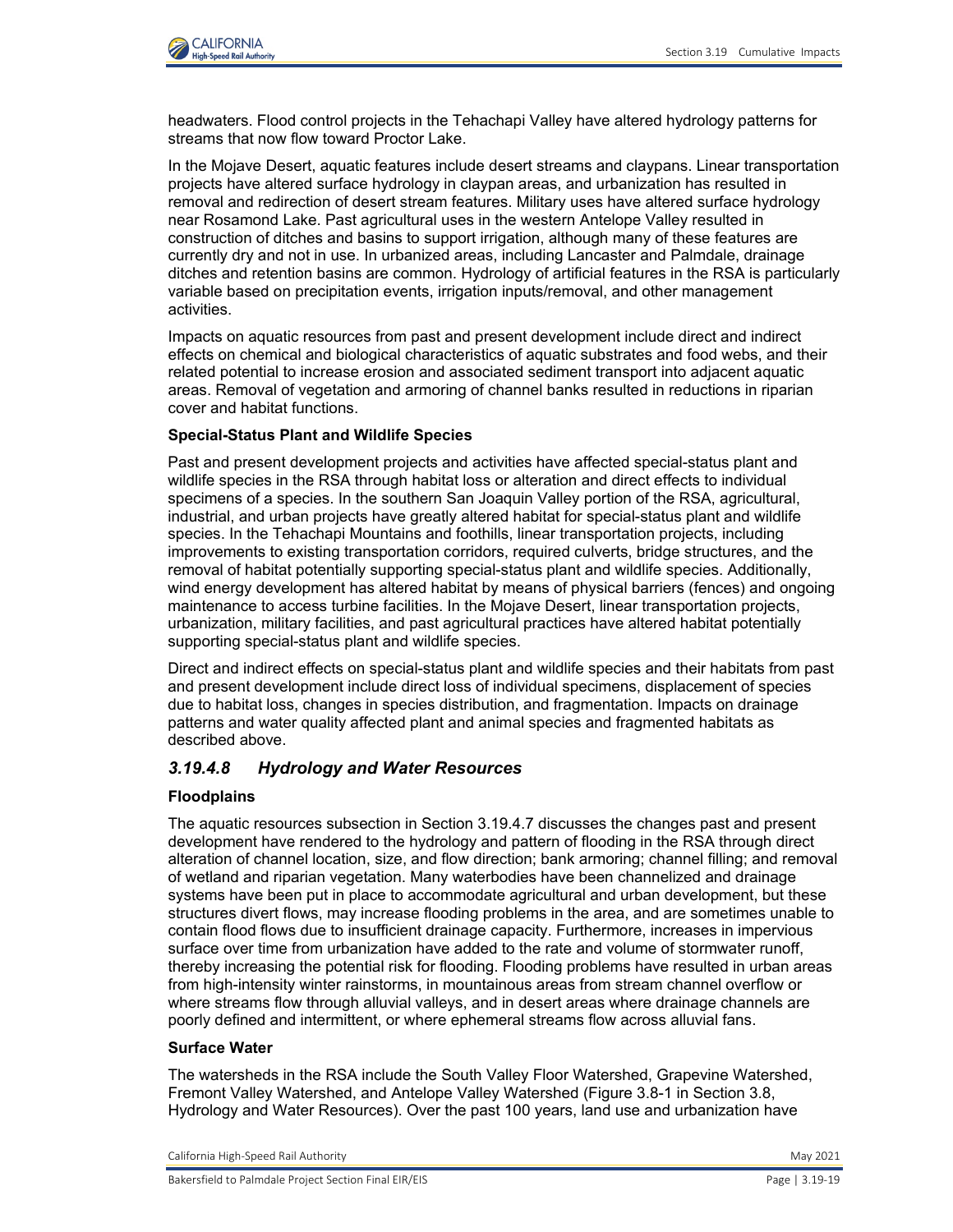

influenced water quality by changing the stormwater runoff levels and composition. Construction of buildings, highways, driveways, and parking lots has increased runoff by reducing the amount of rain the ground can absorb. Based on the 2011 National Land Cover Database, 4.45 percent of the RSA is covered with impervious surfaces (Xian et al. 2011). Additionally, changes in land use have introduced new sources of pollution in stormwater runoff. Common pollutants contributed to receiving waters in the RSA include pesticides, sediment, heavy metals, nutrients, zinc, copper, arsenic. However, over the past 40 years federal, state, and local regulations enacted have produced positive changes to water quality. Ordinances have strengthened over time, beginning with the federal Water Pollution Control Act of 1972, and later in 1974 with the passage of the Safe Drinking Water Act. The resulting National Pollutant Discharge Elimination System (NPDES) permit program places limits on the amount of pollutants that may be discharged from point sources. This program includes issuance of construction and maintenance best management practices to prevent harmful pollutants from entering stormwater systems. Recent changes provide more stringent controls on construction-related discharges by requiring construction projects 1 acre in size or larger to secure a permit for stormwater discharges.

## **Groundwater**

The groundwater basins in the RSA include the Kern County Subbasin, Tehachapi Valley West Groundwater Basin, Tehachapi Valley East Groundwater Basin, Fremont Valley Groundwater Basin, and Antelope Valley Groundwater Basin (Figure 3.8-5 in Section 3.8, Hydrology and Water Resources). The development of irrigated agriculture has altered the groundwater flow systems, as pumping of groundwater from wells for agricultural use has diminished groundwater supplies. Urban growth has resulted in increased impervious surface area that decreases the infiltration potential, thereby lessening the amount of water able to recharge the groundwater basin. Additionally, ongoing development has resulted in land use changes that introduce new pollutants that can infiltrate the soil, impacting the groundwater quality of the underlying aquifer or groundwater basin. The primary constituents of concern in the groundwater basins include high total dissolved solids, nitrate, arsenic, inorganics, organic compounds, chloride, sodium, boron, and fluoride. For a description of the existing groundwater quality for each of the five aquifers, refer to Section 3.8.5.8, Groundwater.

## *3.19.4.9 Geology, Soils, Seismicity, and Paleontological Resources*

## **Geology, Soils, and Seismicity**

As described in Section 3.9, Geology, Soils, Seismicity, and Paleontological Resources, the RSA for geology, soils, and seismicity is in a seismically active area, has a documented history of significant and recurrent seismic activity, and may be subject to moderate to severe ground shaking during a major earthquake.

Population growth and associated development in the region have increased the number of structures and people potentially exposed to geologic hazards associated with a seismically active region. However, exposure of development to geologic hazards is addressed by a strong regulatory environment in the State of California. Both past and current projects are subject to CEQA and other laws related to geologic hazards and must comply with the California Building Code, Alquist-Priolo Earthquake Fault Zoning Act, and Seismic Hazards Mapping Act, all of which act to reduce geologic hazards.

The mineral resources also experience impacts as a result of growth and development in the RSA. Conversion of open space to urban land uses and the prohibition of resource extraction have diminished the production of resources like aggregate, limestone, natural gas, and oil. Both past and current projects are subject to a regulatory environment focused on production as it affects public safety, and this has diminished production of these resources. The Surface Mining and Reclamation Act addresses the need for a continuing supply of mineral resources and is intended to prevent or minimize the adverse effects of surface mining on public health, property, and the environment. Additionally, the California Department of Conservation, Division of Oil, Gas, and Geothermal Resources, implements regulations that emphasize the responsible

May 2021 California High-Speed Rail Authority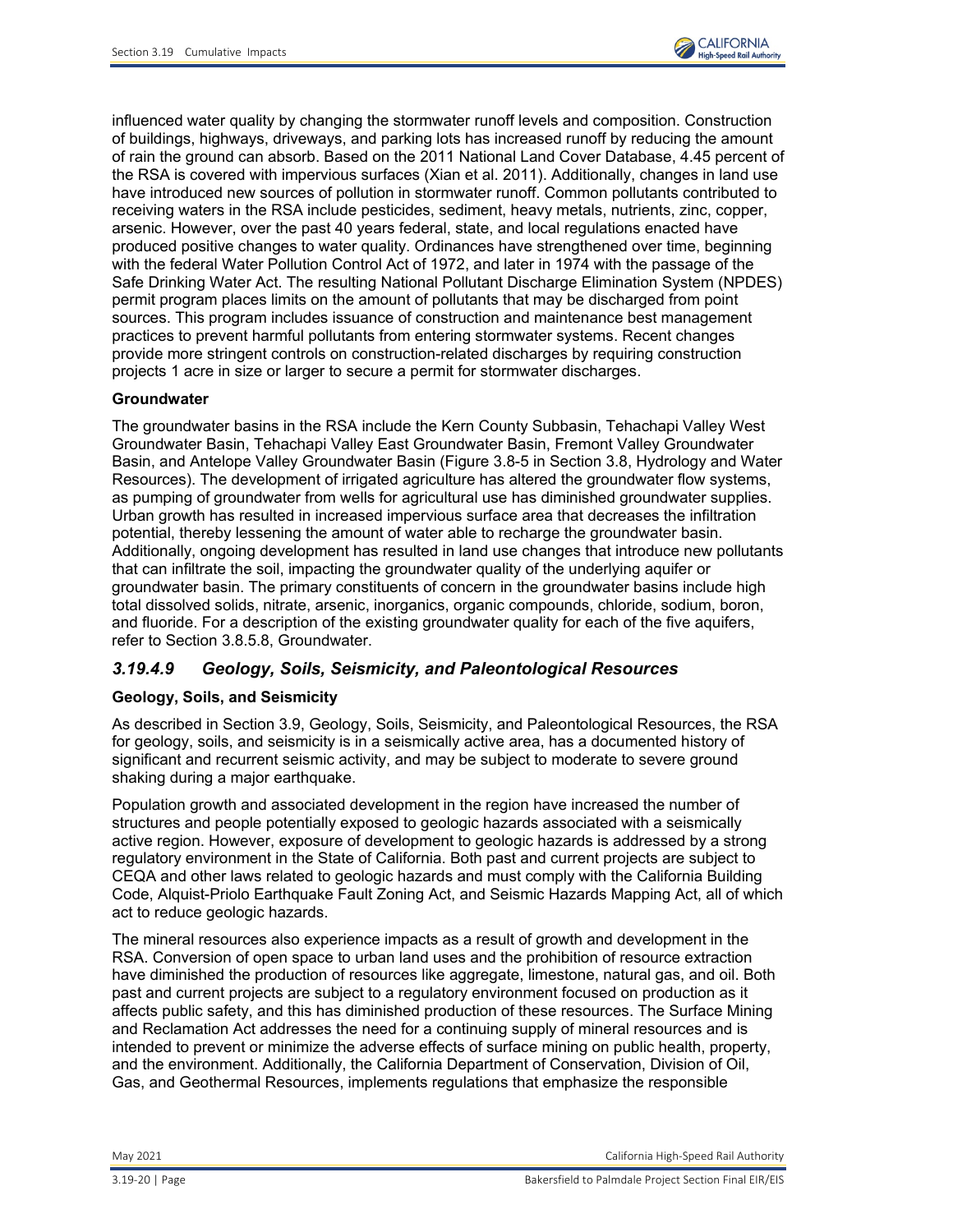

development of oil, natural gas, and geothermal resources in the state through sound engineering practices that protect the environment, prevent pollution, and ensure public safety.

### **Paleontological Resources**

Geologic units in the RSA range in age from the Precambrian (>541 million years ago) to recent times. These geologic units have varying potential for the presence of paleontological resources and fall into the following categories of sensitivity: low or no sensitivity, high sensitivity below 5 feet, and high sensitivity. No known paleontological resources are recorded, nor were they observed during the August 2015 field survey in the project footprint and the 150-foot buffer of any of the B-P Build Alternatives.<sup>[4](#page-20-0)</sup> However, as there are areas of high sensitivity and high sensitivity below a depth of 5 feet, transportation and development projects in the RSA have the potential to disturb or destroy these resources.

Past and present ground-disturbing activities in the RSA as a result of population growth and related land use conversions, including development of other transportation infrastructure improvements, may have affected paleontological resources, which are unique and nonrenewable. As development has spread beyond urban areas, disturbing previously undisturbed sediments through the conversion of farmland and other open areas to urban or suburban land uses, it is possible that damage to paleontological resources has occurred. However, as transportation and development projects are generally subject to environmental review under CEQA and/or NEPA, many of these projects incorporated appropriate project design features and mitigation measures to avoid or minimize impacts on paleontological resources.

# *3.19.4.10 Hazardous Materials and Waste*

Past and present development has resulted in an increase in the amount of hazardous materials and waste used, stored, and transported in the RSA, as well as an increase in contamination. However, over the past 40 years, numerous laws have been enacted to reduce exposure of people and the environment to hazardous materials and wastes (Section 3.10, Hazardous Materials and Wastes). Both past and current projects are subject to numerous laws, such as the Resource Conservation and Recovery Act, Toxic Substances Control Act, Hazardous Materials Transportation Act, and Hazardous Materials Release Response Plans and Inventory Law, enacted to regulate the transport, use, storage, handling, and disposal of hazardous materials and wastes, and the cleanup of contaminated sites. These laws are designed to minimize the potential for new releases and the risk of exposure to existing contamination.

# *3.19.4.11 Safety and Security*

Population growth and development over the past few decades in the RSA, especially in the Antelope and San Joaquin Valleys, have resulted in an increased demand for emergency services and facilities to adequately serve the population and respond to emergencies. However, much of the increased demand for emergency services in the RSA has been addressed by the payment of applicable "fair-share" development fees.

Wildfire potential has increased in California in the past decade due to recent statewide droughts, uncontrolled vegetation overgrowth, and expansion of urban areas into rural areas. In 2007 and 2008, the California Department of Forestry and Fire Protection prepared Local Responsibility Area (LRA) Maps and State Responsibility Area (SRA) Maps depicting Fire Hazard Severity Zones in each county of California. The B-P Build Alternatives are all located on SRA and LRA land with Moderate and High Fire Hazard Severity Zones. Only B-P Build Alternative 3 is in an SRA Very High Fire Hazard Severity Zone (approximately 6.5 acres). With the CCNM Design Option, the B-P Build Alternatives would be on approximately 694 additional acres of land designated as an SRA High Fire Hazard Severity Zone. With the Refined CCNM Design Option,

<span id="page-20-0"></span><sup>4</sup> As discussed in Section 3.9, Geology, Soils, Seismicity and Paleontological Resources, not all areas of the alignment were surveyed due to access restrictions, but of the areas surveyed, no paleontological resources were observed.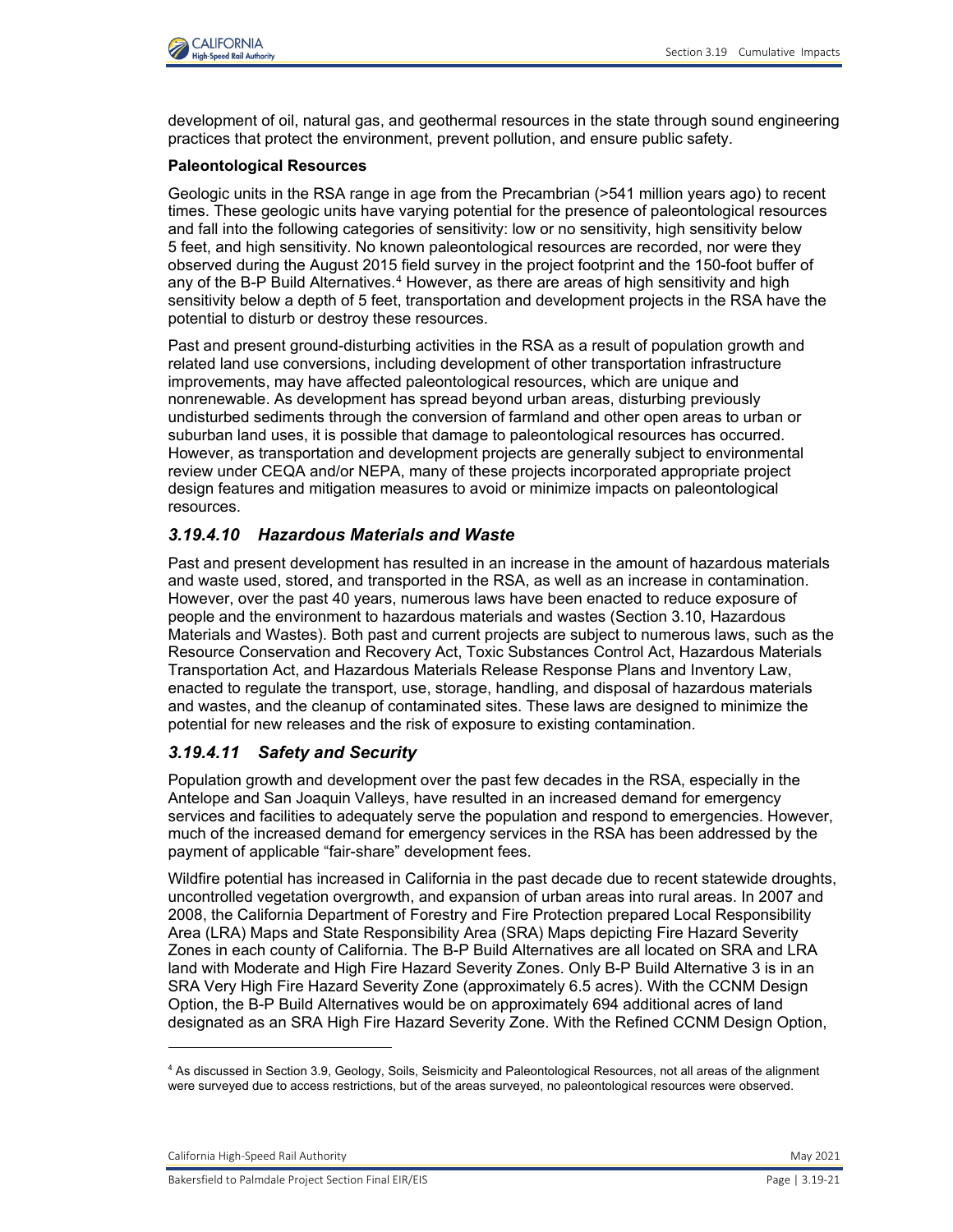

the B-P Build Alternatives would be on approximately 5 additional acres of land designated as an LRA High Fire Hazard Severity Zone, approximately 300 additional acres of land designated as an SRA Medium Fire Hazard Severity Zone, and approximately 397 additional acres of land designated as an SRA High Fire Hazard Severity Zone. The LMF/MOIS/MOWF sites are not within Moderate, High, or Very High Fire Hazard Severity Zones.

# *3.19.4.12 Socioeconomics and Communities*

## **Population and Communities**

Many communities in the RSA have historically developed along either side of heavy rail or highway corridors that have been in place for a long time. Even though much of the length of the Bakersfield to Palmdale Project Section passes through rural, uninhabited, or sparsely inhabited land, population in the RSA has increased substantially over the past 100 years. The communities support facilities that serve the public, including schools, churches, transit stops, museums, libraries, city halls, fire and police stations,

and various other community facilities.

Based on demographic data in the 2009–2013 American Community Survey 5-year estimates, each of the cities and unincorporated communities in the RSA for cumulative population and community impacts demonstrate at least two indicators of community cohesion when compared to the county in which they are located. Palmdale exhibits four out of the seven community cohesion indicators: a high percentage of racial minorities, a high number of Hispanics/Latinos, a high number of owner‐occupied residences, and a larger average household size compared to Los Angeles County overall. Edison and Golden Hills each

#### *Community Cohesion*

Community cohesion is the degree to which residents have a sense of belonging to their neighborhood, a level of commitment to the community, or a strong attachment to neighbors, groups, and institutions, usually as a result of continued association over time. Community cohesion indicators include age, ethnicity, household size, owner occupancy, housing tenure, and transit-dependent population.

exhibit three of the seven community cohesion indicators. Based on these factors, the City of Palmdale appears to exhibit the highest degree of community cohesion in the RSA for cumulative population and community impacts, followed by Golden Hills and Edison.

The RSA for cumulative population and community impacts contains a number of community amenities, particularly in Bakersfield, Lancaster, and Palmdale. These include a California State University campus, a convention center, symphony orchestra and performing arts centers, several museums, parks, and other facilities and public services. The southern San Joaquin Valley and the Antelope Valley also have abundant natural resources, including historic parks and national forests. Smaller communities like Edison and Keene have few local services and residents must travel to obtain access to them.

Several facilities intended for nonmotorized circulation and access—specifically, bicycle lanes are located in the RSA for cumulative population and community impacts. Again, most are in the larger cities (Bakersfield, Lancaster, and Palmdale). Planning documents for the cities and counties in the RSA recognize the importance of the availability and accessibility of alternative modes of transportation and their impact upon a community's quality of life, and they all plan to add pedestrian and bicycle-friendly features in their communities.

## **Economy**

The southern San Joaquin Valley is driven by the agricultural industry. As such, it is currently one of the most economically depressed areas in the nation due to the low-paying and seasonal nature of agricultural jobs. The region was also one of the hardest hit by the housing market crash in 2008. The unemployment rates remain far higher in the Kern County communities in the RSA than in the state overall.

The Antelope Valley depends heavily on the aeronautical industry, which can fluctuate greatly due to changing levels of government funding, resulting in a similarly fluctuating employment rate. However, the Antelope Valley is connected to downtown Los Angeles via the Metrolink commuter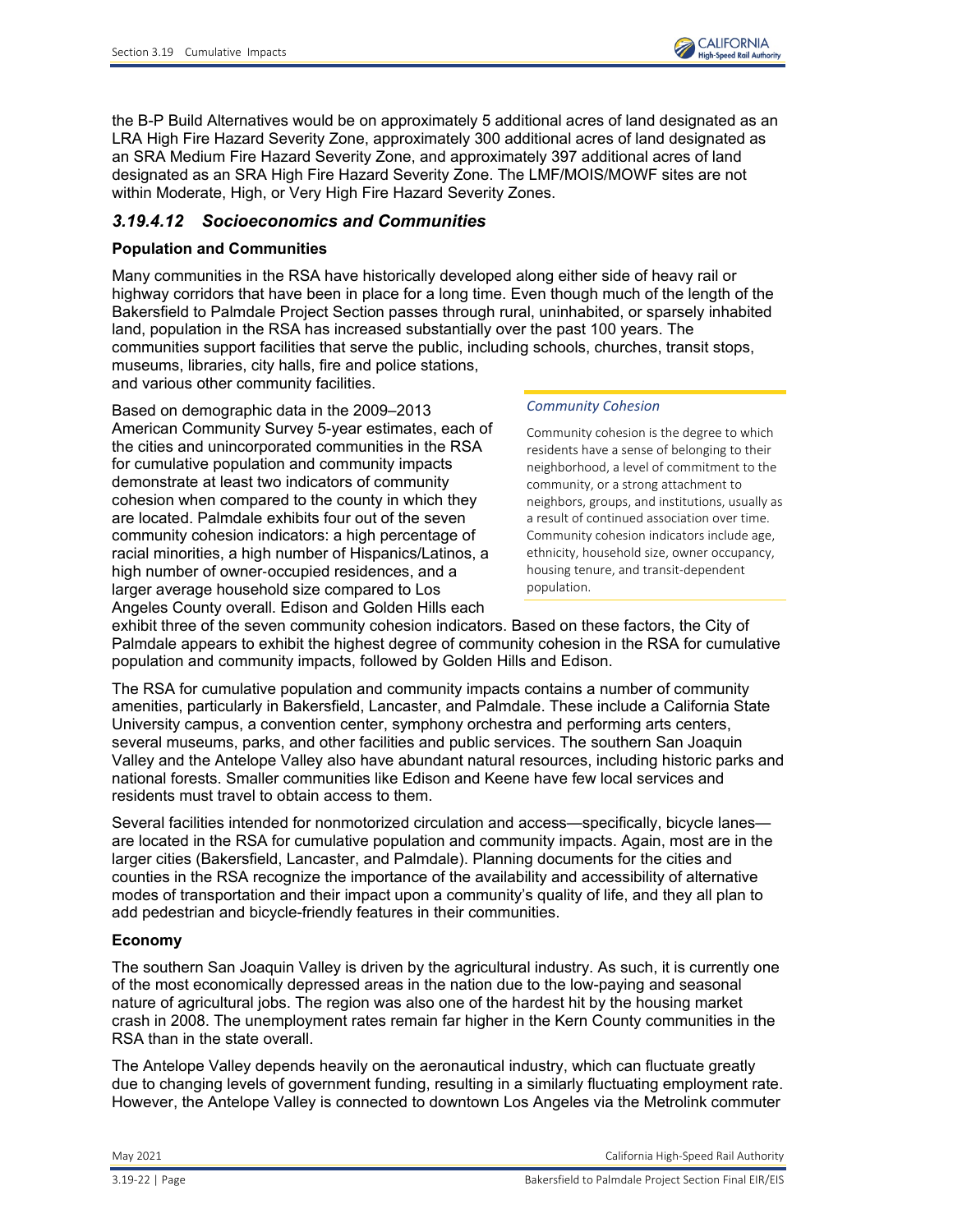

rail, offering opportunities for Antelope Valley residents to reach places of employment in Los Angeles. Unemployment rates in Lancaster and Palmdale are the same as or slightly higher than those of the state.

Similarly, local government tax revenues declined at the time of the recession but have since rebounded. Funding for K-12 public schools comes from a combination of sources, including federal, state, and local, and depends on factors such as average daily attendance. Twenty-three school districts fall at least partially within the RSA for cumulative economic impacts.

## *3.19.4.13 Station Planning, Land Use, and Development*

Land uses in the RSA are varied but include residential, commercial, and industrial areas interspersed with swaths of rural agricultural areas. The communities in the RSA for cumulative station planning, land use, and development impacts generally follow the existing highway and heavy rail line, where substantial growth has been experienced relatively recently. Development and associated land use changes are expected to continue throughout the RSA.

# *3.19.4.14 Agricultural Farmland and Forest Land*

Urbanization has led to the significant conversion of farmland to nonfarmland use in the RSA over time. Although Kern and Los Angeles Counties have policies in place to protect agricultural land, conversions of Important Farmland continue to occur. As described in Section 3.14, Agricultural Farmland and Forest Land, between 2004 and 2016, both counties reported a reduction in Important Farmland acreage. During this time, approximately 87,049 acres of the Important Farmland in Kern County and 16,660 acres of the Important Farmland in Los Angeles County were converted to nonagricultural uses (Table 3.14-7 in Section 3.14, Agricultural Farmland and Forest Land). These trends are expected to continue in the future as factors such as urbanization and continued population growth and associated development expand, and as economic considerations and lack of available resources such as water lead to the ongoing conversion of agricultural land to nonagricultural use.

## *3.19.4.15 Parks, Recreation, and Open Space*

The allocation of parkland, recreation facilities, and open space in the RSA is connected largely to growth in population and housing. Therefore, as the populations of the counties, cities, and communities in the RSA historically increased, demand for parks, recreation facilities, and open space also increased. A list of parks, recreation areas, and open spaces in the RSA, along with descriptions of those resources, is provided in Section 3.15, Parks, Recreation, and Open Space, particularly in Tables 3.15-4 and 3.15-5.

[Table 3.19-5](#page-22-0) summarizes the general plan parkland service ratios for the jurisdictions in the cumulative RSA for parks, recreation, and open space resources. Many of the jurisdictions in the RSA acknowledge park, recreation, and open space constraints, including, but not limited to, funding, topography, access, and biological resources. [Table 3.19-5](#page-22-0) shows that only two jurisdictions—the City of Tehachapi and the County of Los Angeles Antelope Valley Planning Area (Regional Parkland)—do not have parkland deficits currently.

| <b>Jurisdiction</b>                   | <b>Parkland Service Ratio</b><br>(Source)                                                        | <b>Existing Park Facilities</b>                                                                                                   | <b>Existing Park Conditions</b>                                                                                            |
|---------------------------------------|--------------------------------------------------------------------------------------------------|-----------------------------------------------------------------------------------------------------------------------------------|----------------------------------------------------------------------------------------------------------------------------|
| Kern County<br>(unincorporated areas) | 5 acres per 1,000<br>residents and 2.5 usable<br>acres per 1,000 residents<br>(Kern County 2007) | Residents in areas in<br>unincorporated Kern<br>County not served by park<br>districts are served by 293<br>acres of local parks. | The current level-of-<br>service for these residents<br>is 147 acres, or 1.66 acres<br>of parkland per 1,000<br>residents. |
| City of Bakersfield                   | Neighborhood parks:<br>2.5 usable acres per<br>1,000 residents (Kern                             | Total parkland: 2,871.09<br>acres<br>Local parks: Existing                                                                        | There is a deficit for mini-<br>parks, neighborhood<br>parks, and community                                                |

### <span id="page-22-0"></span>**Table 3.19-5 Parkland Standards by Jurisdiction**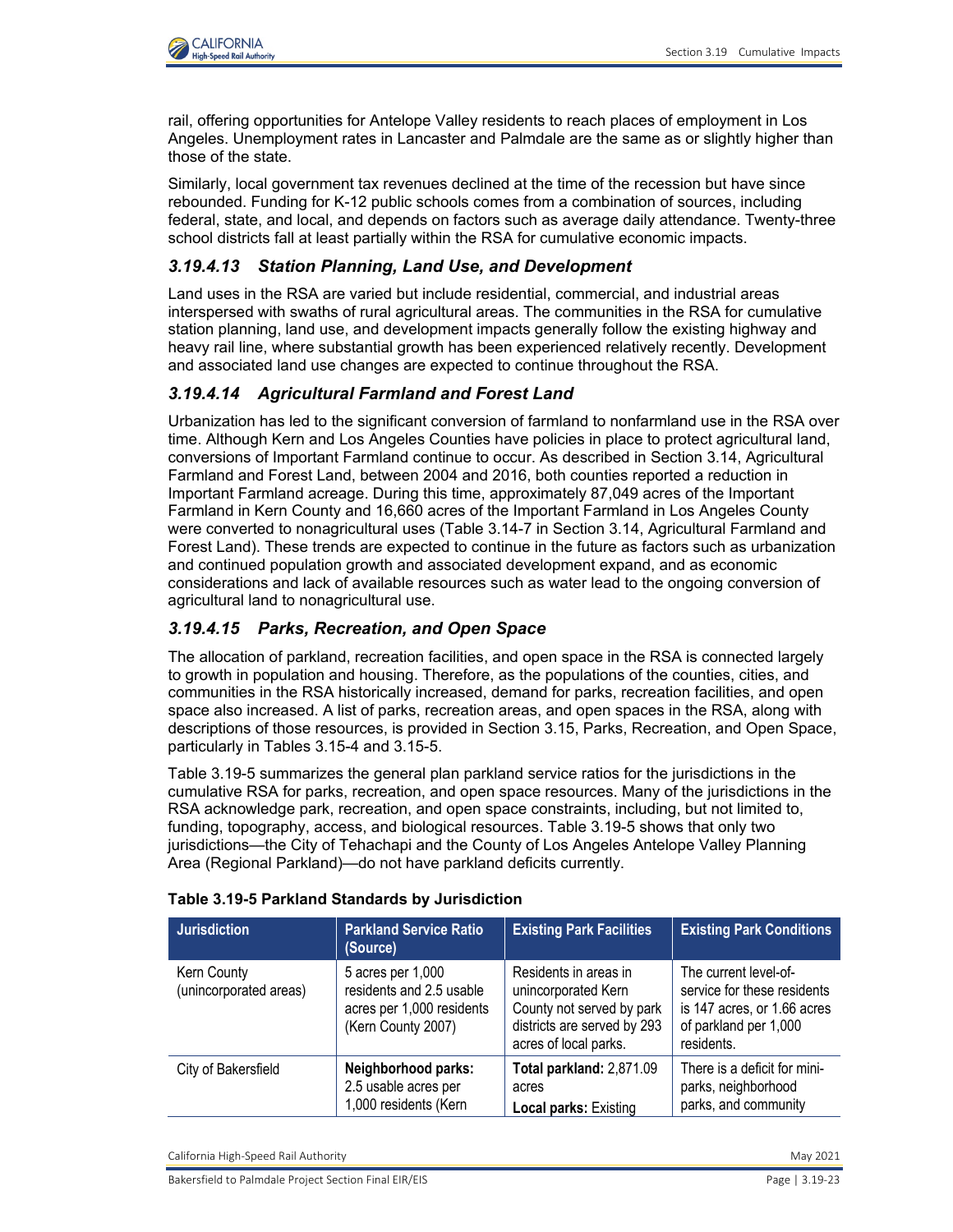

| <b>Jurisdiction</b>                                                                              | <b>Parkland Service Ratio</b><br>(Source)                                                                                                                                                                                                                                           | <b>Existing Park Facilities</b>                                                                                                                                                                                                                                                                                                                                                               | <b>Existing Park Conditions</b>                                                                                                                                                                                                                                                                                                                               |
|--------------------------------------------------------------------------------------------------|-------------------------------------------------------------------------------------------------------------------------------------------------------------------------------------------------------------------------------------------------------------------------------------|-----------------------------------------------------------------------------------------------------------------------------------------------------------------------------------------------------------------------------------------------------------------------------------------------------------------------------------------------------------------------------------------------|---------------------------------------------------------------------------------------------------------------------------------------------------------------------------------------------------------------------------------------------------------------------------------------------------------------------------------------------------------------|
|                                                                                                  | <b>County 2009)</b><br><b>General recreation:</b><br>4 acres of park and<br>recreation space per<br>1,000 residents for<br>general recreation<br>opportunities (includes<br>mini-parks, neighborhood<br>parks, community parks,<br>and regional parks) (Kern<br><b>County 2009)</b> | service ratios:<br>Mini-parks = $0.0663$<br>acre per 1,000<br>residents<br>Neighborhood parks =<br>1.88 acres per 1,000<br>residents<br>Community parks =<br>4.94 acres per 1,000<br>residents<br><b>Community park</b><br>centers: Three<br>recreational centers<br>totaling 81.35 acres<br>Regional parks: Two<br>regional parks totaling<br>1,119 acres (4.7 acres per<br>1,000 residents) | parks based on national<br>standards. The current<br>park acreage for local<br>parks (local parks include<br>mini-parks, neighborhood<br>parks, and community<br>parks) is 1.88 acres per<br>1,000 residents.                                                                                                                                                 |
| City of Tehachapi                                                                                | 3 acres per 1,000<br>residents (City of<br>Tehachapi 2012)                                                                                                                                                                                                                          | Approximately 14 acres of<br>parkland and<br>approximately 7,639 acres<br>of natural open space are<br>in the city, for a total of<br>approximately 7,653<br>acres.                                                                                                                                                                                                                           | Tehachapi currently<br>exceeds the 68-acre total<br>park requirement, but the<br>vast majority of open<br>space in the city is in<br>natural areas at the city's<br>edges. That open space<br>does not provide for active<br>recreation uses, and most<br>of it is not easily<br>accessible by or within<br>walking distance of most<br>residents.            |
| Los Angeles County<br>(Antelope Valley Planning<br>Area in unincorporated<br>Los Angeles County) | Local park system:<br>4 acres per 1,000<br>residents<br>Regional park system:<br>6 acres per 1,000<br>residents (Los Angeles<br><b>County 2015)</b>                                                                                                                                 | Local parkland: 50 acres<br>Regional parkland: 3,870<br>acres                                                                                                                                                                                                                                                                                                                                 | Based on the defined<br>service ratio, the Antelope<br>Valley Planning Area in<br>unincorporated Los<br>Angeles County has a<br>deficit of 244 acres of<br>local parkland.<br>Based on the defined<br>service ratio, the Antelope<br>Valley Planning Area in<br>unincorporated Los<br>Angeles County has a<br>surplus of 1,573 acres of<br>regional parkland. |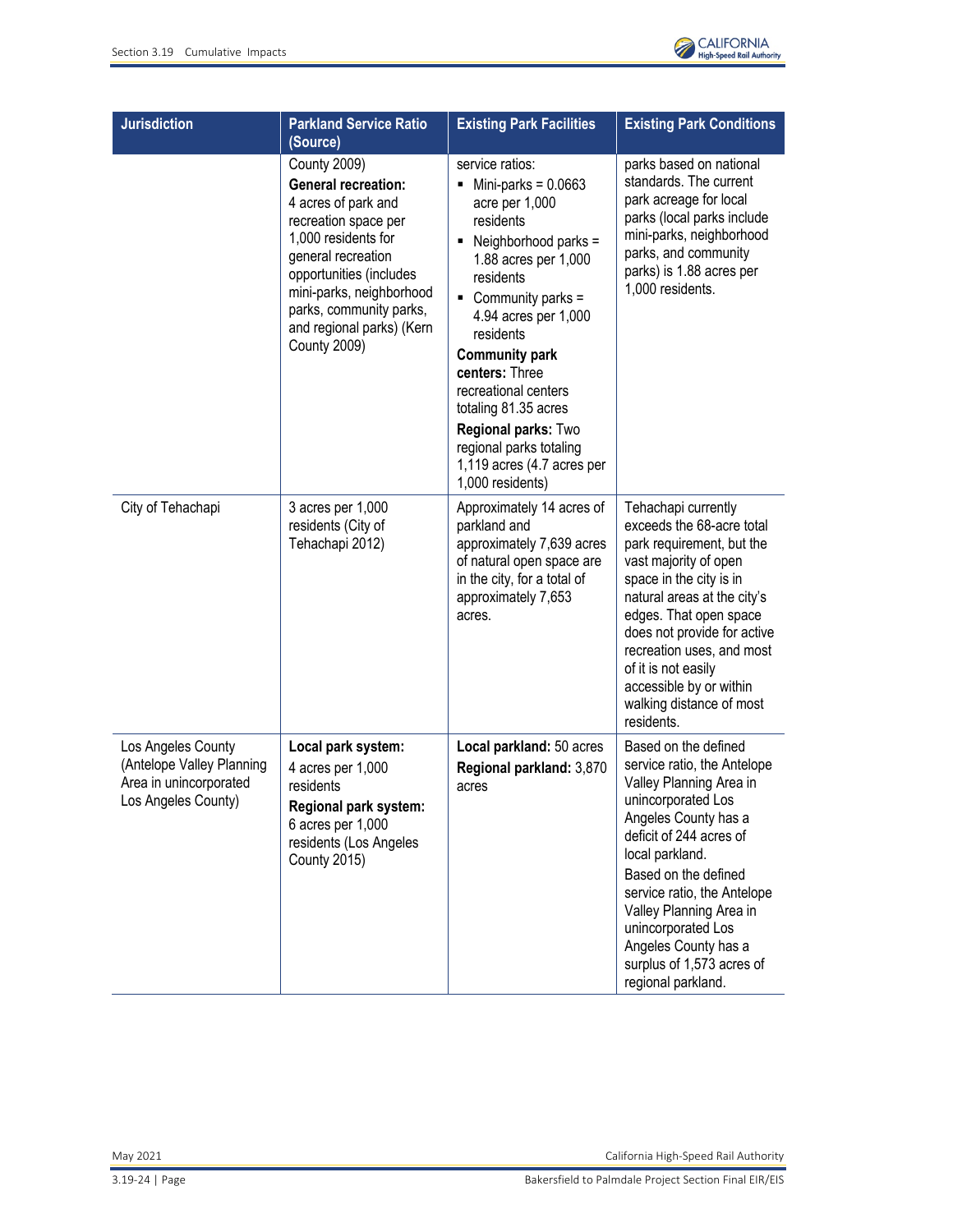

| <b>Jurisdiction</b> | <b>Parkland Service Ratio</b><br>(Source)                                                                                                                                                                                                                                                                                                                                                                        | <b>Existing Park Facilities</b>                                                                                                                                                                                                                                                                                                 | <b>Existing Park Conditions</b>                                                                                                                                                                                                                                                                                         |
|---------------------|------------------------------------------------------------------------------------------------------------------------------------------------------------------------------------------------------------------------------------------------------------------------------------------------------------------------------------------------------------------------------------------------------------------|---------------------------------------------------------------------------------------------------------------------------------------------------------------------------------------------------------------------------------------------------------------------------------------------------------------------------------|-------------------------------------------------------------------------------------------------------------------------------------------------------------------------------------------------------------------------------------------------------------------------------------------------------------------------|
| City of Lancaster   | 5 acres per 1,000<br>residents<br>(City of Lancaster 2007)                                                                                                                                                                                                                                                                                                                                                       | <b>Existing city parks:</b><br>Total park facility<br>٠<br>acreage: 566.63 acres<br>Developed acreage:<br>Ξ<br>404.80 acres<br>Future development:<br>٠<br>161.56 acres<br>The current level-of-<br>service for all parklands<br>and open space is 3.39<br>acres per 1,000 residents<br>based on 2005 population<br>statistics. | Based on the defined<br>service ratio, the city has a<br>parkland deficit of 1.61<br>acres per 1,000 residents.<br>Currently, 73.2 percent of<br>the land in Lancaster is<br>undeveloped. Only 218.3<br>acres, or 0.4 percent, of<br>vacant land in Lancaster<br>is zoned for parks and<br>open space.                  |
| City of Palmdale    | General parkland: 5<br>acres per 1,000 residents<br>Active parkland: 3 acres<br>per 1,000 residents<br>Open space: 1 acre per<br>1,000 residents<br>Other public recreational<br>facilities, including parts<br>of school sites that<br>provide recreation facilities<br>or play fields accessible to<br>the public or other<br>comparable facilities: 1<br>acre per 1,000 residents)<br>(City of Palmdale 2003) | There are 10 developed<br>parks in the City of<br>Palmdale, providing 193<br>acres of developed<br>parkland.                                                                                                                                                                                                                    | Based on the defined<br>service ratios, the city<br>currently needs 381 acres<br>of active parkland, of<br>which 193 acres are<br>available at this time.<br>When the expansion of<br>Marie Kerr Park and<br>construction of the east<br>side park are completed,<br>the deficit will have been<br>reduced by 71 acres. |

*Source: California High-Speed Rail Authority, 2020*

The availability of parks, recreation facilities, and open space is a high community priority for the counties, cities, and communities in the RSA. Recently, efforts to provide for recreational needs in those areas have expanded to include active transportation networks, such as off-street bike paths, on-street bike lanes, and multi-use paths. Several facilities in the RSA are intended for nonmotorized circulation and access—specifically, bicycle lanes. Most of these facilities are in the larger cities (Bakersfield, Lancaster, and Palmdale). Planning documents for the cities and counties in the RSA recognize the importance of the availability and accessibility of alternative modes of transportation and their impact on quality of life. These active transportation networks provide linear recreation opportunities, offer safe alternatives to vehicular travel, and provide connections between various local parks and recreation resources in the RSA.

Funding for the acquisition of land, facility construction, and ongoing maintenance of parks, recreation facilities, and open space can present an economic hardship for a jurisdiction. Some local municipal codes include mechanisms for the payment of park fees and/or the dedication of land for parks, recreational facilities, and open space as part of land development projects. The 1975 Quimby Act (California Government Code Section 66477) allows counties and cities to establish ordinances requiring land developers to set aside land, donate conservation easements, and/or pay in-lieu fees for park improvements. While these fees can be used for the establishment or enhancement of parkland, they cannot be used for the operation and maintenance of park facilities. Therefore, it remains up to the planning jurisdiction to fund the ongoing maintenance of parks, recreation facilities, bikeways, and open space.

California High-Speed Rail Authority May 2021 and Separate School and School and School and School and School and School and School and School and School and School and School and School and School and School and School an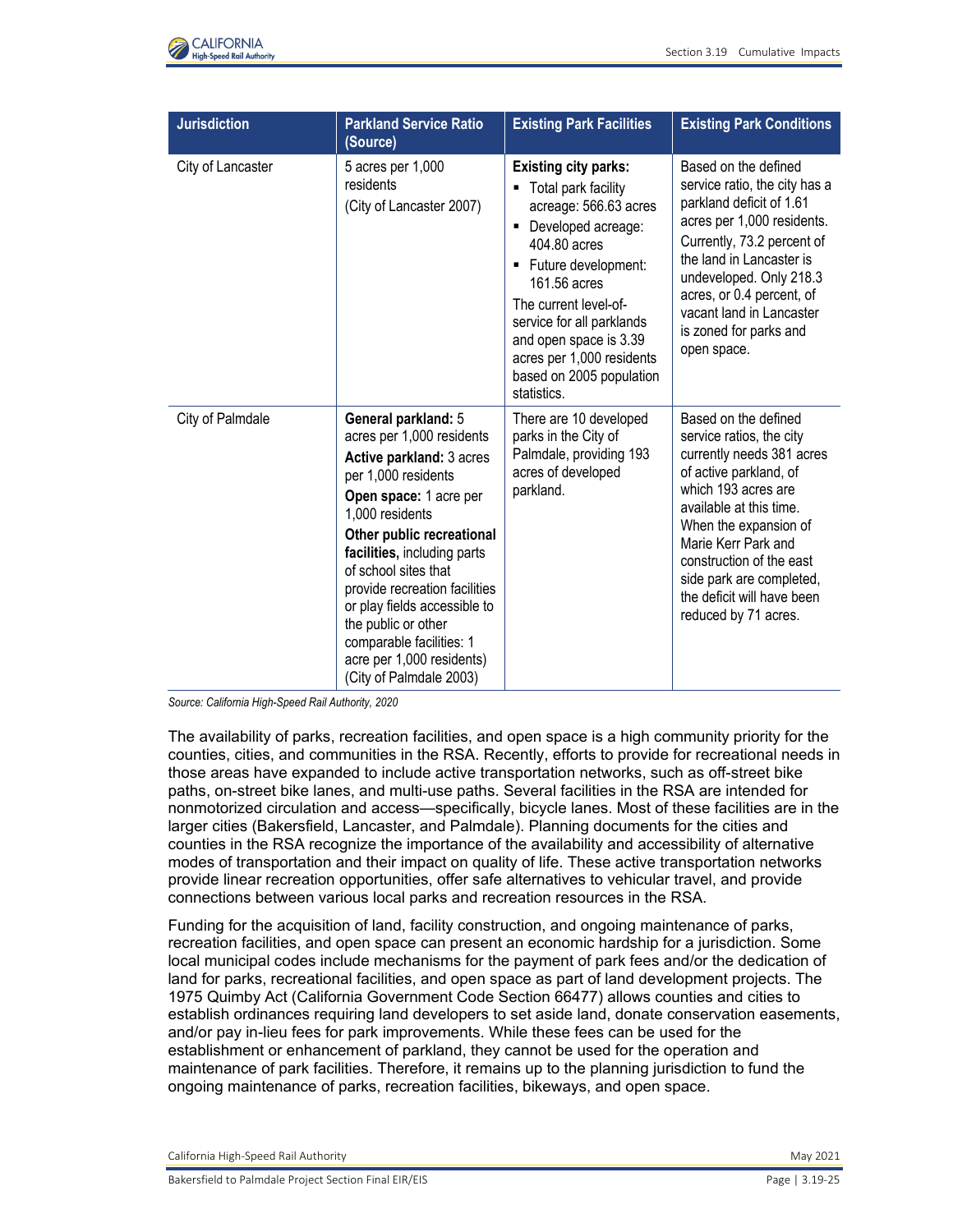In addition to local parks, recreation facilities, and open space, the Pacific Crest National Scenic Trail (PCT) is located in the RSA. The PCT passes through lands owned and managed by federal, state, and county agencies, Native American sovereignties, and private parties along its approximately 2,650-mile-long alignment. The U.S. Forest Service (Pacific Southwest Region of the U.S. Department of Agriculture) has overall responsibility for managing the PCT. The trail is a designated National Scenic Trail. The PCT is a long-distance hiking and equestrian trail closely aligned with the highest parts of the Sierra Nevada and Cascade mountain ranges, and it extends from Mexico through California (including Los Angeles and Kern Counties), Oregon, and Washington, to Canada.

The segment of the PCT in the RSA is approximately 5 miles southeast of Tehachapi and approximately 6 miles northwest of Mojave. An approximately 1.8-mile segment of the PCT is in the RSA for all B-P Build Alternatives. The PCT extends along and crosses existing transportation facilities.

# *3.19.4.16 Aesthetics and Visual Quality*

The RSA includes flat valley floors in the San Joaquin Valley and Antelope Valley, and the mountainous terrain of the Tehachapi Mountains. Visual resources in the RSA include historically significant sites such as La Paz; the historic town center in Lancaster; views of the Sierra Nevada, Greenhorn, and Tehachapi Mountains from the valley floors; and scenic views of the undeveloped, mountainous terrain of the Tehachapi Mountains.

Over the past century, valley floors in the RSA have transformed from open spaces with grasslands and desert vegetation to agricultural regions with open fields and orchards, along with urbanized areas. Visual quality in these valley floors ranges from low in industrial areas to moderately high in urban areas with panoramic desert and mountain views or historic architecture with improved streetscapes. In contrast with the primarily agricultural and urban flatlands, the natural environment predominates in the Tehachapi Mountains, except where development has occurred, such as in the SR 58 and UPRR corridors. Historic cultural resources, including the La Paz, also contribute to the visual character of the Tehachapi Mountains.

# *3.19.4.17 Cultural Resources*

The southern San Joaquin Valley region (i.e., the Tulare Lake and Buena Vista Lake areas) and the Antelope Valley region have long histories of human occupation and therefore have the potential to contain prehistoric and historic archaeological resources as well as historic-era architectural resources (built resources).

Historic and archaeological resources are unique and nonrenewable. For this reason, all detrimental effects to these resources erode a dwindling resource base. Destruction of any single cultural site or resource affects all others in the RSA because as a group they make up the context of the cultural setting. Based on existing inventories and the cultural history of the area, numerous cultural resources, including both archaeological and built resources, are present in the RSA. It is assumed that previously unidentified archaeological resources are also present in the RSA. Past development in the RSA has impacted historic properties and cultural resources.

# **3.19.5 Environmental Consequences**

This section addresses the potential cumulative impacts for each resource. The analysis for each resource considers the resource-specific RSA (Section [3.19.3.2,](#page-6-2) Definition of [Resource Study](#page-6-2)  [Area\)](#page-6-2), the affected environment (Section [3.19.4, Affected Environment\)](#page-12-0), future conditions of the RSA (Section [3.19.5.1, Overview of Future Conditions\)](#page-26-0), cumulative projects and their effects (projects listed in Appendix 3.19-A, adjacent HSR project sections, and/or growth projections, as applicable), cumulative effects with the project, and the contribution of the proposed improvements within the Bakersfield to Palmdale Project Section to those cumulative effects. This cumulative analysis includes and evaluates the effects of the B-P Build Alternatives, the portion of the F-B LGA alignment from the intersection of 34th Street and L Street to Oswell Street, the CCNM Design Option, the Refined CCNM Design Option, the Bakersfield and Palmdale stations, and the maintenance facilities, including the LMF, MOWF, and MOIS.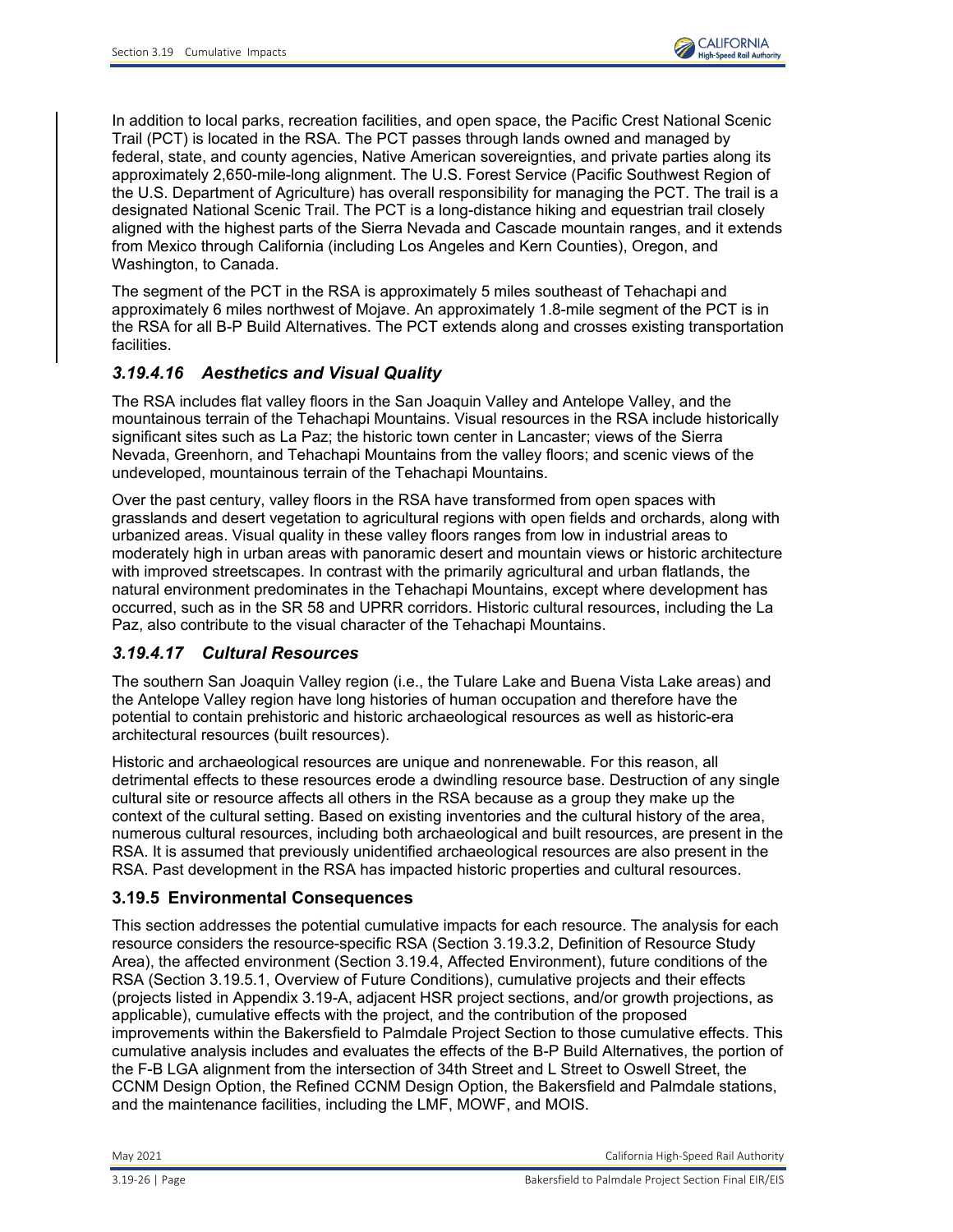

The analysis first considers the impacts of the proposed improvements within the Bakersfield to Palmdale Project Section in combination with the other cumulative projects (listed in Appendix 3.19-A, adjacent HSR project sections, and/or growth projections, as applicable) to determine if there would be a cumulatively significant impact on the resource. If a significant cumulative impact is identified, the second consideration is whether the incremental effect of the proposed improvements within the Bakersfield to Palmdale Project Section (after project-level mitigation) would be cumulatively considerable. Additional feasible mitigation measures are proposed, where appropriate, to mitigate the incremental but cumulatively considerable contribution to a cumulative impact.

For many of the resources, the contribution of the Bakersfield to Palmdale Project Section to cumulative impacts is similar under all of the B-P Build Alternatives or design options. Therefore, the following analysis applies to the B-P Build Alternatives and design options, with remark upon any notable differences between alternatives or design options. The discussion of potential cumulative impacts for each resource area is organized by the timeframe during which they would occur (i.e., construction or operation).

# <span id="page-26-0"></span>*3.19.5.1 Overview of Future Conditions*

Projected growth and conversion of land to urban and transportation uses associated with the cumulative condition, reflected in adopted county and city general plans, regional transportation plans/sustainable communities strategies, and the cumulative project list (Appendix 3.19-A), are anticipated to have an environmental effect in the area crossed by the B-P Build Alternatives or design options through 2040. The combined population of Kern and Los Angeles Counties is projected to grow at an average rate of 0.7 percent per year between 2010 and 2040, with an estimated population increase of 2,268,764 people, or approximately 21 percent [\(Table 3.19-6\)](#page-26-1). Over the 30-year period between 2010 and 2040, projections show that the population of Kern County and Los Angeles County will increase by 68 percent and 17 percent, respectively. In that same timeframe, projections show that the population of Bakersfield, Tehachapi, Lancaster, and Palmdale will increase by 107 percent, 39 percent, 34 percent, and 32 percent, respectively (Kern Council of Governments 2015; California Employment Development Department 2016; Southern California Association of Governments 2016).

| Area                      | Population in 20101 | <b>Population in 2040</b> | Change from 2010 to<br>2040 |
|---------------------------|---------------------|---------------------------|-----------------------------|
| <b>Kern County</b>        | 839,631             | 1,413,0002                | 68.3%                       |
| City of Bakersfield       | 347,483             | 719,5003                  | 107.1%                      |
| City of Tehachapi         | 14,414              | 20,1003                   | 39.4%                       |
| <b>Los Angeles County</b> | 9,818,605           | 11,514,0004               | 17.3%                       |
| City of Lancaster         | 156,633             | 209,9004                  | 34.0%                       |
| City of Palmdale          | 152,750             | 201,5004                  | 31.9%                       |
| <b>Two-County Region</b>  | 10,658,236          | 12,927,0002,4             | 21.3%                       |

### <span id="page-26-1"></span>**Table 3.19-6 Population Projections for Counties and Cities Traversed by the Bakersfield to Palmdale Project Section, 2010–2040**

*Sources: 1 U.S. Census Bureau, 2010 2 Kern Council of Governments, 2015*

*3 Kern Council of Governments, 2014 4 Southern California Association of Governments, 2016*

The Kern Council of Governments does not provide population projections for the communities of Keene and Rosamond.

The number of housing units and employment in the two-county region are also projected to increase by 2040. Housing is projected to grow at an average rate of 0.7 percent per year between 2015 and 2040, from 3,780,208 to 4,458,000 housing units (a net increase of 677,792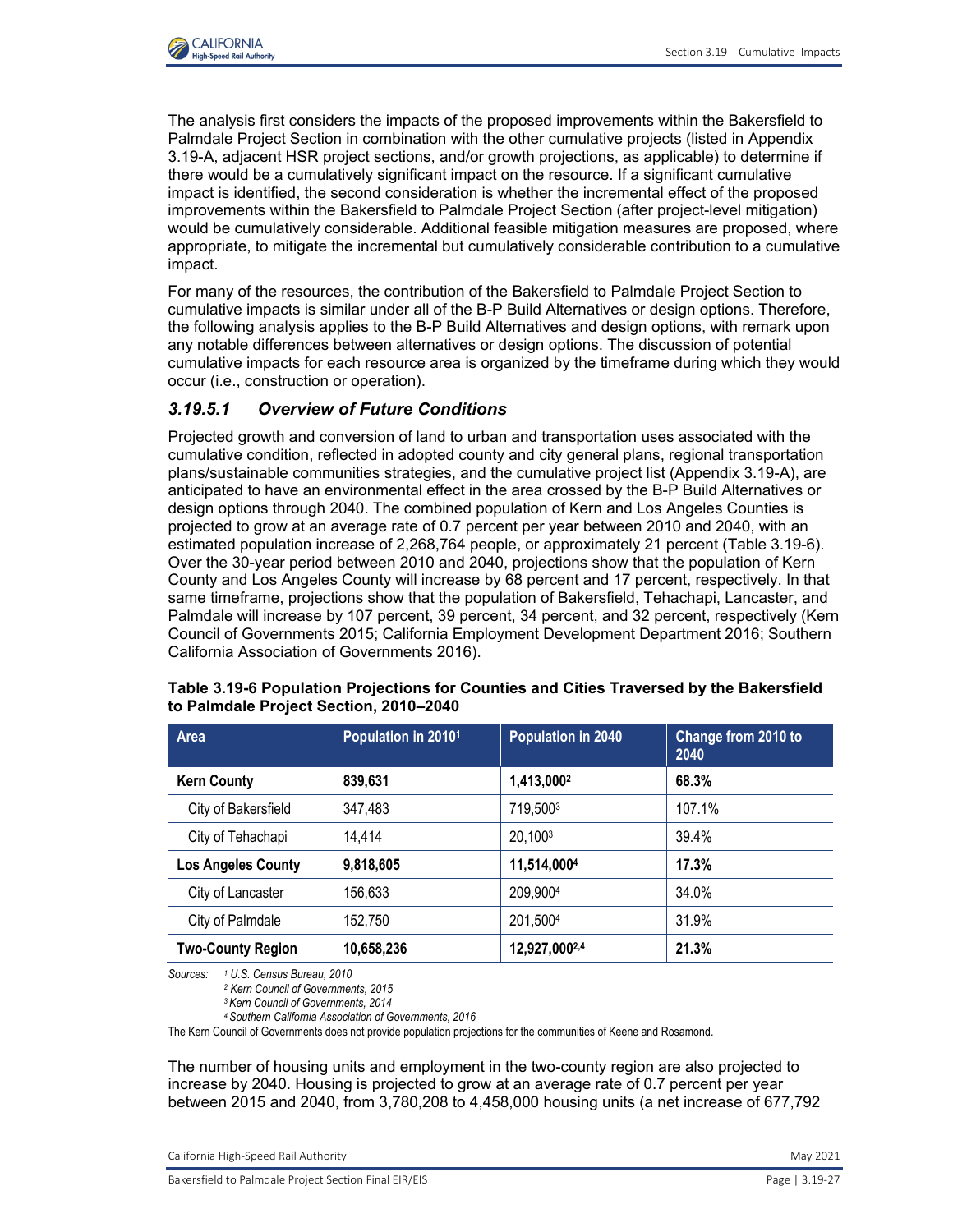

units). Employment is projected to grow at an average rate of 0.5 percent per year between 2015 and 2040, from 5,028,400 to 5,692,000 (a net increase of 663,600). These growth projections are expected to occur regardless of the HSR project. For a detailed discussion of population, housing, and employment growth, refer to Section 3.18.4, Affected Environment, in Section 3.18, Regional Growth.

The adopted county and city general plans and regional transportation plans call for preservation of agricultural land, increased infrastructure to support higher-density urban development, and a focus on growing existing urban development over the spread of rural development. Nevertheless, urban development would continue to result in the conversion of agricultural land, especially for future housing and associated development consistent with the general plans of the area. Under the cumulative condition, VMT would increase; ambient noise levels would increase; demand for public utilities, energy, and water would increase; habitat for wildlife would become less available; the amount of impervious surface would increase and affect the quality and amount of stormwater runoff; demand for public facilities and parks would increase; the land available for agricultural production would decrease; and the visual character of many locations in the cumulative RSA would change from rural to urban.

# *3.19.5.2 Transportation*

The cumulative impact analysis for transportation considers the B-P Build Alternatives, design options, the specific projects identified in Appendix 3.19-A, the adjacent HSR project sections (Fresno to Bakersfield and Palmdale to Burbank), and regional growth projections that, combined, constitute the cumulative condition relevant to transportation. Under the cumulative condition, population in the RSA would continue to increase as a result of cumulative development. Existing and planned improvements to the highway, aviation, conventional passenger rail, and freight rail systems would be constructed to accommodate planned growth in the RSA.

A cumulative transportation impact that would be significant under CEQA would occur if the effects of the proposed improvements within the Bakersfield to Palmdale Project Section and cumulative projects were to combine to greatly reduce access or circulation in the cumulative RSA. The analysis of operations impacts presented in Section 3.2, Transportation, discusses the localized cumulative impacts of the proposed improvements within the Bakersfield to Palmdale Project Section and cumulative projects on roadway segments and intersections, including evaluation of impacts on level-of-service; the analysis is not repeated in this section.

## **Construction**

Construction of the proposed improvements within the Bakersfield to Palmdale Project Section and cumulative projects could result in a cumulative transportation impact that is significant under CEQA if cumulative projects are located near the chosen HSR alignment and have construction schedules that overlap. Temporary impacts due to construction at the station areas and in the urban and rural areas of the alignments, such as road closures and increases in constructionrelated vehicles and workers, would result in temporary access and circulation disruptions. Such cumulative impacts would include the following:

- In the Bakersfield F Street Station, construction-period cumulative impacts could occur from the combination of the B-P Build Alternatives and roadway improvement projects in Bakersfield, including the 24th Street improvements  $(B-34),$ <sup>[5](#page-27-0)</sup> the Hageman Road extension and expansion (B-35), and the SR 99 auxiliary lane/Rosedale Highway off-ramp improvements (B-36).
- In the Palmdale Station area, cumulative impacts could occur from the B-P Build Alternatives, roadway improvement projects in Palmdale (P-7 through P-32 and LA-4), and development projects close to the station, including the solar facility on the Lockheed Martin campus (P-5) and a wireless telecommunication facility (P-6).

-

<span id="page-27-0"></span> $^{\rm 5}$  Numbering in parenthesis after a project corresponds to a specific project listed and mapped in Appendix 3.19-A.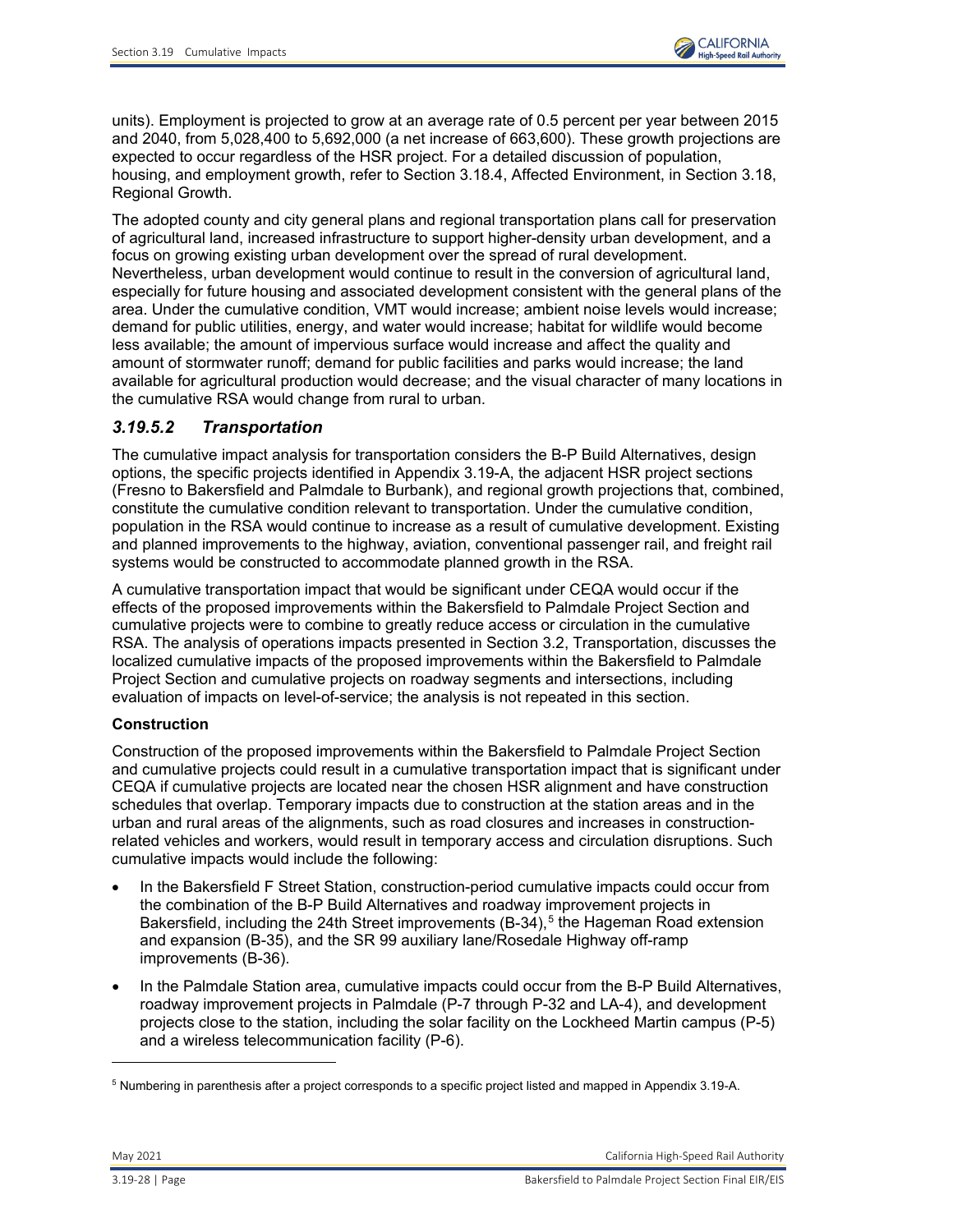

- In the LMF, MOWF, and MOIS areas, cumulative impacts could occur from the B-P Build Alternatives, roadway improvement projects in Lancaster (L-30), and development projects close to the facilities, including the Department of Motor Vehicles facility (L-4), Whit Carter Park expansion (L-16), and residential subdivisions (L-9 through L-15).
- Circulation in rural and urban non-station areas would be affected by road closures as a result of the proposed improvements within the Bakersfield to Palmdale Project Section in combination with transportation projects in Kern County (K-8 and K-14), Los Angeles County (LA-5), and the City of Lancaster (L-17 through L-27), as well as development projects close to the proposed improvements within the Bakersfield to Palmdale Project Section in the rural areas and urban areas outside the station areas. These projects include the Redwood Cluster Solar project in Kern County (K-10); a 154-acre tentative tract map in Los Angeles County (LA-2); residential, commercial, and industrial facilities in Bakersfield (B-6, B-15, B-17, B-18, B-20, and B-21); residential/nursing, medical, hospitality, and gas station facilities in Tehachapi (T-2, T-4, T-5, T-7, and T-8); and residential, commercial, industrial, and recreational facilities in Lancaster (L-2, L-5, L-15, and L-16).

As discussed in Section 3.2, Transportation, the Authority would implement a Construction Transportation Plan as a standardized impact avoidance and mitigation feature (IAMF) before commencing construction activities. The plan would reduce impacts by requiring staggered construction periods for overlapping projects in coordination with county and city building permits. Staggering construction activities would reduce cumulative construction effects by spacing activities out over multiple years. TR-IAMF#3, Off-Street Parking for Construction-Related Vehicles, would avoid conflicts with passing traffic. TR-IAMF#4, Maintenance of Pedestrian Access, would allow pedestrians to pass during construction. TR-IAMF#5, Maintenance of Bicycle Access, would allow passage of bicyclists during construction. TR-IAMF#6, Restriction on Construction Hours, would minimize construction traffic on roads during peak travel hours. TR-IAMF#9, Protection of Freight and Passenger Rail during Construction, would avoid interruption of rail traffic. TR-IAMF#11, Maintenance of Transit Access, would minimize conflicts over bus access. In addition, Mitigation Measure TRAN-MM#2 includes the requirements for flaggers and temporary traffic control personnel at the specific locations described above. As discussed in Section 3.2, Transportation, with these IAMFs and mitigation measure, the proposed improvements within the Bakersfield to Palmdale Project Section would not contribute to cumulative transportation impacts.

### *CEQA Conclusion*

Construction of cumulative projects would result in a potentially significant cumulative impact on transportation because access and circulation disruptions could occur throughout the construction period at various intensities. However, the proposed improvements within the Bakersfield to Palmdale Project Section would not contribute to this cumulative impact because the design characteristics of the alternatives and mitigation measure include effective measures to maintain circulation and adequate access during construction by providing detours that allow 24-hour access; therefore, the incremental effect of the proposed improvements within the Bakersfield to Palmdale Project Section would not be cumulatively considerable, and CEQA does not require cumulative mitigation.

### **Operation**

Operation of any of the B-P Build Alternatives or design options, in combination with cumulative transportation projects, would improve long-term circulation in the RSA and accessibility of the RSA from other parts of the state. Cumulative projects that would contribute to improved circulation include the SR 58 widening, SR 184 widening, 24th Street improvements, and High Desert Corridor construction (K-13, B-34, and LA-4). Highway improvements planned in the RSA would not reduce daily VMT but would help to reduce future congestion in some areas.

The HSR system would provide a new regional surface transportation system that complements and connects with existing transportation modes. At a regional level, HSR service would reduce VMT by providing motorists an alternative to existing interregional and intercity freeways and

California High-Speed Rail Authority May 2021 and Separate School and School and School and School and School and School and School and School and School and School and School and School and School and School and School an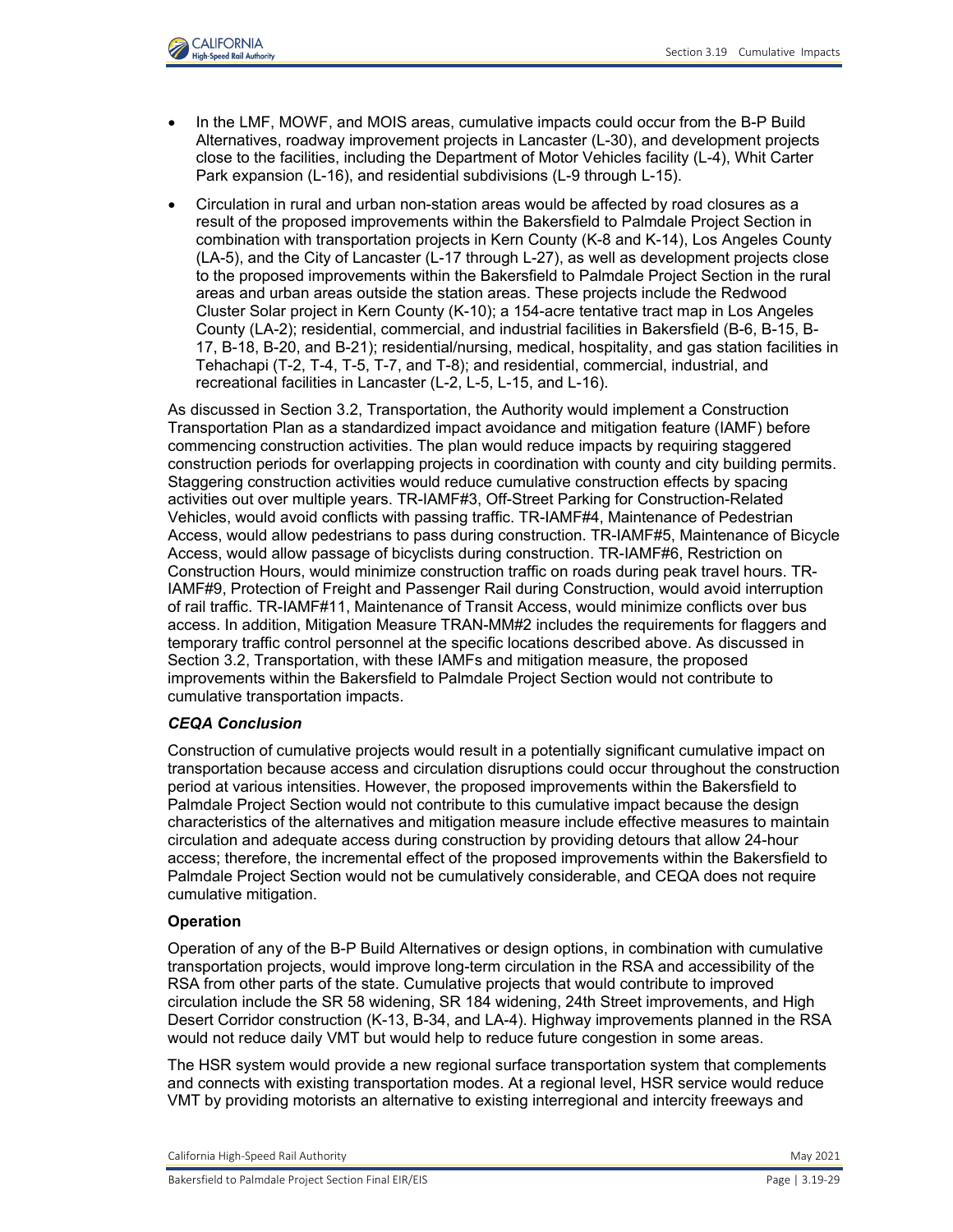

highways. Currently, there are about 77.55 billion annual VMT in the RSA (4.15 billion in Kern County and 73.40 in Los Angeles County). Without the HSR project, VMT in the RSA would reach approximately 91.85 billion annually by 2040, comprising 5.79 billion in Kern County and 86.06 billion in Los Angeles County. However, implementation of the HSR project under a medium ridership scenario would reduce VMT by approximately 0.841 billion annual VMT (14.5 percent) in Kern County and 0.931 billion annual VMT (1.1 percent) in Los Angeles County. Under a high ridership scenario, the HSR project would reduce annual VMT by approximately 1.15 billion (or 17.3 percent) in Kern County and 1.29 billion (or 1.5 percent) in Los Angeles County (Section 3.3, Air Quality and Global Climate Change). This reduction in total VMT would reduce traffic and congestion on existing roadways, and improve circulation. In addition, the B-P Build Alternatives and design options would be grade-separated from freeways, highways, and roads, allowing vehicular traffic to pass unimpeded under or over the rail corridor. Therefore, in most cases, the B-P Build Alternatives and design options would not interfere with traffic on existing roadways.

Operation of the proposed improvements within the Bakersfield to Palmdale Project Section in combination with cumulative projects would have the potential to affect the level-of-service at roadways and intersections. The project-level analysis of impacts on level-of-service at roadways and intersections contained in Section 3.2, Transportation, includes consideration of future conditions combined with the Bakersfield to Palmdale Project Section. These future conditions include consideration of cumulative projects and therefore represent the cumulative condition. As such, the project-level analysis evaluates the potential cumulative effects and includes mitigation measures to address these effects. Please refer to Impact TR-8 in Section 3.2, Transportation, for a discussion of these effects and the associated mitigation measures.

## *CEQA Conclusion*

As explained in Section 3.2, traffic congestion (including changes in LOS) is not considered a significant environmental impact under CEQA. Operation of the proposed improvements within the Bakersfield to Palmdale Project Section, in combination with cumulative projects, would improve long-term circulation in the RSA and accessibility of the RSA from other parts of the state, which would be a cumulatively beneficial impact under CEQA. Therefore, no mitigation measures are required for cumulative impacts.

# *3.19.5.3 Air Quality and Global Climate Change*

The cumulative impact analysis for air quality considers the proposed improvements within the Bakersfield to Palmdale Project Section the specific projects identified in Appendix 3.19-A, the adjacent HSR project sections (Fresno to Bakersfield and Palmdale to Burbank), and regional growth projections.

The SJVAB is currently in federal nonattainment for  $O_3$  and  $PM_{2.5}$ , and state nonattainment for  $O_3$ , PM<sub>10</sub>, and PM<sub>2.5</sub>. The Mojave Desert Air Basin is in federal nonattainment for  $O_3$  and state nonattainment for O<sub>3</sub> and PM<sub>10</sub>. General plans for the Cities of Bakersfield and Palmdale and for the County of Kern indicate continued land development and population growth in the region over the next 25 years, which would increase regional emissions. However, increasingly stringent federal and state emission-control requirements and replacement of older, higher-polluting vehicles with newer, less-polluting ones would reduce basin-wide emissions under the cumulative condition. In addition, air district rules and plans have been established to bring the affected air basins into compliance with the National Ambient Air Quality Standards and California Ambient Air Quality Standards that would reduce emissions, notwithstanding growth that would increase regional emissions.

A cumulative air quality impact that would be significant under CEQA would occur if the proposed improvements within the Bakersfield to Palmdale Project Section would result in a cumulatively considerable net increase of any criteria pollutant for which the project region is in nonattainment under an applicable federal or state ambient air quality standard (including releasing emissions that exceed quantitative thresholds for  $O_3$  precursors). A cumulative GHG emissions impact that would be significant under CEQA would occur if the proposed improvements within the Bakersfield to Palmdale Project Section would conflict with an applicable plan, policy, or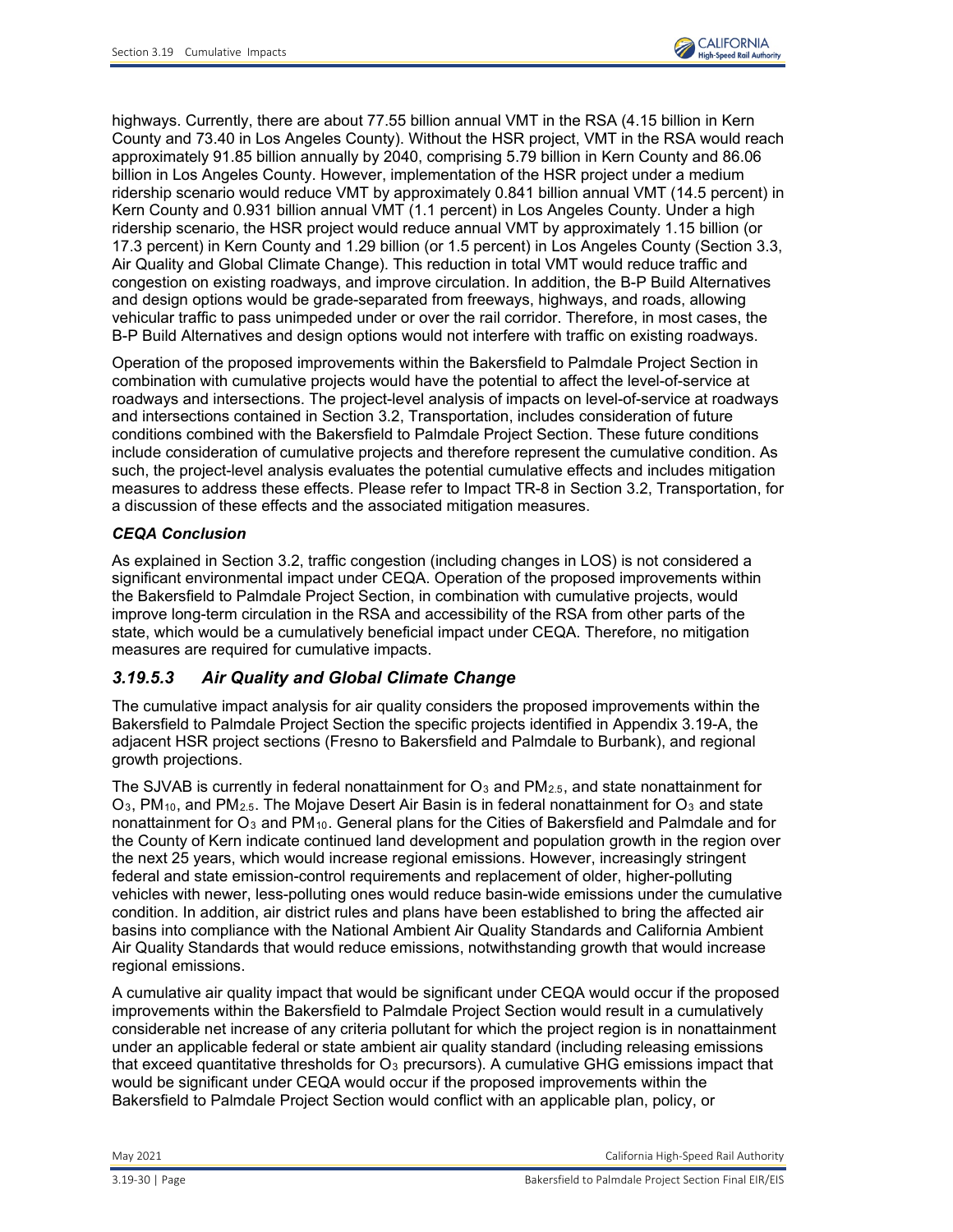

regulation adopted for the purpose of reducing the emissions of GHGs or would generate GHG emissions that may have a significant impact on the environment.

### **Construction**

### *Air Pollutant Emissions*

Construction of the proposed improvements within the Bakersfield to Palmdale Project Section and cumulative projects would temporarily increase regional emissions of air pollutants and may cause or exacerbate an exceedance of air quality standards. In addition, cumulative projects would have volatile organic compound, nitrogen oxides ( $NO<sub>X</sub>$ ), PM<sub>10</sub>, and PM<sub>2.5</sub> emissions during construction. Because the SJVAB is currently designated as nonattainment for the federal  $O_3$  and  $PM_{2.5}$  standards and the state O<sub>3</sub>,  $PM_{2.5}$ , and  $PM_{10}$  standards, and the Mojave Desert Air Basin is currently designated as federal nonattainment for  $O_3$  and state nonattainment for  $O_3$  and PM<sub>10</sub>, cumulative projects constructed at the same time as the project would likely exceed an air quality standard or contribute to an existing or projected air quality exceedance for these criteria pollutants.

As discussed in Section 3.3, Air Quality and Global Climate Change, the predominant pollutants associated with construction of the proposed improvements within the Bakersfield to Palmdale Project Section would be fugitive dust (PM<sub>10</sub> and PM<sub>2.5</sub>) from earthmoving and disturbed earth surfaces, and combustion pollutants (particularly  $O_3$  precursors [NO<sub>x</sub> and volatile organic compounds]) from heavy equipment and trucks. The proposed improvements within the Bakersfield to Palmdale Project Section would incorporate IAMFs to reduce emissions of air pollutants during construction. AQ-IAMF#1, Fugitive Dust Emissions, would include measures to avoid or minimize fugitive dust emissions, and AQ-IAMF#2, Selection of Coatings, would avoid the potential to create air pollutants from off-gassing of volatile organic chemicals. AQ-IAMF#3, Renewable Diesel, would reduce GHG emissions and particulate matter emissions. AQ-IAMF#4, Reduce Criteria Exhaust Emissions from Construction Equipment, would reduce criteria pollutant emissions by requiring Tier 4 engines for construction equipment. AQ-IAMF#5 would reduce emissions from haul trucks, while AQ-IAMF#6 would reduce air quality impacts from concrete batch plants. However, even accounting for these IAMFs, these pollutants could combine with emissions from other construction projects and create a cumulative impact on air quality that would be significant under CEQA.

For the proposed improvements within the Bakersfield to Palmdale Project Section, a mitigation measure would offset construction and other off-site emissions through a voluntary emissions reduction agreement and the purchase of emission offsets (see Section 3.3.8, Mitigation Measures, of Section 3.3, Air Quality and Global Climate Change, for information on the mitigation measure). The mitigation measure would reduce volatile organic compound and  $NO_X$ emissions to a less than significant level; however, the offset programs are not applicable to CO emissions and CO emission impacts would therefore not be reduced to a less than significant level. All B-P Build Alternatives, the F-B LGA from the intersection of 34th Street and L Street to Oswell Street, the CCNM Design Option, and the Refined CCNM Design Option would have significant and unavoidable criteria pollutant (CO) air quality impacts after mitigation during the construction period. No additional mitigation is available to reduce the cumulative impact, other than the mitigation measures for the project already identified in Section 3.3. Therefore, the incremental effect of the proposed improvements within the Bakersfield to Palmdale Project Section would be cumulatively considerable.

### *Greenhouse Gas Emissions*

Construction of the proposed improvements within the Bakersfield to Palmdale Project Section would require the use of heavy equipment and trucks. The use of construction equipment and trucks would result in a one-time increase in GHG emissions that would affect global climate change through the release of emissions into the atmosphere as described in Impact AQ #3 in Section 3.3.6.3, High-Speed Rail Build Alternatives, in Section 3.3, Air Quality and Global Climate Change. These emissions would be offset within less than 2 days of commencing HSR operation because of reduced passenger vehicle travel on roadways and reduced passenger travel by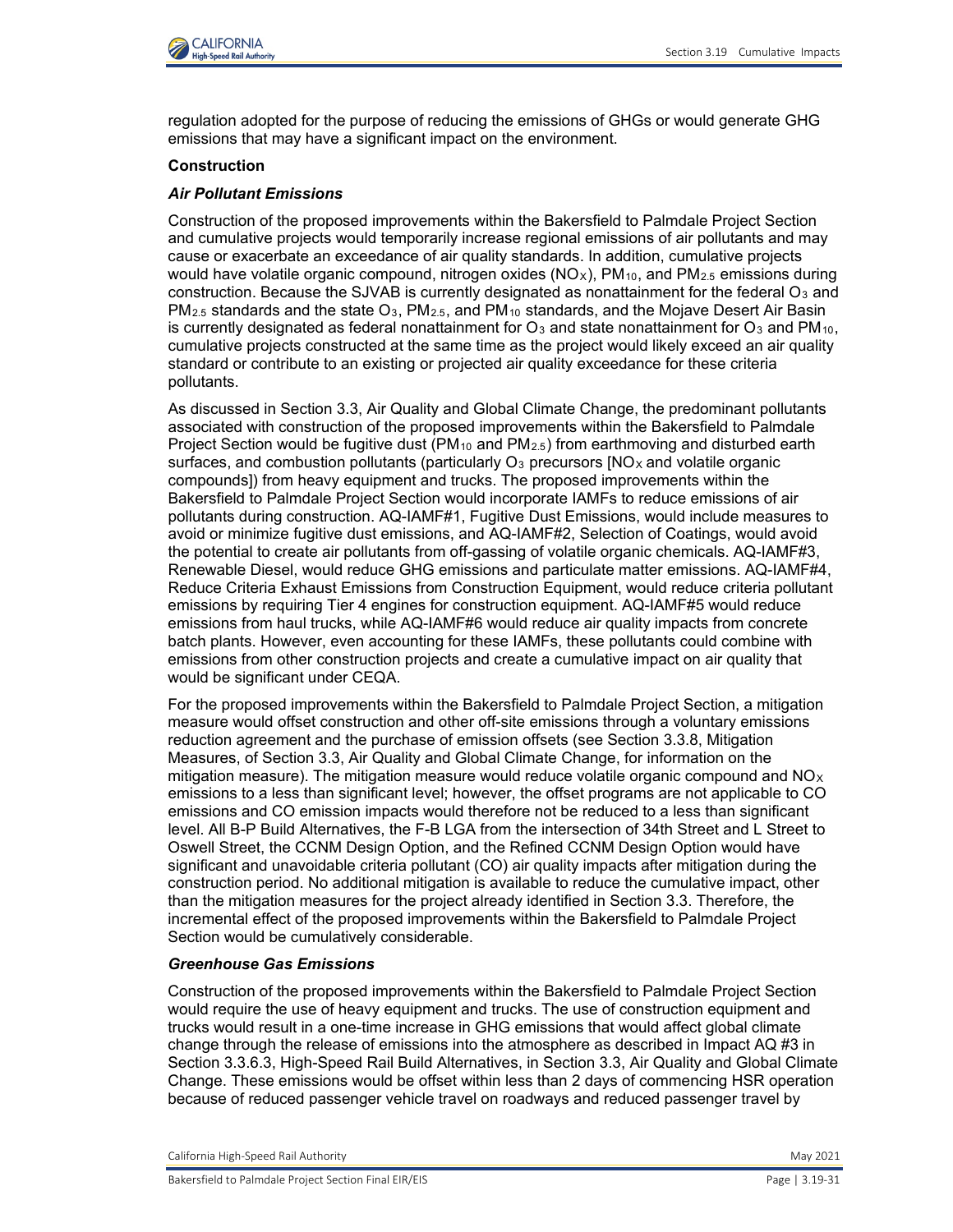

aircraft. Based on the short offset period, the net effect of the proposed improvements within the Bakersfield to Palmdale Project Section would be to reduce GHG impacts. This net reduction in GHG impacts would be consistent with California's statewide goals identified in Assembly Bill 32 and Senate Bill 32. Therefore, because the project meets these goals by reducing GHG emissions overall, construction of the proposed improvements within the Bakersfield to Palmdale Project Section would not contribute to cumulative impacts on climate change.

## *CEQA Conclusion*

Construction of the proposed improvements within the Bakersfield to Palmdale Project Section in combination with cumulative projects has the potential to increase emissions of criteria pollutants for which the RSA is in nonattainment under an applicable federal or state ambient air quality standard. Air pollutant emissions from construction of the Bakersfield to Palmdale Project Section would be reduced with the purchase of offsets, but offsets would not be available to reduce CO impacts to a less than significant level. Therefore, the proposed improvements within the Bakersfield to Palmdale Project Section in combination with cumulative projects would result in a significant cumulative impact under CEQA. No additional mitigation is available to reduce the cumulative impact. The proposed improvements within the Bakersfield to Palmdale Project Section would result in no net increase in GHG emissions overall. Therefore, the incremental effect of proposed improvements within the Bakersfield to Palmdale Project would not be cumulatively considerable, and CEQA does not require any cumulative mitigation for GHG emissions.

## **Operation**

### *Air Pollutant Emissions*

On a regional scale, past, present, and foreseeable projects would contribute to traffic congestion associated with long-term growth and worsen air quality. In addition, cumulative projects would generate air pollutant emissions during operation, primarily transportation and transit projects or development projects that would generate additional traffic trips. Although cumulative air emissions would be generated in the region, operation of the HSR project in the Bakersfield to Palmdale Project Section would help the region attain its air quality standards and plans by reducing the amount of regional traffic and providing an alternative mode of transportation.

As discussed in detail in Section 3.3, Air Quality and Global Climate Change, operation of the HSR project in the Bakersfield to Palmdale Project Section would benefit regional air quality by reducing automobile and airplane emissions, which would reduce criteria pollutants and mobilesource air toxics. Summaries of the regional criteria pollutant emissions associated with HSR operation are shown in Tables 3.3-32 through 3.3-41 in Section 3.3, Air Quality and Global Climate Change. The reduction in emissions would help the region attain air quality standards and plans, and the cumulative effect would be beneficial.

## *Greenhouse Gas Emissions*

Cumulative development is projected to result in thousands of new homes and millions of square feet of new retail, commercial, and industrial uses that would generate GHG emissions from fossil fuel combustion and energy usage. There is a possibility that the demand for electricity from operation of the HSR system would result in indirect GHG emissions from power generation facilities. However, as discussed in Section 3.3, Air Quality and Global Climate Change, under Impact AQ #10 (Greenhouse Gas Analysis during Operation), operation of the HSR project in the Bakersfield to Palmdale Project Section is predicted to result in a net reduction in statewide GHG emissions under both future conditions (opening year and horizon year). The analysis estimated the potential GHG emission changes from reduced on-road VMT, reduced intrastate airplane travel, and increased demand for electricity. Compared with existing conditions, all B-P Build Alternatives or design options would reduce GHG emissions by amounts similar to those shown below because the B-P Build Alternatives (whether or not the CCNM Design Option or Refined CCNM Design Option are implemented) would reduce VMT and intrastate airplane travel in a similar manner and would require a similar amount of electricity for operation.

May 2021 California High-Speed Rail Authority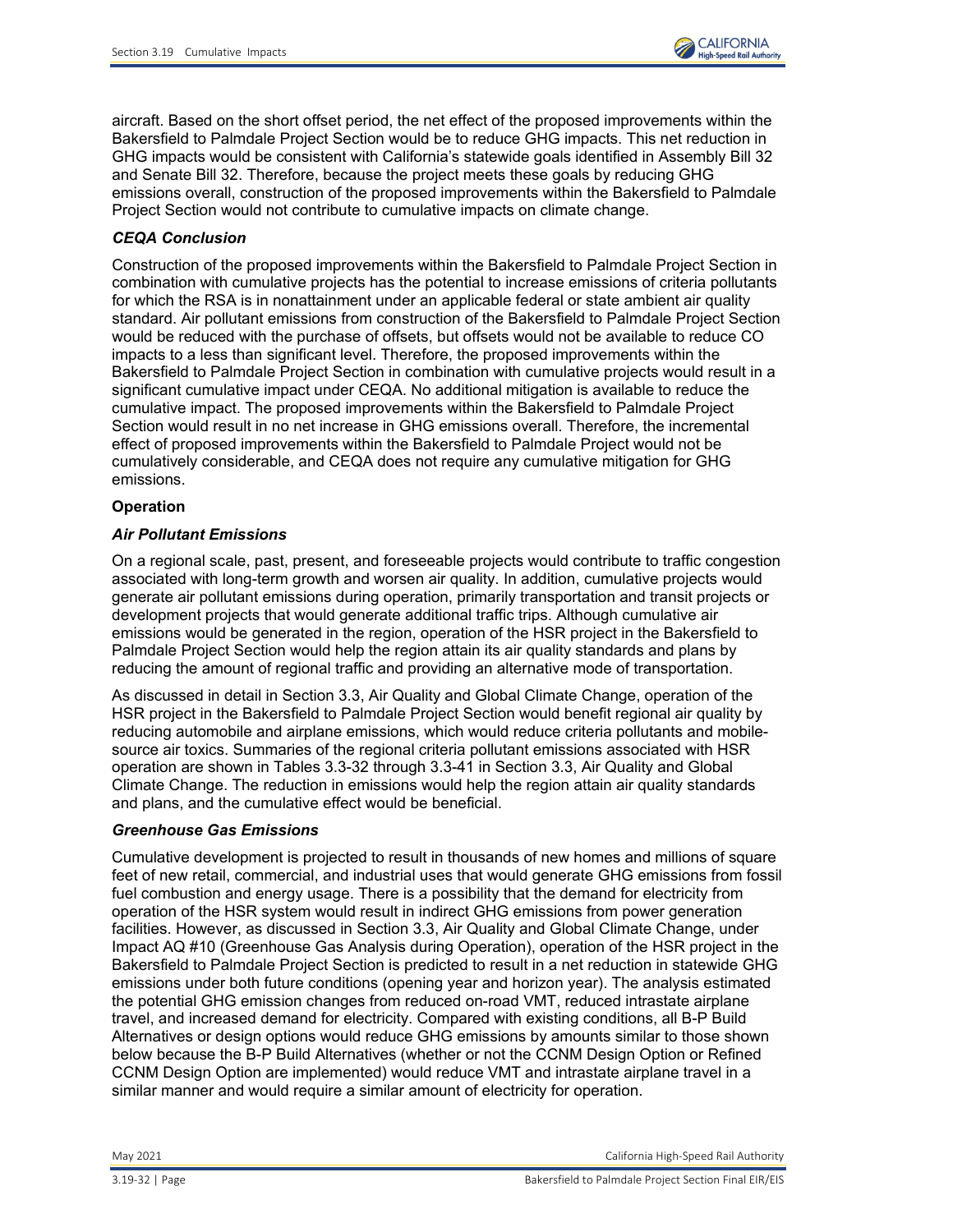

## *CEQA Conclusion*

Under CEQA, operation of the HSR project within the Bakersfield to Palmdale Project Section in combination with cumulative projects would help the region attain air quality standards and plans, and the cumulative effect would be beneficial. Operational GHG impacts would be beneficial because the project would result in a statewide reduction of GHG emissions. Therefore, the cumulative impact would be less than significant. CEQA does not require any cumulative mitigation.

# *3.19.5.4 Noise and Vibration*

The cumulative impact analysis for noise considers the proposed improvements within the Bakersfield to Palmdale Project Section, the specific projects identified in Appendix 3.19-A, and the adjacent HSR project sections (Fresno to Bakersfield and Palmdale to Burbank), which combined constitute the cumulative condition relevant to noise and vibration. Under the cumulative condition, increased population and associated increased VMT on local and regional roadways would lead to increased traffic-associated noise in the RSA that could incrementally increase ambient volumes.

A cumulative noise or vibration impact that would be significant under CEQA would occur if activities related to the proposed improvements within the Bakersfield to Palmdale Project Section, in combination with noise or vibration generated by cumulative projects, would expose people to harmful noise or vibration levels. A cumulative noise impact that would be significant under CEQA could occur from either a temporary and permanent increase in ambient noise levels in the RSA, and result from noise-generating activities combined during construction or operation of the proposed improvements within the Bakersfield to Palmdale Project Section and cumulative projects. These impacts would be considered a cumulative impact that would be significant under CEQA if the noise levels from train operations, combined with noise emissions from other projects, exceed standards for severe impacts (as established by the FRA) for high-speed ground transportation or if traffic noise emissions exceed Federal Highway Administration standards, as established in the Caltrans Traffic Noise Analysis Protocol. Additionally, construction noise emissions from multiple projects could combine to form a cumulative impact that would be significant under CEQA if these combined emissions exceed FRA construction noise assessment criteria (Section 3.4, Noise and Vibration).

## **Construction**

## *Noise*

Construction of the proposed improvements within the Bakersfield to Palmdale Project Section in combination with cumulative projects, such as the BNSF Improvement Project (K-8), SR 184 widening (K-14), 24th Street improvements (B-34), Tehachapi Walmart project (T-11), High Desert Corridor (LA-4), Northwest 138 Corridor Improvement Plan (LA-5), and Lockheed Martin solar facility (P-5), would result in temporary and intermittent noise effects from the use of construction equipment. While construction activities would generate noise levels that could result in individual impacts requiring project-specific mitigation, it is not considered likely that these would combine with the noise-generating activities of other projects to result in cumulative noise impacts. For this to occur, construction of multiple projects generating high noise levels would have to occur simultaneously and very close to sensitive receptors such that they combined to create noise levels that exceeded federal (FRA and Federal Highway Administration) standards. This scenario is unlikely to occur because the construction of planned projects would be temporary, and the projects do not generally have overlapping or adjacent construction footprints. Therefore, there would not be a cumulative noise impact in the RSA.

As described in Section 3.4, Noise and Vibration, construction of the proposed improvements with the Bakersfield to Palmdale Project Section would involve activities such as demolishing existing structures; handling, storing, hauling, excavating, and placing fill; and building aerial structures, bridges, HSR electrical systems, and rail beds that include road modifications, and utility upgrades and relocations. All of these activities would introduce new temporary sources of noise from construction equipment, and their associated noise emissions are anticipated to affect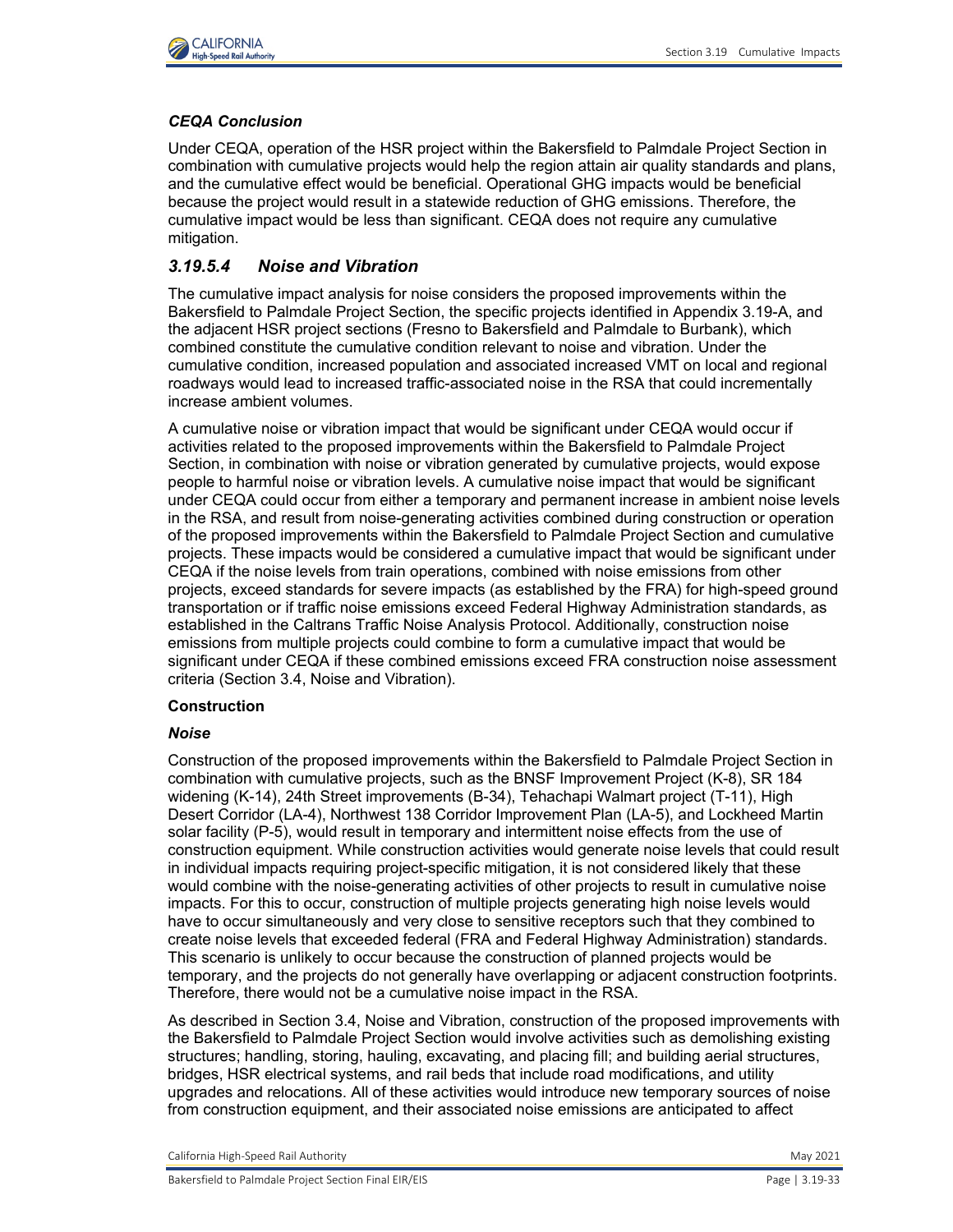

sensitive receptors under all B-P Build Alternatives. The B-P Build Alternatives include a measure, NV-IAMF#1, Noise and Vibration, requiring the construction contractor to comply with FRA guidelines for noise and vibration (FRA 2012). Implementation of FRA guidelines would partially minimize noise and vibration impacts on sensitive receptors; however, noise and vibration generated by construction activities could still exceed thresholds at nearby sensitive receptors during construction of the B-P Build Alternatives. Therefore, the B-P Build Alternatives would implement Mitigation Measure NV-MM#1, Construction Noise Mitigation, which requires the contractor to maintain noise levels below FRA construction noise criteria at sensitive receptors. As discussed in Section 3.4.8, Mitigation Measures, of Section 3.4, Noise and Vibration, with incorporation of this mitigation measure, the proposed improvements within Bakersfield to Palmdale Project Section would not cause or contribute to a cumulative noise impact during construction.

### *Vibration*

Similar to noise, construction of the proposed improvements within the Bakersfield to Palmdale Project Section in combination with cumulative projects, such as the BNSF Improvement Project (K-8), SR 184 widening (K-14), 24th Street improvements (B-34), Tehachapi Walmart project (T-11), High Desert Corridor (LA-4), Northwest 138 Corridor Improvement Plan (LA-5), and Lockheed Martin solar facility (P-5), would result in temporary and intermittent ground-borne vibration from the use of construction equipment. If these vibration levels exceeded standards for nearby sensitive receptors, they could damage structures and would be a considered a cumulative impact that would be significant under CEQA. The construction of planned transportation projects could cause cumulative vibration impacts on sensitive receptors if construction schedules for these projects overlap and if work that generates high vibration levels takes place simultaneously on multiple sites near sensitive receptors.

While there are few construction activities that generate high levels of vibration (see discussion in Section 3.4, Noise and Vibration), impact pile driving in particular can result in damaging and annoying ground-borne vibration. Ground-borne vibration generally travels only short distances from the vibration source and does not readily combine with other sources of vibration to increase in magnitude because of differing frequencies. Therefore, even if construction activities were taking place on adjacent projects, it is unlikely that there would be multiple vibration sources (such as impact pile drivers) close to one another, generating high levels of vibration at the same frequency and at the same time, during construction near sensitive receptors. Nevertheless, the B-P Build Alternatives include a project-level mitigation measure, N&V-MM#2, Construction Vibration Mitigation Measures, requiring the use of alternative methods to pile driving (such as cast-in-drilled-hole) that would reduce potential vibration impacts.

### *CEQA Conclusion*

No cumulative noise impacts are anticipated during construction of cumulative projects. The proposed improvements within the Bakersfield to Palmdale Project Section would include an IAMF to minimize construction noise emissions and a mitigation measure that requires the contractor to comply with FRA construction noise criteria. Therefore, there would not be a significant cumulative construction noise impact under CEQA caused by or to which the proposed improvements within the Bakersfield to Palmdale Project Section would contribute. Because of the nature of vibration transmission, no cumulative impacts are anticipated during construction. Therefore, CEQA does not require any additional mitigation.

### **Operation**

### *Noise*

As discussed in Section 3.4, Noise and Vibration, increased vehicle and train traffic volumes from cumulative projects, such as the SR 184 widening (K-14), High Desert Corridor (LA-4), Northwest 138 Corridor Improvement Plan (LA-5), and BNSF Improvement Project (K-8), as well as the potential double-tracking of the UPRR, in combination with traffic-related to operation of any of the B-P Build Alternatives or design options would permanently increase noise levels in the RSA and result in a cumulative impact that would be significant under CEQA. The estimated

May 2021 California High-Speed Rail Authority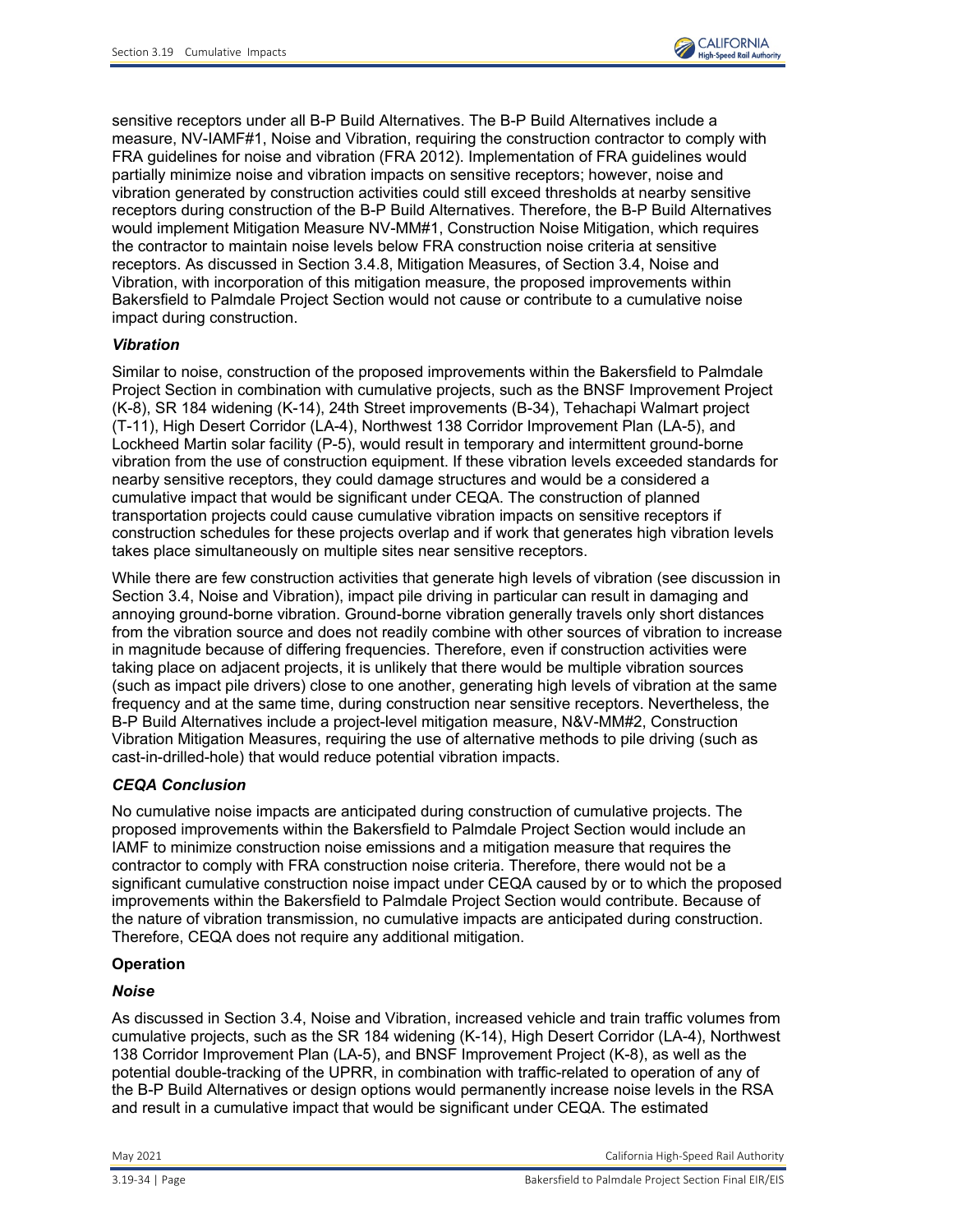

contribution from vehicle and train traffic to the cumulative noise exposure is anticipated to result in an increase of 3.5 dBA community noise equivalent level (CNEL) in ambient noise levels in areas near the B-P Build Alternatives in 2040. The B-P Build Alternatives include project-level mitigation aimed at reducing operational noise impacts, as discussed in Section 3.4.8, Mitigation Measures, of Section 3.4, Noise and Vibration. Although these measures would reduce noise impacts of the B-P Build Alternatives through the use of sound walls and other techniques, the B-P Build Alternatives in combination with cumulative projects would still have the potential to exceed significance thresholds for noise at sensitive receivers and result in a cumulative impact that would be significant under CEQA. The number of sensitive receptors for which significance thresholds for noise may be exceeded would vary depending on which of the B-P Build Alternatives is selected. After mitigation, Alternative 5 would have the largest incremental impact on noise because it would severely affect 578 sensitive receptors along the alignment. Alternative 3 would follow, severely affecting 516 sensitive receptors. Alternatives 1 and 2 would result in the smallest incremental noise impacts, as they would each severely affect 502 sensitive receptors. No mitigation is available to address this cumulative impact.

La Paz, located in Keene, California, is one of the sensitive receptors that would be subject to operational noise from the B-P Build Alternatives. As a National Historic Landmark, this property is particularly sensitive to noise impacts. The B-P Build Alternatives, without selection of the CCNM Design Option or Refined CCNM Design Option, would be located approximately 1,140 feet from the closest noise-sensitive location at La Paz. At this distance, with incorporation of project-level mitigation measures, the cumulative noise impact from the B-P Build Alternatives, in combination with noise from cumulative projects, would not exceed significance thresholds for noise at sensitive receivers and therefore would not result in a cumulative impact that would be significant under CEQA. With implementation of the CCNM Design Option, the alignment would be located farther away (approximately 1,640 feet from the nearest building of La Paz) and would include a sound wall which would reduce noise impacts on this facility compared to the B-P Build Alternatives without the CCNM Design Option. With implementation of the Refined CCNM Design Option, noise impacts would be further reduced compared to Alternatives 1, 2, 3, or 5 or the CCNM Design Option.

#### *Vibration*

Existing vibration sources consist primarily of train operations in the RSA. Anticipated additional freight train traffic on the UPRR would result in increased vibration levels. Operation of the B-P Build Alternatives or design options would also increase vibration levels along the alignment. This freight and HSR operations are separated for rail safety reasons and do not overlap in a way such that ground-borne vibration would readily combine. Therefore, there would not be a cumulative vibration impact.

#### *CEQA Conclusion*

Operation of the B-P Build Alternatives or design options and cumulative projects would generate noise levels that exceed standards at sensitive receptors, which would be a significant cumulative impact under CEQA. After mitigation, Alternative 5 would have the largest incremental impact on noise because it would severely affect 578 sensitive receptors along the alignment. Alternative 3 would follow, severely affecting 516 sensitive receptors. Alternatives 1 and 2 would result in the smallest incremental noise impacts, as they would each severely affect 502 sensitive receptors. Implementation of the CCNM Design Option and Refined CCNM Design Option would reduce the number of sensitive receptors that would be severely affected under any of the B-P Build Alternatives as no impacts to La Paz would occur. Nonetheless, the incremental contribution of operation of the HSR project in the Bakersfield to Palmdale Project Section would be cumulatively considerable. No additional mitigation is available to address cumulative impacts.

Because of the nature of vibration transmission, no cumulative impacts are anticipated during operations. Therefore, CEQA does not require any additional mitigation.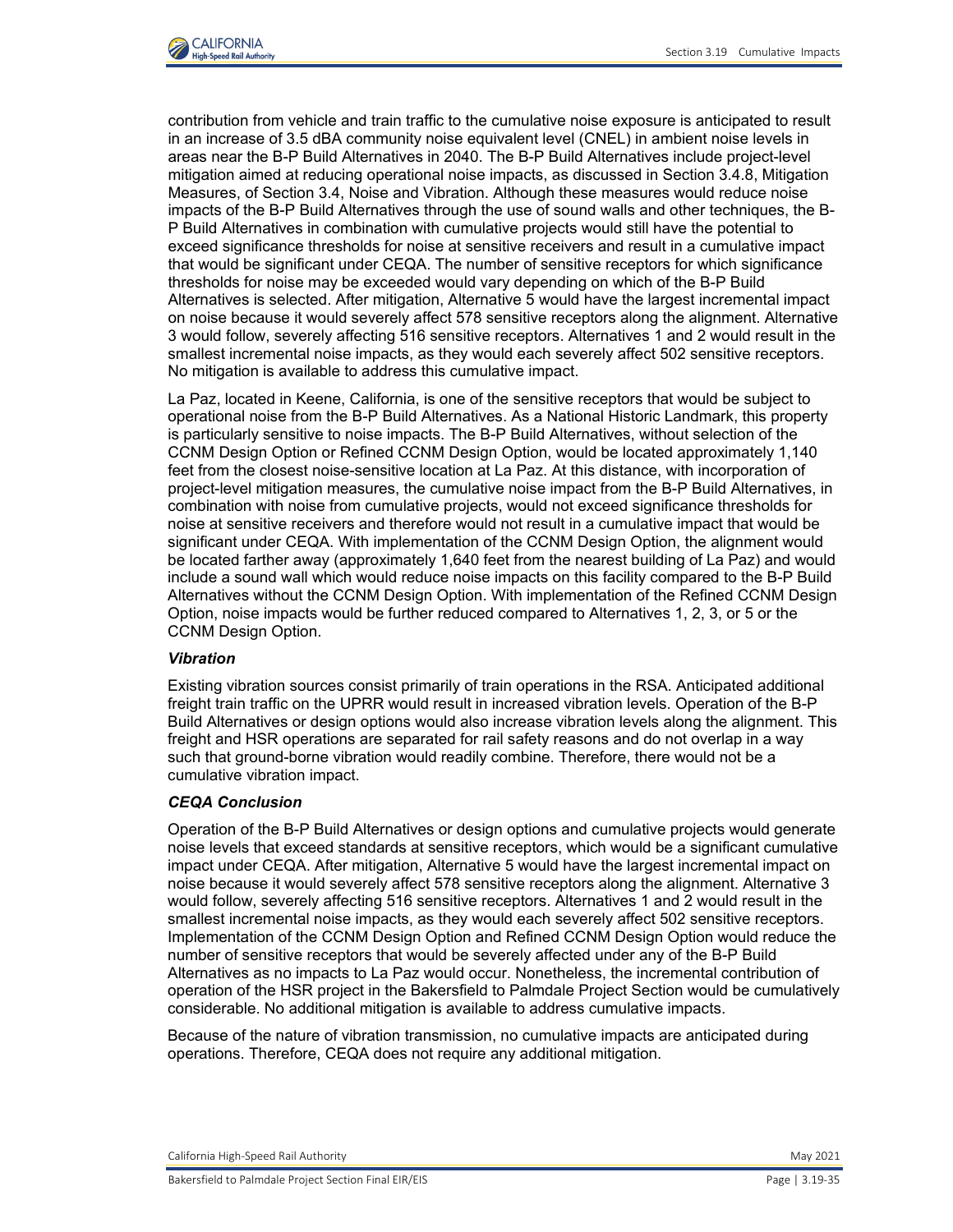

# *3.19.5.5 Electromagnetic Interference and Electromagnetic Fields*

The cumulative impact analysis for EMI/EMF considers the B-P Build Alternatives, design options, the specific projects identified in Appendix 3.19-A, the adjacent HSR project sections (Fresno to Bakersfield and Palmdale to Burbank), and growth projections throughout the area that, combined, constitute the cumulative condition relevant to EMI/EMF.

Under the cumulative condition, ongoing development and agricultural operations are expected to continue in the cumulative RSA. The use of electricity and radio frequency communications would increase because of increased development, greater use of electrical devices, and technological advances in wireless transmission (such as wireless data communication).

A cumulative EMI impact that would be significant under CEQA would occur if the combined impact of the proposed improvements within the Bakersfield to Palmdale Project Section, cumulative projects, and anticipated growth in the region combined to expose people to a documented EMF health risk, including a field intensity over the limit of an applicable standard, or if these EMFs interfered with unshielded sensitive equipment such a medical equipment or devices.

### **Construction**

As discussed in Section 3.5, Electromagnetic Interference and Electromagnetic Fields, existing standards for human exposure to EMI or EMF would not be exceeded during construction inside or outside the right-of-way of the proposed improvements within the Bakersfield to Palmdale Project Section. Because cumulative projects in the RSA are construction projects with the same types of impacts that would result from construction of the proposed improvements within the Bakersfield to Palmdale Project Section, and because these projects would not result in the types of activities that may cause general EMI or EMF interferences during construction, the projects would not approach the standards for human exposure to EMF. Therefore, those projects in combination with the proposed improvements within the Bakersfield to Palmdale Project Section would not result in cumulative EMF impacts on humans that would be significant under CEQA.

### *CEQA Conclusion*

The proposed improvements within the Bakersfield to Palmdale Project Section and cumulative projects would comply with standards established to prevent interference and would not combine to result in cumulative EMI/EMF impacts under CEQA. Therefore, CEQA does not require mitigation.

### **Operation**

As discussed in Section 3.5, Electromagnetic Interference and Electromagnetic Fields, existing standards for human exposure to EMI or EMF would not be exceeded inside or outside the rightof-way of the proposed improvements within the Bakersfield to Palmdale Project Section. Although some of the cumulative projects in the RSA would result in the types of activities that may cause general EMI or EMF during operation, the uses associated with these projects are not anticipated to result in general EMI or EMF that approach the standards for human exposure to EMF.

Radio systems used for the proposed improvements within the Bakersfield to Palmdale Project Section would comply with standards established to prevent interference with other neighboring communications systems. These standards are listed in Appendix 2-D of this EIR/EIS. Cumulative projects using electromagnetic communications systems also must comply with these standards.

For the proposed improvements within the Bakersfield to Palmdale Project Section, the potential sensitive locations identified are the Antelope Valley Enrichment Services, Family Urgent Care, and North Valley Veterinary Clinic. However, none of these facilities currently operate magnetically sensitive imaging equipment, but provide X-ray and lab work services only (which are not sensitive to magnetic fields).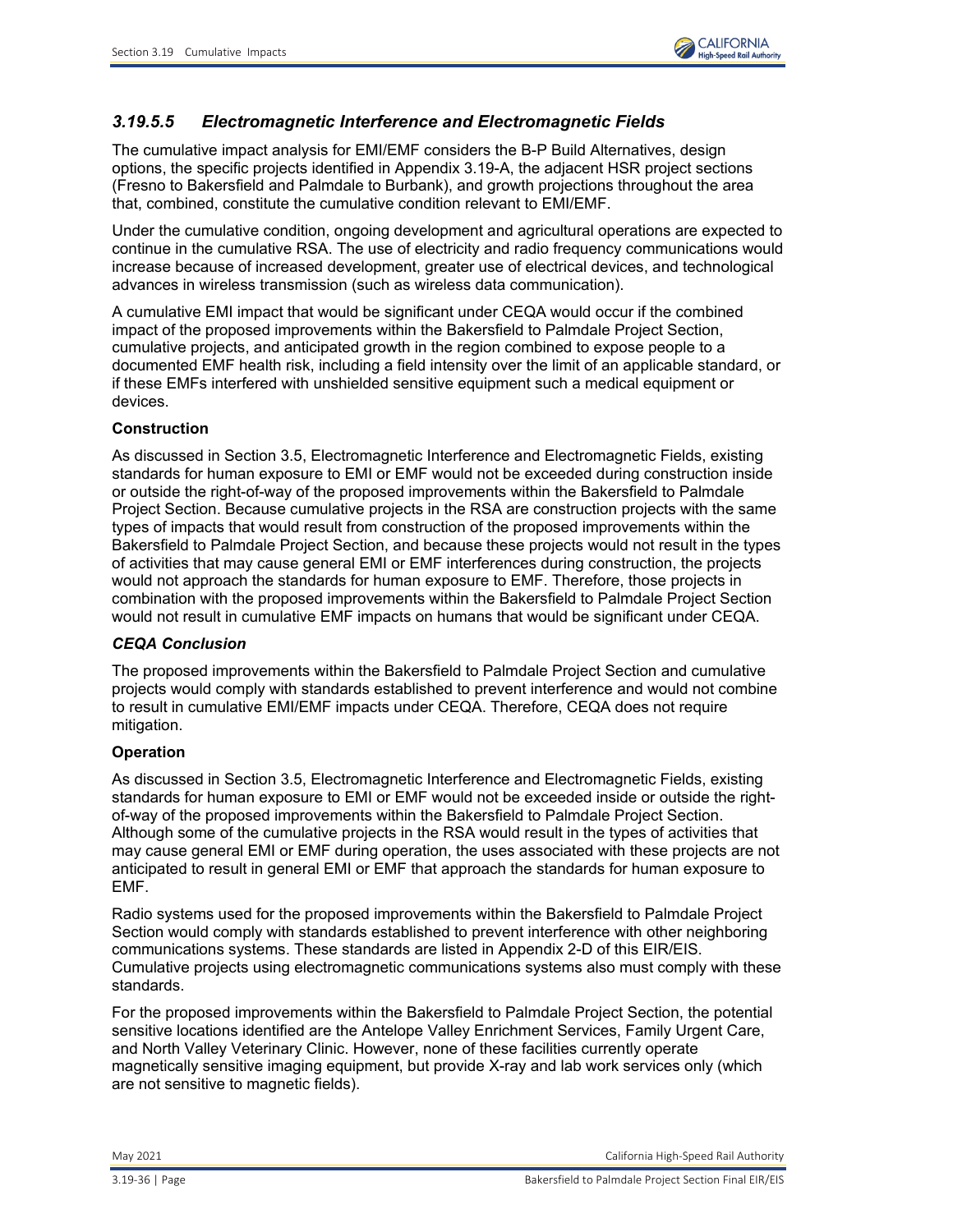

# *CEQA Conclusion*

The proposed improvements within the Bakersfield to Palmdale Project Section and cumulative projects would comply with standards that have been established to prevent interference and would not combine to result in cumulative EMI/EMF impacts under CEQA. Therefore, CEQA does not require mitigation.

# *3.19.5.6 Public Utilities and Energy*

The cumulative impact analysis for public utilities and energy evaluates potential effects of the proposed improvements within the Bakersfield to Palmdale Project Section, the specific projects listed in Appendix 3.19-A, the adjacent HSR project sections (Fresno to Bakersfield and Palmdale to Burbank), and growth projections which combined constitute the cumulative condition relevant to public utilities. This development and continued population growth anticipated in the cumulative RSA would result in corresponding increases in demand for utility services, storm drain facilities, water use (including irrigation), communications, and gas services. The planned development and growth would also contribute to cumulative increases in demands on the existing utility and electricity infrastructure in the cumulative RSA.

A cumulative impact on public utilities or energy that would be significant under CEQA would occur if development and growth occurred faster than the local community utility, landfill and waste handling, and energy providers could accommodate, and if demand levels exceeded the capacity of existing infrastructure. An impact would also occur if construction of new utility or energy services, facilities, and systems was necessary to accommodate the increased demand and resulted in other direct or indirect impacts on the environment. These projects are planned or approved to accommodate the growth projections in the area. As discussed in Section 3.6.5, Affected Environment, of Section 3.6, Public Utilities and Energy, local utilities have capital improvement plans to accommodate the anticipated population growth. These improvements include expansion of the wastewater treatment plants and infrastructure additions, as well as upgrades to provide services to growing populations.

# **Construction**

# *Public Utilities*

Construction of the proposed improvements within the Bakersfield to Palmdale Project Section and cumulative projects may require the temporary shutdown of utility lines to safely move, extend, or connect to those lines. Relocation, extension, expansion, and connection of utilities as a result of development are an everyday practice throughout California. As with any project, the Authority has been coordinating with utility providers to plan for the protection or relocation of utility crossings and infrastructure in the RSA. This coordination would take place throughout project construction. The proposed improvements within the Bakersfield to Palmdale Project Section and all other developments in the San Joaquin and Antelope Valleys, such as the High Desert Corridor project (LA-4), would adhere to standard practices for the provision and relocation of utilities during construction. These include locating and marking utilities prior to construction; designing and relocating utilities, where necessary, under the supervision of the utility provider prior to initiation of project construction; and planning and notifying customers of any temporary utility interruptions prior to connecting project facilities to existing utilities or tying in relocated utility infrastructure to the existing utility system. Because of the short duration of the planned HSR interruptions during construction, the interruption notification procedures, and the standard practices for utility identification, construction of the proposed improvements within the Bakersfield to Palmdale Project Section, in combination with cumulative projects, would not result in a cumulative impact on public utilities that would be significant under CEQA.

# *Electricity Demand*

Construction of the proposed improvements within the Bakersfield to Palmdale Project Section, in combination with cumulative projects, would result in temporary increases in demand for energy. Although construction of the cumulative projects listed in Appendix 3.19-A (including the Canyons (K-1), the Grapevine (K-9), and the Oak Tree Village (T-7) projects), in combination with the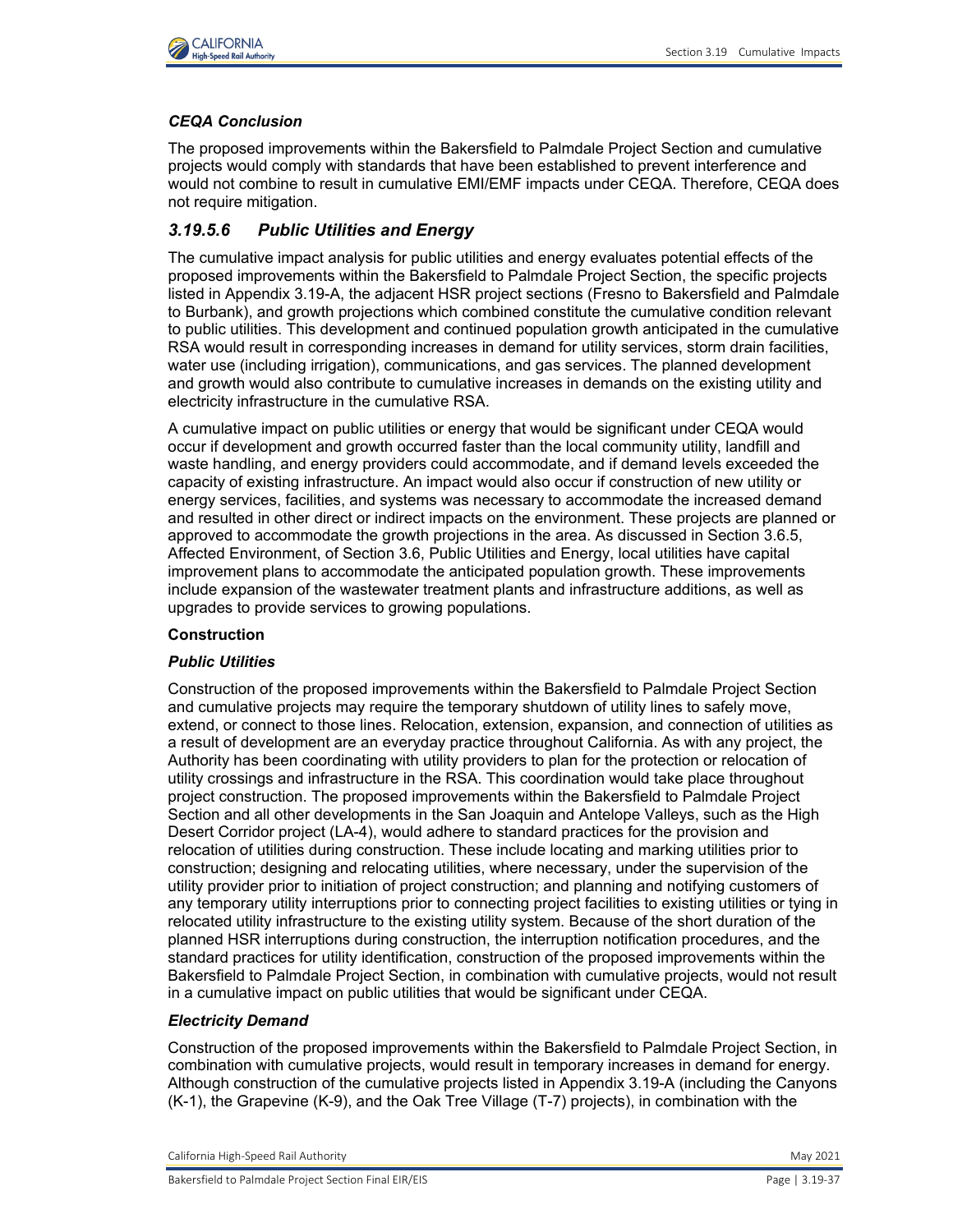

proposed improvements within the Bakersfield to Palmdale Project Section, would result in incremental increases in electricity demand, the energy used would not require significant additional capacity or substantially increase peak- or base-period demands for electricity and other forms of energy. Most construction activities for the projects evaluated under the cumulative scenario, as well as the proposed improvements within the Bakersfield to Palmdale Project Section, would not use substantial amounts of electricity from the statewide grid, but would rely primarily on fossil fuels to operate construction equipment and vehicles. The SJVAPCD, EKAPCD, and AVAQMD require implementation of emission control procedures for all large development projects in the San Joaquin Valley, as discussed in Section 3.3, Air Quality and Global Climate Change. Therefore, construction of the proposed improvements within the Bakersfield to Palmdale Project Section, in combination with cumulative projects, would have not result in a cumulative impact on electricity demand that would be significant under CEQA.

## *Water Infrastructure and Water Resources*

Construction activities associated with the proposed improvements within the Bakersfield to Palmdale Project Section and cumulative projects, such as the BNSF Improvement Project (K-8), SR 184 widening (K-14), 24th Street improvements (B-34), Tehachapi Walmart project (T-11), High Desert Corridor (LA-4), Northwest 138 Corridor Improvement Plan (LA-5), and Lockheed Martin solar facility (P-5), would use water to prepare concrete, increase the water content of soil to optimize compaction, control dust, and re-seed disturbed areas. Cumulative projects close to the proposed improvements within the Bakersfield to Palmdale Project Section would also use water resources that may come from similar sources. However, as discussed in Section 3.6, Public Utilities and Energy, construction of the proposed improvements within the Bakersfield to Palmdale Project Section would result in a net decrease in annual water consumption for the area impacted by construction when annualized over a 5-year period, largely as a result of removing farmland from agricultural production. It is estimated that the water use during construction of the project would only be 5.5 percent of existing water use on an annual basis for the project footprint (Appendix 3.6-B, Technical Memorandum: Water Usage Analysis for the HSR Bakersfield to Palmdale Project Section). Because construction water demand for the proposed improvements within the Bakersfield to Palmdale Project Section and cumulative projects is intermittent, limited, and of short duration, it would not drive the need for additional water infrastructure. The construction water demand for the proposed improvements within the Bakersfield to Palmdale Project Section would not require the development of additional water facilities and would have no effect on water infrastructure and resources.

## *Solid Waste/Recycling Facilities*

Construction of the proposed improvements within the Bakersfield to Palmdale Project Section, in combination with cumulative projects, would result in contributions of solid waste and debris to regional landfills. Cumulative projects that would contribute waste to landfills include any listed in Appendix 3.19-A, especially those that require demolition of existing facilities or infrastructure, such as the 21,000-square-foot retail building at 401 Union Avenue (B-12) and 50-unit apartment complex at 1006 Baker Street (B-17). Vegetation removal, grading, and demolition of existing structures during construction would generate solid waste. As standard practice for the proposed improvements within the Bakersfield to Palmdale Project Section, construction and demolition waste would be diverted from landfills through reuse or recycling. Waste would either be segregated and recycled at a certified facility or disposed of (for mixed or not segregated waste) at a certified recycling facility. State law requires a minimum of 50 percent of construction waste be diverted from landfills. This requirement applies to the proposed improvements within the Bakersfield to Palmdale Project Section and cumulative projects. The Authority's 2013 sustainability policy requires a higher diversion rate, specifying that 100 percent of steel and concrete would be recycled and a minimum of 75 percent of construction waste would be diverted from landfills (Authority 2016). The proposed improvements within the Bakersfield to Palmdale Project Section would therefore comply with the Local Government Construction and Demolition Guide (Senate Bill 1374) by exceeding the state's solid waste diversion goals.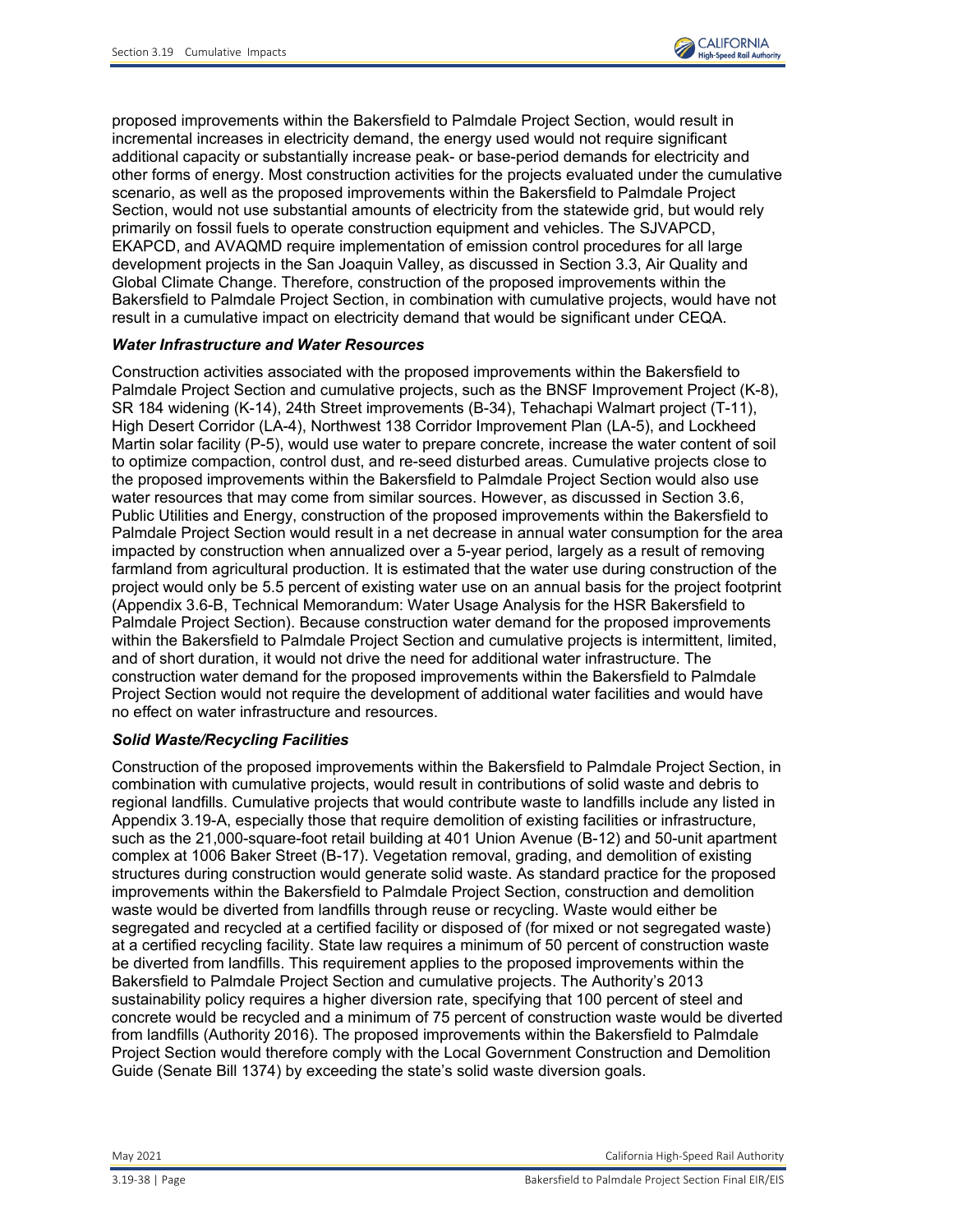

The nonhazardous and hazardous solid waste landfills serving the RSA currently are not expected to reach their planned capacity before 2040, with the exception of the Tehachapi Landfill. As described in Section 3.6, Public Utilities and Energy, adequate remaining capacity exists for all other RSA landfills to accommodate the HSR system and other planned projects in the RSA. It is estimated that the total volume of construction and demolition material would be a maximum of 1.3 million cubic yards before recycling (approximately 1 percent of the total remaining capacity of the five active landfills that accept construction and demolition material). In actual practice, after diversion construction and demolition materials would occupy approximately 0.26 percent of the total remaining capacity of the active landfills. State regulations, such as Assembly Bill 939, require local governments to manage solid waste reuse and disposal. Additional landfill capacity is expected to be developed in the region to meet future demand beyond that of the cumulative projects evaluated herein. The expansion of existing facilities and construction of new facilities would be addressed under separate environmental review completed for specific future projects. Because state law and the general provisions of the Authority's construction contracts require recycling of waste generated by construction, landfill capacity is anticipated to be sufficient for the combined demand of the cumulative projects evaluated herein, and construction of the proposed improvements within the Bakersfield to Palmdale Project Section and cumulative projects would not result in a cumulative impact on solid waste facilities that would be significant under CEQA.

## *CEQA Conclusion*

Given the short duration of interruptions to public services during construction of the proposed improvements within the Bakersfield to Palmdale Project Section and cumulative projects, as well as interruption notification procedures and standard practices for utility identification, the proposed improvements within the Bakersfield to Palmdale Project Section and cumulative projects would not result in a significant cumulative impact on public utilities. Additionally, existing public utilities have adequate capacity and infrastructure to support demand for electricity, water, and solid waste disposal from existing and planned development, including construction of the proposed improvements within the Bakersfield to Palmdale Project Section and cumulative projects. Therefore, CEQA does not require any mitigation.

### **Operation**

#### *Public Utilities*

With the projected 2040 population and employment growth in the RSA, which includes numerous planned residential subdivisions and commercial developments, increased demand would occur for utilities and energy. The proposed improvements within the Bakersfield to Palmdale Project Section would require wastewater treatment for the stations and the LMF, MOWF, and/or MOIS. Sewage treatment capacity in the RSA is adequate to support proposed cumulative developments and the proposed improvements within the Bakersfield to Palmdale Project Section. As discussed in Section 3.6, Public Utilities and Energy, HSR facilities would not exceed or substantially contribute to the exceedance of the existing capacity of any of these municipal systems.

#### *Electricity Demand*

With the projected 2040 population and employment growth in the RSA, which includes numerous planned residential subdivisions and commercial developments, increased demand would occur for energy that would require additional generation and transmission capacity. The energy supplied under the cumulative condition would be provided from the statewide energy grid. Long-term projections by the California Energy Commission of in-state generation capacity (e.g., for 2040) are limited to 10 years using decennial census population data, economic growth projections, and climate change forecasts. Electricity generation and distribution infrastructure decisions typically are not made more than 2 to 3 years in advance of construction. However, effective management of California's grid requires that new electricity generation remains balanced with demand, so an extensive planning and review process is undertaken to ensure this balance remains constant. As indicated in Section 3.6, Public Utilities and Energy, the statewide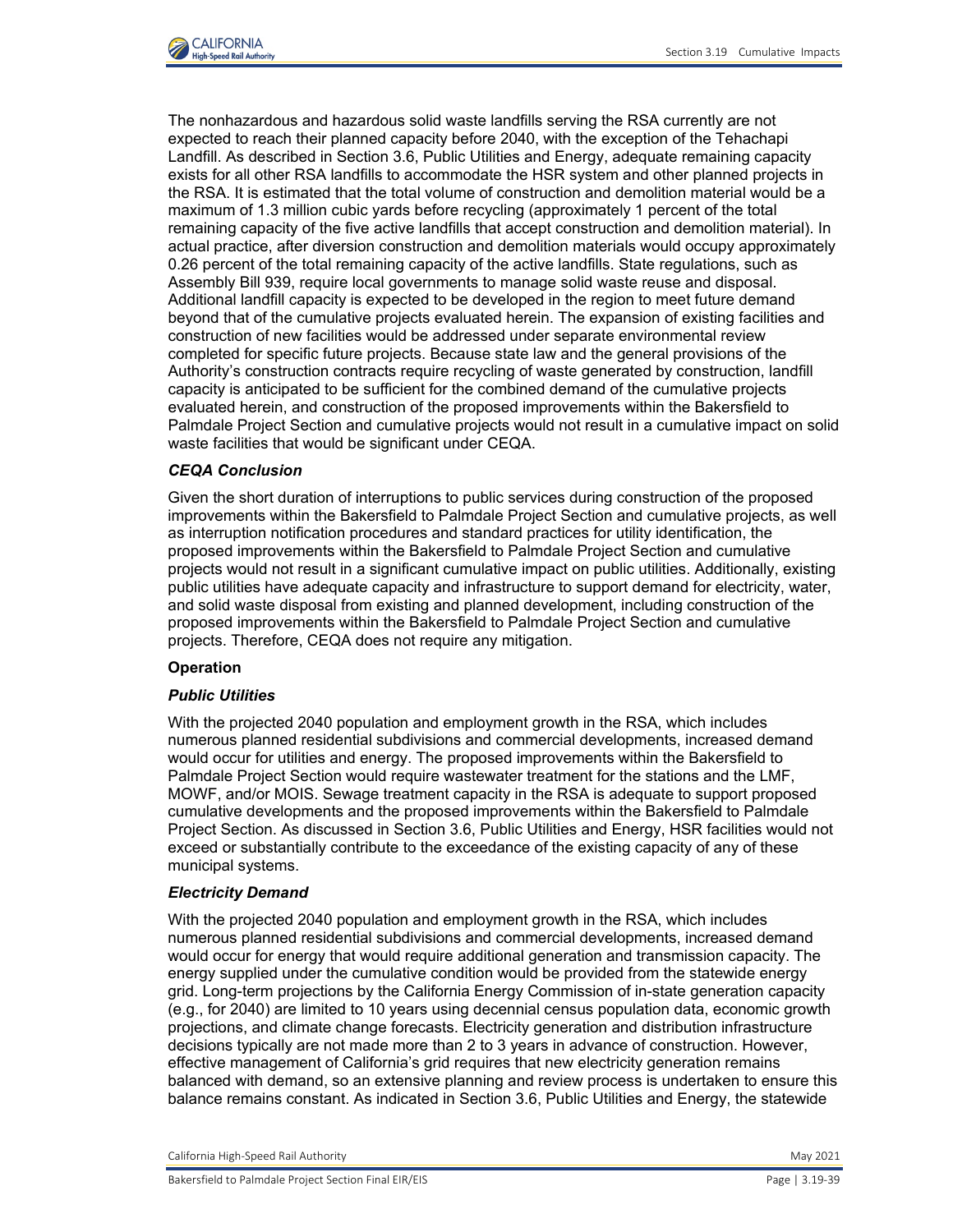

projected average summer power supply in 2015 was 63,822 megawatts per day. California's population is forecast to exceed 49 million by 2025 and more than 53 million by 2030, increasing energy use in both residences and commercial and industrial buildings, and requiring an additional 92,000 megawatts of peak summer capacity in 2030 to meet demand while maintaining an adequate reserve margin (Electric Power Group 2004).

Residential, commercial, and industrial development projects are required to obtain permits and undergo environmental review, in part to ensure electricity demands of the project can be met. In addition, electricity providers make regular, near-term demand projections that incorporate anticipated demand from planned development and the 10-year projections. New transmission and distribution lines or existing facilities upgrades needed to serve the increased demand are generally projected 2 to 3 years in advance of construction. Although electrical power is provided from a statewide grid, many solar farms are proposed in the RSA and are listed in Appendix 3.19- A; these facilities would provide additional supply of electricity.

As discussed in Section 3.6, Public Utilities and Energy, the electrical demand of the proposed improvements within the Bakersfield to Palmdale Project Section, including the stations and the LMF, MOWF, and/or MOIS, has been conservatively estimated to be 4,807.05 GWh annually (13.17 GWh per day) under the 50 percent fare scenario and 3,204.7 GWh annually (8.78 GWh per day) under the 83 percent fare scenario. This includes transmission losses, train propulsion, and train operation at terminal stations, storage depots, and maintenance facilities. Given the available planning period and the known demand from the proposed improvements within the Bakersfield to Palmdale Project Section, energy providers have sufficient information to include the proposed improvements within the Bakersfield to Palmdale Project Section and other projects as part of this cumulative scenario in their demand forecasts; these forecasts inform future decisions regarding new infrastructure necessary to meet energy demand. Therefore, electrical companies would be able to respond to increasing demand from the project and cumulative projects. In addition, to enhance the benefits of the HSR system, the Authority has a goal to procure renewable electricity to power HSR operations. Therefore, operation of the proposed improvements within the Bakersfield to Palmdale Project Section, in combination with cumulative projects, would not result in a cumulative impact on electrical infrastructure that would be significant under CEQA.

## *Water Infrastructure and Resources*

Cumulative development would generate increased water demand, projected by water providers and approved through a permitting process. Throughout communities in California, more conservation measures are expected to be required to reduce water demand during multiple years of drought. In particular, the Water Conservation Act of 2009 (Senate Bill X7-7) requires urban water purveyors to reduce customer water demand by 20 percent by 2020 through increases in water efficiency. California Executive Order B-37-16 established a new water use efficiency framework for California. The order bolstered the state's drought resilience and preparedness by establishing long-term water conservation measures that include permanent monthly water use reporting, new urban water use targets, programs to reduce system leaks and eliminate clearly wasteful use, strong urban drought contingency plans, and improved agricultural water management and drought plans.

Recent changes in water management include improvements in water storage during dry years, on-farm water management and irrigation systems, water exchange agreements, water optimization techniques, water transfers, and water banking. Many of these activities emphasize long-term water management objectives to improve management of local water supply, augment supply, increase water efficiency, and reduce demand. The proposed improvements within the Bakersfield to Palmdale Project Section would have a net decrease in demand compared with current uses, as follows.

Water demand for the proposed improvements within the Bakersfield to Palmdale Project Section is associated with daily water use during operation at the Bakersfield and Palmdale Stations and the LMF, MOWF, and/or MOIS, as described in Section 3.6, Public Utilities and Energy. As discussed in Appendix 3.6-B, Technical Memorandum: Water Usage Analysis for the HSR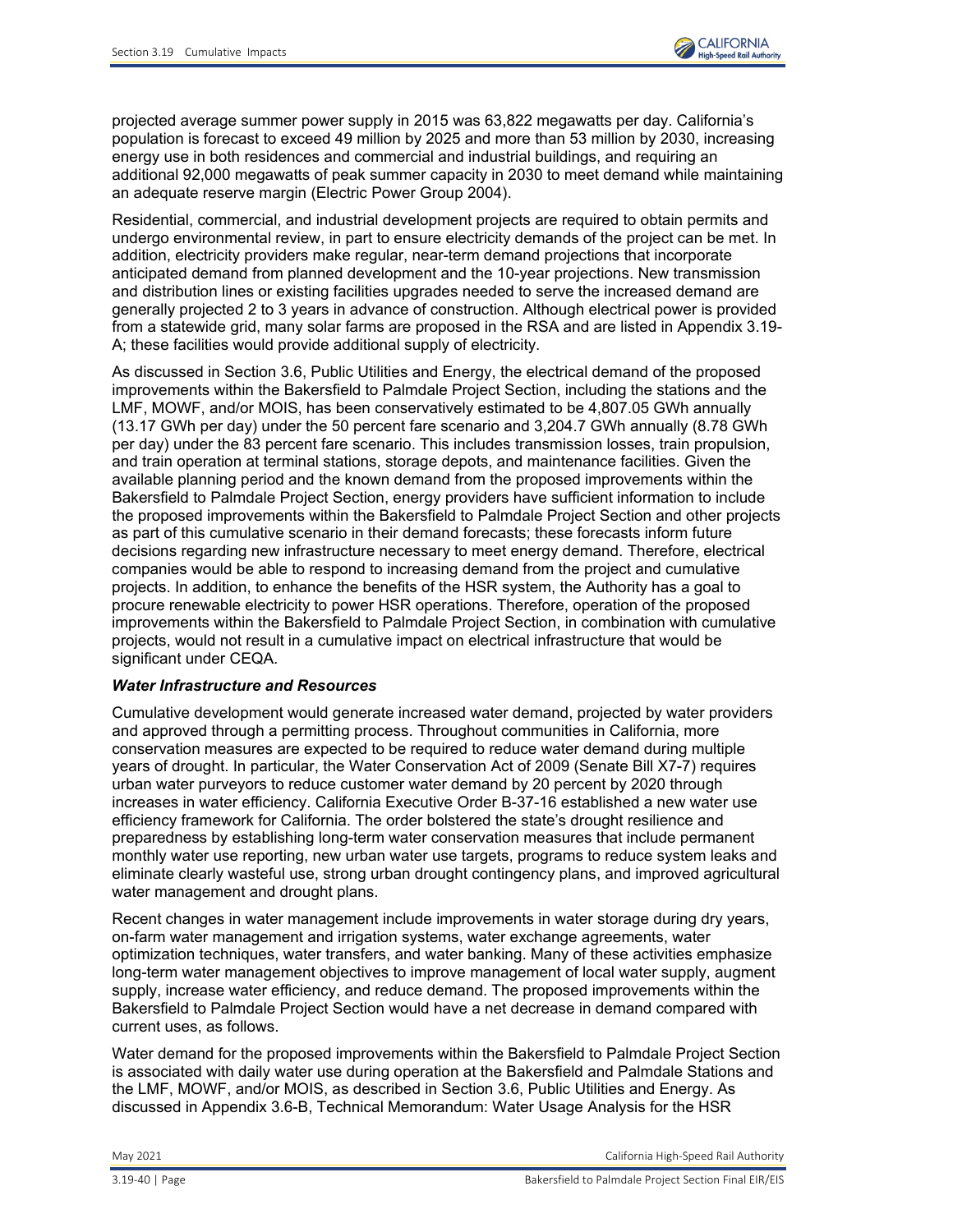

Bakersfield to Palmdale Project Section, operation and maintenance of the proposed improvements within the Bakersfield to Palmdale Project Section would result in a net decrease of water use compared to existing use, based on current and projected land uses. Part of this water use reduction results from the removal of farmland from agricultural production. The proposed improvements within the Bakersfield to Palmdale Project Section would also cause an indirect increase in urban water demand associated with the population increase from induced growth effects anticipated from the project.

The proposed Bakersfield and Palmdale Stations would be supplied with treated municipal water from the California Water Service Company and possibly other providers. For the proposed Bakersfield Station locations, the largest share of affected acreage occurs under institutional and industrial uses served by municipal water sources. The Lancaster North B MOWF site is in the geographic area serviced by the Antelope Valley-East Kern Water Agency, which is covered by its own urban water management plan. The Avenue M maintenance facility site is in the geographic area serviced by Los Angeles County Waterworks District 40, covered by the Antelope Valley Integrated Regional Water Management Plan. The Los Angeles County Waterworks District, Antelope Valley-East Kern Water Agency, and Rosamond Community Services District are all part of a regional water management group that collaborated to create the Antelope Valley Integrated Regional Water Management Plan. According to the water management plans that apply to the RSA, water supply would be adequate for meeting the projected water demand associated with future growth, including those projects considered under the cumulative scenario (Antelope Valley East Kern Water Agency 2015; Arvin-Edison Water Storage District 2015; City of Bakersfield 2014; California Water Service 2016a, 2016b; Palmdale Water District 2016; Rosamond Community Services District 2011; Tehachapi-Cummings County Water District et al. 2016). Therefore, operation of the proposed improvements within the Bakersfield to Palmdale Project Section, in combination with cumulative projects, would not result in a cumulative impact on municipal water infrastructure or resources that would be significant under CEQA.

## *Solid Waste Disposal/Recycling Facilities*

Operation of the proposed improvements in the Bakersfield to Palmdale Project Section, including the stations and the LMF, MOWF, and/or MOIS, in combination with cumulative projects, would result in the generation of solid waste and debris. California is expected to continue its existing solid waste diversion policies to further reduce the per-capita need for landfill capacity in the future, and this would apply to cumulative development. In particular, Assembly Bill 341 establishes a goal of reaching a statewide diversion rate of 75 percent by 2020. California's Green Building Standards (California Code of Regulations. Title 24, Part 11, §4.408 [Residential Construction] and §5.408 [Commercial Construction]) include provisions for recycling and/or salvaging for reuse at a minimum of 50 percent of the nonhazardous construction and demolition debris from construction projects.

Under the Resource Conservation and Recovery Act and the California Integrated Waste Management Act of 1989 (Assembly Bill 939), county or municipal solid waste disposal facilities are required to plan for nonhazardous solid waste facility expansions and to meet recycling diversion goals. Therefore, existing laws and regulations would ensure that there is adequate landfill capacity to serve the projects developed under the cumulative condition, including the proposed improvements within the Bakersfield to Palmdale Project Section. Therefore, operation of the proposed improvements within the Bakersfield to Palmdale Project Section, in combination with cumulative projects, would not result in a cumulative impact on solid waste disposal and recycling that would be significant under CEQA.

## *CEQA Conclusion*

There are no anticipated significant cumulative impacts under CEQA related to public utilities and landfills or to energy systems to which the proposed improvements within the Bakersfield to Palmdale Project Section would contribute because there is adequate capacity to accommodate project growth. Therefore, CEQA does not require any mitigation.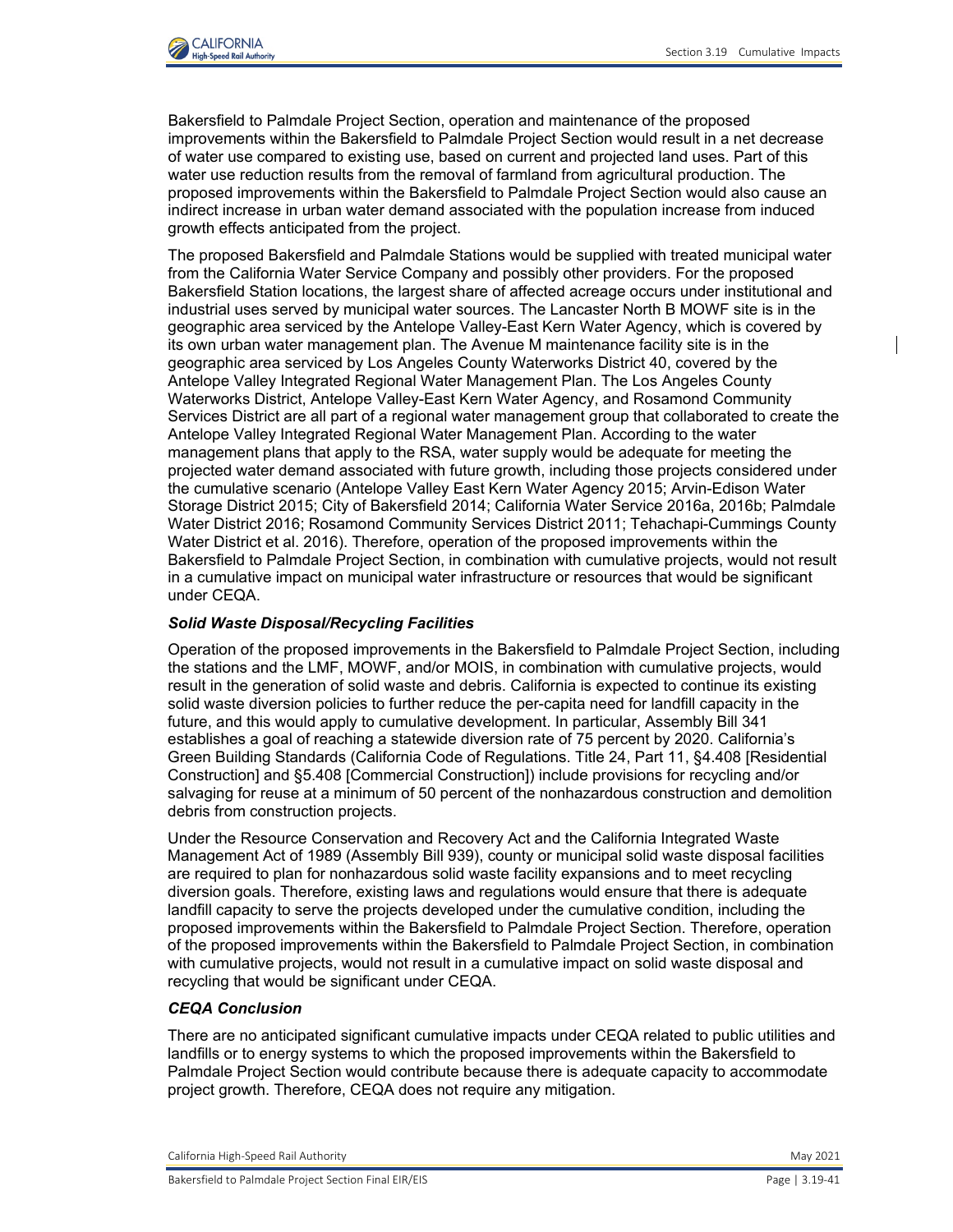

# *3.19.5.7 Biological and Aquatic Resources*

The cumulative impact analysis for biological and aquatic resources evaluates the potential effects of the proposed improvements within the Bakersfield to Palmdale Project Section, the specific projects identified in Appendix 3.19-A, and the adjacent HSR project sections (Fresno to Bakersfield and Palmdale to Burbank), which combined constitute the cumulative condition relevant to biological and aquatic resources.

Under the cumulative condition, existing development trends affecting biological and aquatic resources are expected to continue to degrade some natural systems. Development pressure would continue in the RSA, based on adopted general and specific plans (Section 3.13, Station Planning, Land Use, and Development, and Section 3.18, Regional Growth). Low-density development on the urban fringe would likely continue and potentially result in the loss of habitat in these currently undeveloped areas; this would include high-value habitat such as wetlands and riparian areas. Current and future conservation easements on properties near urban boundaries would protect some areas. Impacts on biological and aquatic resources would be avoided, reduced, and, in accordance with permit requirements for the development projects, mitigated through the preservation of compensatory habitat and restoration of disturbed sites. These projects would continue to have some impact on the wildlife, aquatic resources, native vegetation, oak woodland, and other biological resources in the RSA.

Changes in crop production and rotation would continue to improve or degrade habitat conditions for species that forage or nest on farmland. Widening of existing transportation corridors or new transportation improvements could result in additional impacts on biological and aquatic resources. Each of these improvement projects would be subject to environmental review, including evaluation of the impacts of habitat loss, habitat degradation, and mortality of specialstatus species. Impacts on biological and aquatic resources would be mitigated as part of those projects, including avoidance of impacts to individuals of species during construction, minimization of impacts during construction and operation, restoration of disturbed sites, and preservation of compensatory habitat.

A cumulative impact on biological resources that would be significant under CEQA would occur if the proposed improvements within the Bakersfield to Palmdale Project Section, in combination with cumulative projects, would substantially impact wildlife movement corridors, aquatic resources, and special-status plant and wildlife species.

# **Construction**

# *Wildlife Movement Corridors*

Construction of the proposed improvements within the Bakersfield to Palmdale Project Section and cumulative projects such as High Desert Corridor (LA-4) and Northwest 138 Corridor Improvement Plan (LA-5) could result in construction activities and placement of wildlife movement barriers in natural lands such that they would interfere with the movement of wildlife species. Opportunities for wildlife movement in the cumulative RSA would be diminished because the HSR project is a linear project, spanning hundreds of miles, which could affect known and modeled wildlife movement corridors. Similarly, the High Desert Corridor and Northwest 138 Corridor Improvement Plan are linear projects that could also restrict wildlife movement corridors.

As discussed in Section 3.7, Biological and Aquatic Resources, the proposed improvements within the Bakersfield to Palmdale Project Section would affect known and modeled wildlife movement corridors during the construction period from placement of temporary barriers (e.g., temporary fencing), construction staging areas, increased vehicular traffic, or construction laydown within natural lands and known linkages. Cumulative projects could have similar effects during their respective construction periods. The proposed improvements within the Bakersfield to Palmdale Project Section include mitigation measures to reduce impacts in wildlife movement corridors by avoiding construction fencing where the tracks are elevated (e.g., viaducts or bridges), avoiding ground disturbing activities during nighttime hours, and shielding nighttime lighting. Impacts would still occur and would be temporary, lasting from 1 to 2 months, up to 3 years during construction. As transportation and development projects are generally subject to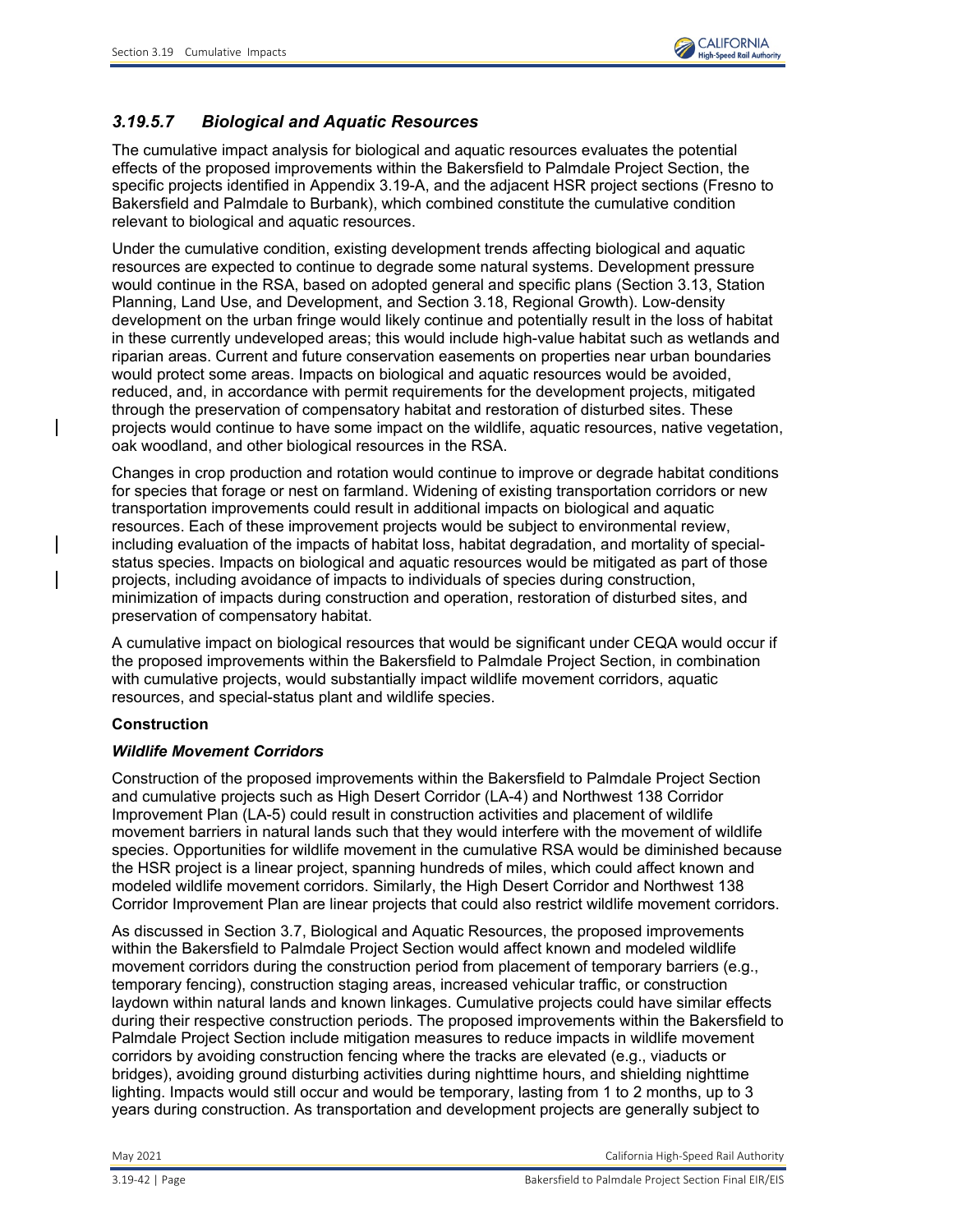

environmental review under CEQA and/or NEPA, cumulative development would similarly incorporate appropriate mitigation measures to reduce potential impacts on wildlife movement corridors. Impacts from cumulative projects would also be temporary.

The proposed improvements within the Bakersfield to Palmdale Project Section include elevated viaducts and underground tunnels to facilitate wildlife movement. Additionally, IAMFs and mitigation measures would reduce wildlife movement corridor impacts related to impediments to movement, night lighting, noise, and vehicle traffic. Among other requirements, the Authority would create dedicated wildlife-crossing features at frequent intervals and along sensitive areas to facilitate wildlife movement and minimize or avoid impacts on wildlife corridors.

The incorporation of these measures would reduce the impacts of interfering with established wildlife movement corridors and other impacts relating to the potential for isolation of populations. By including wildlife-crossing features in the project design, the proposed improvements within the Bakersfield to Palmdale Project Section are expected to maintain existing wildlife movement corridors within the project footprint. The project design would provide opportunities for wildlife to cross the alignment and maintain gene flow connectivity. For example, within the mountain lion species range, genetic connectivity would be maintained between these populations through the use of 14 elevated viaducts, 6 underground tunnels, and 5 dedicated wildlife crossings. As discussed in Section 3.7.6.5, the mountain lion "least cost corridor" would cross the HSR alignment at a 2.37-mile-long underground tunnel segment, which would allow mountain lion to freely cross over the project unimpeded. Mountain lion would be able to cross portions of the HSR, specifically at the viaducts and tunnels during construction. By maintaining wildlife connectivity, the project would maintain gene flow connectivity.

Cumulative projects, including the High Desert Corridor and Northwest 138 Corridor Improvement Plan, could restrict wildlife movement. However, these projects would be subject to environmental review and would be required to address impacts on wildlife movement corridors through incorporation of design features and/or mitigation measures. Additionally, while the proposed improvements within the Bakersfield to Palmdale Project Section would impact wildlife movement corridors in the east-west direction, these cumulative projects would impact wildlife movement corridors in the north-south direction. Therefore, these projects would not result in cumulative effects in the same direction of travel. Building structures could also hinder movement depending on their location and size, but these facilities are generally located in previously developed areas, and wildlife would likely move around them.

#### *Aquatic Resources*

Construction activities associated with cumulative commercial and residential development projects, including numerous proposed developments in Bakersfield, Keene, Tehachapi, Rosamond, Lancaster, and Palmdale, are likely to result in construction of culverts in streams, armoring of channels, removal of riparian vegetation, and placement of fill in jurisdictional aquatic resources near similar impacts that result from construction of the proposed improvements within the Bakersfield to Palmdale Project Section. Projects in the Rosamond and Lancaster areas could also alter surface hydrology (sheet flow) and result in filling of claypan features. These projects include the NW 138 corridor improvement plan (LA-5), an automotive recycling yard in Lancaster (L-5), a single-family residence subdivision in Lancaster (L-10), and the Amargosa Creek Specific Plan (L-1), all of which have the potential to influence desert streams and claypans. The Amargosa Creek Specific Plan has already influenced Amargosa Creek based on aerial photographs that show a major wash has been undergrounded at that location. Tables 3.7- 8, 3.7-9, and 3.7-10 in Section 3.7, Biological and Aquatic Resources, show the effects of the proposed improvements within the Bakersfield to Palmdale Project Section on aquatic resources in the RSA. Alternative 2 would impact the largest area of aquatic resources (when measured from the ordinary high water mark), with 59.8 impacted acres. Alternatives 1 and 3 would follow with 58.6 and 58.1 impacted acres respectively. Alternative 5 would permanently impact the smallest area of aquatic resources, with 54.2 impacted acres. The CCNM Design Option would permanently impact an additional 0.1 acres and the Refined CCNM Design Option would permanently impact an additional 2.0 acres.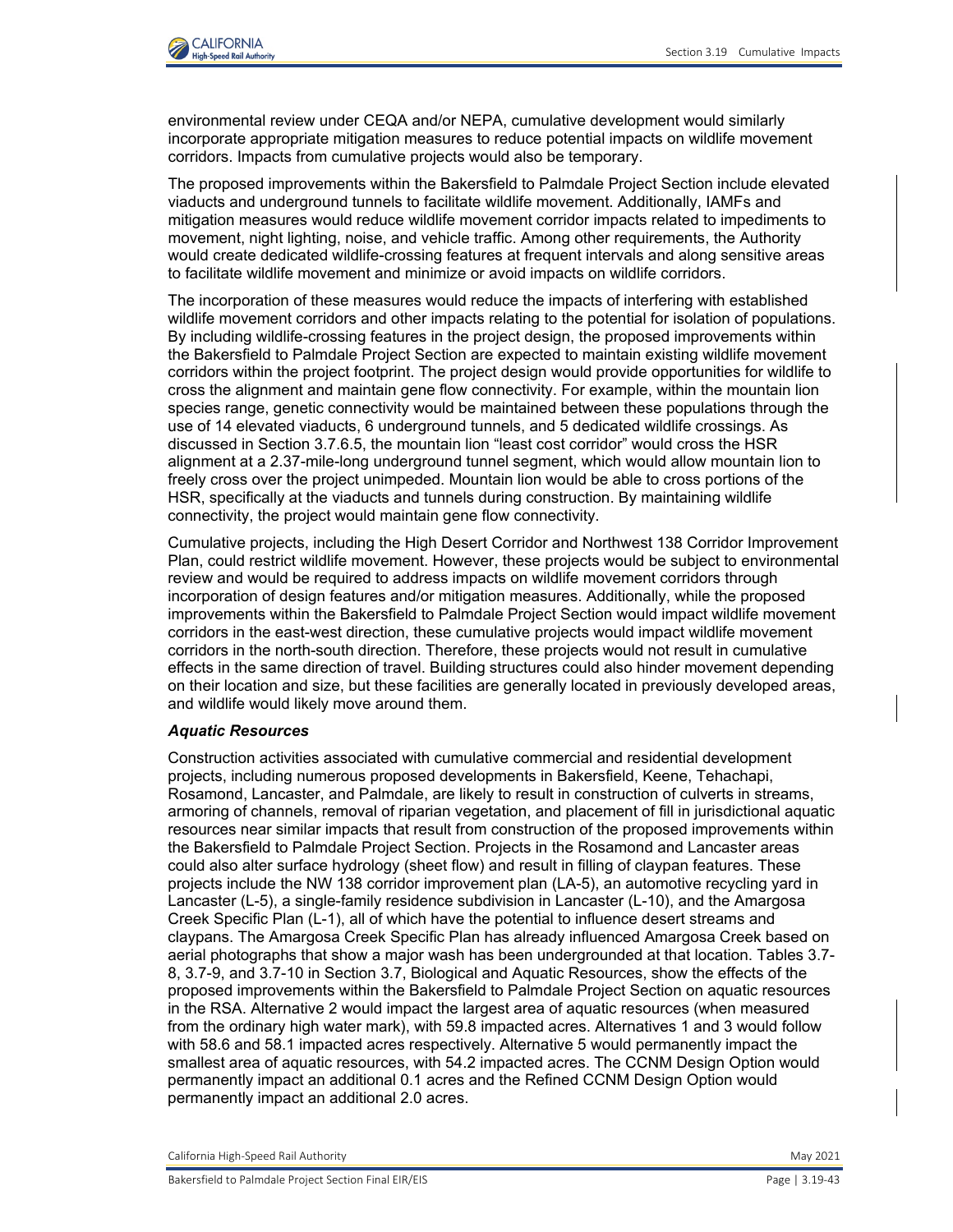

The U.S. Army Corps of Engineers (USACE) issued an approved jurisdictional determination for the HSR Bakersfield to Palmdale Project Section, excluding the LGA. The approved jurisdictional determination evaluated waters by the major watersheds they would affect, including the Caliente Creek Watershed, Proctor Lake Watershed, Oak Creek Watershed, and Lake Rosamond Watershed. The USACE determined that although many features in these areas meet federal technical criteria that define wetlands and other waters of the U.S., these features are not jurisdictional under the Clean Water Act. The waterbodies that would be affected by the proposed improvements within the Bakersfield to Palmdale Project Section, excluding the LGA, are all isolated waters, meaning that they lack links to navigable waters or interstate commerce. Because these waters are isolated, the USACE will not assert jurisdiction under Section 404 of the Clean Water Act over any areas that would be delineated as wetlands or waters of the U.S.

The USACE has issued a preliminary jurisdictional determination for the LGA portion of the Bakersfield to Palmdale Project Section. The preliminary jurisdictional determination evaluated waters by the major watersheds they would affect, including the Tulare-Buena Vista Lakes Basin Watershed, Upper Poso Basin Watershed, and Middle Kern-Upper Tehachapi Grapevine Basin Watershed. The USACE concurred in the preliminary jurisdictional determination that approximately 0.37 acres of "other waters" present in the LGA portion of the Bakersfield to Palmdale Project Section are potential jurisdictional aquatic resources (waters of the U.S.) regulated under Section 404 of the Clean Water Act. No wetlands were identified. Other waters of the U.S. were dominated by man-made features (canals/ditches and retention/detention basins) that are generally used for agricultural purposes. The only natural feature in the LGA area is the Kern River (seasonal riverine). Therefore, the proposed improvements within the Bakersfield to Palmdale Project Section would result in an impact on Section 404 jurisdictional waters in the LGA portion of the Bakersfield to Palmdale Project Section. However, the proposed improvements within the Bakersfield to Palmdale Project Section would comply with all conditions of the approved jurisdictional determination and implement measures to reduce impacts to aquatic resources, including BIO-IAMF#4, which requires maintenance personnel attend Worker Environmental Awareness Program training and certify that they understand the regulatory agency requirements and procedures necessary to protect biological and aquatic resources. Therefore, the proposed improvements within the Bakersfield to Palmdale Project Section would not contribute to a cumulative impact to waters of the U.S. under the jurisdiction of the USACE. Potential impacts on jurisdictional waters governed by other agencies, such as the State Water Resources Control Board and the California Department of Fish and Wildlife, are discussed below.

Construction of the proposed improvements within the Bakersfield to Palmdale Project Section, in combination with cumulative projects, may result in increased erosion, siltation, and runoff in other aquatic resources (e.g., seasonal wetlands, riparian areas, and streams). Chemical spills or leaks of fuel, transmission fluid, lubricating oil, or motor oil from construction equipment could also contaminate waters and degrade their quality. Construction activities could result in spread of noxious aquatic and riparian weeds. IAMFs would be implemented, however, to reduce these effects. Measures that mitigate for impacts would be required for the Tehachapi Creek watershed. Mitigation for impacts on claypan areas near Lancaster and Rosamond would also be required in the Antelope Valley watershed to ensure impacts on these systems are reduced appropriately. Mitigation measures identified in Section 3.7.7, Mitigation Measures, of Section 3.7, Biological and Aquatic Resources, would compensate for permanent and temporary impacts on jurisdictional waters through creation, restoration, enhancement, and preservation of wetlands, which would prevent reduction of or degradation of jurisdictional wetlands. These features would also minimize turbidity and siltation and ground-disturbing activities by incorporating a dewatering plan and construction site best management practices.

Construction of the proposed improvements within the Bakersfield to Palmdale Project Section, in combination with cumulative projects, would not impact areas where aquatic resources are constructed features, including canals, ditches, and detention basins. In these areas, the project design incorporates facilities that would continue to convey the appropriate volume of flow in canals. Impacted stormwater ditches and detention basins would be relocated and constructed to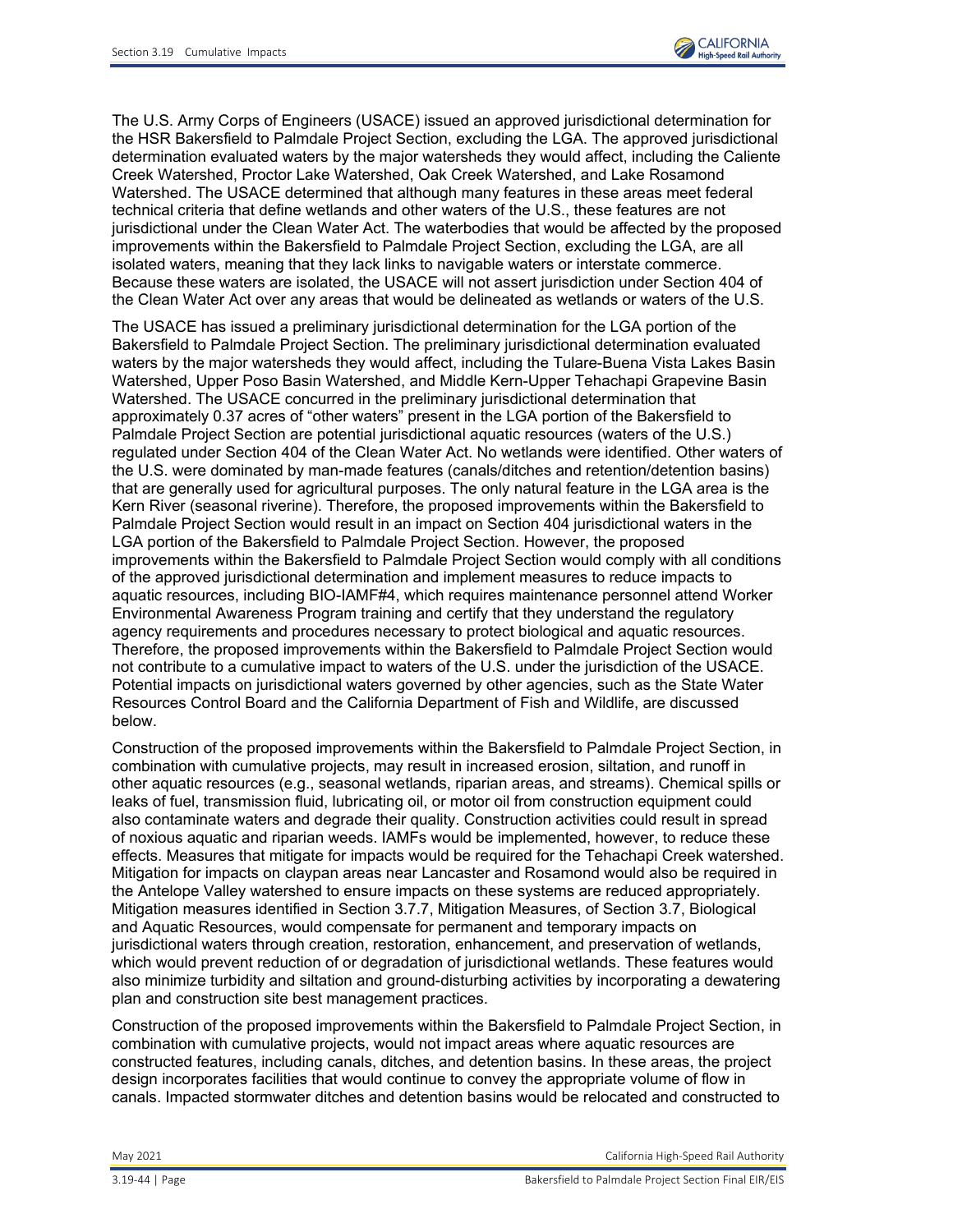

appropriately accommodate stormwater. Similarly, agricultural ditches and detention basins would be relocated and sized to serve remaining fields once the project is operational, retaining the functions of these features post-project. Additionally, cumulative projects would be required to comply with similar conditions of approval, thereby reducing their potential impacts. Constructed drainage features would continue to convey the appropriate volume of flow.

With the implementation of the project-level mitigation measures identified in Section 3.7.7, Mitigation Measures, of Section 3.7, Biological and Aquatic Resources, the incremental contribution from construction of the proposed improvements within the Bakersfield to Palmdale Project Section would not be cumulatively considerable.

### *Special-Status Plant and Wildlife Species*

Construction of the proposed improvements within the Bakersfield to Palmdale Project Section and cumulative projects would result in cumulative impacts on special-status plant and wildlife species as a result of habitat loss, habitat fragmentation, introduction of invasive species, and harassment from increased noise and human disturbance. This includes the monarch butterfly, which is now a candidate for listing under the Federal Endangered Species Act (FESA) due to significant population declines, and the Southern California and Central Coast evolutionary significant unit mountain lion (south of SR-58), which is now a candidate for listing as Threatened under the California Endangered Species Act (CESA) due to the continued fragmentation and loss of habitat. Construction of cumulative development and transportation projects such as the Tehachapi Walmart project (T-11), Lockheed Martin solar facility (P-5), High Desert Corridor (LA-4), and Northwest 138 Corridor Improvement Plan (LA-5), combined with the proposed improvements within the Bakersfield to Palmdale Project Section and adjacent HSR project sections (Fresno to Bakersfield and Palmdale to Burbank), would contribute to the net loss of special-status plant and wildlife species. Additionally, construction of these projects could result in land disturbance, increased vehicle traffic, and topography alteration, which could lead to disturbance, injury, or mortality of various special-status wildlife species and their respective habitats.

These species are protected by law and any planned development or transportation projects would be required to incorporate measures to minimize disturbance of special-status species. These measures could include conducting protocol-level surveys; salvaging, relocating, and propagating identified species; and restoring potential habitat areas after construction. Additionally, proposed improvements within the Bakersfield to Palmdale Project Section include requirements that would avoid or minimize many of the direct and indirect impacts associated with construction of the HSR system. For example, the IAMFs and mitigation measures identified in Section 3.7, Biological and Aquatic Resources, include measures to delineate environmentally sensitive and restrictive areas to avoid and minimize the potential direct disturbance of specialstatus species during construction. This would minimize the indirect impact on special-status plants and other native vegetation occurring outside the project footprints by requiring the cleaning of construction equipment and incorporating a weed control plan to minimize the spread of invasive species. Other planned development and transportation projects would have in place similar measures to minimize impacts. While these measures would minimize project-specific impacts, they would not completely avoid destruction of habitat or loss of individual members of the species. These effects would combine in the RSA to result in a cumulative impact that would be significant under CEQA.

As described in Section 3.7, Biological and Aquatic Resources, construction of the proposed improvements within the Bakersfield to Palmdale Project Section would result in the removal of vegetation for the placement of permanent infrastructure during construction, the removal of vegetation in temporary impact areas and from construction vehicles, and the disturbance of vegetation from personnel (i.e., trampling, covering, and crushing individual plants, plant populations, or suitable potential habitat for special-status species). The contribution of the proposed improvements within the Bakersfield to Palmdale Project Section to this cumulative impact would vary depending on the alternative and the type of habitat affected by each alternative. Mitigation measures would require protocol-level surveys to identify individual specimens that could be avoided, relocated, or propagated. They would also involve the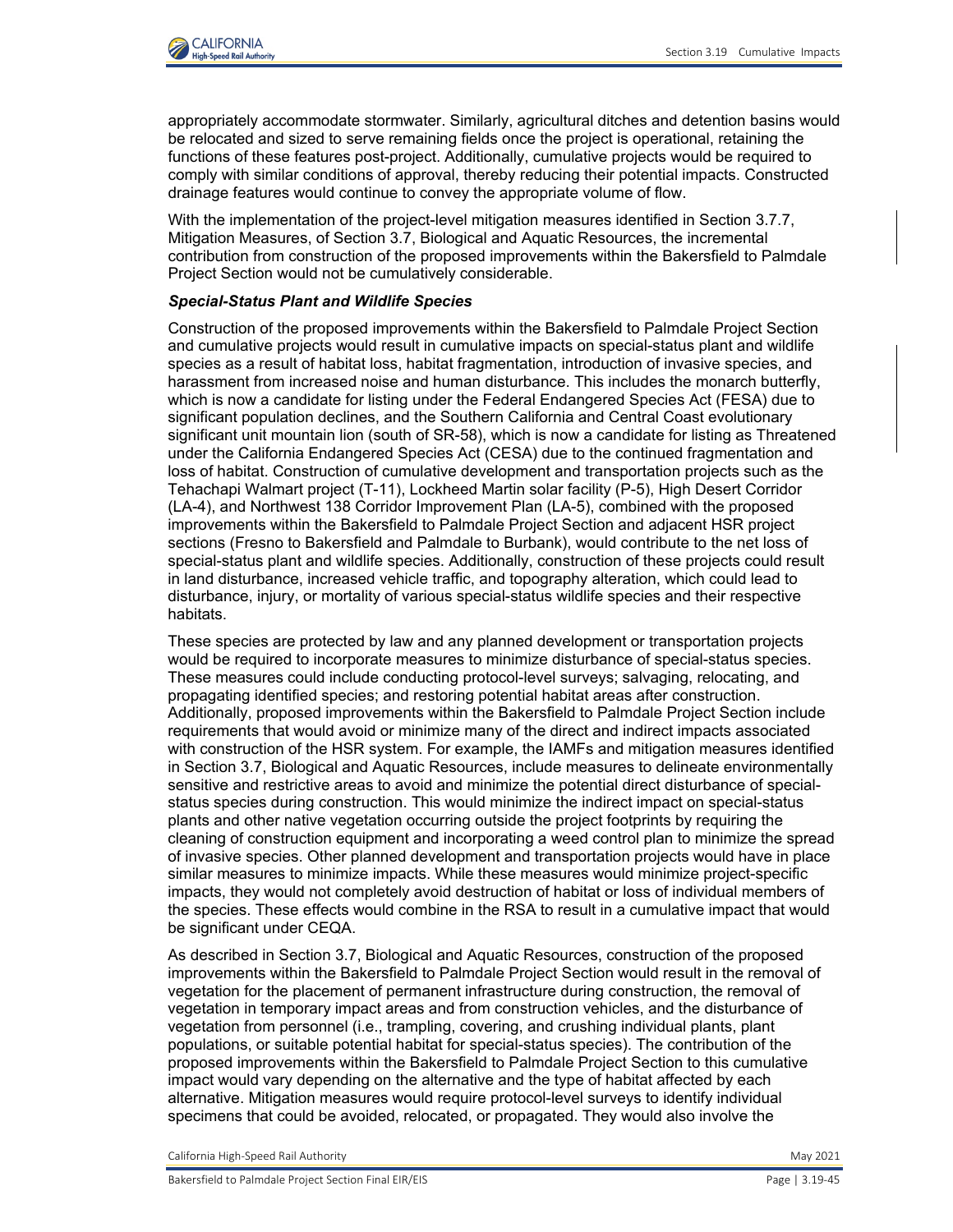

preparation and implementation of a habitat mitigation plan to offset impacts on special-status species by creating, restoring, enhancing, and/or preserving habitat that provides the same function and value as that habitat permanently affected by construction. With the implementation of these mitigation measures, the incremental contribution from construction of the proposed improvements within the Bakersfield to Palmdale Project Section would not be cumulatively considerable.

## *CEQA Conclusion*

Construction of the proposed improvements within the Bakersfield to Palmdale Project Section and cumulative projects would result in a less than significant cumulative impact on wildlife movement corridors because construction activities would be short-term and mitigated as required based on environmental review. Additionally, incorporation of project design features and mitigation measures such as wildlife-crossing features would facilitate wildlife movement and minimize or avoid impacts on wildlife movement corridors over the long term. The Bakersfield to Palmdale Project Section's incremental contribution to this impact would not be cumulatively considerable, and no additional mitigation is required.

Implementation of the proposed improvements within the Bakersfield to Palmdale Project Section under any of the B-P Build Alternatives would result in impacts on jurisdictional aquatic resources and special-status plant and wildlife. With implementation of the project-level mitigation measures identified in Section 3.7.7, Mitigation Measures, of Section 3.7, Biological and Aquatic Resources, the proposed improvements in the Bakersfield to Palmdale Project Section would result in less than significant impacts to jurisdictional aquatic resources and special-status plants and wildlife. Therefore, a cumulatively considerable contribution to significant cumulative impacts would not occur during construction.

## **Operation**

## *Wildlife Movement Corridors*

During operations, regularly scheduled maintenance activities of the proposed improvements within the Bakersfield to Palmdale Project Section may deter wildlife from approaching those areas or using them as part of a wildlife movement corridor, as wildlife may associate them with human presence and disturbance. However, potential impacts would be minimal because the activities would be dispersed over time and location and would typically occur during daylight hours. In addition, IAMFs included in Section 3.7, Biological and Aquatic Resources, require the Authority to ensure that maintenance personnel attend worker environmental awareness program (WEAP) training and certify that they understand the regulatory agency requirements and procedures necessary to protect biological resources, including wildlife movement crossings and habitat linkages.

Impacts on wildlife movement corridors from operations would include disturbance from the passage of trains (noise, motion, and startle effects). Regular or frequent disturbances could cause wildlife to discontinue use of crossing structures, which could lead to a decrease in foraging habitat, restriction of gene flow, and habitat fragmentation. The level of impact caused by a particular alternative would be dependent on the number, type, and length of wildlife corridor crossed by the alternative, as well as the frequency of passing trains. As explained in Section 3.7, due to the intermittent nature of the train operations, it is expected that the noise environment would only be affected for short periods of time (i.e., less than four seconds) and predominantly during daytime hours (exposure to maximum noise would have a total duration of approximately 6-12 minutes per day along the alignment, and noise levels during an exposure would decrease rapidly after the train passes). Due to the short duration and intermittent occurrence, operational noise would not be expected to affect animal species communications. Moreover, the proposed improvements include elevated viaducts and underground tunnels to facilitate wildlife movement. Wildlife movement IAMFs and mitigation measures would reduce wildlife movement corridor impacts related to impediments to movement, night lighting, noise, vehicle traffic. Among other requirements, the Authority would create dedicated wildlife-crossing features at frequent intervals and along sensitive areas to facilitate wildlife movement and minimize or avoid impacts on wildlife corridors. To minimize operational noise impacts, sound barriers such as berms and berm/wall

May 2021 California High-Speed Rail Authority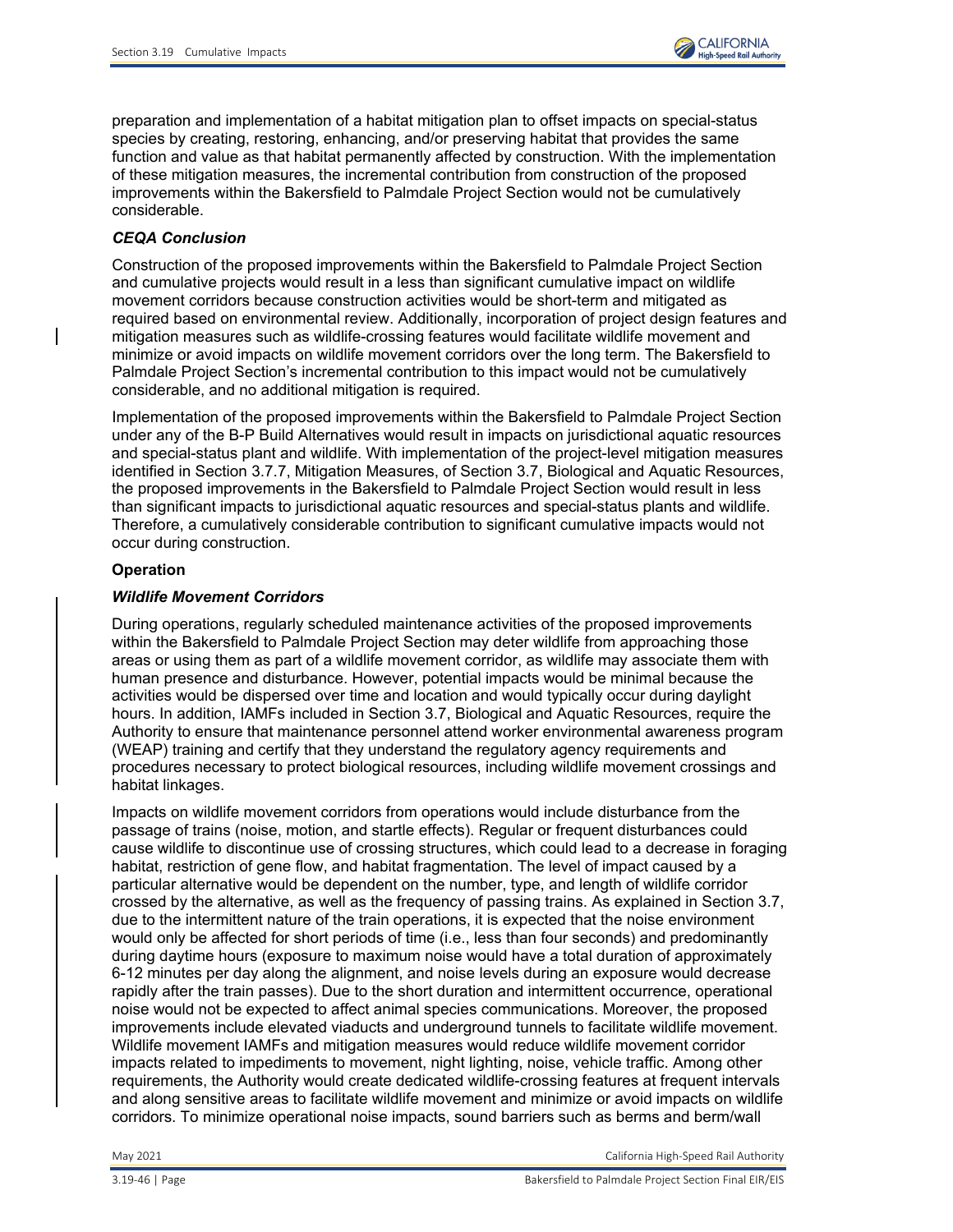

combinations would shield nearby natural habitat and/or crossing structures that wildlife could use for movement corridors from loud noise that exceeds 100 dBA at distances greater than 50 feet from the perimeter fence. These measures would work together with design features to minimize, avoid, or mitigate impacts on wildlife movement during project operation. Therefore, while disturbance to wildlife corridors from operations could combine with other regional projects' impacts to disrupt normal movement within wildlife corridors, the proposed improvements within the Bakersfield to Palmdale Project Section's contributions to these cumulative impacts would not be cumulatively considerable.

## *Aquatic Resources*

Operation of the proposed improvements within the Bakersfield to Palmdale Project Section would require maintenance and vehicular activity near jurisdictional aquatic resources. The IAMFs identified in Section 3.7, Biological and Aquatic Resources, require maintenance personnel to attend worker environmental awareness program training to understand and identify sensitive biological resources and associated regulatory requirements. With these measures in place, the likelihood of accidental spills, introduction of contaminants/pollutants, and degradation of jurisdictional waters would be minimized. Therefore, it is not anticipated that the Bakersfield to Palmdale Project Section would contribute to a cumulative impact during operations.

## *Special-Status Plant and Wildlife Species*

Operation of the proposed improvements within the Bakersfield to Palmdale Project Section would avoid or minimize the potential for impacts from maintenance activities with the potential to trample or crush plant communities and wildlife. These impacts would be avoided through the IAMFs identified in Section 3.7, Biological and Aquatic Resources, which would require that maintenance personnel attend worker environmental awareness program training to understand and identify sensitive biological resources and associated regulatory requirements. The IAMFs would also avoid and/or minimize the potential for trampling or otherwise impacting special-status plant species or habitat. They would also minimize the potential for impacts on special-status wildlife species (e.g., mountain lion, mule deer, and other species) by training maintenance personnel to understand environmental compliance issues. Additionally, the proposed improvements within the Bakersfield to Palmdale Project Section would provide wildlife crossings and would not include nighttime lighting. Therefore, it is not anticipated that operations and maintenance activities within the Bakersfield to Palmdale Project Section would contribute to a cumulative impact.

# *CEQA Conclusion*

Operation of the proposed improvements within the Bakersfield to Palmdale Project Section would not contribute to cumulative impacts on wildlife movement corridors because activities would be dispersed over time and location, diluting potential impacts. Additionally, operations of the proposed improvements within the Bakersfield to Palmdale Project Section would avoid or minimize the potential for impacts from maintenance activities to jurisdictional aquatic resources, special-status plant species, and special-status wildlife species through implementation of IAMFs that require maintenance personnel to attend worker environmental awareness program training, and therefore would not contribute to cumulative impacts on these resources.

# *3.19.5.8 Hydrology and Water Resources*

The cumulative impact analysis for hydrology and water quality evaluates the potential effects of the proposed improvements within the Bakersfield to Palmdale Project Section the specific projects identified in Appendix 3.19-A, and the adjacent HSR project sections (Fresno to Bakersfield and Palmdale to Burbank). The evaluation also considers development projections developed by the cities, counties, and water supply districts in the RSA.

A cumulative impact to hydrology and water resources that would be significant under CEQA would occur if the incremental impacts of the proposed improvements within the Bakersfield to Palmdale Project Section and cumulative projects were combined to increase the risk of release of pollutants from inundation; change drainage patterns in a manner that would increase erosion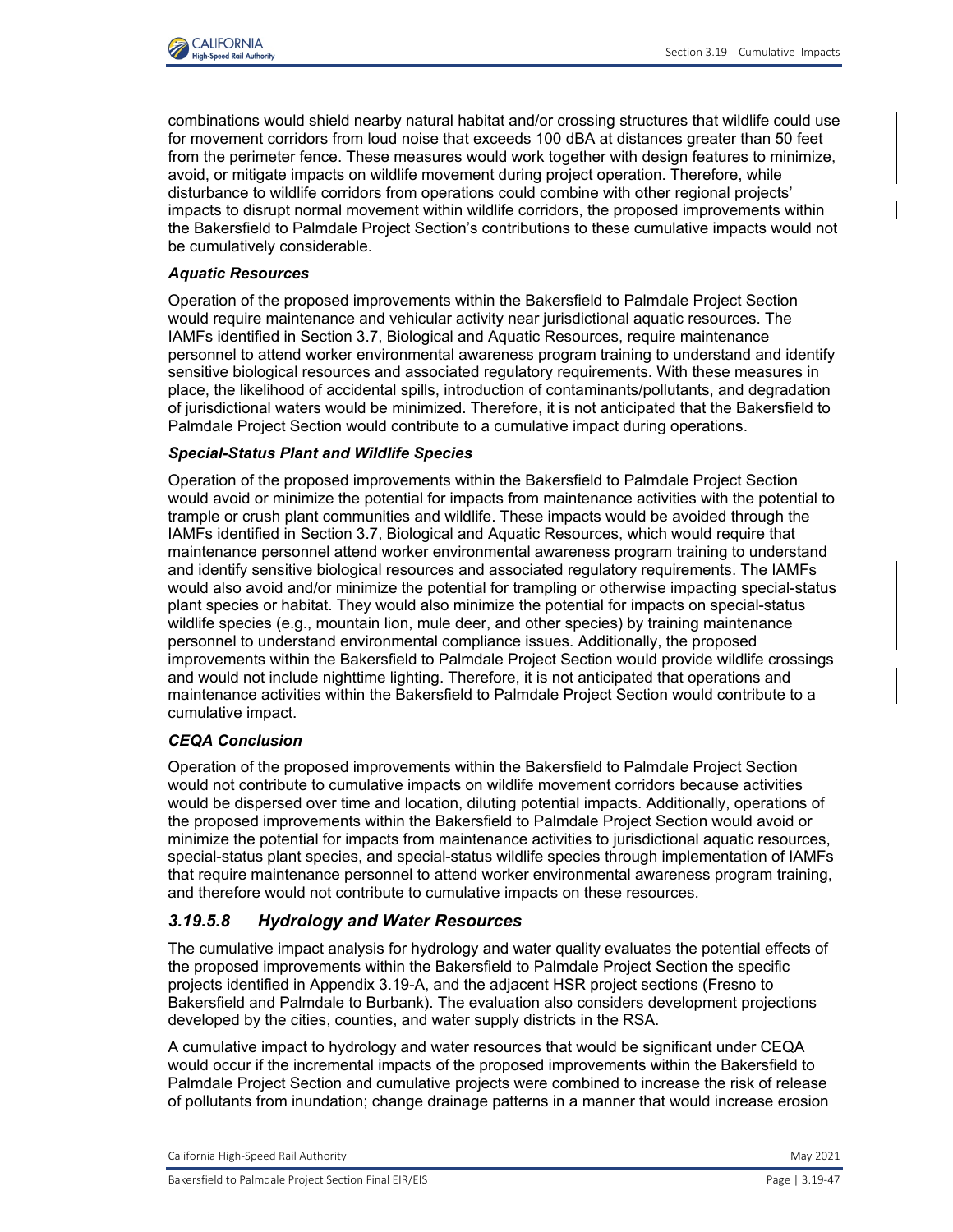

or siltation, increase flooding, or exceed the capacity of or provide additional polluted runoff to existing or planned stormwater facilities; violate any water quality standards, waste discharge requirements, or otherwise degrade water or groundwater quality; decrease groundwater supplies; or conflict with water quality control plans or sustainable groundwater management plans.

# **Construction**

# *Floodplains*

Construction of the proposed improvements within the Bakersfield to Palmdale Project Section and cumulative projects in the RSA could temporarily redirect flood flows or contribute pollutants to the floodplains if construction activities would occur in a floodplain. Cumulative linear transportation projects such as the SR 58 widening (K-13), Northwest 138 Corridor Improvement Plan (LA-5), 24th Street Improvements (B-34), and High Desert Corridor (LA-4) cross surface waters and could require the placement of structures in a Federal Emergency Management Agency-designated floodway or floodplain. Cumulative projects in a floodplain would be required to comply with the Construction General Permit and resource agency permits, and would implement construction best management practices (BMP), including good housekeeping practices, to reduce pollutants in runoff during storm events. Additionally, as part of good construction practices, contractors would either limit construction in floodplains to the dry season or implement measures to direct flows around work areas. The Bakersfield to Palmdale Project Section also is not in close proximity to the other four cumulative projects that could potentially impacts floodplains. Therefore, construction projects would not overlap such that the same floodplains would be impacted. Construction activities of the proposed improvements within the Bakersfield to Palmdale Project Section and other cumulative projects would not result in a cumulative construction impact to floodplains that would be significant under CEQA.

# *Surface Water Quality*

Construction of the proposed improvements in the Bakersfield to Palmdale Project Section and cumulative transportation and development projects, such as the SR 184 widening (K-14), Tehachapi Walmart project (T-11), High Desert Corridor (LA-4), Northwest 138 Corridor Improvement Plan (LA-5), and Lockheed Martin solar facility (P-1), would include ground-disturbing activities that could introduce pollutants of concern into stormwater runoff. Ground-disturbing activities such as grading and excavation could alter drainage patterns, redirect stormwater runoff, and increase the potential for erosion. In addition, construction activities could increase the amount of stormwater runoff by removing natural vegetation or compacting soil, thereby decreasing infiltration. Typical pollutants of concern associated with construction activities include sediment, trash, petroleum products, concrete waste (dry and wet), sanitary waste, and chemicals. Any of these pollutants have the potential to be transported via stormwater runoff into receiving waters during construction.

Construction in, across, near, and/or over surface water channels has the potential to degrade water quality directly, and this degradation could be exacerbated by concurrent construction schedules for multiple projects. In-water work during construction of the proposed improvements within the Bakersfield to Palmdale Project Section combined with that of cumulative projects would be restricted to the dry season; in the case where a waterbody has year-round flows, the construction contractor would develop water diversion and water crossing plans prior to construction to reduce impacts on surface water. Where temporary water diversion is established, it would be removed once construction is complete, and the channel would be restored to its pre-existing condition.

Cumulative projects that disturb greater than 1 acre of soil would be subject to the requirements of the Construction General Permit during construction, unless exempt because they can demonstrate that they do not pose a threat to water quality. Compliance with the Construction General Permit requires the preparation of a stormwater pollution prevention plan to identify project-specific best management practices that would target pollutants of concern during construction. In addition, the stormwater pollution prevention plan would describe temporary and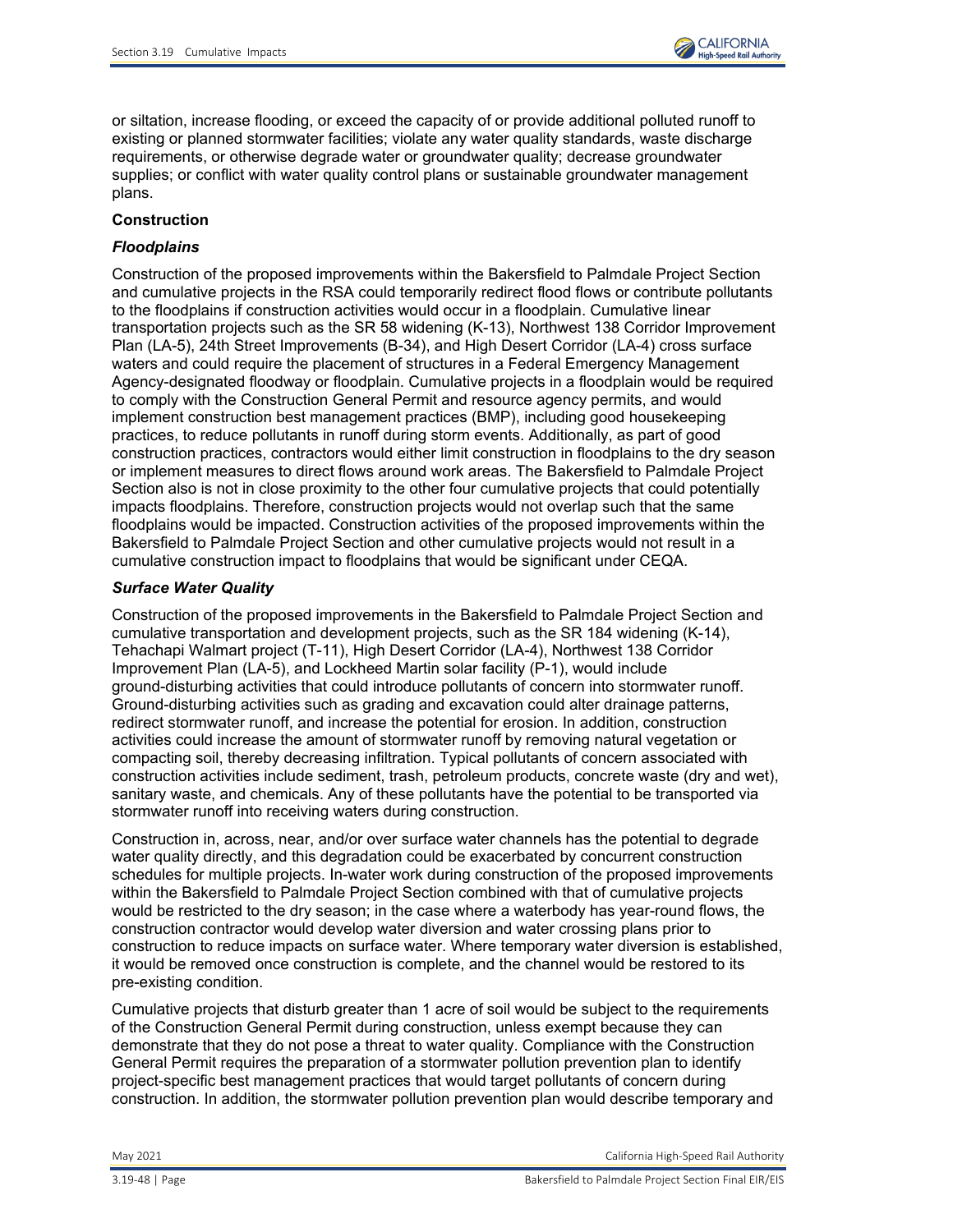

permanent drainage patterns on construction sites and would indicate stormwater discharge locations from those sites to the existing drainage system to maintain the existing drainage pattern to the maximum extent practicable. Although the proposed improvements within the Bakersfield to Palmdale Project Section are not subject to the requirements of the Construction General Permit because receiving waterbodies are all hydrologically isolated from waters of the U.S., the Authority would prepare a stormwater pollution prevention plan and implement construction BMPs to reduce impacts to surface water quality during construction. Implementation of the stormwater pollution prevention plan for the proposed improvements within the Bakersfield to Palmdale Project Section and each cumulative project would reduce potential impacts on surface water quality. Furthermore, hydromodification management controls would be implemented during construction to maintain pre-project hydrology by emphasizing on-site retention of stormwater runoff for each of the cumulative projects.

Dewatering groundwater during construction of proposed improvements within the Bakersfield to Palmdale Project Section and cumulative projects could degrade water quality if the water were to be contaminated and discharged directly to surface water or land without treatment. Groundwater levels throughout the RSA are deep, however, with depths generally greater than 60 feet below ground surface. Therefore, low potential exists for groundwater to be encountered during construction activities except at bridge piers. If groundwater is encountered during construction, it would be removed, tested, and disposed of according to the requirements of the Central Valley and Lahontan Regional Water Quality Control Boards' dewatering permits. Adherence to the requirements of the dewatering permits by the proposed improvements within the Bakersfield to Palmdale Project Section and all cumulative projects would ensure the water discharged to surface water or land would not degrade water quality.

### *Surface Water Hydrology*

Construction activities, such as grading and excavation, associated with the proposed improvements within the Bakersfield to Palmdale Project Section and other cumulative projects could alter existing drainage patterns and redirect stormwater runoff. During ground-disturbing activities, soil would be compacted, thereby decreasing infiltration and increasing the volume and rate of stormwater runoff during storm events. However, the proposed improvements within the Bakersfield to Palmdale Project Section and other cumulative projects would comply with the Construction General Permit and implement BMPs to control and manage stormwater runoff during construction.

#### *Groundwater*

As discussed in Section 3.8, Hydrology and Water Resources, construction of the proposed improvements within the Bakersfield to Palmdale Project Section would not affect groundwater quality because no direct path for construction-related contaminants to reach groundwater would exist due to the depth of groundwater near the proposed improvements within the Bakersfield to Palmdale Project Section. Tunnel construction has the potential to interfere with the groundwater flow systems, cause dewatering of overlying springs and riparian areas, and affect groundwater quality. Mitigation Measure WQ-MM#3, Tunnel Constructability and Hydrogeological Monitoring, requires that groundwater levels, flow, and quality be monitored at domestic wells, springs, and seeps prior to, during, and after construction. Regular monitoring would indicate potential changes in the depth to ground water beyond the expected seasonal variations. The tunnels would be lined to minimize groundwater seepage, and the tunnel lining would be inspected regularly throughout the construction phase to monitor for potential leaks. There are currently no cumulative projects that would interfere with the groundwater flow systems, cause dewatering of overlying springs and riparian areas, or affect groundwater quality in the Tehachapi Mountains near the proposed improvements within the Bakersfield to Palmdale Project Section. Therefore, the impact on groundwater from the proposed improvements within the Bakersfield to Palmdale Project Section would not combine with those from cumulative projects and, accordingly, would not contribute to a cumulative impact on groundwater resources that would be significant under CEQA. This issue is not discussed further.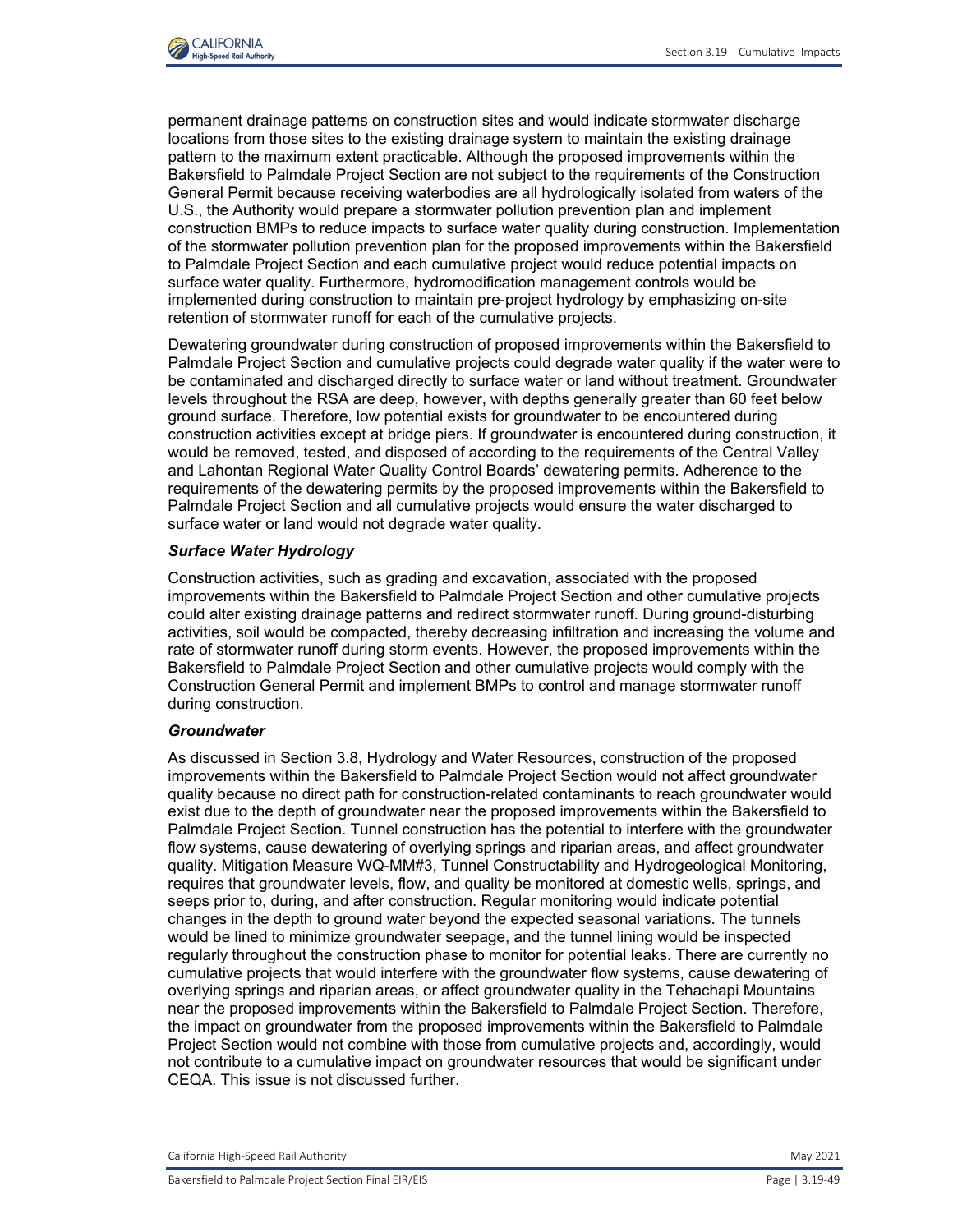

## *CEQA Conclusion*

Construction of the proposed improvements within the Bakersfield to Palmdale Project Section and cumulative projects would not result in a significant cumulative impact related to increased risk of release of pollutants from inundation because projects in a floodplain would be expected to implement BMPs in compliance with NPDES requirements to minimize release of pollutants in the event flooding occurs during a storm event. Therefore, CEQA does not require mitigation.

Construction of the proposed improvements within the Bakersfield to Palmdale Project Section and cumulative projects would not result in a significant cumulative impact related to violation of water quality standards or waste discharge requirements, degradation of surface water quality, addition of polluted runoff to existing or planned stormwater facilities, or conflict with water quality control plans because projects disturbing greater than 1 acre are required to comply with the Construction General Permit and implement Construction BMPs to reduce pollutants in stormwater runoff. Therefore, CEQA does not require mitigation.

Construction of the proposed improvements within the Bakersfield to Palmdale Project Section and cumulative projects would not result in a significant cumulative impact related to increased erosion or siltation, increased flooding from changes in drainage patterns, or exceedance of the capacity of existing or planned stormwater facilities because the proposed improvements and cumulative projects would comply the Construction General Permit, which requires BMPs to control and management stormwater runoff during construction. Therefore, CEQA does not require mitigation.

Construction of the proposed improvements within the Bakersfield to Palmdale Project Section and cumulative projects would not result in a significant cumulative impact related to decreased groundwater supplies or conflict with sustainable groundwater management plans because there are currently no cumulative projects that would have the potential to degrade groundwater quality, interfere with the groundwater flow systems, cause dewatering of overlying springs and riparian areas, or affect groundwater quality near the proposed improvements within the Bakersfield to Palmdale Project Section. The proposed improvements within the Bakersfield to Palmdale Project Section would implement project-specific mitigation so as to not contribute to any cumulative reduction in groundwater levels or quality during tunnel construction. Therefore, CEQA does not require additional mitigation.

## **Operation**

## *Floodplains*

Construction of the proposed improvements within the Bakersfield to Palmdale Project Section and cumulative projects in the RSA could increase floodplain elevations in areas affected by inundation in the cumulative floodplain RSA. Cumulative linear transportation projects such as the SR 58 widening (K-13), Northwest 138 Corridor Improvement Plan (LA-5), 24th Street Improvements (B-34), and High Desert Corridor (LA-4) cross surface waters and could require the placement of structures in a Federal Emergency Management Agency-designated floodway or floodplain. Blockage of flood flows by multiple linear projects is typically not a cumulative issue because increases in flood levels are generally limited to the vicinity of any new structures placed in the floodplain. Because changes in water surface elevation from new structures placed in the 100-year floodplain are localized and these cumulative projects do not cross floodplains in the vicinity of the proposed improvements within the Bakersfield to Palmdale Project Section, structures placed in the floodplains by the proposed improvements would not be in close enough proximity to the structures placed in the floodplain by these other cumulative projects to result in a cumulative increase in the floodplain elevation.

Additionally, all ongoing and planned projects, including the proposed improvements within the Bakersfield to Palmdale Project Section, are subject to and must comply with applicable federal, state, and local regulations, as discussed in Section 3.8, Hydrology and Water Resources, which would reduce the incremental impact on floodplains and flood risks. Projects in a designated 100 year flood zone would be required to comply with Federal Emergency Management Agency regulations and the requirements set forth in U.S. Executive Order 11988. These rules dictate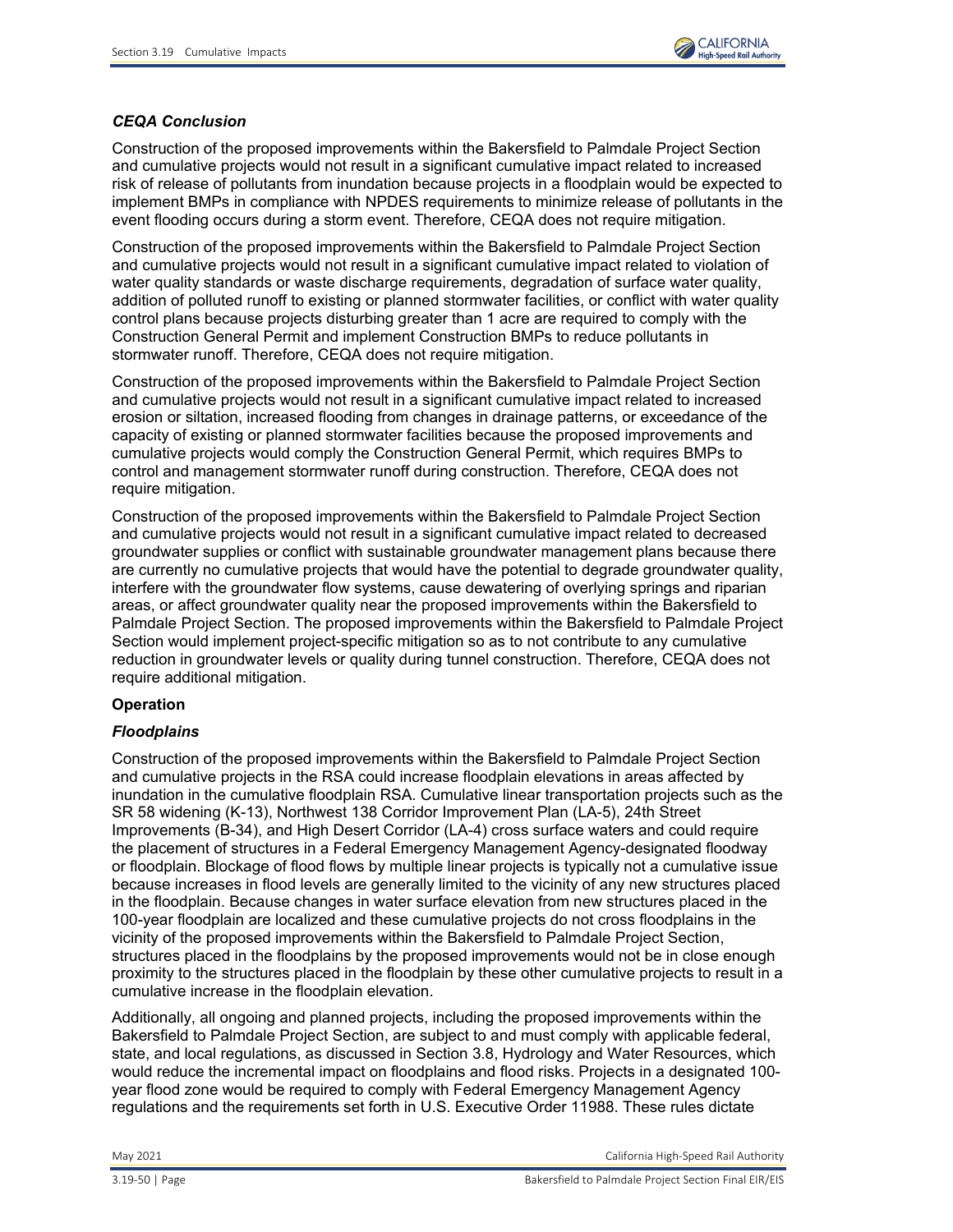

floodplain analysis and implementation of measures to prevent projects from increasing the base flood elevation by more than one foot in floodplains or substantially changing the floodplain limits. Accordingly, cumulative impact and proposed improvements in the Bakersfield to Palmdale Project Section would not result in permanent cumulative operations impacts on floodplains.

Placement of piers in a floodplain can increase erosion and sedimentation; however, the proposed improvements within the Bakersfield to Palmdale Project Section and cumulative projects would be expected to design structures to minimize impacts associated with erosion and sedimentation. In addition, all cumulative projects would implement BMPs, including Good Housekeeping Practices and Source Control BMPs, in compliance with NPDES requirements to minimize release of pollutants in the event flooding occurs during a storm event.

### *Surface Water*

The proposed improvements within the Bakersfield to Palmdale Project Section and cumulative projects could introduce pollutants of concern into stormwater runoff. On-site stormwater runoff captured along the proposed improvements within the Bakersfield to Palmdale Project Section would be directed to on-site infiltration/detention basins in compliance with the Authority's Phase II MS4 Permit. These features would reduce pollutants of concern in stormwater runoff. Other cumulative projects would be required to comply with the applicable NPDES MS4 Permits and implement BMPs to reduce pollutants of concern in stormwater runoff. Adherence to the requirements of the NPDES MS4 Permits by the project and all cumulative projects would ensure stormwater runoff would not degrade water quality. Therefore, the proposed improvements within the Bakersfield to Palmdale Project Section in combination with cumulative projects would not result in a cumulative impact on surface water that would be significant under CEQA.

## *Surface Water Hydrology*

The proposed improvements within the Bakersfield to Palmdale Project Section and cumulative projects would incrementally increase impervious surfaces and potentially result in increased peak flows, which could place a strain on existing drainage systems. Laws and permitting processes, including NPDES MS4 permits, generally require new development and transportation projects to incorporate drainage facilities and permanent stormwater capture and infiltration features (e.g., basins, bioswales, storage features) into the project design, such that runoff volumes would not exceed the capacity of planned and existing stormwater facilities. These requirements and features work together to minimize impacts from incremental contributions of new impervious surfaces, and cumulative operations impacts would not occur.

The proposed improvements within the Bakersfield to Palmdale Project Section would result in an increase in impervious surface area from structures along the alignment, as well as from structures and parking facilities at the Bakersfield and Palmdale Stations and the LMF, MOWF, and/or MOIS. The other transportation and development projects on the cumulative projects list would increase impervious surface and result in other land use changes that could increase pollutants in stormwater runoff. As discussed in Section 3.8, Hydrology and Water Resources, the change in impervious surface would be minimal in the portion of the F-B LGA from the intersection of 34th Street and L Street to Oswell Street because this portion of the F-B LGA is already urbanized. However, between Oswell Street and the Palmdale Station, Alternatives 1, 2, 3, and 5 would result in a net increase in impervious surface of 764, 771, 743, and 760 acres, respectively. Implementation of the CCNM Design Option and Revised CCNM Design Option would result in 1 acre less and 5.9 acres less of impervious surface area, respectively, compared to the B-P Build Alternatives without the design option. The HSR project's design includes a drainage system that would collect, convey, and discharge surface water runoff from the track right-of-way, through a network of channels, ditches, and culverts, while maintaining the existing drainage pattern to the maximum extent practicable. On-site stormwater runoff captured along the B-P Build Alternatives would be directed to on-site infiltration/detention basins in compliance with the Authority's Phase II MS4 Permit. These features would provide hydromodification controls to offset the increase in volume and rate of runoff.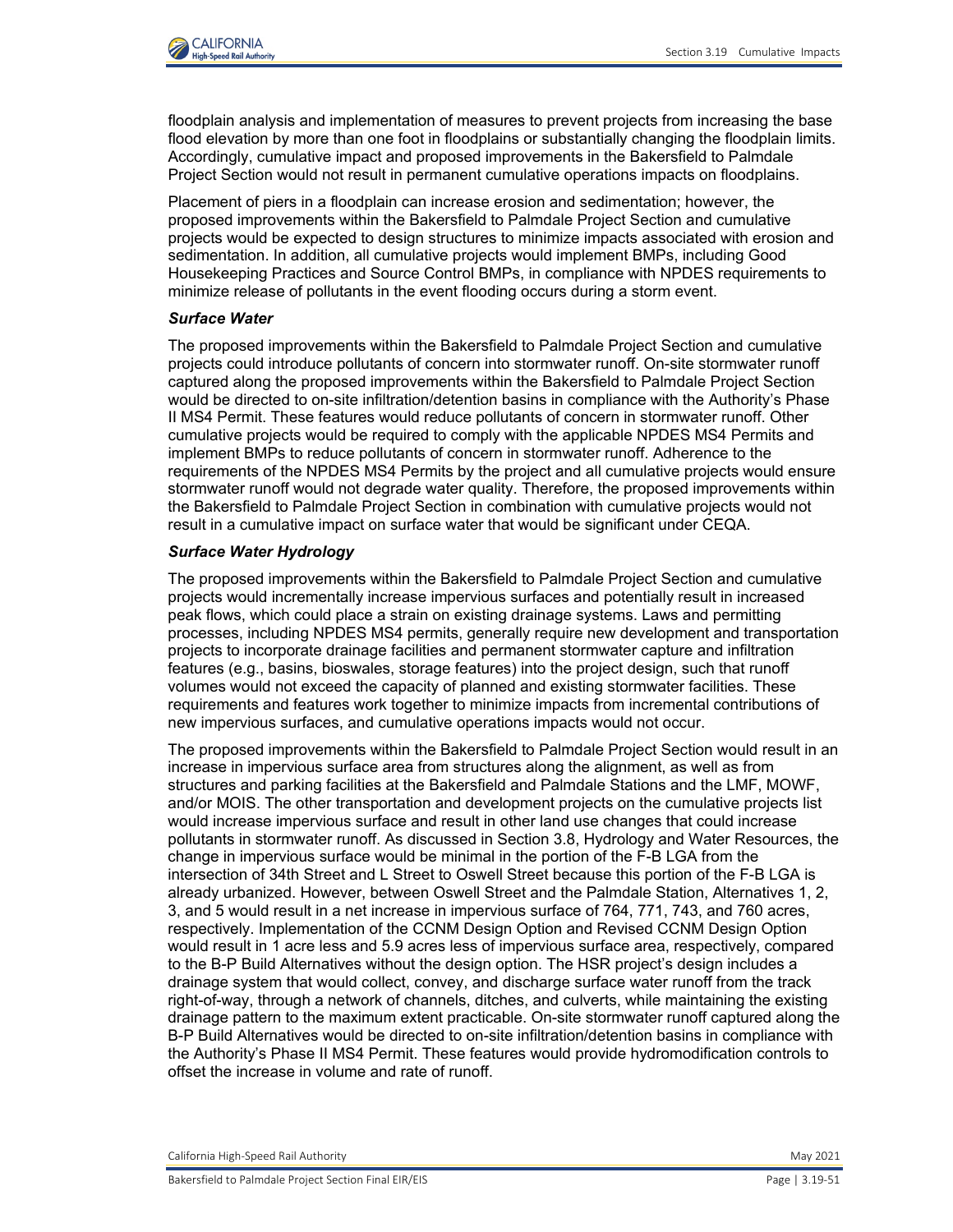

New development would be required similarly to adhere to stormwater control ordinances and post-construction hydromodification requirements from applicable NPDES MS4 permits. Stormwater ordinances and hydromodification requirements would facilitate stormwater infiltration and detention and reduce peak stormwater runoff such that runoff would not exceed the capacity of existing or planned stormwater facilities. Together, the proposed improvements within the Bakersfield to Palmdale Project Section and cumulative projects would not incrementally change drainage patterns such that runoff would exceed the capacity of existing or planned stormwater facilities.

## *Groundwater*

The proposed improvements within the Bakersfield to Palmdale Project Section and cumulative projects could result in decreased groundwater supplies through increased water use in areas where municipal water supplies include groundwater and through a decrease in infiltration from increased impervious surface areas. Cumulative projects, particularly development projects, would increase water use. However, water agencies are required to manage supplies, including complying with the Sustainable Groundwater Management Plan and implementing sustainability plans to ensure sustainable groundwater management. Water agencies also account for water use from cumulative projects in their Urban Water Management Plans. As discussed in Section 3.8, Hydrology and Water Resources, the proposed improvements within the Bakersfield to Palmdale Project Section would not reduce groundwater supply, as it would not tap any new or unpermitted groundwater sources. Furthermore, use of groundwater during project operation would be considerably less than the existing condition in the project footprint on account of high agricultural groundwater use. Additionally, the increase in impervious surface area resulting from implementation of the proposed improvements within the Bakersfield to Palmdale Project Section would not result in a reduction in infiltration to an extent that would interfere with groundwater recharge. Operation of the B-P Build Alternatives or design options would not affect groundwater quality because there would not be a direct path for operation-related contaminants to reach groundwater and implementation of BMPs would target pollutants of concern and prevent pollutants from infiltrating the underlying groundwater basin. Other cumulative projects would also implement BMPs to treat stormwater prior to any infiltration pursuant to NPDES MS4 Permit requirements. Because the proposed improvements within the Bakersfield to Palmdale Project Section would not result in a direct or indirect impact on groundwater supply or quality, it would not contribute to a cumulative impact.

## *CEQA Conclusion*

The proposed improvements within the Bakersfield to Palmdale Project Section and cumulative projects would not result in a significant cumulative impact related to the increased risk of release of pollutants from inundation because projects in a floodplain would be expected to design structures to minimize impacts associated with erosion and sedimentation and to implement BMPs in compliance with NPDES requirements to minimize release of pollutants in the event flooding occurs during a storm event. Therefore, CEQA does not require mitigation.

The proposed improvements within the Bakersfield to Palmdale Project Section and cumulative projects would not result in a significant cumulative impact related to violation of water quality standards or waste discharge requirements, degradation of surface water quality, addition of polluted runoff to existing or planned stormwater facilities, or conflict with water quality control plans because projects are required to comply with the applicable NPDES MS4 permits and implement site‐specific BMPs to reduce pollutants in stormwater runoff. Therefore, CEQA does not require mitigation.

The proposed improvements within the Bakersfield to Palmdale Project Section and cumulative projects would not result in a significant cumulative impact related to increased erosion or siltation or increased flooding from changes in drainage patterns or related to exceedance of the capacity of existing or planned stormwater facilities because the proposed improvements within the Bakersfield to Palmdale Project Section and cumulative projects would comply with existing laws and permitting processes, including NPDES MS4 permits. These laws and permitting processes require new development to incorporate drainage facilities and BMPs into project design to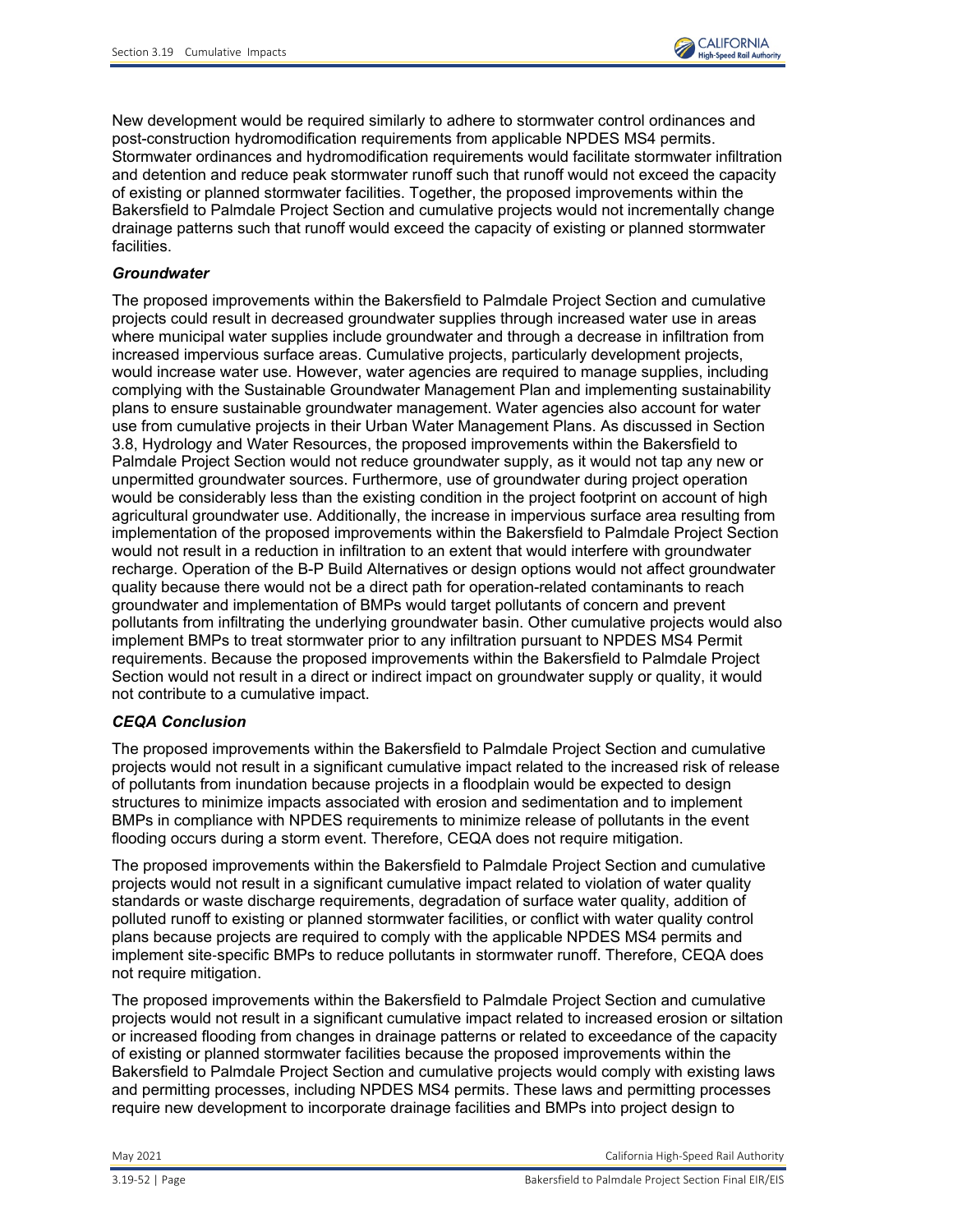accommodate, control, and reduce stormwater runoff to levels at or below existing conditions so that on- and off-site erosion, siltation, or flooding would not occur. Therefore, CEQA does not require mitigation.

The proposed improvements within the Bakersfield to Palmdale Project Section and cumulative projects would not result in a significant cumulative impact related to decreased groundwater supplies or conflict with sustainable groundwater management plans because the proposed improvements and other cumulative projects would implement BMPs to treat stormwater prior to infiltration. Additionally, the applicable water agencies account for increased groundwater use that would result from development of the cumulative projects. Therefore, CEQA does not require mitigation.

# *3.19.5.9 Geology, Soils, Seismicity, and Paleontological Resources*

The cumulative impact analysis for geology, soils, seismicity, and paleontological resources evaluates potential effects of the proposed improvements within the Bakersfield to Palmdale Project Section the specific projects identified in Appendix 3.19-A, and the adjacent HSR project sections (Fresno to Bakersfield and Palmdale to Burbank), which combined constitute the cumulative condition relevant to geology, soils, seismicity, and paleontological resources.

A cumulative impact related to geology, soils, seismicity, and paleontological resources that would be significant under CEQA would occur if the proposed improvements within the Bakersfield to Palmdale Project Section combined with cumulative projects, would result in substantial impacts on mineral resources or disturb unidentified paleontological resources through construction ground disturbance. The proposed improvements within the Bakersfield to Palmdale Project Section would not impact these resources during operations and therefore would not contribute to a cumulative impact. Therefore, these issues as they relate to operations are not discussed further. Impacts related to seismic and other geologic hazards (Impacts GSS #1 through GSS #2 and Impacts GSS #4 through GSS #7) are localized in nature; they do not accumulate to cause broader environmental consequences, and cumulative impacts would not occur. Therefore, these issues are not discussed further.

# **Construction**

# *Geology, Soils, and Seismicity*

Construction of the proposed improvements within the Bakersfield to Palmdale Project Section and cumulative projects listed in Appendix 3.19-A would require aggregate, ballast rock, concrete, and steel reinforcement, but not all of these materials would originate from the RSA. Earthwork for construction of the B-P Build Alternatives and the CCNM Design Option would be performed in a manner that achieves a balanced condition where the quantity of soil or earthen materials removed through excavation would be roughly equal to the quantity of material being placed in embankments. Therefore, construction of the B-P Build Alternatives and CCNM Design Option would not introduce a large amount of aggregate material. If the Refined CCNM Design Option is implemented, 2 to 14 million cubic yards of excess materials would be generated; as such, a balanced amount of earthwork would not be attainable. However, the stockpiling of excess material at the soil disposal site would not result in an impact related to geology or soils. Therefore, the proposed improvements within the Bakersfield to Palmdale Project Section would not contribute to this cumulative impact.

Construction of the proposed improvements within the Bakersfield to Palmdale Project Section and cumulative projects, including the Palmdale to Burbank Section of the California HSR System, 24th Street Improvements (B-34), Hageman Flyover road expansion (B-35), SR 99 Auxiliary Lane project (B-36), and Truxton Avenue/Oak Street Intersection Improvements (B-37) would be located on areas of land designated as Mineral Resource Zones (MRZ) 2. The B-P Build Alternatives are estimated to acquire 207.3 acres of land designated as MRZ-2. The identified cumulative projects would also be located on land designated as MRZ-2; however, with the exception of the California HSR System, the cumulative projects cross land designated as MRZ-2 in urbanized and developed areas not used for mining. Because the developed areas are not used for mining, cumulative projects in these areas would not result in the loss of availability

California High-Speed Rail Authority May 2021 and Separate School and School and School and School and School and School and School and School and School and School and School and School and School and School and School an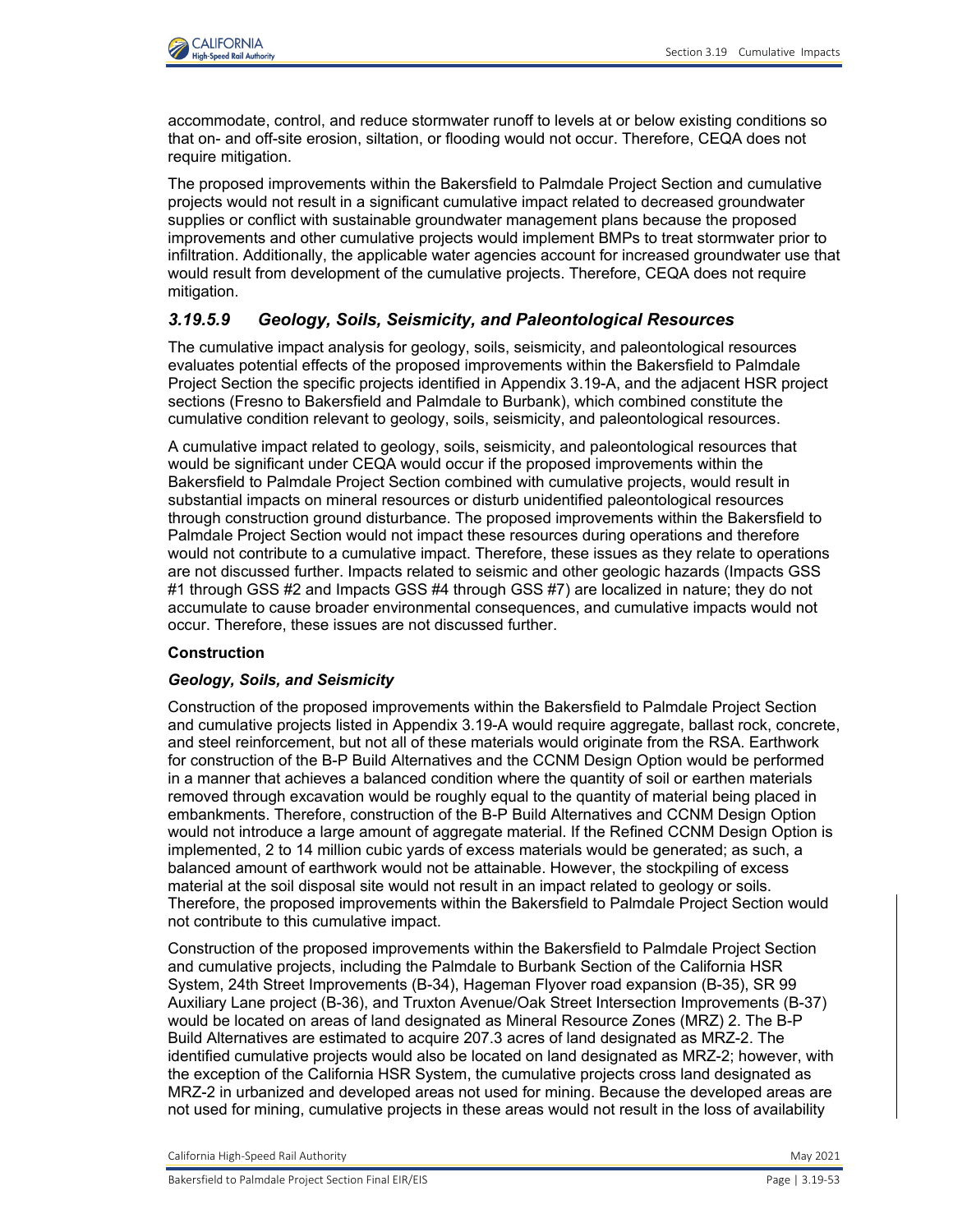

of a known mineral resource that would be of value to the region and to California, or result in the loss of availability of a locally important mineral resource recovery site delineated on a general plan, specific plan, or other land use plan.

The Bakersfield to Palmdale Section and Palmdale to Burbank Section of the California HSR System would result in a minimal loss of availability of a known mineral resource that would be of value to the region and residents of the state. Large portions of the MRZ-2 areas that would be converted to a transportation use encompass extensive developed areas where existing development currently obstructs potential extraction activities, particularly in the San Fernando Valley for the Palmdale to Burbank Section and the City of Bakersfield for the Bakersfield to Palmdale Section. In undeveloped areas, including areas in which mining is permitted, the Bakersfield to Palmdale Section and Palmdale to Burbank Section of the California HSR System would prevent mining activities. Additionally, the loss of MRZ-2 areas would be minimal given the MRZ-2 inventory available in Kern and Los Angeles Counties. The Palmdale to Burbank Section of the California HSR System would permanently convert a maximum of 0.6 percent of Los Angeles County's total MRZ-2 areas. The Bakersfield to Palmdale Section of the California HSR System would result in the loss of only 0.11 percent of MRZ-2 inventory in Kern and Los Angeles Counties. For these reasons, the project combined with cumulative projects would not result in a cumulative impact to mineral resources.

### *Paleontological Resources*

Cumulative development in the region could result in the loss and/or degradation of paleontological resources, which would result in a cumulative impact that would be significant under CEQA. Multiple projects in close proximity to the proposed improvements within the Bakersfield to Palmdale Project Section would traverse large areas of previously undisturbed land, including the BNSF Improvement Project (K-8), SR 184 widening (K-14), High Desert Corridor (LA-4), Northwest 138 Corridor Improvement Plan (LA-5), and Lockheed Martin solar facility (P-5), thereby resulting in potential impacts on paleontological resources. There are no known paleontological resources in the footprints for the B-P Build Alternatives, CCNM Design Option, Refined CCNM Design Option, the portion of the F-B LGA from the intersection of 34th Street and L Street to Oswell Street, or the maintenance facilities. However, based on the paleontological sensitivity of geologic units along the alignments, there is a potential for paleontological resources to be discovered during project development.

As discussed in Section 3.9, Geology, Soils, Seismicity, and Paleontological Resources, the design of the proposed improvements within the Bakersfield to Palmdale Project Section includes IAMFs that require direct monitoring by a paleontological resource specialist during construction, a paleontological resource monitoring and mitigation plan, and halting construction in the event paleontological resources are found. This would ensure that construction of the proposed improvements within the Bakersfield to Palmdale Project Section would not contribute to the cumulative loss of paleontological resources. As transportation and development projects are generally subject to environmental review under CEQA and/or NEPA, cumulative development would similarly incorporate appropriate project design features and mitigation measures to reduce potential impacts on paleontological resources.

## *CEQA Conclusion*

Construction of cumulative projects in the RSA could result in a significant cumulative impact on mineral resources under CEQA as unknown amounts of mineral resources would be needed for cumulative projects. Earthwork for construction of the proposed improvements within the Bakersfield to Palmdale Project Section would either achieve a balanced condition or result in excess material. Therefore, the proposed improvements within the Bakersfield to Palmdale Project Section would have no incremental contribution to the cumulative effect. Construction of cumulative projects in the RSA could result in a significant cumulative impact on paleontological resources, a nonrenewable resource. Construction of the proposed improvements within the Bakersfield to Palmdale Project Section would not contribute to the cumulative loss of paleontological resources because effective measures would be in place throughout construction.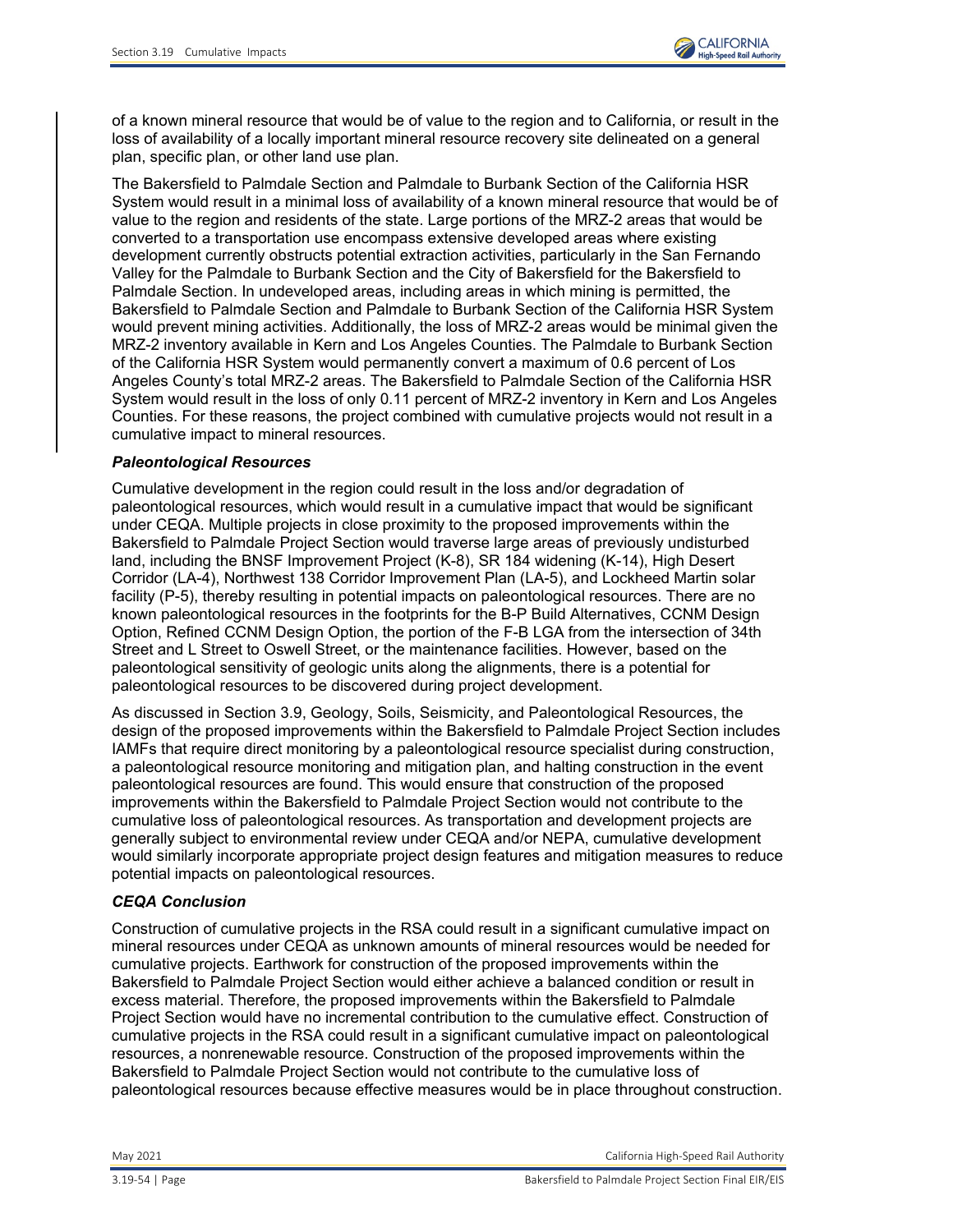

# *3.19.5.10 Hazardous Materials and Wastes*

The cumulative impact analysis for hazardous materials and waste evaluates the potential effects of the proposed improvements within the Bakersfield to Palmdale Project Section the specific projects listed in Appendix 3.19-A, and the adjacent HSR project sections (Fresno to Bakersfield and Palmdale to Burbank), which combined constitute the cumulative condition relevant hazardous materials and waste.

A cumulative impact related to hazardous materials and wastes that would be significant under CEQA would occur if the impacts of the proposed improvements within the Bakersfield to Palmdale Project Section and cumulative projects combined to create new and substantial hazards to the public or the environment through the routine transport, use, or disposal of hazardous materials; upset and accident conditions that involve the release of hazardous materials into the environment; or hazardous material releases such that they would pose a risk to human health or safety.

### **Construction**

Construction activities associated with the proposed improvements within the Bakersfield to Palmdale Project Section and cumulative projects in the RSA (e.g., adjacent HSR project sections, SR 184 widening [K-14], Tehachapi Walmart project [T-11], and Lockheed Martin solar facility [P-5]) would temporarily result in an incremental increase in the transportation, storage, use, and disposal of hazardous materials (e.g., construction fuels, oils, paints and solvents, and cement products containing strong basic or acidic chemicals). This incremental increase could result in accidental site-specific spills and releases of hazardous materials. While hazardous materials handling may occur intermittently during construction, and, in some may cases be located within 0.25 mile of an existing or proposed school, compliance with federal, state, and local regulations and implementation of IAMFs related to the transport, handling, cleanup, and disposal of hazardous materials and wastes would reduce or avoid the potential for HSR construction activities to result in an impact that could combine with similar impacts of cumulative projects.

## *CEQA Conclusion*

The projected increase in population and development by the year 2040 is anticipated to contribute incrementally to the transport, storage, use, and disposal of hazardous materials and wastes in the cumulative RSA. However, these incremental contributions are tightly controlled by existing regulations and would not result in a significant cumulative impact under CEQA. Therefore, CEQA does not require any mitigation.

#### **Operation**

As discussed in Section 3.10, Hazardous Materials and Wastes, operational use of hazardous materials would be minimal along the alignment and at stations, and would be focused at the maintenance facilities where small amounts of hazardous materials (e.g., solvents, paints, vehicle fuels, and pesticides) would be required for maintenance activities. Transport, use, storage, and disposal of hazardous materials and wastes would be in accordance with existing regulations and project IAMFs, reducing the risk of exposure to or release of hazardous materials that could combine to result in a cumulative impact that would be significant under CEQA. Operation of the proposed improvements within the Bakersfield to Palmdale Project Section would not contribute to this cumulative impact because effects related to use of hazardous materials are localized.

## *CEQA Conclusion*

The projected increase in population and development by the year 2040 is anticipated to contribute incrementally to the transport, storage, use, and disposal of hazardous materials and wastes within the cumulative RSA. However, these incremental contributions are tightly controlled by existing regulations, and there would not be a significant cumulative impact under CEQA. Therefore, CEQA does not require any mitigation.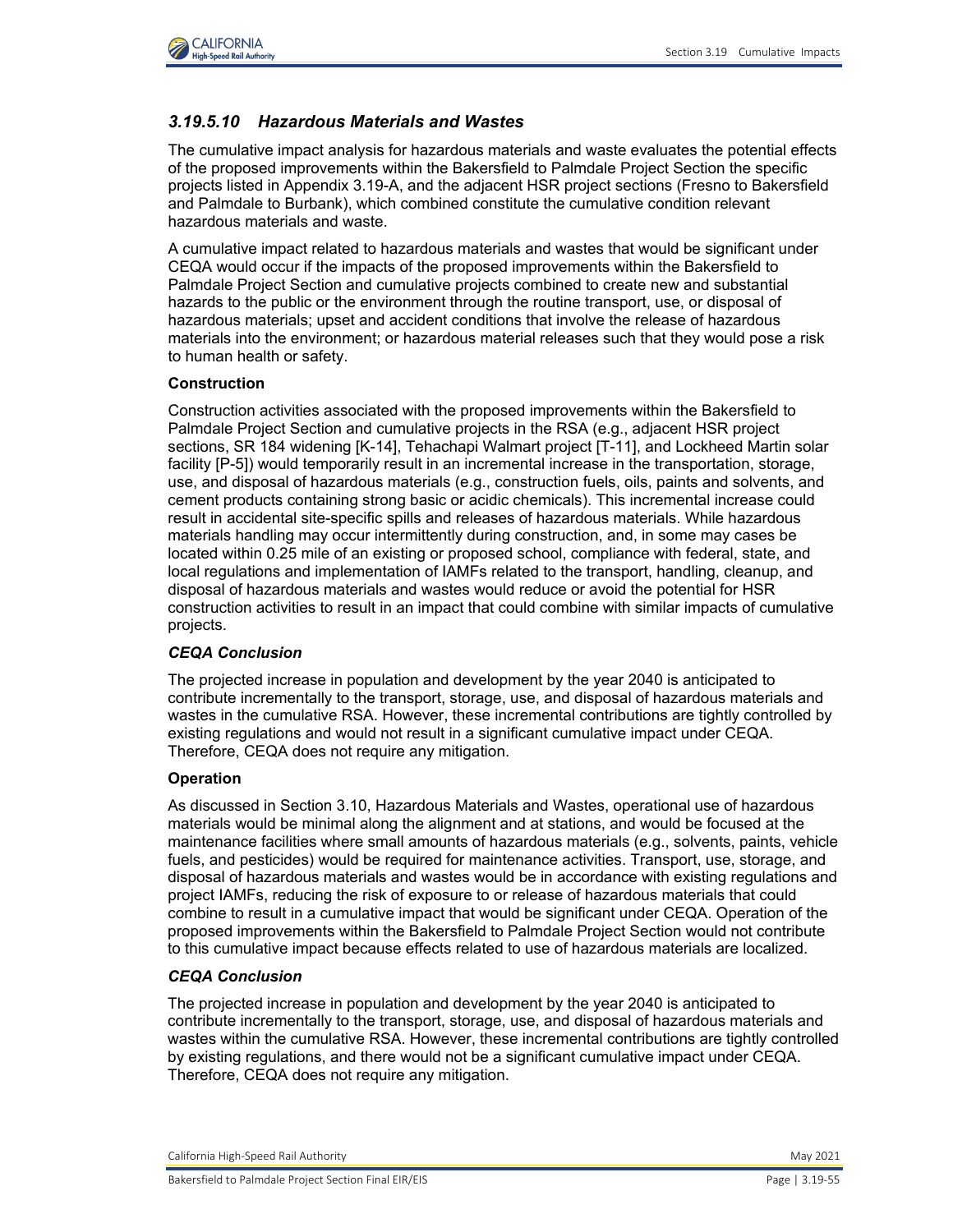

# *3.19.5.11 Safety and Security*

The cumulative impact analysis for safety and security considers potential effects of the proposed improvements within the Bakersfield to Palmdale Project Section the specific projects identified in Appendix 3.19-A, and the adjacent HSR project sections (Fresno to Bakersfield and Palmdale to Burbank), which combined constitute the cumulative condition relevant to safety and security. Under the cumulative condition, ongoing growth trends in the cumulative RSA are expected to continue, resulting in continued demand for emergency response services, law enforcement, and fire protection.

A cumulative impact on safety and security that would be significant under CEQA would occur if the impacts of the proposed improvements within the Bakersfield to Palmdale Project Section, combined with cumulative projects, would result in inadequate emergency access, impair implementation of or physically interfere with an adopted emergency response or emergency evacuation plan, or exacerbate wildfire risks due to project locations (e.g., near slopes or in an area with prevailing winds,) and design features.

## **Construction**

The construction of the proposed improvements within the Bakersfield to Palmdale Project Section, in combination with cumulative projects, would require several thousand construction workers per year. The localized temporary increase in population due to the influx of construction workers could temporarily increase the demand for fire protection, law enforcement, and other emergency response services in the project region, which, in turn, could require new or improved facilities, the construction of which could result in adverse effects to the environment. In addition, road closures and detours could result in increased response times for emergency responders. Similar to the proposed improvements within the Bakersfield to Palmdale Project Section, the cumulative projects identified in Appendix 3.19-A would be required to follow strict Occupational Safety and Health Administration and safety practices. They would also be required to implement standard construction and safety plans, construction transportation plans, and traffic control plans, as necessary, to reduce the need for emergency services and reduce impacts on emergency response times. However, as with other project development, environmental review of specific projects would be required to ensure that impacts are identified and mitigated. Therefore, impacts associated with the demand for public services are project-specific and not cumulative in nature.

The proposed improvements within the Bakersfield to Palmdale Section, in combination with cumulative projects, would result in construction activities in State Responsibility and Local Responsibility Fire Severity Hazard Severity Zones in Kern and Los Angeles counties. Construction activities in such areas would be required to apply techniques to reduce potential ignition sources, including, but not limited to, designating smoking areas for construction employees, maintaining vegetation clearance around construction areas (defensible space), and using spark arrestors. Environmental review of specific projects would be required to ensure that impacts are identified and mitigated. Therefore, impacts associated with wildfire exacerbation are project-specific and not cumulative in nature.

## *CEQA Conclusion*

There are no significant cumulative construction-related impacts under CEQA associated with demand for public services or exacerbation of wildfire risks to which the proposed improvements within the Bakersfield to Palmdale Project Section would contribute because impacts are projectspecific. Therefore, CEQA does not require any mitigation.

## **Operation**

The proposed improvements within the Bakersfield to Palmdale Project Section and cumulative projects (including the Canyons [K-1], the Grapevine project [K-9], the Oak Tree Village projects [T-7], and development under local general plans) would increase the population and workforce in the RSA and result in an increase in demand for fire protection, law enforcement, and other emergency response services that, in turn, could require new or improved facilities, the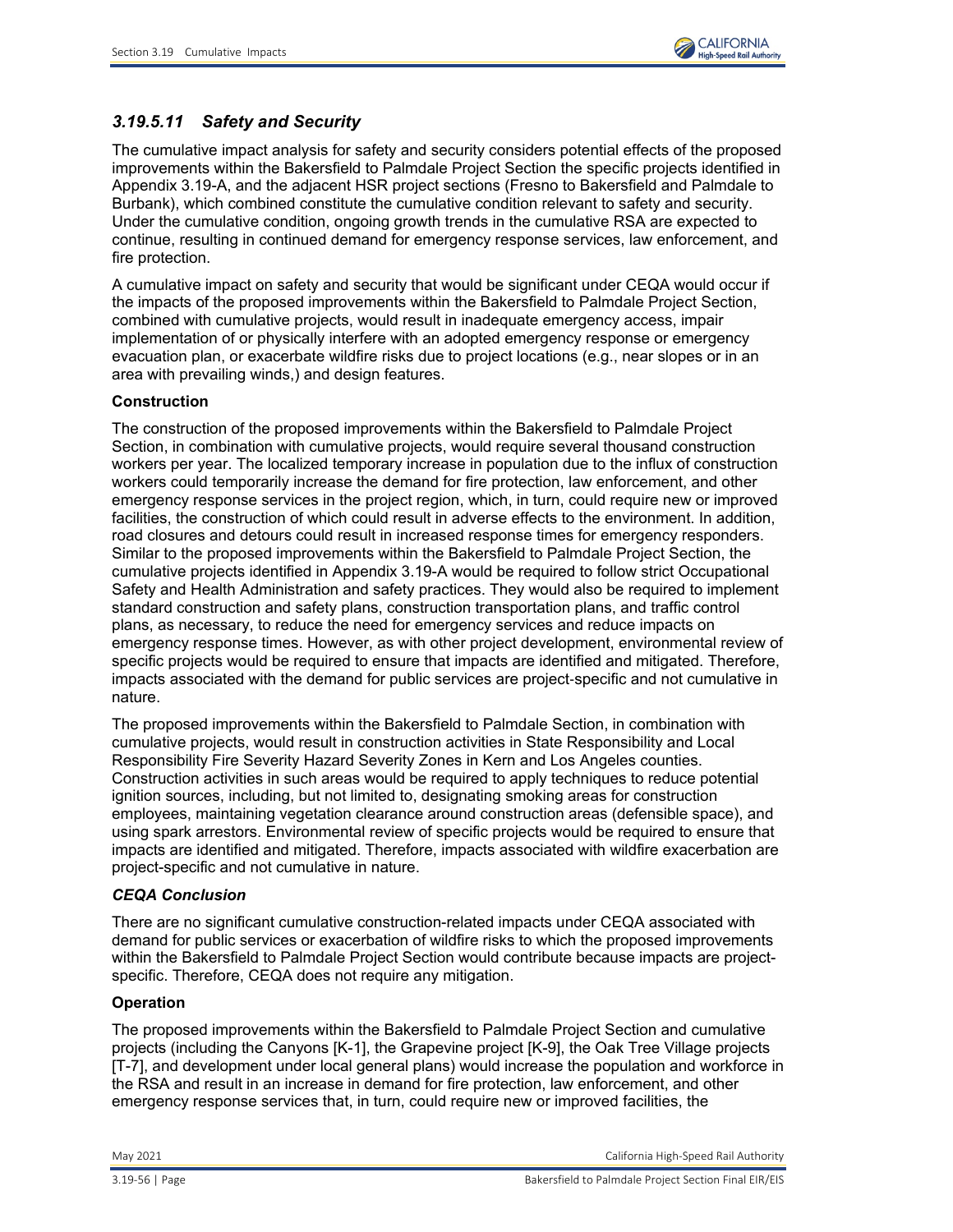

construction of which could result in adverse effects to the environment. The proposed improvements within the Bakersfield to Palmdale Project Section and cumulative projects would also increase the potential for exacerbation of wildfire risks. However, as with other project development, environmental review would be required for specific public facility projects and projects in State Responsibility and Local Responsibility Areas Fire Hazard Severity Zones to ensure that impacts are identified and mitigated. Therefore, impacts associated with the demand for public services or exacerbation of wildfire risks are project-specific and not cumulative in nature.

# *CEQA Conclusion*

There are no significant cumulative operations-related impacts under CEQA associated with demand for public services, including emergency response, or exacerbation of wildfire risks to which the proposed improvements within the Bakersfield to Palmdale Project Section would contribute because impacts are project-specific. Therefore, CEQA does not require any mitigation.

## *3.19.5.12 Socioeconomics and Communities*

The cumulative impact analysis for socioeconomics and communities considers the proposed improvements within the Bakersfield to Palmdale Project Section the specific projects identified in Appendix 3.19-A, and the adjacent HSR project sections (Fresno to Bakersfield and Palmdale to Burbank) for issues such as community-specific division, as well as regional growth projections in Section [3.19.5.1, Overview of Future Conditions,](#page-26-0) for broader issues such as economics and population growth.

A cumulative impact related to socioeconomics and communities that would be significant under CEQA would occur if the proposed improvements within the Bakersfield to Palmdale Project Section, in combination with cumulative projects, would result in the disruption or division of communities or the displacement and relocation of residents, businesses, and community facilities. NEPA requires evaluation of potential disruption of existing communities, while CEQA requires evaluation of potential division of established communities.

## **Construction**

## *Population and Community Impacts*

Construction of the proposed improvements within the Bakersfield to Palmdale Project Section, in combination with cumulative projects, could contribute to cumulative effects associated with the disruption or division of communities, and displacement and relocation of residents, businesses, and community facilities from areas along the proposed improvements within the Bakersfield to Palmdale Project Section. Some of the cumulative projects are also anticipated to directly impact community cohesion and displace residents and businesses. Temporary impacts associated with the construction of projects adjacent to each other and to the proposed improvements within the Bakersfield to Palmdale Project Section could contribute to increased traffic and changes to traffic patterns, changes in access to community facilities, and increased construction noise and dust.

Disruption or division of communities could result from the construction of the proposed improvements within the Bakersfield to Palmdale Project Section and cumulative projects, including, but not limited to, the BNSF/UPRR Mojave Subdivision Tehachapi Rail Improvement project (K-8), the SR 58 Widening project (K-13), the SR 184 Widening project (K-14), the 24th Street Improvements (B-34), the Hageman Flyover (B-35), the SR 99 Auxiliary Lane/Rosedale Highway Off-ramp Improvements (B-36), the Truxtun Avenue/Oak Creek Intersection Operational Improvements project (B-37), the MetroLink project (LA-3), the High Desert Corridor (LA-4), the Northwest 138 Corridor Improvement Plan (LA-5), and various street widening and improvement projects in the Cities of Lancaster and Palmdale (L-16 through L-18 and P-7 through P-32). Rightof-way acquisition and construction activities associated with these projects could impact access and community cohesion due to displacements and relocations, increased congestion, out-ofdirection travel associated with detours, and lane or road closures, including to nonmotorized circulation and access (sidewalks, bicycle lanes, and other similar facilities). A construction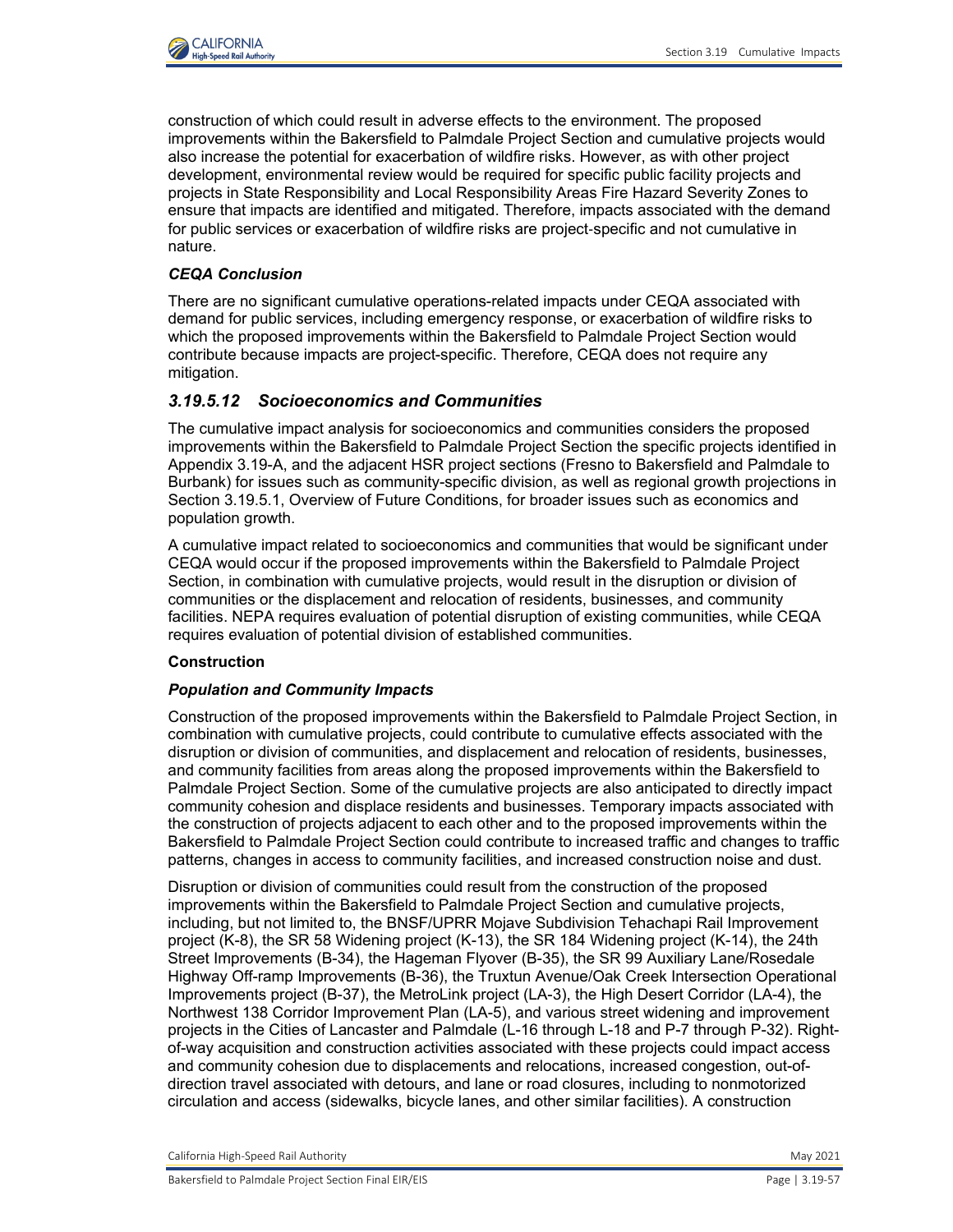

transportation plan would be developed as an IAMF that would require the design-build contractor to implement activities for each construction phase that would maintain traffic flow during peak travel periods.

Construction of the proposed improvements within the Bakersfield to Palmdale Project Section and cumulative projects would displace residents and businesses in a manner that could result in the disruption or division of communities, contributing to a cumulative impact that would be significant under CEQA. The proposed improvements within the Bakersfield to Palmdale Project Section include project-level mitigation that reduces disruption and division of residential neighborhoods and communities by providing educational outreach about the effects of the project and by making efforts to locate suitable replacement properties. However, this mitigation would not fully address the disruption and division of existing communities. Therefore, the cumulative effect of the proposed improvements within the Bakersfield to Palmdale Project Section, in combination with cumulative projects, to communities would be a permanent cumulative impact.

Sufficient replacement housing and commercial space are available to accommodate the residential and business relocations necessitated by the proposed improvements within the Bakersfield to Palmdale Project Section. However, there would be a deficit of available industrial parcels to accommodate the business relocations in the Lancaster and Palmdale area. These resources could be strained, particularly in the Lancaster and Palmdale areas, if relocations associated with cumulative projects were to occur concurrently with those related to the project. However, the proposed improvements within the Bakersfield to Palmdale Project Section and cumulative projects that result in property acquisitions would be required to comply with the Uniform Relocation Assistance and Real Property Acquisition Act, legislation that ensures fair treatment of those displaced by federal activities. The proposed improvements within the Bakersfield to Palmdale Project Section include mitigation measures aimed at reducing impacts associated with the divisions of communities and residential neighborhoods through relocation programs for displaced residents; community workshops for affected residents; and outreach to homeowners, residents, business owners, and community organizations to maintain community cohesion and avoid physical deterioration. Despite these measures, the proposed improvements within the Bakersfield to Palmdale Project Section would still result in a large number of displacements and relocations.

The incremental impact would vary depending on the B-P Build Alternative because each alternative would displace a different number of residences, businesses, and community facilities. Alternative 5 would impact the largest number of facilities, displacing 338 residential units, 285 businesses, and 4 community facilities. Alternative 3 it would result in fewer displacements than Alternative 5, with 244 residential units, 231 businesses, and 4 community facilities displaced. Alternatives 1 and 2 it would result in the fewest displacements, with 243 residential units, 231 businesses, and 4 community facilities. Implementation of the CCNM Design Option or the Refined CCNM Design Option would not change the number of displacements under any of the B-P Build Alternatives. Cumulative Mitigation Measure CUM-SO-MM#1, Coordination with Cumulative Construction Project Sponsors, discussed in Section 3.19.6, Mitigation Measures, would require HSR project sponsors to coordinate construction schedules and potential closures, detours, and other elements of construction with other entities, including local or regional governments. This coordination would minimize cumulative effects to the extent feasible. However, despite this measure, construction of the proposed improvements within the Bakersfield to Palmdale Project Section would permanently disrupt established patterns of interaction among community residents and directly displace residents, businesses, and community facilities.

#### *Economic Impacts*

Construction of the proposed improvements within the Bakersfield to Palmdale Project Section and cumulative projects could result in displacement of existing residential, commercial, industrial, and agricultural uses on affected properties, and by association, could impact the sales and property tax bases of the municipalities in which those properties are located. Cumulative projects, such as the 24th Street improvements (B-34), could also result in displacement of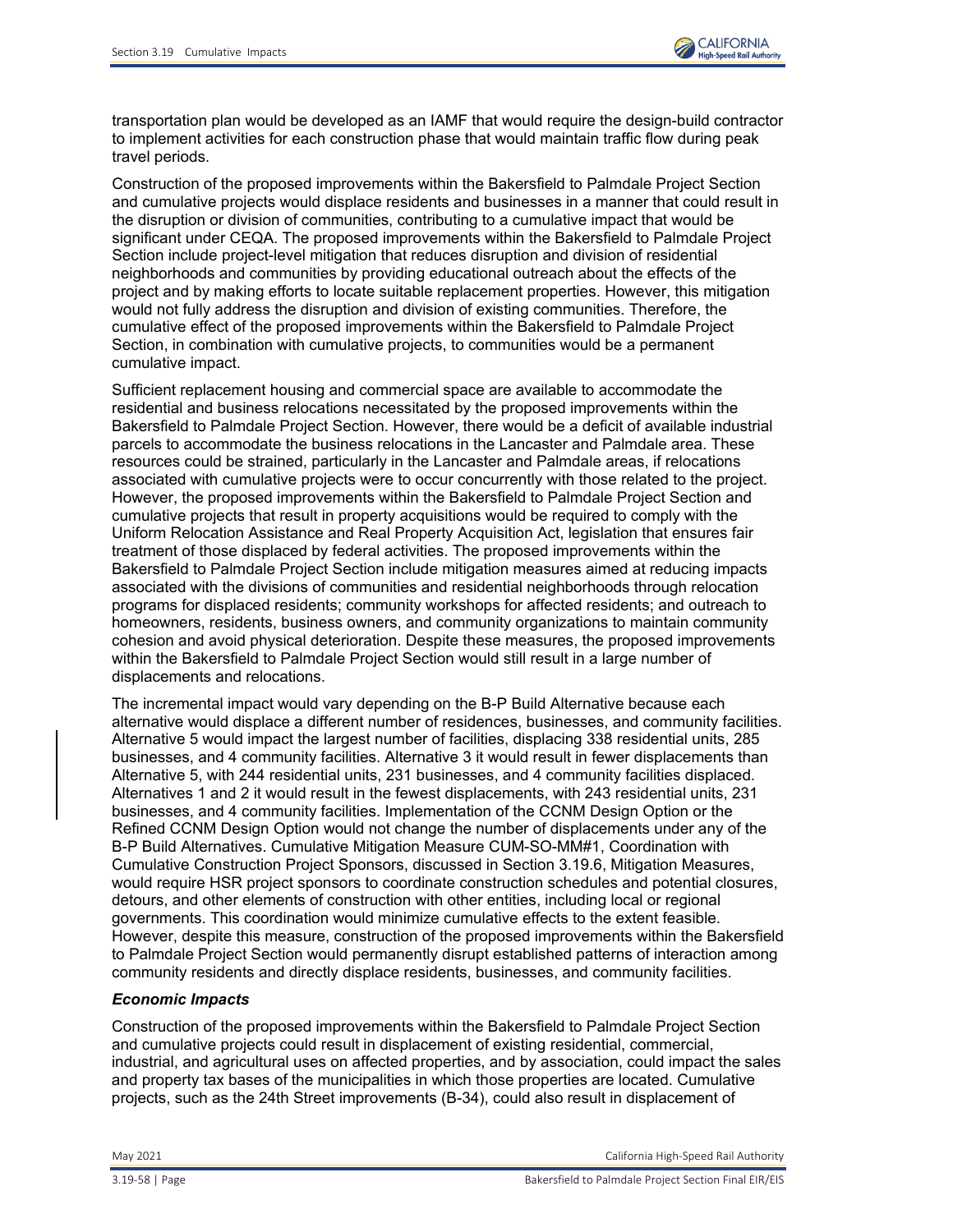

existing uses, resulting in similar sales and property tax impacts. Many of these impacts on property and sales tax bases would be temporary, as it is expected that displaced residents and businesses could be relocated within their existing municipalities. As discussed in Section 3.12, Socioeconomics and Communities, impacts on the local tax base would be offset by additional revenues resulting from indirect local economic activity associated with construction spending.

# *CEQA Conclusion*

Construction of the proposed improvements within the Bakersfield to Palmdale Project Section, in combination with cumulative projects, would result in permanent disruption or division of communities and permanent displacement and relocation of residents, businesses, and community facilities in the RSA. Therefore, construction of the proposed improvements within the Bakersfield to Palmdale Project Section, in combination with other cumulative development, could affect established communities. Cumulative Mitigation Measure CUM-SO-MM#1, Coordination with Cumulative Construction Project Sponsors, would require HSR project sponsors to coordinate construction schedules and potential closures, detours, and other elements of construction with other entities, including local or regional governments, to minimize cumulative effects to the extent feasible. However, the project's incremental contribution to this impact would be cumulatively considerable because the proposed improvements within the Bakersfield to Palmdale Project Section would contribute to the permanent disruption or division of communities and displace residents, businesses, and community facilities.

The cumulative economic impact from construction of the proposed improvements within the Bakersfield to Palmdale Project Section, in combination with cumulative projects, is not considered an environmental impact under CEQA because it would not cause a physical change in the environment. Nevertheless, impacts on the local tax base would be offset by additional revenues resulting from indirect local economic activity associated with construction spending.

### **Operation**

### *Population and Community Impacts*

The proposed improvements within the Bakersfield to Palmdale Project Section, in combination with cumulative projects, have the potential to affect communities. The proposed improvements within the Bakersfield to Palmdale Project Section would bring social benefits to the region by improving access to jobs and community amenities, decreasing travel times, and reducing traffic congestion during operation. The project would likely stimulate redevelopment efforts in areas near the stations that could strengthen community cohesion. Cumulative projects, particularly transportation projects such as the SR 58 Widening project (K-13) and SR 184 Widening project (K-14), may have similar beneficial effects on the same communities affected by the proposed improvements within the Bakersfield to Palmdale Project Section. However, none of those transportation projects are anticipated to stimulate redevelopment efforts and improve community cohesion to the same degree as the proposed improvements within the Bakersfield to Palmdale Project Section.

## *Economic Impacts*

Operation of the proposed improvements within the Bakersfield to Palmdale Project Section in conjunction with other planned projects would result in increases in employment and employment-related spending as well as tax revenues in the RSA. Increased connectivity to other metropolitan areas would contribute to the economic health and vitality of the region, and under the cumulative scenario, the new homes, businesses, and infrastructure proposed for the RSA would benefit from the proposed improvements within the Bakersfield to Palmdale Project Section. Operation and maintenance of the project would create new jobs and increase projectrelated direct and induced spending in the RSA. As noted above, most of the economic impacts related to business and job displacements are anticipated to be temporary. Any permanent job losses are expected to be offset by the new direct and indirect job creation resulting from the proposed improvements within the Bakersfield to Palmdale Project Section.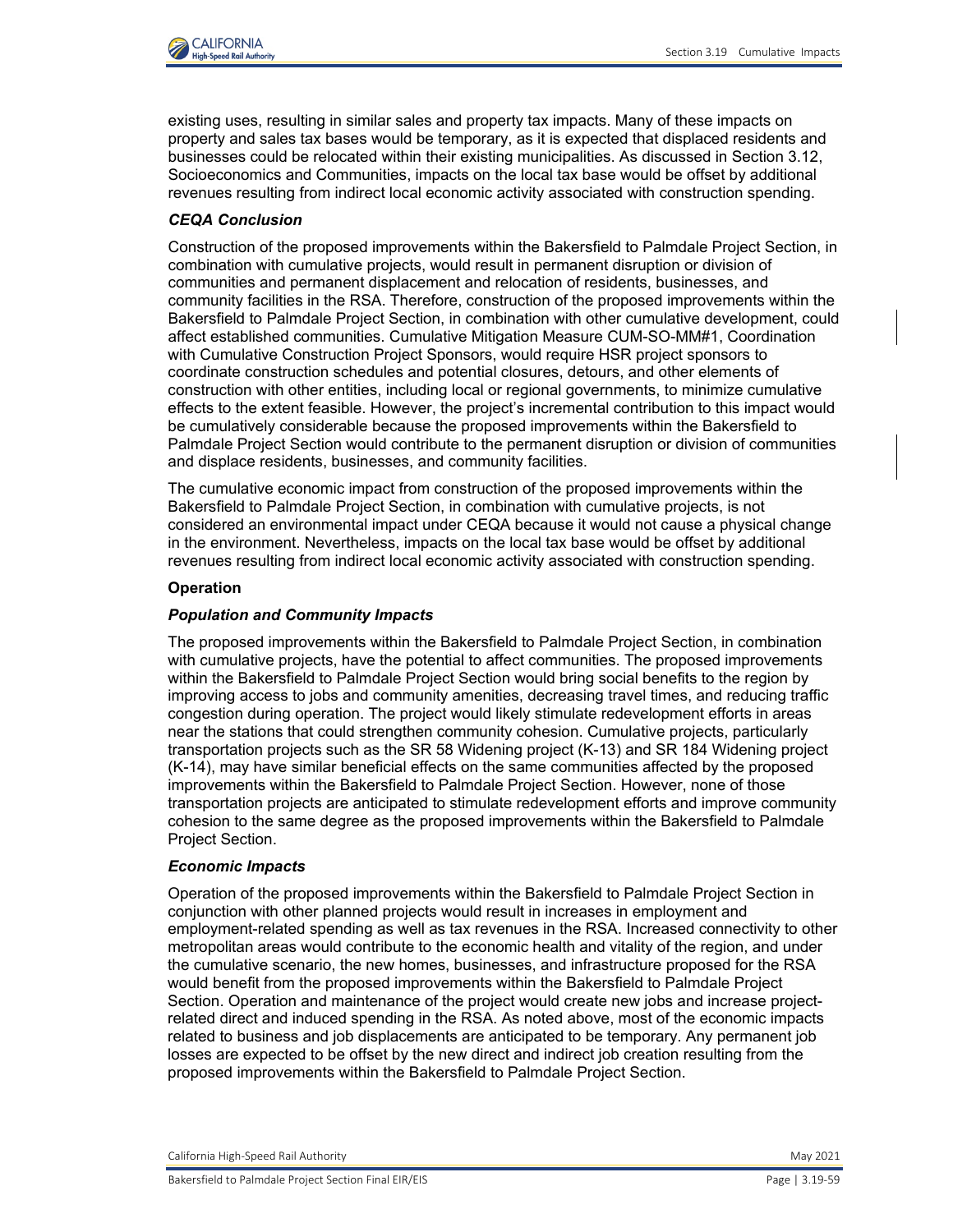

In addition, nearby rail projects may have positive impacts on property values. Per the discussion provided in Section 3.12, Socioeconomics and Communities, research on the effects of HSR projects in particular yield mixed findings and no real consensus, but the proposed improvements within the Bakersfield to Palmdale Project Section's contribution to the impacts on property values would be very small. The development envisioned for station planning areas is expected to encourage more infill growth rather than sprawl, which is a beneficial effect to local economies.

# *CEQA Conclusion*

The cumulative impact on communities and the economy from operation of the proposed improvements within the Bakersfield to Palmdale Project Section, in combination with cumulative projects, would be less than significant because the project would stimulate redevelopment efforts and improve community cohesion. Therefore, no cumulative mitigation measures are required.

# *3.19.5.13 Station Planning, Land Use, and Development*

The cumulative impact analysis for station planning, land use, and development considers the proposed improvements within the Bakersfield to Palmdale Project Section the specific projects identified in Appendix 3.19-A, the adjacent HSR project sections (Fresno to Bakersfield and Palmdale to Burbank), and regional growth projections, which combined constitute the cumulative condition relevant to station planning, land use, and development. Under the cumulative condition, ongoing growth trends in the cumulative RSA are expected to continue, resulting in the continued conversion of undeveloped and agricultural land to residential, commercial, and industrial uses, and for transportation infrastructure. In general, this conversion of existing land uses is planned for by the communities and counties in which these projects occur.

A cumulative impact related to station planning, land use, and development that would be significant under CEQA would occur if this cumulative growth resulted in changes in the pattern or density of land use such that it resulted in incompatible land use patterns in the cumulative RSA.

## **Construction**

As described in Section 3.18, Regional Growth, the populations of Kern and Los Angeles Counties are projected to increase approximately 68 percent and 17 percent, respectively, by 2040. Development needed to accommodate this population growth is planned largely in the existing cities, as described in the general plans for the counties and cities in the RSA. This development would result in land use changes, particularly shifts from agricultural uses to urbanized uses. Additionally, planned changes in transportation systems, including projects listed in Appendix 3.19-A, would affect land uses either directly, through the acquisition of properties, or indirectly by providing new or improved access to areas. Under the cumulative condition, roadway improvements provided in regional transportation plans would typically reduce congestion and shorten travel times by expanding road capacity. Although this has historically encouraged development on the fringes of urban areas and subsequently resulted in longer commutes and additional congestion, the sustainable communities strategies or alternative planning strategies requirements established pursuant to Senate Bill 375 (2008) may result in different trends. For example, to meet the Senate Bill 375 targets for reduced GHG emissions from automobiles and light trucks, future regional transportation plans may encourage more compact development patterns. Development of the stations would offer opportunities for transit-oriented development and compact growth patterns.

## *CEQA Conclusion*

Construction of the proposed improvements within the Bakersfield to Palmdale Project Section and cumulative projects would result in a less than significant cumulative impact on land use, and this development would not result in incompatible land uses. Therefore, no mitigation is required.

## **Operation**

Once constructed, there would also not be a cumulative operations impact related to this conversion of land. Therefore, no impact would result.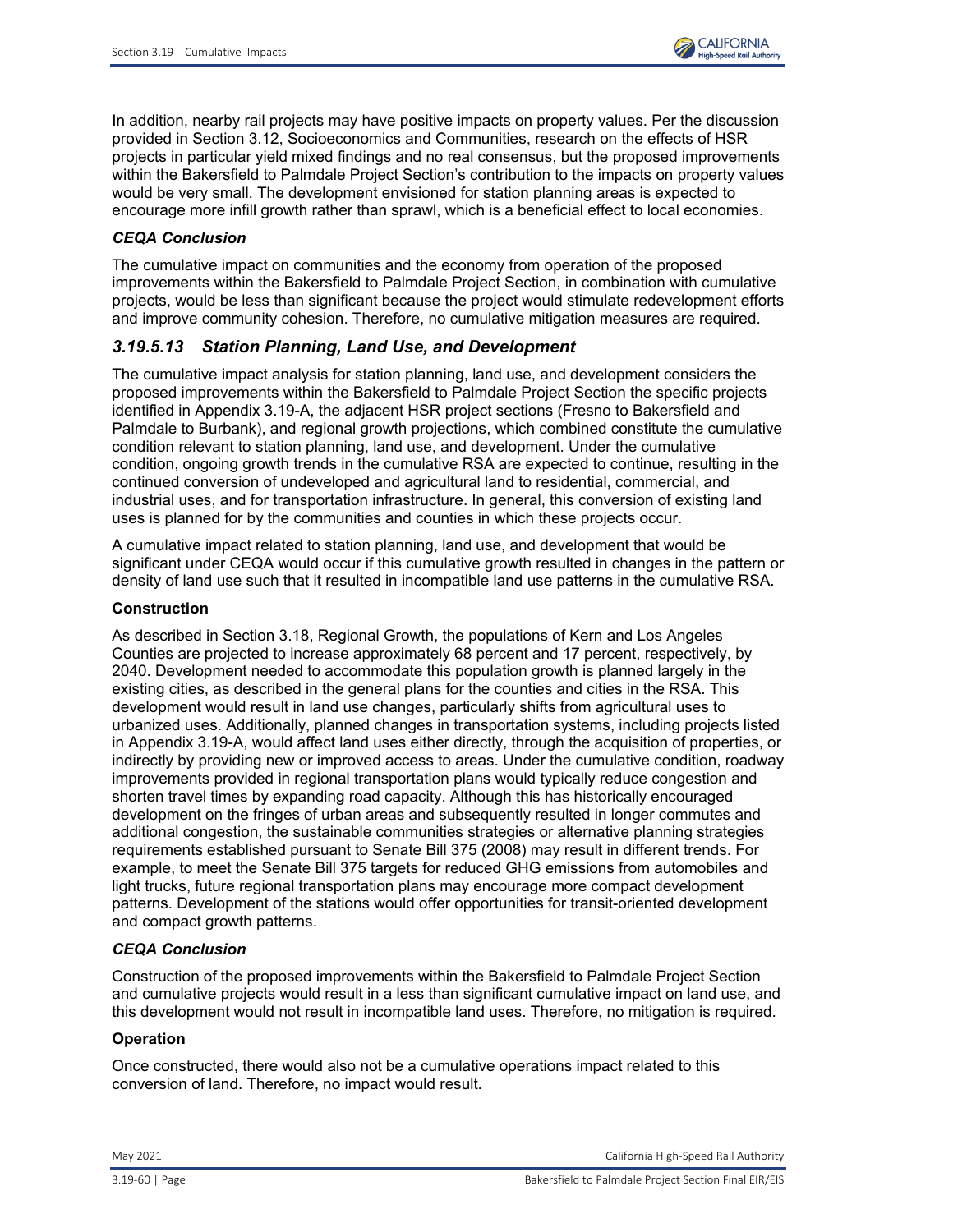

# *3.19.5.14 Agricultural Farmland and Forest Land*

The cumulative impact analysis for agricultural farmland considers the proposed improvements within the Bakersfield to Palmdale Project Section the specific projects identified in Appendix 3.19-A, the adjacent HSR project sections (Fresno to Bakersfield and Palmdale to Burbank), and regional growth projections, which combined constitute the cumulative condition relevant to agricultural farmland.

Under the cumulative condition, urbanization and continued population growth, along with associated development, would continue to expand; economic factors and lack of available resources such as water would lead to the continued conversion of agricultural land to nonagricultural use.

A cumulative impact on agricultural farmland resources that would be significant under CEQA would occur if the proposed improvements within the Bakersfield to Palmdale Project Section, combined with cumulative projects, would result in the loss of Important Farmland, land under a Williamson Act contract, or land zoned for agricultural use or agricultural conservation easements. The proposed improvements in the Bakersfield to Palmdale Project Section would not impact forestland (or land zoned as such), Farmland of Local Importance, Farmland Security Zone contracts, confined-animal facilities, or agricultural easements. In addition, although Grazing Land is an important and widespread agricultural land use in the RSA, it is not included in the Department of Conservation or U.S. Department of Agriculture definitions of Important Farmland, and is not a type of farmland protected pursuant to NEPA or CEQA. Therefore, cumulative effects associated with forestland, Farmland of Local Importance, Farmland Security Zone contracts, confined-animal facilities, agricultural easements, and Grazing Land are not analyzed in this section.

### **Construction**

Construction of the proposed improvements within the Bakersfield to Palmdale Project Section and cumulative projects (e.g., the FRV Orion and Maricopa Sun Solar projects [K-7 and K-2], the High Desert Corridor project [LA-4], and urban development under the Kern County and Los Angeles County General Plans) on Important Farmland, Williamson Act Contract Land, or land zoned for agricultural use would contribute to the permanent conversion of Important Farmland, Williamson Act Contract Land, and land zoned for agricultural use to nonagricultural use. This would be a cumulative impact that would be significant under CEQA because mitigation would not create new agricultural land to replace that which was permanently converted to nonagricultural use and therefore would not address the permanent net loss of Important Farmland, Williamson Act Contract Land, and land zoned for agricultural use.

As discussed in Section 3.14, Agricultural Farmland and Forest Land, construction of the B-P Build Alternatives would permanently convert 565 to 611 acres of Important Farmland, including 71 to 86 acres of Important Farmland under a Williamson Act contract and 552 to 621 acres of Important Farmland zoned for agricultural use to nonagricultural use. Alternative 3 would result in the largest incremental impact, with the conversion of 611 acres of Important Farmland, 559 of which are zoned for agricultural use and 71 of which are under a Williamson Act contract. Alternatives 1 and 5 would follow, each resulting in the conversion of 604 acres of Important Farmland, 552 of which are zoned for agriculture use and 71 of which are under a Williamson Act contract. Alternative 2 would have the smallest incremental impact, as it would result in the conversion of 565 acres of Important Farmland, 621 of which are zoned for agriculture use and 86 of which are under a Williamson Act contract. Implementation of the CCNM Design Option would not change the number of acres of Important Farmland, the number of acres zoned for agricultural use, or the number of acres of land under a Williamson Act contract that would be permanently converted under any of the B-P Build Alternatives. These conversions, combined with those that would occur for development of cumulative projects, would result in a cumulative impact that would be significant under CEQA. Implementation of the CCNM Design Option or the Refined CCNM Design Option would not change the number of acres of Important Farmland, the number of acres of Important Farmland under a Williamson Act contract, or the number of acres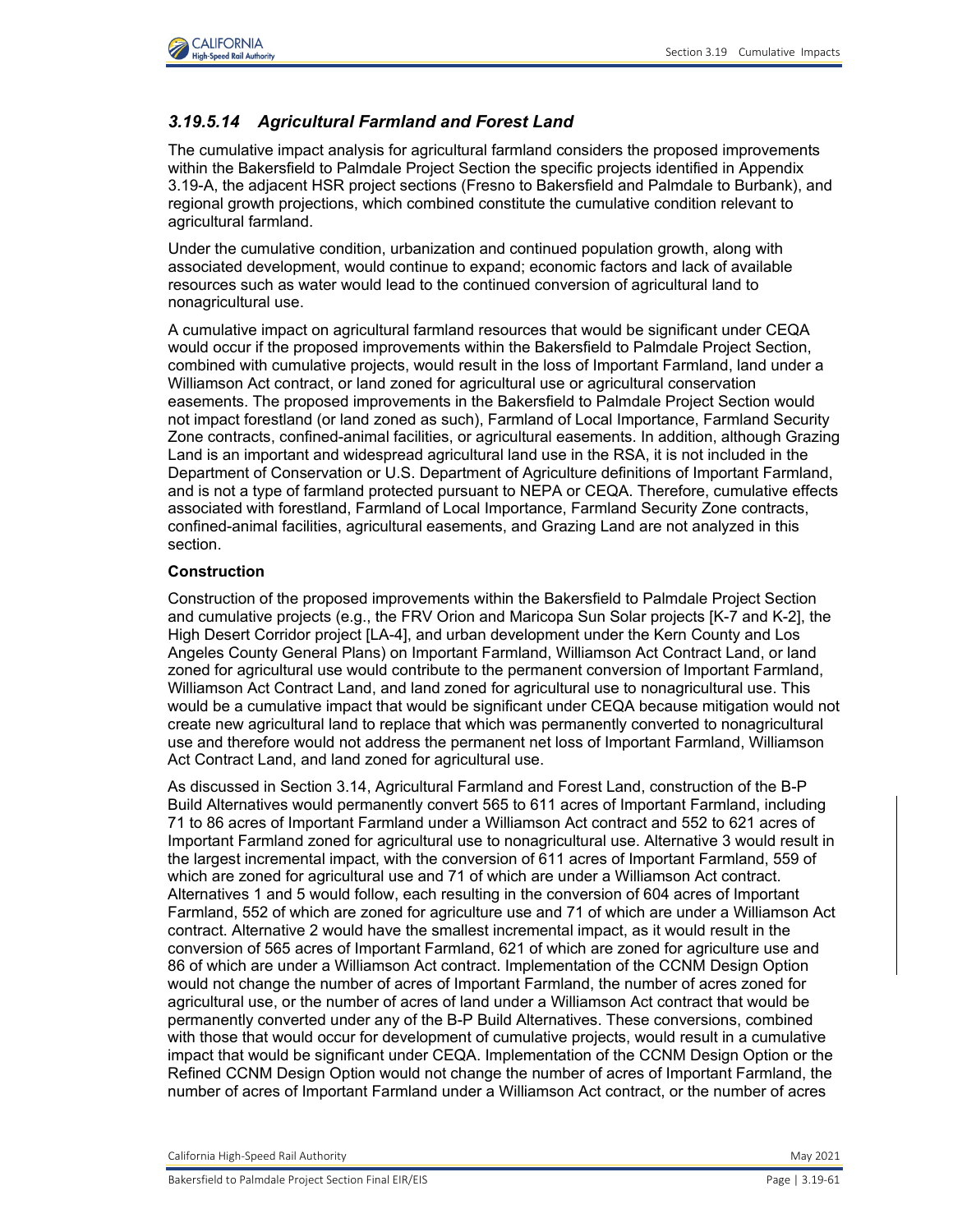

of Important Farmland zoned for agriculture use that would be permanently converted under any of the B-P Build Alternatives.

Although the Authority has entered into an agreement with the Department of Conservation and its California Farmland Conservancy Program to implement agricultural land mitigation for the HSR system, no new agricultural land would be created to replace converted land. Therefore, the contribution of the B-P Build Alternatives to these cumulative impacts would be cumulatively considerable. As discussed in Section 3.14.6.3, Bakersfield to Palmdale Project Section Build Alternatives, of Section 3.14, Agricultural Farmland and Forest Land, while the B-P Build Alternatives include a project-level measure to mitigate for the loss of Important Farmland, including funding the purchase of agricultural conservation easements at a ratio of not less than 1:1 for direct impacts and 0.5:1 for Important Farmland within a 25-foot-wide area adjacent to HSR permanently fenced infrastructure, the measure would not create new farmland (i.e., convert natural land to agriculture) and therefore would not address the net loss of Important Farmland. It is not feasible to convert hundreds of acres of vacant land, which is how much Important Farmland would be converted to nonagricultural use in the cumulative scenario, to functional Important Farmland. Therefore, there is no further mitigation available to address this cumulative impact.

# *CEQA Conclusion*

Construction of the proposed improvements within the Bakersfield to Palmdale Project Section, in combination with cumulative projects, would permanently convert Important Farmland, including that under Williamson Act contract and that zoned for agricultural use, to nonagricultural use, a significant cumulative impact under CEQA. Because the B-P Build Alternatives would permanently convert Important Farmland, Important Farmland under a Williamson Act contract, and Important Farmland zoned for agricultural use to nonagricultural use, the project's incremental contribution to this impact would be cumulatively considerable under CEQA. No mitigation is available to address this cumulative impact.

## **Operation**

Operational activities of the proposed improvements within the Bakersfield to Palmdale Project Section would not result in impacts on Important Farmland, as discussed in Section 3.14, Agricultural Farmland and Forest Land. Therefore, this issue is not discussed further.

# *3.19.5.15 Parks, Recreation, and Open Space*

The cumulative impact analysis for parks, recreation, and open space evaluates potential effects of the proposed improvements within the Bakersfield to Palmdale Project Section the specific projects listed in Appendix 3.19-A, and the adjacent HSR project sections (Fresno to Bakersfield and Palmdale to Burbank). In incorporated cities, cumulative effects to park, recreation, and/or open space resources are evaluated based on the cities' general plans, which include goals, policies, and programs that address existing and future conditions in the city relative to these types of resources. In unincorporated areas, cumulative effects to park, recreation, and/or open space resources are localized to where demand for these resources occurs, rather than in the county as a whole, and are evaluated based on the location of potential impacts.

A cumulative impact on parks, recreation, and open space that would be significant under CEQA would occur if the proposed improvements within the Bakersfield to Palmdale Project Section combined with cumulative projects, would result in substantial physical deterioration or diminish the capacity of these resources.

## **Construction**

Construction activities associated with the proposed improvements within the Bakersfield to Palmdale Project Section in combination with cumulative projects could affect traffic, noise, and/or air quality near parks, recreation, and open space resources in the RSA and thereby indirectly affect park users. Traffic impacts could interfere with access to parks by causing congestion adjacent to or near parks, thereby increasing transportation time for park users traveling to parks, recreation, and open space resources. Construction noise and reduced air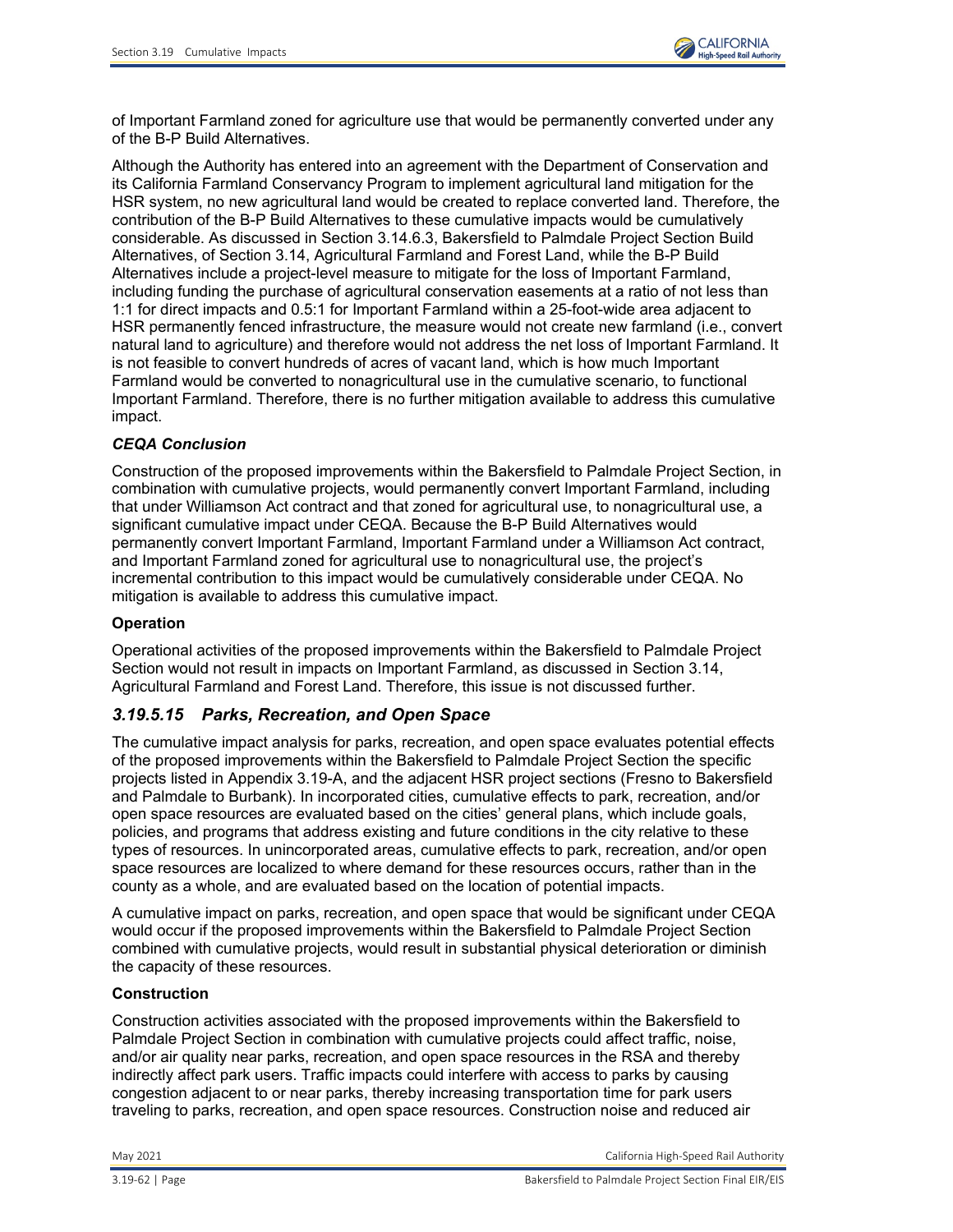

quality could diminish park user experience through a loud noise environment and dust and other pollutants in the air.

Cumulative projects near parks, recreation, and open space resources in the RSA include Oak Tree Village (T-7); CUP 07-06 (L-2); 15BW008 bicycle and pedestrian improvements (L-16); a Department of Motor Vehicles facility (L-4); a 9,960-square-foot storage building (L-6); the Avenue M/STR 023 street widening (P-19); and the Avenue N widening/STR 028 (P-20). IAMFs provided in Section 3.15, Parks, Recreation, and Open Space; Section 3.3, Air Quality and Global Climate Change; and Section 3.4, Noise and Vibration, would avoid, minimize, and/or mitigate the construction effects associated with the proposed improvements within the Bakersfield to Palmdale Project Section. Additionally, cumulative projects would be required to implement project mitigation measures to avoid, minimize, and/or mitigate the temporary construction effects.

Many of the cumulative projects are far enough away from the alignment for the proposed improvements within the Bakersfield to Palmdale Project Section or would result in minimal impacts such that it would not be expected to contribute to temporary cumulative traffic, air quality, and/or noise effects on parks, recreation, and open space resources in the RSA. Therefore, construction of the proposed improvements within the Bakersfield to Palmdale Project Section in combination with cumulative projects would not result in a cumulative impact on parks, recreation, and open space (including as related to noise, air quality, aesthetics, and traffic) that would be significant under CEQA. In addition, the proposed improvements within the Bakersfield to Palmdale Project Section and the nearby cumulative projects would include measures to avoid, minimize, and/or mitigate the temporary impacts of those projects during construction.

## *CEQA Conclusion*

Under CEQA, the proposed improvements within the Bakersfield to Palmdale Project Section, in combination with cumulative projects, would not result in a significant cumulative impact on parks, recreation, or open space. Therefore, CEQA does not require mitigation.

#### **Operation**

As discussed in Section 3.15, Parks, Recreation, and Open Space, operation of the proposed improvements within the Bakersfield to Palmdale Project Section would not affect parks or recreational facilities, except for the PCT, and therefore would not contribute to a cumulative impact. With regards to the PCT, the B-P Build Alternatives would cross the PCT once. There are no other cumulative projects in the vicinity of this crossing. Therefore, the effects of the project would not combine with other projects in the area to result in additional cumulative impacts.

Although the HSR system would cross the PCT in two places (one for the Bakersfield to Palmdale Project Section and one for the Palmdale to Burbank Project Section), both crossings in combination would not result in substantial physical deterioration or diminish the capacity of the PCT. The preferred alternative for the Palmdale to Burbank Section, SR14A, would cross the PCT in a tunnel and would not be visible (the nearest HSR tunnel portal would be approximately 1 mile north of the PCT) or otherwise affect the experience of PCT users. In addition, the HSR crossings would be approximately 99 trail miles apart. Therefore, day hikers and equestrian users would likely not experience both crossings, but would visit one location or the other during an outing to the PCT. Through-hikers could encounter both crossings within a few days to a week. Overall, the PCT would remain operable and accessible to PCT users, including through-hikers, day hikers, and equestrian users at the HSR crossing within the Bakersfield to Palmdale Project Section and the HSR crossing within the Palmdale to Burbank Project Section.

## *CEQA Conclusion*

Under CEQA, potential impacts of the Bakersfield to Palmdale Project Section would not combine with potential impacts of cumulative projects, such that there would be a cumulative impact on parks, recreation, or open space. Therefore, CEQA does not require mitigation.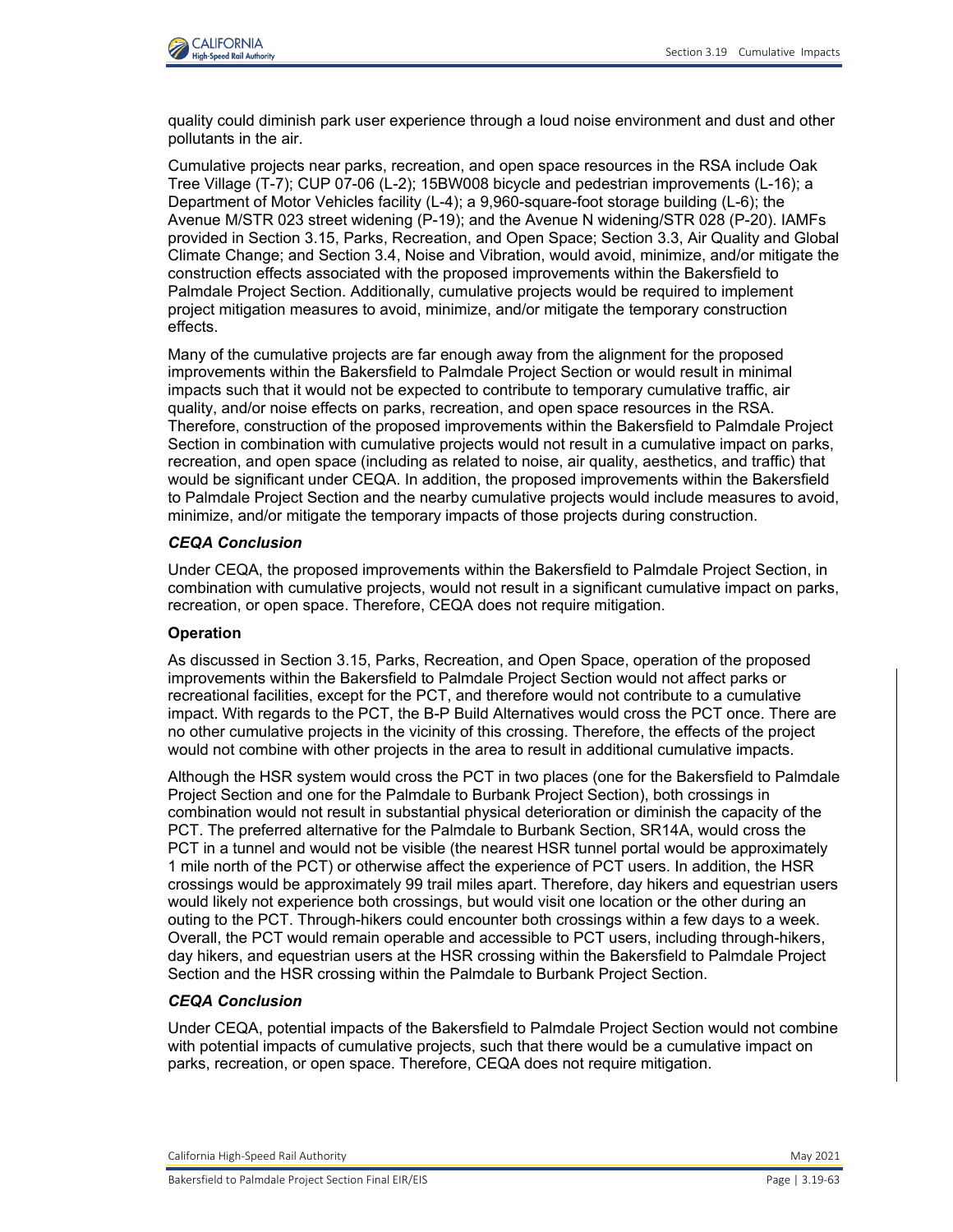

# *3.19.5.16 Aesthetics and Visual Quality*

The cumulative impact analysis for aesthetics and visual quality evaluates the potential effects of the proposed improvements within the Bakersfield to Palmdale Project Section the specific projects identified in Appendix 3.19-A, and the adjacent HSR project sections (Fresno to Bakersfield and Palmdale to Burbank), which combined constitute the cumulative condition relevant to aesthetics and visual quality.

A cumulative impact on aesthetics and visual quality that would be significant under CEQA would occur if the proposed improvements within the Bakersfield to Palmdale Project Section, in combination with cumulative projects, would substantially degrade the existing visual quality in the RSA.

## **Construction**

Construction of the proposed improvements within the Bakersfield to Palmdale Project Section and cumulative projects, including roadway and highway improvement projects, and residential, commercial, and industrial developments near the proposed improvements within the Bakersfield to Palmdale Project Section, would result in construction activities that would create temporary visual changes from construction staging, equipment, and lighting. Projects that could be under construction concurrently with the proposed improvements in the Bakersfield to Palmdale Project Section include, but are not limited to, the BNSF Improvement Project (K-8), SR 184 widening (K-14), 24th Street improvements (B-34), High Desert Corridor (LA-4), Northwest 138 Corridor Improvement Plan (LA-5), and adjacent HSR project sections (Fresno to Bakersfield and Palmdale to Burbank).

Although construction activities for the proposed improvements within the Bakersfield to Palmdale Project Section and cumulative projects would be temporary, these activities could overlap and combine to create a cumulative impact on visual quality that would be significant under CEQA due to the scale and proximity of the cumulative projects.

Construction staging areas and pre-cast operations yards would be surrounded generally by commercial or industrial lands, away from high-sensitivity viewer groups, or outside the immediate foreground (0 to 500 feet) of existing residential, recreational, or other high-sensitivity viewers. Therefore, construction staging areas and pre-cast operations yards for the proposed improvements within the Bakersfield to Palmdale Project Section would not substantially degrade visual quality for high-sensitivity viewers. Cumulative projects would likely adhere to similar practices, resulting in limited effects from construction staging areas or pre-cast operations yards.

Construction laydown areas used to store construction materials and equipment would be located throughout the length of the right-of-way and could temporarily cause substantial changes to visual quality were highly visible construction activities located near sensitive viewers. In addition, lighting of temporary structures (e.g., trailers, fencing, and parking) and that used in nighttime construction could spill over to off-site areas, resulting in substantial disturbances to nearby residents and motorists. To reduce potential temporary impacts associated with construction laydown areas during the construction period, the construction contractor would prepare a technical memorandum identifying how the proposed project would minimize construction-related aesthetic and visual quality disruption, as outlined in AVR-MM#1a and AVQ-MM#1, Minimize Visual Disruption from Construction Activities. To reduce disruption to nearby residents and motorists during the construction period, the construction contractor would also prepare a technical memorandum to verify that the construction contractor would shield nighttime construction lighting and direct it downward in such a manner as to minimize the light that falls outside the construction site boundaries, as outlined in AVR-MM#1b and AVQ-MM#2, Minimize Light Disturbance during Construction. No cumulative projects are located close to construction staging/laydown areas with high-sensitivity viewers.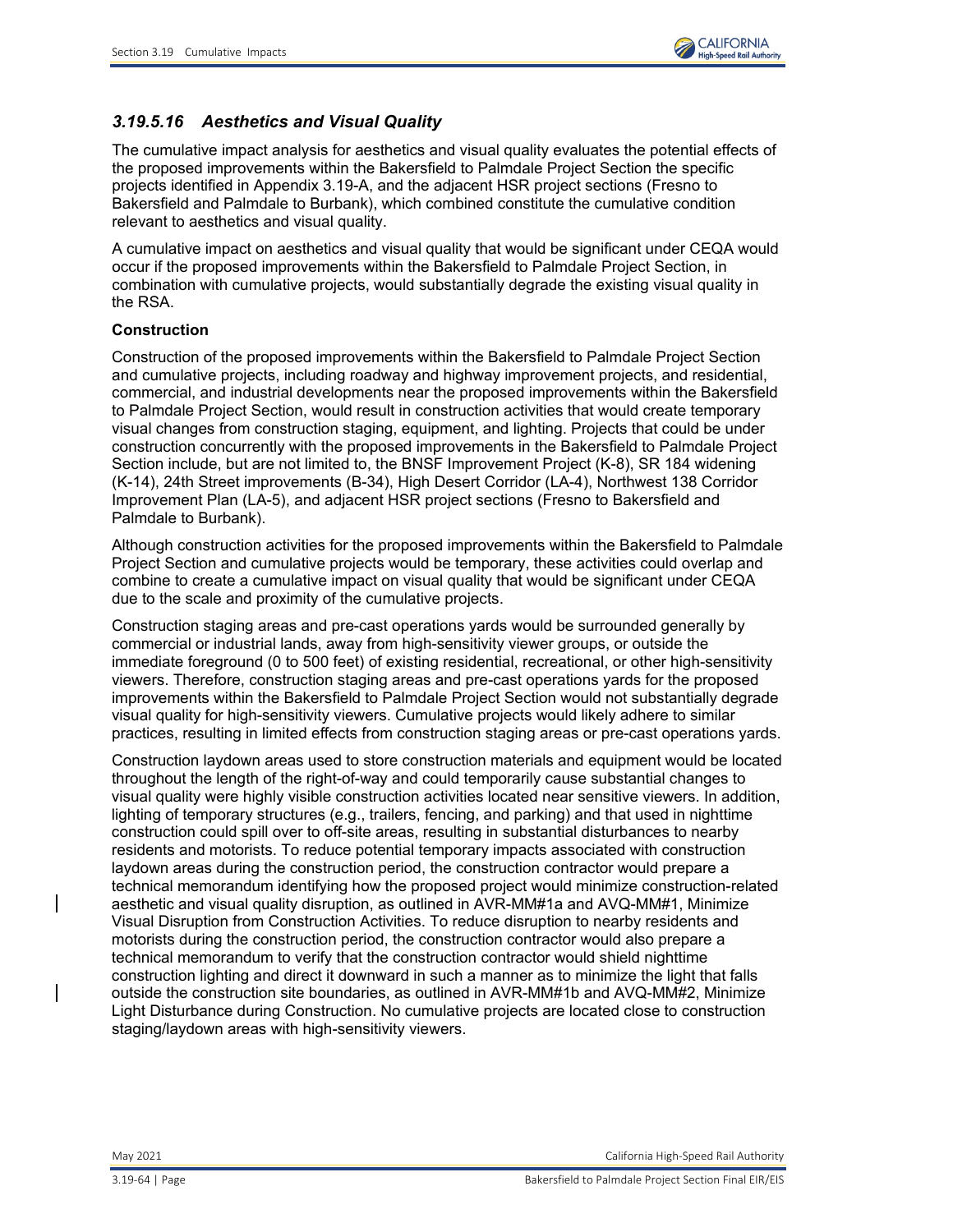

The permanent conversion of existing land uses to urban or transportation uses associated with new development and transportation projects would degrade the existing visual quality for residents and other sensitive viewers in the RSA. The proposed improvements within the Bakersfield to Palmdale Project Section would affect aesthetics and visual quality in the East Bakersfield landscape unit, the Edison Rural Valley landscape unit, and the Cities of Tehachapi, Lancaster, and Palmdale. The potential effect of the proposed improvements within the Bakersfield to Palmdale Project Section in combination with cumulative projects in each of these areas follows, relative to the location of these impacts.

In the East Bakersfield landscape unit, one of the largest cumulative projects is the planned widening of SR 184 to four lanes, from SR 58 north to SR 178 (K-14). Adjacent residents and students and staff at Foothill High School would clearly see and be exposed to the effects of the widening project. This and other projects in the area would occur in an urban setting with low to moderately low visual quality. The B-P Build Alternatives, the road widening project, and other cumulative projects would intensify the area's urban visual character where viewer sensitivity is high. However, existing visual quality is relatively low and would not be substantially degraded as result of cumulative development. Therefore, given the low viewer sensitivity in the area, operation of the project in combination with cumulative projects would not result in a cumulative impact in the East Bakersfield landscape unit that would be significant under CEQA.

In the Edison Rural Valley landscape unit, cumulative development includes an approved solar project with a 135-megawatt solar facility on 633 acres near SR 58 and Tower Line Road (K-10). The solar project would be located in an agricultural area with orchards and cultivated fields, and in transportation corridors such as SR 58, Edison Highway, and the UPRR line. Distant views of the Tehachapi Mountains are available approximately 10 miles southeast of the alignment for the B-P Build Alternatives. Existing visual quality is moderate in this area. The installation of the solar facility would change the site's visual character from agricultural to industrial, but the solar panels would not obstruct background views of mountains from the perspective of commuters on SR 58. The B-P Build Alternatives would include elevated structures up to 40 feet above the existing grade that, combined with the solar project and cumulative projects, would change the visual character in the Edison Rural Valley landscape unit. Nevertheless, they would not obstruct views of the mountains, and as no highly sensitive viewers are in the area, the project in combination with cumulative projects would not result in a cumulative impact in the Edison Rural Valley landscape unit that would be significant under CEQA.

In the Tehachapi Mountains, cumulative projects would be clustered in and near the City of Tehachapi. The visual character of the Tehachapi Valley is defined by the contrast between the undeveloped slopes and ridges of the surrounding mountains with the expansive and partially developed, level valley floor. Existing visual quality is moderate to moderately high. Several cumulative projects in Tehachapi would be constructed north of SR 58 in a planned growth area that is currently undeveloped grasslands near the foothills of the Tehachapi Mountains. These include a 210-acre senior housing project (T-7), a hospital campus (T-2), a medical office (T-4), and two hotels (T-6, T-8). The city's general plan anticipates the future development of rural estates and neighborhoods as well as a highway service district in this area (City of Tehachapi 2012).

The conversion of undeveloped grasslands to urban development would degrade visual quality from the perspective of viewers from nearby future residences. Future residences could be located as close as 0.5 mile from the approximately 40-foot-high HSR embankment, which would skirt the base of the foothills. Depending on the location of these residences and if views are hindered or blocked by other development, viewer exposure and awareness may be high. However, only the residences closest to the alignment would experience high exposure, and intervening development would filter other residential views. Therefore, given the low number of sensitive viewers near the alignment, construction of the B-P Build Alternatives, in combination with cumulative projects, would not result in a cumulative impact on residential viewers in the Tehachapi Mountains that would be significant under CEQA.

Under the B-P Build Alternatives, without the CCNM Design Option or Refined CCNM Design Option, views from La Paz in Keene, California, would include a viaduct up to 160 feet tall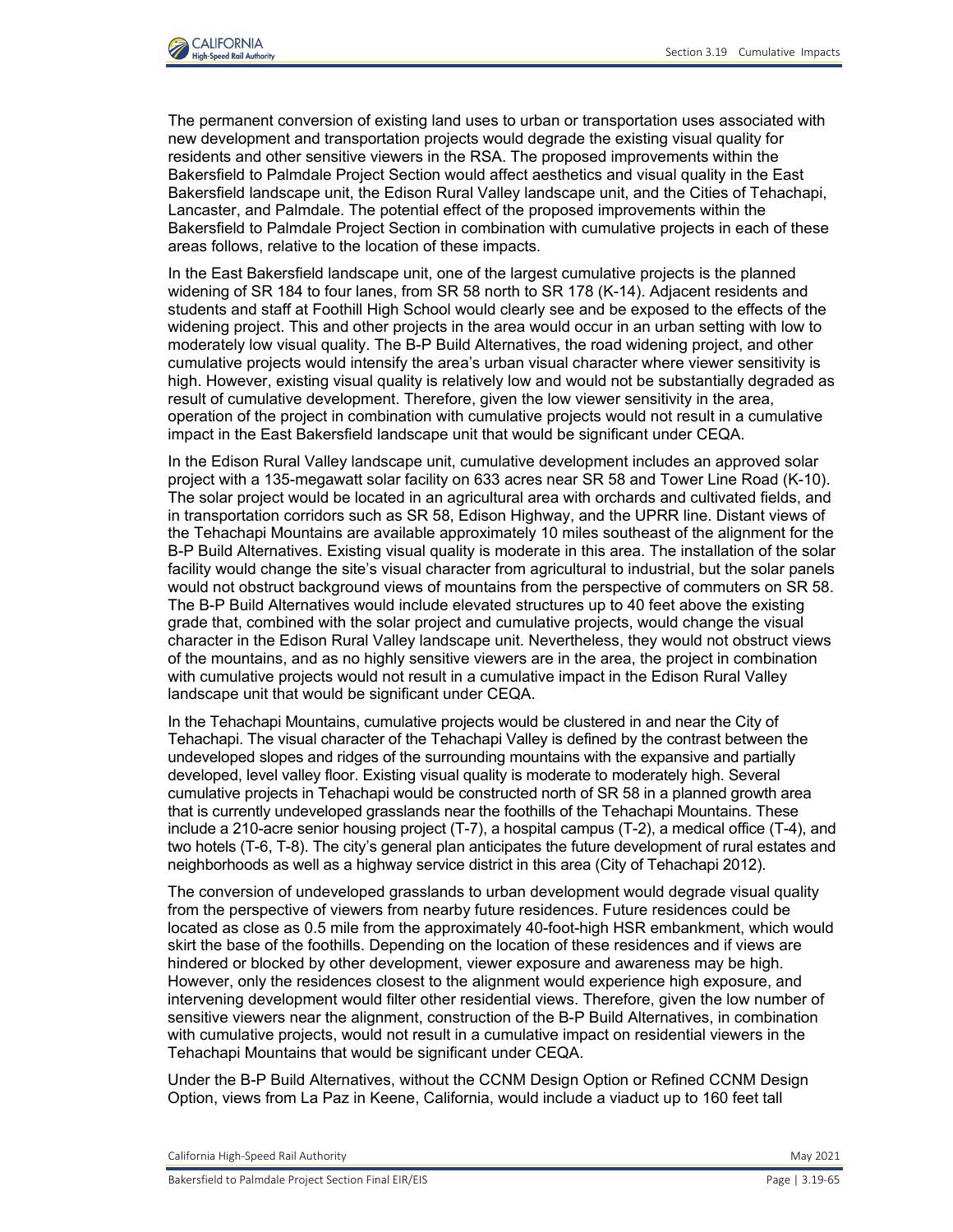

approximately 0.25 mile from the property. Given the high viewer awareness and moderate to high viewer exposure at this location, overall viewer sensitivity would be high. However, there are currently no cumulative projects that are visible from this property. Therefore, the visual impact from the B-P Build Alternatives would not combine with those from cumulative projects.

In Lancaster, cumulative projects include residential subdivisions, commercial and industrial developments, and roadway improvements (L-1 through L-15, L-17 through L-30, and LA-5). Because these projects would convert vacant sites with exposed dirt and ruderal vegetation, they would not degrade visual quality relative to existing conditions.

In Palmdale, the primary cumulative projects involve widening the south side of Avenue M from SR 14 to Sierra Highway and widening and improving the streetscape of Avenue N from 10th Street West to Sierra Highway (P-19, P-20). These projects would be located in areas with a mix of commercial development and natural desert landscape that includes Joshua trees. Because no highly sensitive viewers occur in the area, construction of the B-P Build Alternatives, Palmdale station, or maintenance facilities, in combination with cumulative projects, would not result in a cumulative impact that would be significant under CEQA.

## *CEQA Conclusion*

The construction of the proposed improvements within the Bakersfield to Palmdale Project Section and cumulative projects would not result in a significant cumulative impact on visual quality as the combination of these projects would not substantially degrade the existing visual quality.

## **Operation**

The operational activities of the proposed improvements within the Bakersfield to Palmdale Project Section would not result in impacts on visual quality, as discussed in Section 3.16, Aesthetics and Visual Quality. Therefore, this issue is not discussed further.

# *3.19.5.17 Cultural Resources*

The cumulative effects analysis for cultural resources evaluates potential effects of the proposed improvements within the Bakersfield to Palmdale Project Section the specific projects identified in Appendix 3.19-A, and the adjacent HSR project sections (Fresno to Bakersfield and Palmdale to Burbank), which combined constitute the cumulative condition relevant to cultural resources.

This analysis assumes the presence of as-yet-undiscovered archaeological resources. This analysis evaluates the impacts of the proposed improvements within the Bakersfield to Palmdale Project Section in combination with cumulative projects, and then provides additional information about the differing construction effects under Alternative 5.

Impacts on cultural resources—including historic architectural properties, prehistoric- and historic-era archaeological properties, and traditional cultural properties—tend to be specific to the context of the resource and to the aspects that contribute to a property's eligibility for listing in the National Register of Historic Places or California Register of Historical Resources. Several identified archaeological properties are located in the RSA. Because their individual significance is unknown until analyzed, potential impacts on these cultural resources caused by cumulative projects can collectively contribute to an incremental loss to the aggregate of cultural resources, which are often nonrenewable, in the environment. In addition, implementation of multiple projects can result in cumulative effects on individual historic properties, historic districts, or landscapes. Cumulative development in the RSA may contribute to the loss of or impacts on known historic properties. In addition, currently unknown archaeological properties or historic properties may be affected by other foreseeable projects.

A cumulative impact on cultural resources that would be significant under CEQA would occur if the proposed improvements within the Bakersfield to Palmdale Project Section, combined with cumulative projects, would collectively contribute to a potentially substantial loss of cultural resources, including historic architectural properties, prehistoric- and historic-era archaeological properties, and traditional cultural properties.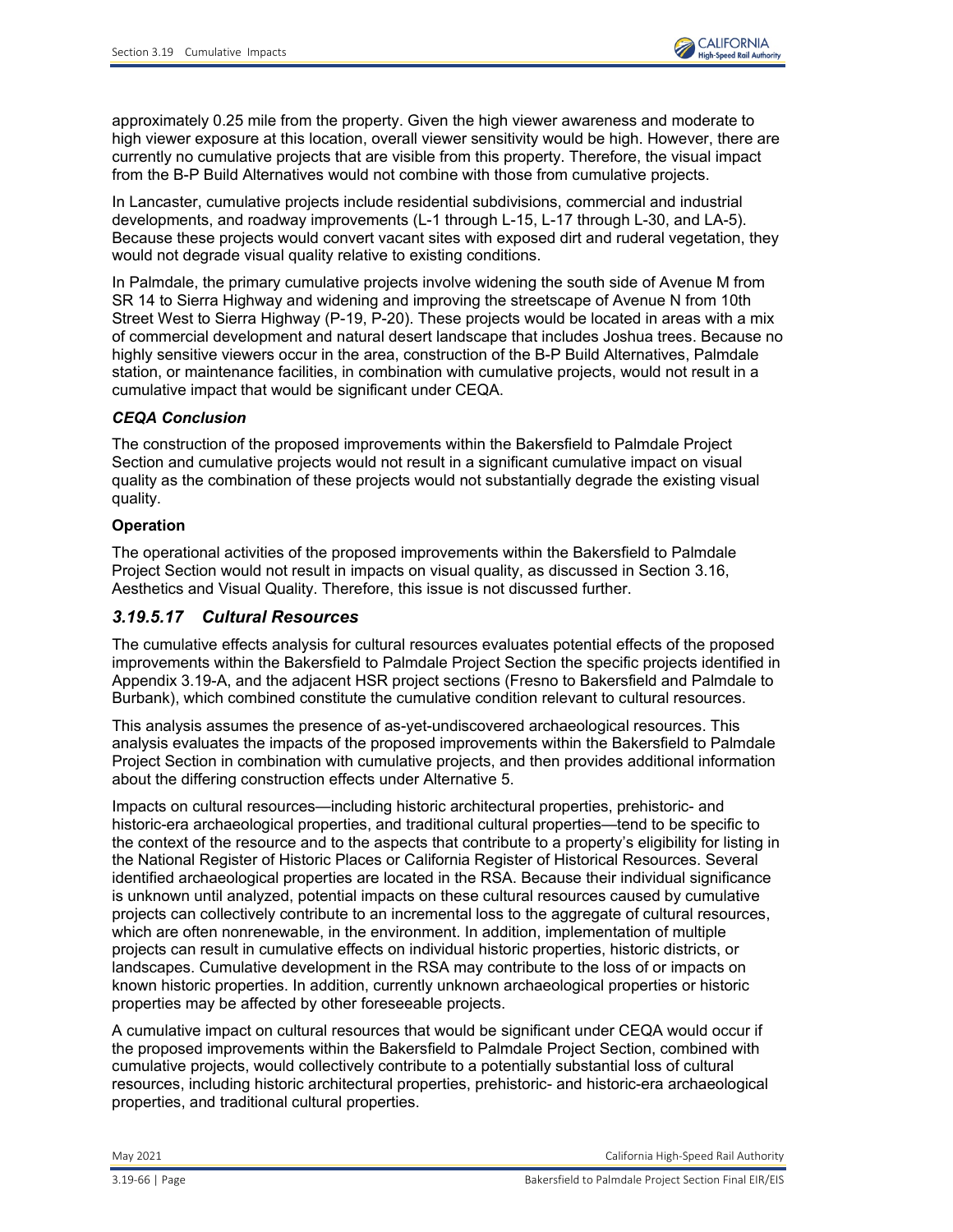

## **Construction**

Construction of the proposed improvements within the Bakersfield to Palmdale Project Section, in combination with cumulative projects, could result in exposure and disruption of cultural resources, including archaeological resources and traditional cultural properties, and would result in the removal or alteration of historic architectural resources. The significance of archaeological resources is unknown until analyzed; therefore, potential impacts on these resources caused by cumulative projects could collectively contribute to an incremental loss to the aggregate of cultural and archaeological resources. Cumulative development could result in losses of unique resources (as defined in Public Resources Code Section 21083.2) or historical resources (as defined in Section 21083.2 of CEQA and Section 15064.5 of the State CEQA Guidelines) if excavation exposes archaeological deposits that cannot be effectively removed or recovered due to the circumstances of their exposure (e.g., in railroad rights-of-way or urbanized settings) or if recovery would not be sufficient to prevent the loss of significant archaeological resources.

Prehistoric and historic archaeological resources could be affected during construction of the proposed improvements within the Bakersfield to Palmdale Project Section and cumulative projects. Linear projects in the cumulative scenario that require extensive excavation, such as the Fresno to Bakersfield and Palmdale to Burbank Project Sections of the HSR system, the BNSF/UPRR Mojave Subdivision Tehachapi Rail Improvement Project (K-8), and possible widening of SR-58 and SR-184 (K-13, K-14), are examples of projects with the potential to affect archaeological resources. As discussed in Section 3.17, Cultural Resources, construction of Alternatives 1 and 2 would each affect 47 archaeological resources; Alternatives 3 and 5 would each affect 46 archaeological resources. Implementation of the CCNM Design Option or Refined CCNM Design Option would not change the number of affected archaeological resources under any of the B-P Build Alternatives. It should be noted that, due to various engineering refinements, a revised APE was created. To identify archaeological historic properties in the revised APE, previously conducted records searches at the Southern San Joaquin Valley Information Center at California State University, Bakersfield and the South Central Coastal Information Center at California State University, Fullerton were reviewed. The records searches identified two previously recorded archaeological sites and one isolate within the revised APE, and ten archaeological sites that are no longer within the revised APE. Further, there is a potential for buried archaeological deposits (i.e., archaeological sites with no surface manifestation) to be encountered during ground-disturbing activities inside portions of the RSA. It is likely that cultural resources, specifically prehistoric and historic archaeological resources, could be disturbed, damaged, or destroyed during construction activities associated with the proposed improvements within the Bakersfield to Palmdale Project Section and cumulative projects, resulting in a cumulative impact that would be significant under CEQA. However, as discussed in Section 3.17.8, Mitigation Measures, of Section 3.17, Cultural Resources, these effects could be minimized and mitigated under any of the B-P Build Alternatives. Likewise, cumulative projects would identify measures through the CEQA and/or NEPA process to mitigate for effects on cultural resources.

The proposed improvements within the Bakersfield to Palmdale Project Section would have a direct effect to historic architectural properties and contribute to this cumulative impact. Implementation of Alternatives 1, 2, 3, and 5 would result in substantial adverse changes to one built historical resource (the Big Creek Hydroelectric System Historic District). Implementation of Alternatives B-P Build Alternatives or the CCNM Design Option would result in direct visual changes to one built historical resource (La Paz). Under the Refined CCNM Design Option, impacts to La Paz would be less than significant. In addition to these effects, implementation of Alternative 5 would require demolition of the historic Denny's Restaurant #30. The effects to the Big Creek Hydroelectric System Historic District could be mitigated and minimized (discussed in Section 3.17.8, Mitigation Measures, of Section 3.17, Cultural Resources) such that these impacts would not result in a significant cumulative impact on historic architectural properties. Further, refinements to the APE caused by various engineering refinements added three historic properties that are listed or eligible for listing in the National Register of Historic Places and California Register of Historical Resources to the B-P APE. These historic properties consist of

California High-Speed Rail Authority May 2021 and Separate School and School and School and School and School and School and School and School and School and School and School and School and School and School and School an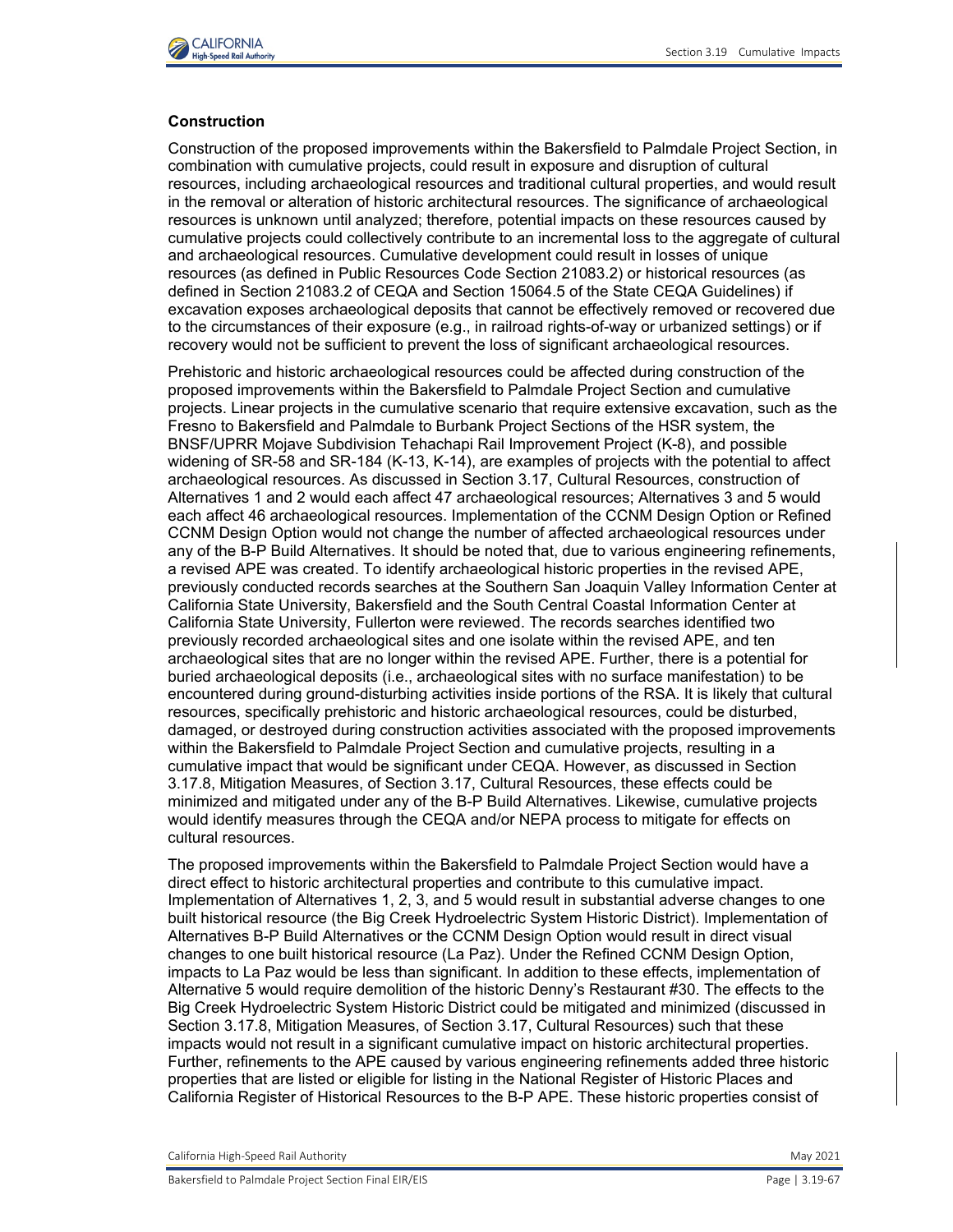

Cedar Avenue Historic District / Cedar Avenue Complex in Lancaster, and two residential properties in Lancaster. As discussed in the Section 106 Addendum Finding of Effect Report (Authority 2021), Alternatives 1, 2, 3, and 5 would have no adverse effect on the Cedar Avenue Historic District / Cedar Avenue Complex and the property on Trevor Avenue. Alternatives 1, 2, and 3 would have no adverse effect on the property on Lancaster Boulevard; the effects could be mitigated and minimized such that these impacts would not contribute to a significant cumulative impact on historic architectural properties. The proposed improvements within the Bakersfield to Palmdale Project Section would also comply with mitigation measures aimed at mitigating adverse visual effects. However, Alternative 5 would contribute to a cumulative impact that would be significant under CEQA and cumulatively considerable because the Denny's Restaurant #30 historical resource would be demolished.

## *CEQA Conclusion*

Construction of the proposed improvements within the Bakersfield to Palmdale Project Section, in combination with other cumulative projects, would result in a significant cumulative impact on archaeological resources because it would potentially expose and disrupt these resources. The proposed improvements within the Bakersfield to Palmdale Project Section's incremental contribution to this impact would be cumulatively considerable, and no mitigation is available to address this cumulative impact. Construction of Alternative 5 and cumulative projects would result in a significant cumulative impact on historic resources because it would involve demolition of a historic structure. Implementation of the CCNM Design Option or Refined CCNM Design Option would not change this impact. The incremental contribution of Alternative 5 to this impact would be cumulatively considerable because of the demolition of a historic structure. No mitigation is available to address this cumulative impact if this alternative were chosen.

## **Operation**

Operations impacts from the proposed improvements within the Bakersfield to Palmdale Project Section and cumulative projects could result in direct cumulative effects to historic architectural properties due to noise from operation of cumulative infrastructure projects. Operation of the B-P Build Alternatives, in combination with cumulative projects, is anticipated to result in noise impacts at the La Paz property in Keene, California.

Mitigation measures would reduce the potential effects of the proposed improvements within the Bakersfield to Palmdale Project Section and cumulative projects. The proposed improvements within the Bakersfield to Palmdale Project Section include project-level mitigation that would reduce operations impacts on cultural resources, as discussed in Section 3.17.8, Mitigation Measures, of Section 3.17, Cultural Resources. A built environment treatment plan and an archaeological treatment plan are required compliance documents for cultural resources impacted by the proposed improvements within the Bakersfield to Palmdale Project Section. The archaeological treatment and built environment treatment plans would define the process by which mitigation would be applied to each known resource and would outline measures for the phased identification of historic properties as additional parcel access is obtained and design work is completed. The built environment treatment plan would describe appropriate IAMFs and mitigation measures to address noise and vibration impacts on the historic La Paz property. Cumulative projects would be required to develop similar plans to reduce the potential effects to cultural resources prior to project approval. These measures would reduce potential indirect effects to historic architectural properties. Additionally, if selected, the CCNM Design Option or Refined CCNM Design Option would further reduce noise effects to La Paz by locating the alignment farther away from this property.

## *CEQA Conclusion*

Under CEQA, operation of the proposed improvements within the Bakersfield to Palmdale Project Section and cumulative projects would not result in a significant cumulative impact on cultural resources. Therefore, no mitigation is required.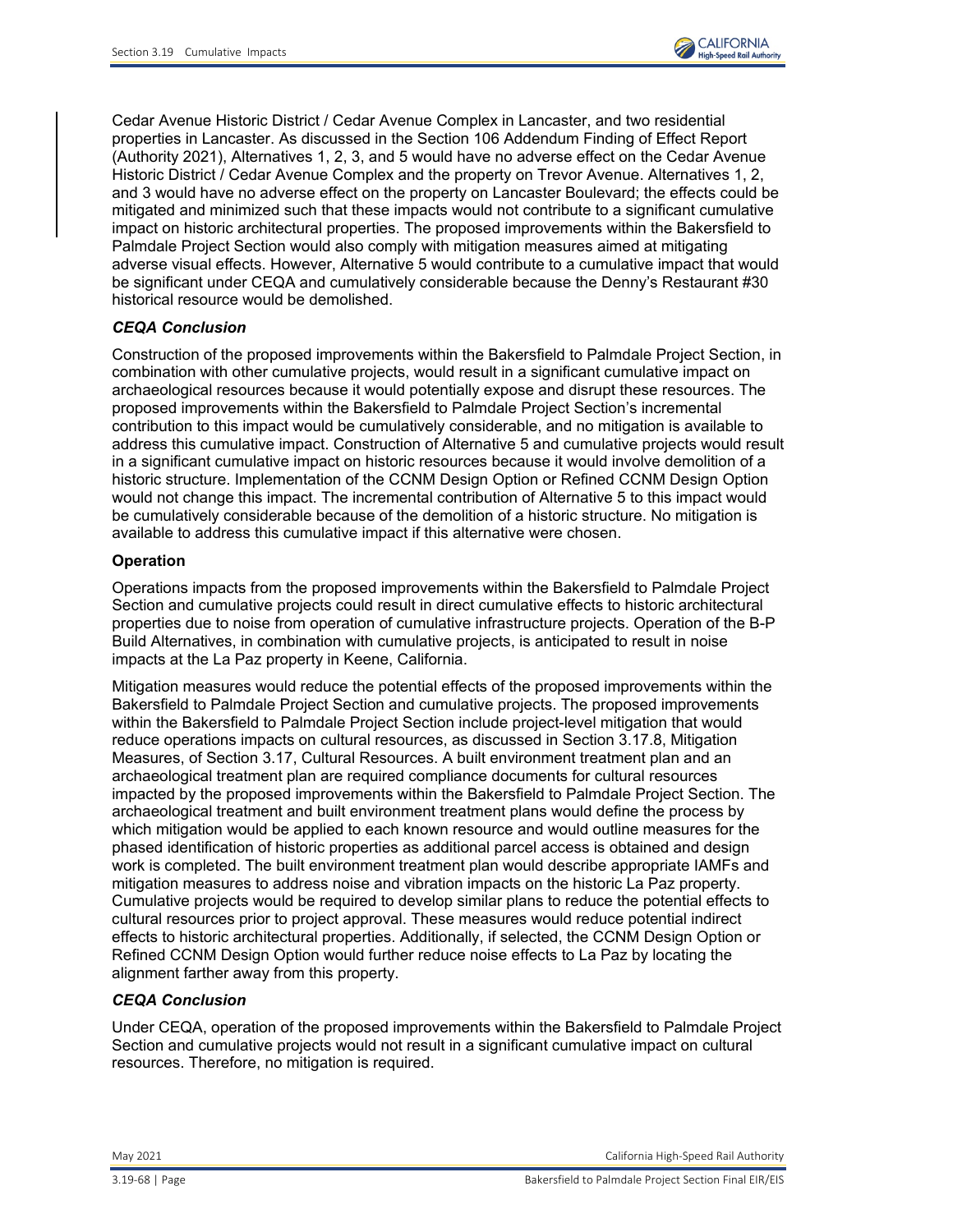# **3.19.6 Mitigation Measures (for Any Newly Identified Significant Cumulative Impacts)**

This section provides a discussion of mitigation measures required specifically to reduce any newly identified cumulative impacts of the proposed improvements within the Bakersfield to Palmdale Project Section. This summary does not include project-level mitigation measures discussed previously in the EIR/EIS sections for each resource area (Sections 3.2 through 3.18). One mitigation measure was identified, which would apply to all of the B-P Build Alternatives.

# *3.19.6.1 Fresno to Bakersfield Locally Generated Alternative Mitigation Measures from 34th Street and L to Oswell Street*

The *Fresno to Bakersfield Section Final Supplemental EIR* (Authority 2018b) and the *Final Supplemental EIS* (Authority 2019b) identified mitigation measures that are applicable to the entire length of the F-B LGA from just north of Poplar Avenue in Shafter to Oswell Street in Bakersfield. Not all measures identified in the Final Supplemental EIR and the Final Supplemental EIS are applicable to the portion of the F-B LGA from 34th Street and L Street to Oswell Street. The following cumulative impacts-related mitigation measures apply to the portion of the F-B LGA from 34th Street and L Street to Oswell Street:

- **F-B LGA CUM-N&V-MM#1: Consult with Agencies Regarding Construction Activities** To minimize the potential overlapping noise-generating construction activities within the same area, the Authority would consult with local city and county planning departments and other agencies as determined necessary. Consultation would entail notifying the departments/agencies regarding the anticipated HSR construction schedule and would allow for adjustment of construction schedules for adjacent projects or projects in close proximity to the HSR alignment, to the extent feasible.
- **F-B LGA CUM-SO-MM#1: Consult with Agencies Regarding Construction Activities** To minimize the potential cumulative effects of overlapping construction activities within the same area, the Authority would consult with the local city and county planning departments and other agencies as determined necessary, to notify the departments/agencies regarding the anticipated HSR construction schedule and allow for adjustment of construction schedules for adjacent projects or projects in close proximity to the HSR alignment, to the extent feasible, in order to limit the overlap of community disruption.
- **F-B LGA CUM-VQ-MM#1: Consult with Agencies on HSR Project Design**—Prior to construction, the Authority would consult with local city and county planning departments to provide information about the HSR project design. This would allow for local plans and proposed development projects that could be adversely affected by the HSR project to be modified and potential visual impacts to high-sensitivity viewers to be reduced, as determined feasible by project applicants/planning departments.

F-B LGA CUM-VQ-MM#1: Consult with Agencies on HSR Project Design has been replaced by AVQ-IAMF#2: Aesthetic Review Process.

# *3.19.6.2 Socioeconomics and Communities*

## **CUM-SO-MM#1: Coordination with Cumulative Construction Project Sponsors**

During construction of the HSR project section, coordination would occur with the project sponsors or other entities, including local or regional governments, to coordinate construction schedules and potential closures, detours, and other elements of construction, to the greatest extent feasible, in order to minimize impacts on surrounding communities. Such coordination would include planning for vehicular, pedestrian, and bicycle detours; performing community outreach to ensure residents and businesses are aware of potential issues in advance; and allowing for public input and feedback in planning for construction.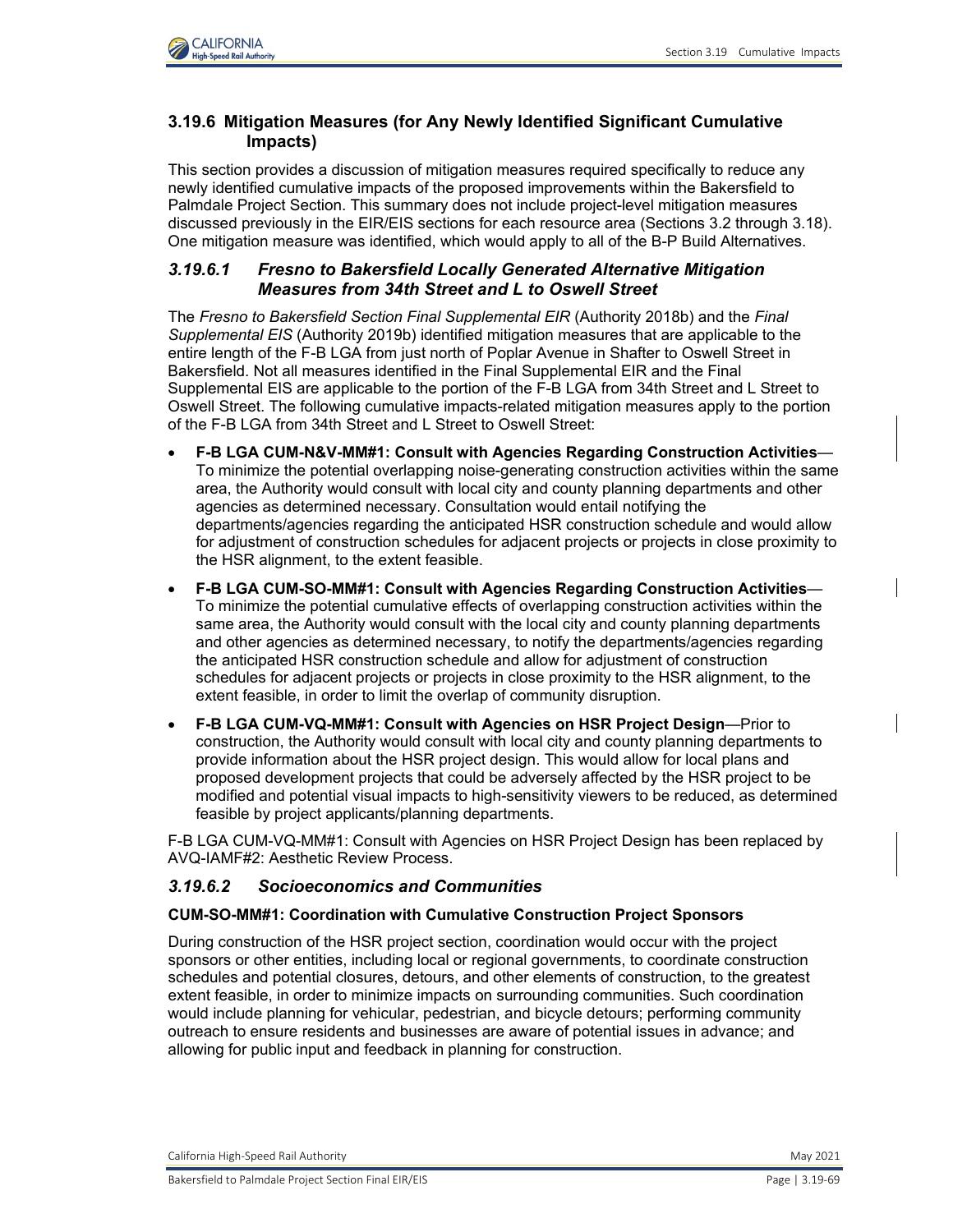

# *3.19.6.3 Mitigation Summary*

[Table 3.19-7](#page-69-0) summarizes the cumulative mitigation measure that would be required for the proposed improvements within the Bakersfield to Palmdale Project Section to reduce the project's contribution to the identified cumulative impact. A summary of the residual impact following implementation of this mitigation measure is also provided in the table. For a discussion of residual impacts following implementation of these measures, refer to Section 3.19.7, Impacts Summary.

<span id="page-69-0"></span>

|  | Table 3.19-7 Summary of Mitigation Measures |
|--|---------------------------------------------|
|--|---------------------------------------------|

| <b>Mitigation Measure</b>                                                                     | <b>Description</b>                                                                                                     | <b>Alternatives</b>                                                      | <b>Residual Impact</b>                                                                          |
|-----------------------------------------------------------------------------------------------|------------------------------------------------------------------------------------------------------------------------|--------------------------------------------------------------------------|-------------------------------------------------------------------------------------------------|
| CUM-SO-MM#1<br>Coordination with<br><b>Cumulative Construction</b><br><b>Project Sponsors</b> | Coordination of<br>construction schedules<br>and potential closures,<br>detours, and other<br>elements of construction | Alternatives 1, 2, 3, and 5<br>(regardless of the CCNM<br>Design Option) | Some residual impacts<br>may occur but would be<br>minimized to the greatest<br>extent feasible |

# **3.19.7 Impacts Summary**

This section provides a summary of cumulative construction impacts and cumulative operation impacts for all resource areas for the proposed improvements within the Bakersfield to Palmdale Project Section which includes the B-P Build Alternatives, CCNM Design Option, Refined CCNM Design Option, the portion of the F-B LGA from the intersection of 34th Street and L Street to Oswell Street, and the maintenance facilities and any cumulative mitigation measures that apply to these impacts in [Table 3.19-8](#page-70-0) and [Table 3.19-9.](#page-76-0) Project-level mitigation measures are not included in these tables. A comparison of impacts associated with each of the B-P Build Alternatives, the CCNM Design Option, or Refined CCNM Design Option is included where applicable.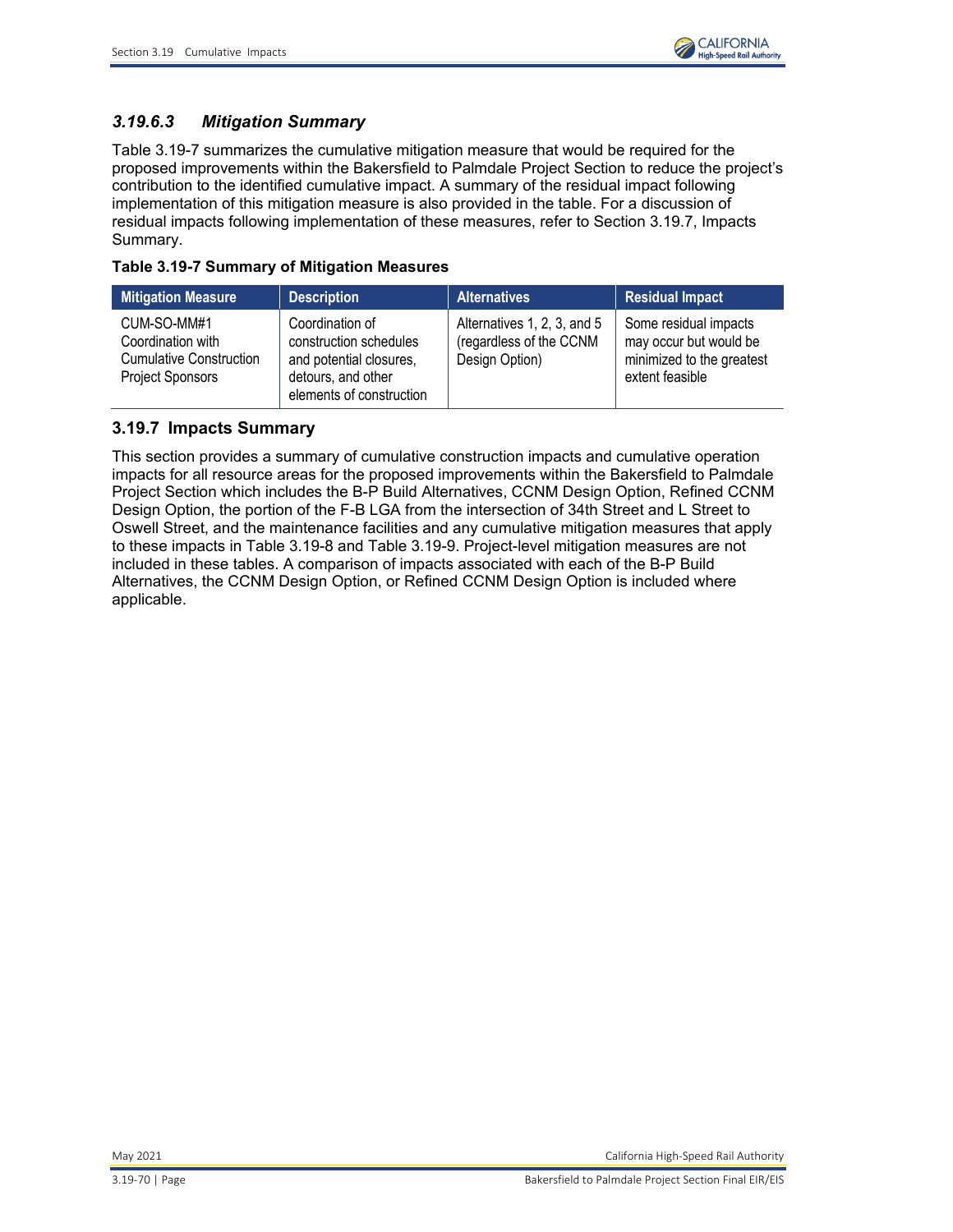# **Table 3.19-8 Summary of Cumulative Construction Impacts**

<span id="page-70-0"></span>

| <b>Resource</b>                       | <b>Comparison of Cumulative</b><br><b>Construction Impacts</b>                                                                                                                                                                                                                                   | <b>CEQA Impact</b>                                                                                                                                                                                                                                                                                                                                                   | <b>Cumulative Mitigation</b> |  |  |
|---------------------------------------|--------------------------------------------------------------------------------------------------------------------------------------------------------------------------------------------------------------------------------------------------------------------------------------------------|----------------------------------------------------------------------------------------------------------------------------------------------------------------------------------------------------------------------------------------------------------------------------------------------------------------------------------------------------------------------|------------------------------|--|--|
| Transportation                        |                                                                                                                                                                                                                                                                                                  |                                                                                                                                                                                                                                                                                                                                                                      |                              |  |  |
| Transportation                        | The proposed improvements within the<br>Bakersfield to Palmdale Project Section<br>would not contribute to a cumulative<br>impact.                                                                                                                                                               | Not Significant                                                                                                                                                                                                                                                                                                                                                      | None required                |  |  |
| Air Quality and Global Climate Change |                                                                                                                                                                                                                                                                                                  |                                                                                                                                                                                                                                                                                                                                                                      |                              |  |  |
| <b>Air Quality</b>                    | Construction of the proposed<br>improvements within the Bakersfield to<br>Palmdale Project Section would<br>contribute to a cumulative impact (CO<br>emissions only). Cumulative impacts<br>would have the same significance<br>findings under all B-P Build Alternatives<br>and design options. | Significant-Cumulatively Considerable<br>This impact would remain significant and<br>cumulatively considerable because<br>despite mitigation, the Bakersfield to<br>Palmdale Project Section would increase<br>emissions of CO for which the RSA is in<br>nonattainment under an applicable<br>federal or state ambient air quality<br>standard during construction. | None available               |  |  |
| <b>GHG Emissions</b>                  | The proposed improvements within the<br>Bakersfield to Palmdale Project Section<br>would not contribute to a cumulative<br>impact.                                                                                                                                                               | Not Significant                                                                                                                                                                                                                                                                                                                                                      | None required                |  |  |
| <b>Noise and Vibration</b>            |                                                                                                                                                                                                                                                                                                  |                                                                                                                                                                                                                                                                                                                                                                      |                              |  |  |
| Noise                                 | The proposed improvements within the<br>Bakersfield to Palmdale Project Section<br>would not contribute to a cumulative<br>impact.                                                                                                                                                               | Not Significant                                                                                                                                                                                                                                                                                                                                                      | None required                |  |  |
| Vibration                             | The proposed improvements within the<br><b>Bakersfield to Palmdale Project Section</b><br>would not contribute to a cumulative<br>impact.                                                                                                                                                        | Not Significant                                                                                                                                                                                                                                                                                                                                                      | None required                |  |  |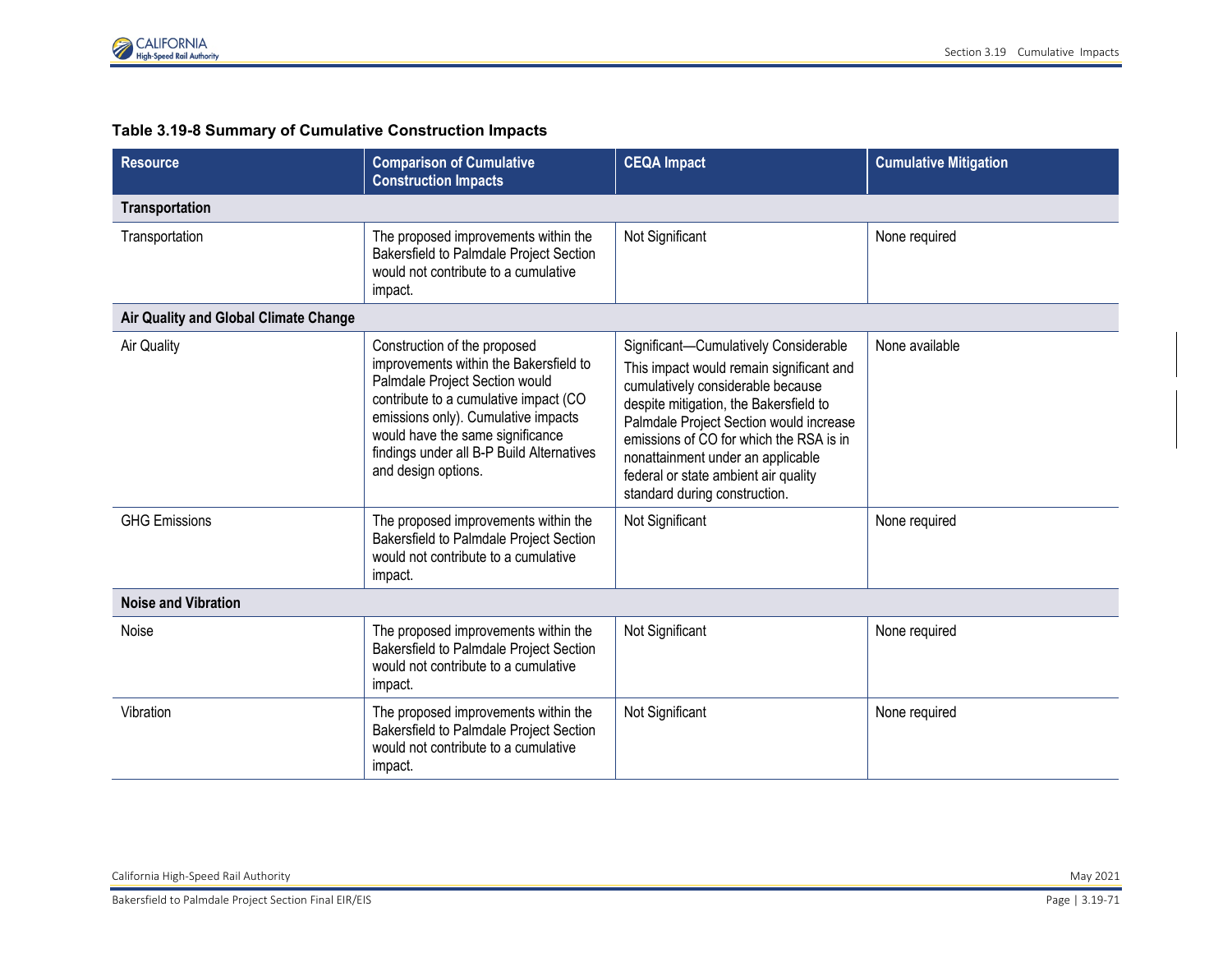

| <b>Resource</b>                         | <b>Comparison of Cumulative</b><br><b>Construction Impacts</b>                                                                                                    | <b>CEQA Impact</b> | <b>Cumulative Mitigation</b> |  |  |
|-----------------------------------------|-------------------------------------------------------------------------------------------------------------------------------------------------------------------|--------------------|------------------------------|--|--|
| <b>EMI and EMF</b>                      |                                                                                                                                                                   |                    |                              |  |  |
| <b>EMI and EMF</b>                      | The proposed improvements within the<br>Bakersfield to Palmdale Project Section<br>would not contribute to a cumulative<br>impact.                                | No Impact          | None required                |  |  |
| <b>Public Utilities and Energy</b>      |                                                                                                                                                                   |                    |                              |  |  |
| <b>Public Utilities</b>                 | The proposed improvements within the<br>Bakersfield to Palmdale Project Section<br>would not contribute to a cumulative<br>impact.                                | Not Significant    | None required                |  |  |
| Energy                                  | The proposed improvements within the<br>Bakersfield to Palmdale Project Section<br>would not contribute to a cumulative<br>impact.                                | Not Significant    | None required                |  |  |
| Water                                   | The proposed improvements within the<br>Bakersfield to Palmdale Project Section<br>would not contribute to a cumulative<br>impact.                                | Not Significant    | None required                |  |  |
| Solid Waste                             | The proposed improvements within the<br>Bakersfield to Palmdale Project Section<br>would not contribute to a cumulative<br>impact.                                | Not Significant    | None required                |  |  |
| <b>Biological and Aquatic Resources</b> |                                                                                                                                                                   |                    |                              |  |  |
| <b>Wildlife Movement Corridors</b>      | The proposed improvements within the<br>Bakersfield to Palmdale Project Section<br>would not contribute to a cumulative<br>impact after project-level mitigation. | Not Significant    | None required                |  |  |
| <b>Aquatic Resources</b>                | The proposed improvements within the<br>Bakersfield to Palmdale Project Section<br>would not contribute to a cumulative<br>impact after project-level mitigation. | Not Significant    | None required                |  |  |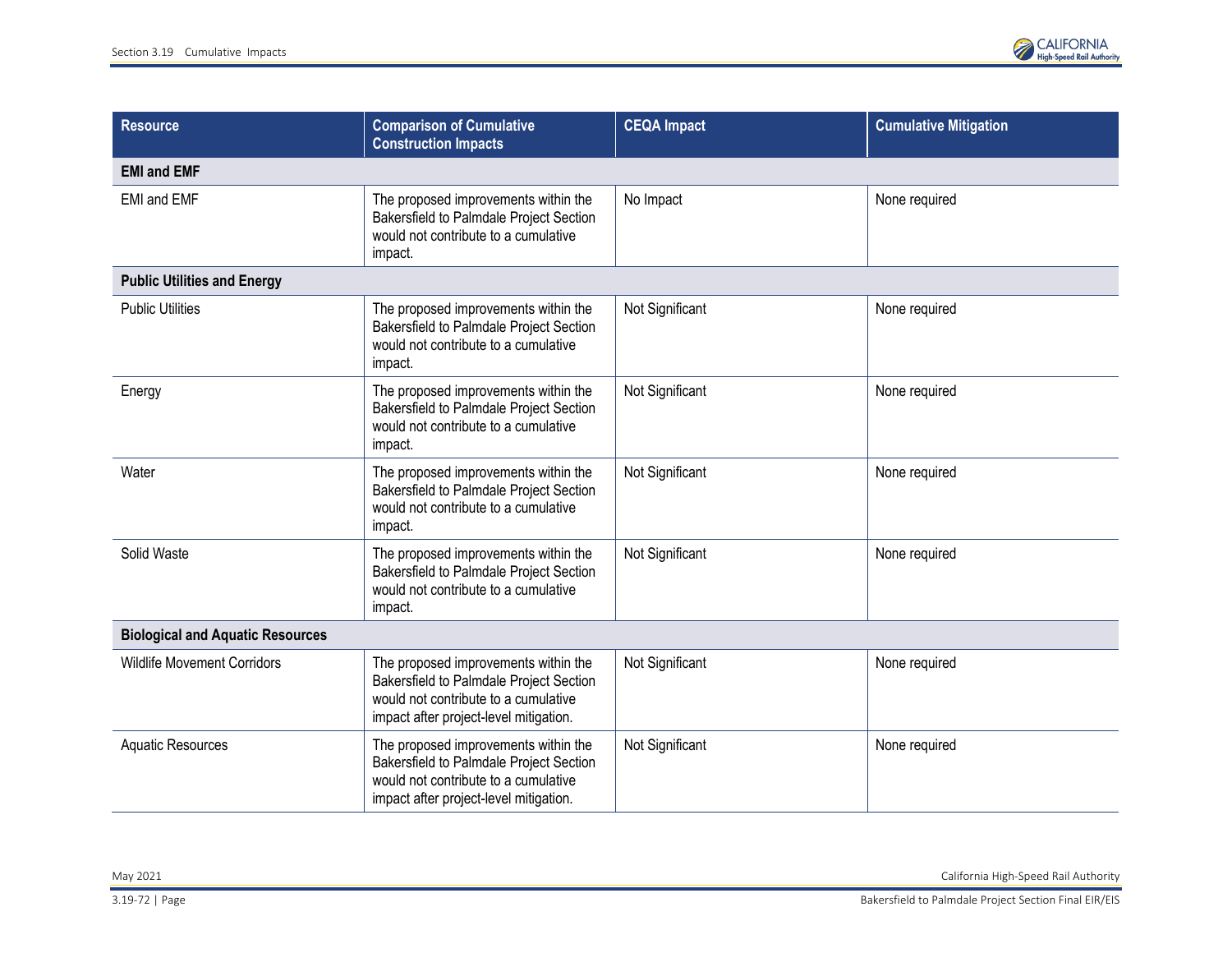| <b>Resource</b>                                           | <b>Comparison of Cumulative</b><br><b>Construction Impacts</b>                                                                                                    | <b>CEQA Impact</b> | <b>Cumulative Mitigation</b> |
|-----------------------------------------------------------|-------------------------------------------------------------------------------------------------------------------------------------------------------------------|--------------------|------------------------------|
| Special-Status Plant and Wildlife Species                 | The proposed improvements within the<br>Bakersfield to Palmdale Project Section<br>would not contribute to a cumulative<br>impact after project-level mitigation. | Not Significant    | None required                |
| <b>Hydrology and Water Resources</b>                      |                                                                                                                                                                   |                    |                              |
| Floodplains                                               | The proposed improvements within the<br>Bakersfield to Palmdale Project Section<br>would not contribute to a cumulative<br>impact.                                | Not Significant    | None required                |
| Surface Waters                                            | The proposed improvements within the<br>Bakersfield to Palmdale Project Section<br>would not contribute to a cumulative<br>impact.                                | Not Significant    | None required                |
| Groundwater                                               | The proposed improvements within the<br>Bakersfield to Palmdale Project Section<br>would not contribute to a cumulative<br>impact.                                | Not Significant    | None required                |
| Geology, Soils, Seismicity, and Paleontological Resources |                                                                                                                                                                   |                    |                              |
| Geology, Soils, Seismicity                                | The proposed improvements within the<br>Bakersfield to Palmdale Project Section<br>would not contribute to a cumulative<br>impact.                                | Not Significant    | None required                |
| Paleontological Resources                                 | The proposed improvements within the<br>Bakersfield to Palmdale Project Section<br>would not contribute to a cumulative<br>impact.                                | Not Significant    | None required                |
| <b>Hazardous Materials and Wastes</b>                     |                                                                                                                                                                   |                    |                              |
| <b>Hazardous Materials and Waste</b>                      | The proposed improvements within the<br>Bakersfield to Palmdale Project Section<br>would not contribute to a cumulative<br>impact.                                | Not Significant    | None required                |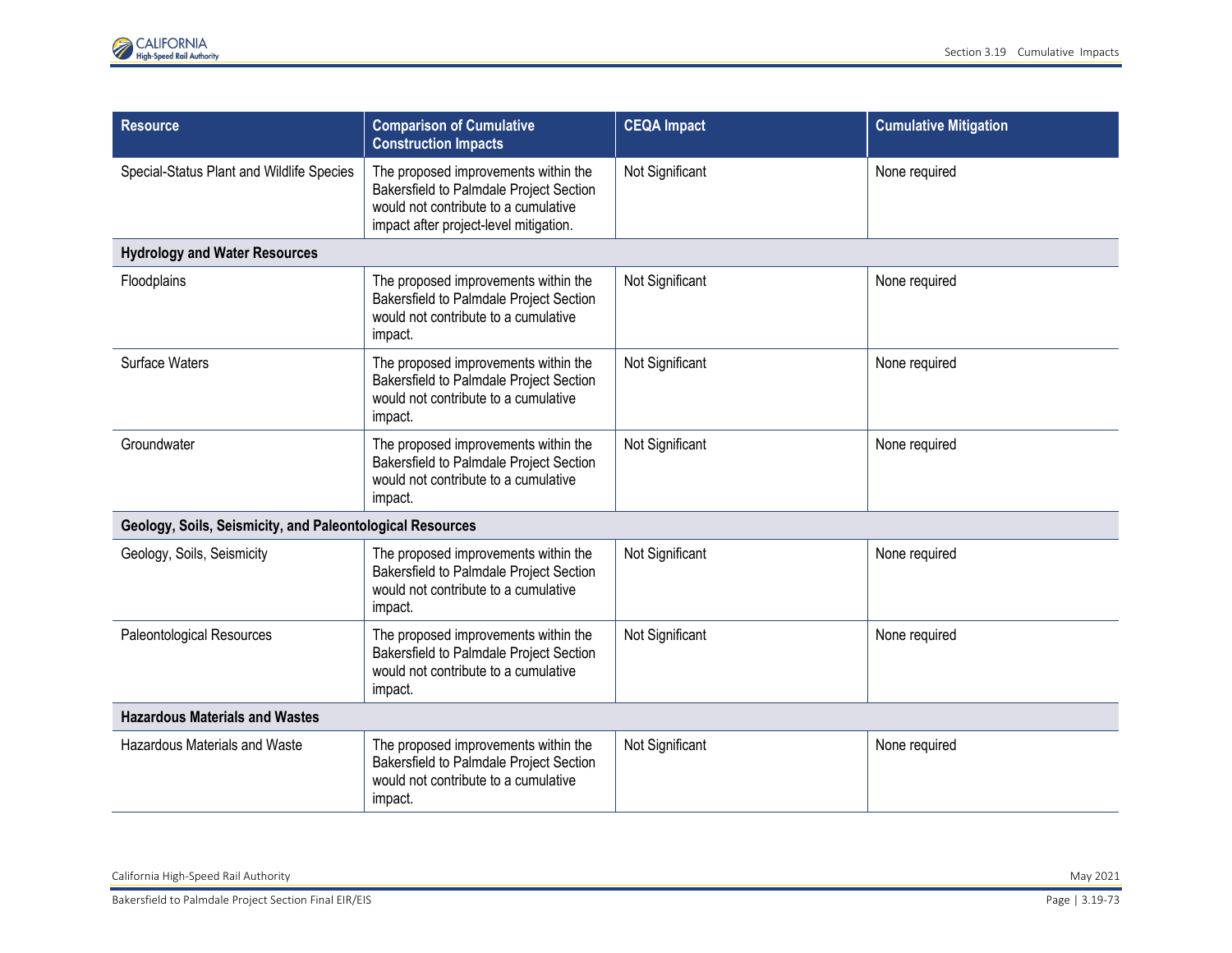

| <b>Resource</b>                       | <b>Comparison of Cumulative</b><br><b>Construction Impacts</b>                                                                                                                                                                                                                                                                                                                                                                                                                                                                                                                                                                                                                                                                                                                                                                  | <b>CEQA Impact</b>                                                                                                                                                                                                                                                                                                                  | <b>Cumulative Mitigation</b> |  |  |
|---------------------------------------|---------------------------------------------------------------------------------------------------------------------------------------------------------------------------------------------------------------------------------------------------------------------------------------------------------------------------------------------------------------------------------------------------------------------------------------------------------------------------------------------------------------------------------------------------------------------------------------------------------------------------------------------------------------------------------------------------------------------------------------------------------------------------------------------------------------------------------|-------------------------------------------------------------------------------------------------------------------------------------------------------------------------------------------------------------------------------------------------------------------------------------------------------------------------------------|------------------------------|--|--|
| <b>Safety and Security</b>            |                                                                                                                                                                                                                                                                                                                                                                                                                                                                                                                                                                                                                                                                                                                                                                                                                                 |                                                                                                                                                                                                                                                                                                                                     |                              |  |  |
| Safety and Security                   | The proposed improvements within the<br>Bakersfield to Palmdale Project Section<br>would not contribute to a cumulative<br>impact.                                                                                                                                                                                                                                                                                                                                                                                                                                                                                                                                                                                                                                                                                              | Not Significant                                                                                                                                                                                                                                                                                                                     | None required                |  |  |
| <b>Socioeconomics and Communities</b> |                                                                                                                                                                                                                                                                                                                                                                                                                                                                                                                                                                                                                                                                                                                                                                                                                                 |                                                                                                                                                                                                                                                                                                                                     |                              |  |  |
| Population and Community Impacts      | Cumulative impacts would have the<br>same significance findings under all B-P<br>Build Alternatives, but the number of<br>residents, businesses, and community<br>facilities displaced would vary. Alternative<br>5 would have the largest incremental<br>impact due to displacing 338 residential<br>units, 285 businesses, and 4 community<br>facilities. Alternative 3 would result in<br>fewer displacements than Alternative 5,<br>with 244 residential units, 231<br>businesses, and 4 community facilities<br>displaced. Alternatives 1 and 2 would<br>result in the fewest displacements, with<br>243 residential units, 231 businesses,<br>and 4 community facilities. The CCNM<br>Design Option or Refined CCNM Design<br>Option would not change the number of<br>displacements under the B-P Build<br>Alternatives. | Significant-Cumulatively Considerable<br>This impact would remain cumulatively<br>considerable because despite mitigation,<br>the B-P Build Alternatives would<br>permanently disrupt established patterns<br>of interaction among community<br>residents and directly displace residents,<br>businesses, and community facilities. | CUM-SO-MM#1                  |  |  |
| Economic Impacts                      | The proposed improvements within the<br>Bakersfield to Palmdale Project Section<br>would not contribute to a cumulative<br>impact.                                                                                                                                                                                                                                                                                                                                                                                                                                                                                                                                                                                                                                                                                              | Not Significant                                                                                                                                                                                                                                                                                                                     | None required                |  |  |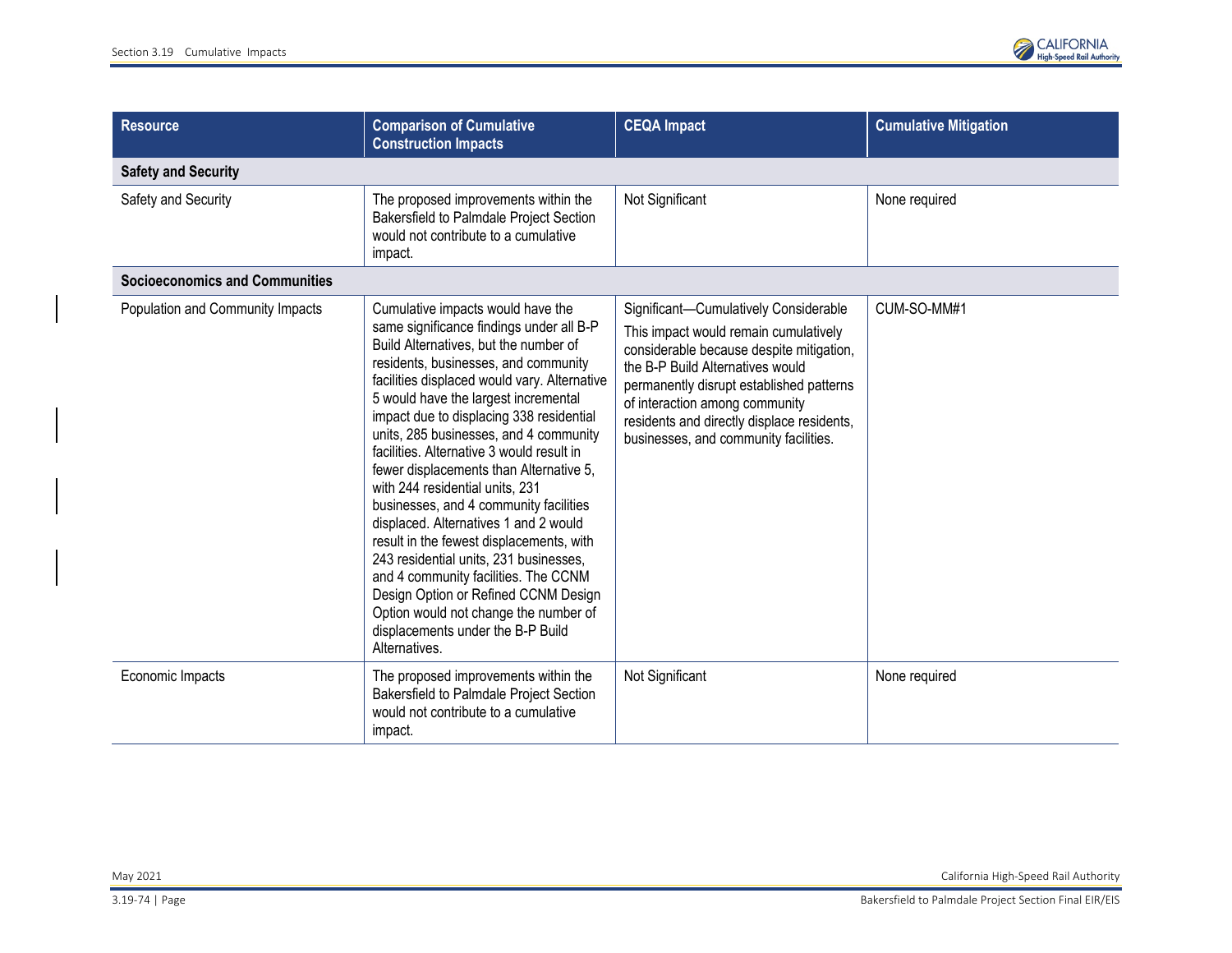| <b>Resource</b>                                | <b>Comparison of Cumulative</b><br><b>Construction Impacts</b>                                                                                                                                                                                                                                                                                                                                                                                                                                                                                                                                                                                                                                                                                                                                                                                                                                                                                                                                                                                                                                                                                                                                  | <b>CEQA Impact</b>                                                                                                                                                                                                                                                                                                           | <b>Cumulative Mitigation</b>     |  |  |
|------------------------------------------------|-------------------------------------------------------------------------------------------------------------------------------------------------------------------------------------------------------------------------------------------------------------------------------------------------------------------------------------------------------------------------------------------------------------------------------------------------------------------------------------------------------------------------------------------------------------------------------------------------------------------------------------------------------------------------------------------------------------------------------------------------------------------------------------------------------------------------------------------------------------------------------------------------------------------------------------------------------------------------------------------------------------------------------------------------------------------------------------------------------------------------------------------------------------------------------------------------|------------------------------------------------------------------------------------------------------------------------------------------------------------------------------------------------------------------------------------------------------------------------------------------------------------------------------|----------------------------------|--|--|
|                                                | <b>Station Planning, Land Use, and Development</b>                                                                                                                                                                                                                                                                                                                                                                                                                                                                                                                                                                                                                                                                                                                                                                                                                                                                                                                                                                                                                                                                                                                                              |                                                                                                                                                                                                                                                                                                                              |                                  |  |  |
| Station Planning, Land Use, and<br>Development | The proposed improvements within the<br>Bakersfield to Palmdale Project Section<br>would not contribute to a cumulative<br>impact.                                                                                                                                                                                                                                                                                                                                                                                                                                                                                                                                                                                                                                                                                                                                                                                                                                                                                                                                                                                                                                                              | Not Significant                                                                                                                                                                                                                                                                                                              | None required                    |  |  |
| <b>Agricultural Farmland and Forest Land</b>   |                                                                                                                                                                                                                                                                                                                                                                                                                                                                                                                                                                                                                                                                                                                                                                                                                                                                                                                                                                                                                                                                                                                                                                                                 |                                                                                                                                                                                                                                                                                                                              |                                  |  |  |
| Agricultural Farmland                          | Cumulative impacts would have the<br>same significance findings under all B-P<br>Build Alternatives, but the number of<br>acres of Important Farmland that would<br>be converted to other uses would vary.<br>Alternative 3 would result in the largest<br>incremental impact based on the<br>conversion of 611 acres of Important<br>Farmland, 559 of which are zoned for<br>agricultural use and 71 of which are<br>under a Williamson Act contract.<br>Alternatives 1 and 5 would follow, each<br>resulting in the conversion of 604 acres<br>of Important Farmland, 552 of which are<br>zoned for agriculture use and 71 of which<br>are under a Williamson Act contract.<br>Alternative 2 would have the smallest<br>incremental impact, as it would result in<br>the conversion of 565 acres of Important<br>Farmland, 621 of which are zoned for<br>agriculture use and 86 of which are under<br>a Williamson Act contract. The CCNM<br>Design Option would not change the<br>number of acres of Important Farmland,<br>acres of Williamson Act Contract Land, or<br>acres of land zoned for agriculture use<br>that would be permanently converted<br>under the B-P Build Alternatives. | Significant-Cumulatively Considerable<br>This impact would remain cumulatively<br>considerable because despite mitigation,<br>the B-P Build Alternatives would<br>permanently convert Important Farmland,<br>including that under Williamson Act<br>contract and that zoned for agricultural<br>use, to nonagricultural use. | No feasible mitigation available |  |  |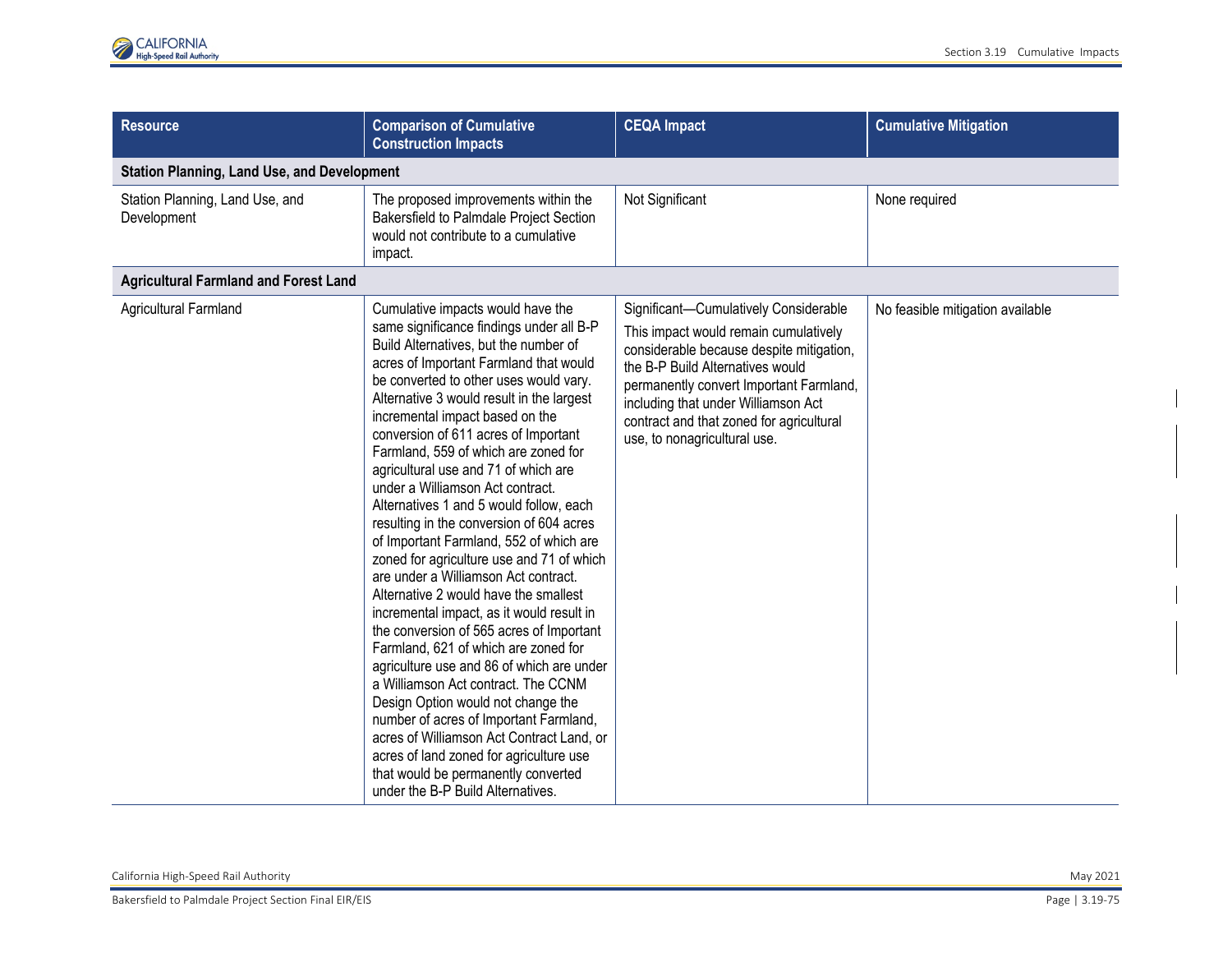

| <b>Resource</b>                      | <b>Comparison of Cumulative</b><br><b>Construction Impacts</b>                                                                                                                                                                                                                                                                                                                                                                                                                                                                                                                                                                         | <b>CEQA Impact</b>                                                                                                                                                                                                                                                                                                                                                                                                      | <b>Cumulative Mitigation</b>     |
|--------------------------------------|----------------------------------------------------------------------------------------------------------------------------------------------------------------------------------------------------------------------------------------------------------------------------------------------------------------------------------------------------------------------------------------------------------------------------------------------------------------------------------------------------------------------------------------------------------------------------------------------------------------------------------------|-------------------------------------------------------------------------------------------------------------------------------------------------------------------------------------------------------------------------------------------------------------------------------------------------------------------------------------------------------------------------------------------------------------------------|----------------------------------|
| Parks, Recreation, and Open Space    |                                                                                                                                                                                                                                                                                                                                                                                                                                                                                                                                                                                                                                        |                                                                                                                                                                                                                                                                                                                                                                                                                         |                                  |
| Parks, Recreation, and Open Space    | The proposed improvements within the<br>Bakersfield to Palmdale Project Section<br>would not contribute to a cumulative<br>impact.                                                                                                                                                                                                                                                                                                                                                                                                                                                                                                     | Not Significant                                                                                                                                                                                                                                                                                                                                                                                                         | None Required                    |
| <b>Aesthetics and Visual Quality</b> |                                                                                                                                                                                                                                                                                                                                                                                                                                                                                                                                                                                                                                        |                                                                                                                                                                                                                                                                                                                                                                                                                         |                                  |
| Aesthetics and Visual Quality        | The proposed improvements within the<br>Bakersfield to Palmdale Project Section<br>would not contribute to a cumulative<br>impact.                                                                                                                                                                                                                                                                                                                                                                                                                                                                                                     | Not Significant                                                                                                                                                                                                                                                                                                                                                                                                         | None Required                    |
| <b>Cultural Resources</b>            |                                                                                                                                                                                                                                                                                                                                                                                                                                                                                                                                                                                                                                        |                                                                                                                                                                                                                                                                                                                                                                                                                         |                                  |
| <b>Cultural Resources</b>            | The cumulative impact of the proposed<br>improvements within the Bakersfield to<br>Palmdale Project Section to<br>archaeological resources would have the<br>same significance findings under all B-P<br>Build Alternatives, the CCNM Design<br>Option, and the Refined CCNM Design<br>Option. Alternative 5 would also result in<br>a cumulative impact on historic<br>architectural resources due to the<br>alignments' direct impact on the historic<br>Denny's Restaurant #30. Alternatives 1,<br>2, and 3, the CCNM Design Option, and<br>the Refined CCNM Design Option would<br>not impact historic architectural<br>resources. | Significant-Cumulatively Considerable<br>This impact would remain cumulatively<br>considerable because despite mitigation,<br>the proposed improvements within the<br>Bakersfield to Palmdale Project Section<br>would potentially expose and disrupt<br>archaeological resources. Alternative 5<br>would also contribute a significant and<br>cumulatively considerable impact to<br>historic architectural resources. | No feasible mitigation available |

B-P = Bakersfield to Palmdale Project Section CCNM = César E. Chávez National Monument CEQA = California Environmental Quality Act EMF = electromagnetic field(s) EMI = electromagnetic interference GHG = greenhouse gas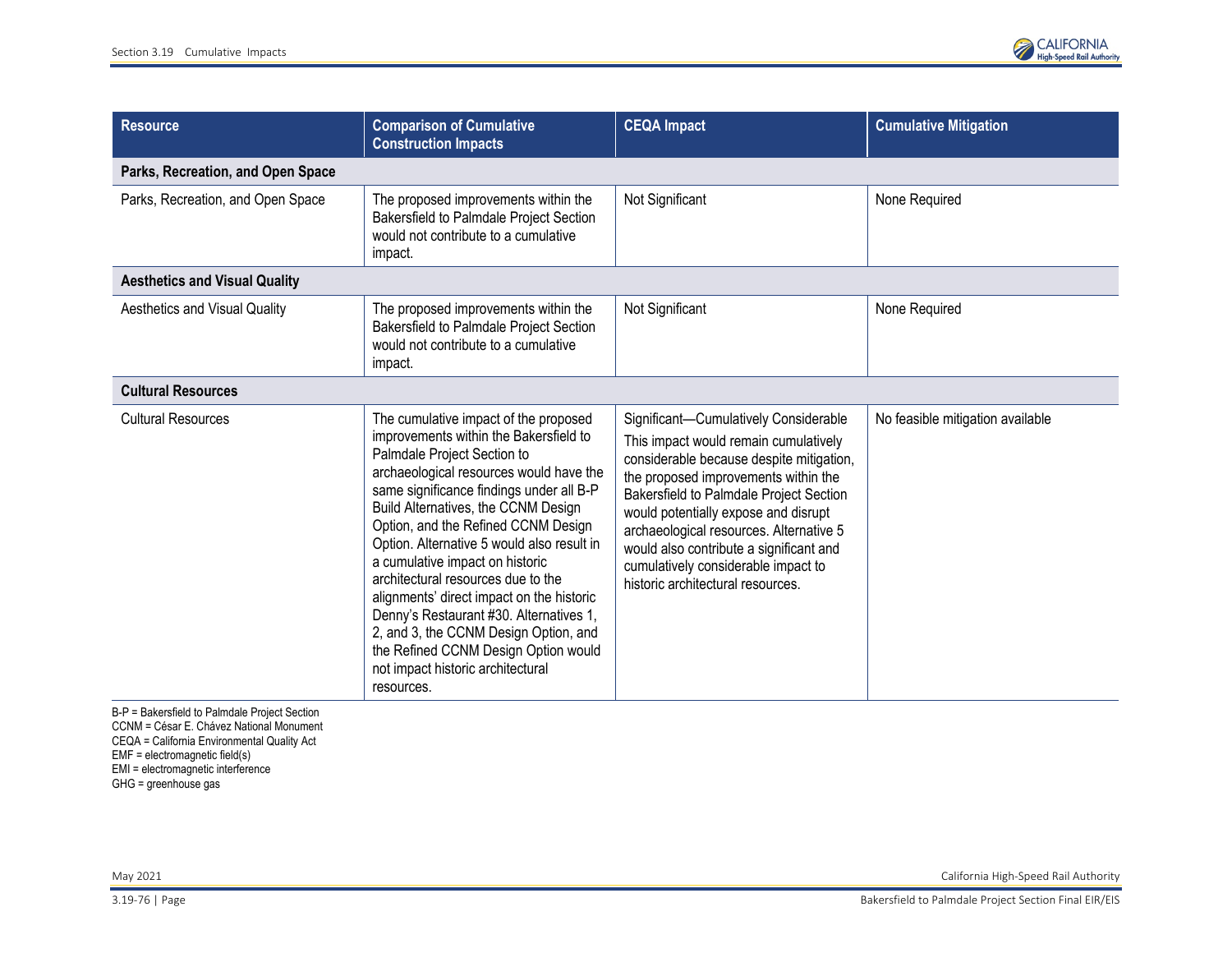

## **Table 3.19-9 Summary of Cumulative Operations Impacts**

| <b>Resource</b>                       | <b>Comparison of Cumulative Operations Impacts</b>                                                                                                                                                                                                                                                                                                                                                                                                                                                                                                                                                                                                                                                                                                                                                                          | <b>CEQA Impact</b>                                                                                                                                                                                                                        | <b>Cumulative Mitigation</b>                   |  |
|---------------------------------------|-----------------------------------------------------------------------------------------------------------------------------------------------------------------------------------------------------------------------------------------------------------------------------------------------------------------------------------------------------------------------------------------------------------------------------------------------------------------------------------------------------------------------------------------------------------------------------------------------------------------------------------------------------------------------------------------------------------------------------------------------------------------------------------------------------------------------------|-------------------------------------------------------------------------------------------------------------------------------------------------------------------------------------------------------------------------------------------|------------------------------------------------|--|
| Transportation                        |                                                                                                                                                                                                                                                                                                                                                                                                                                                                                                                                                                                                                                                                                                                                                                                                                             |                                                                                                                                                                                                                                           |                                                |  |
| Transportation                        | The cumulative operation impact would be similar under all B-P Build Alternatives,<br>the CCNM Design Option, or the Refined CCNM Design Option.                                                                                                                                                                                                                                                                                                                                                                                                                                                                                                                                                                                                                                                                            | Beneficial-Not Significant                                                                                                                                                                                                                | None required                                  |  |
| Air Quality and Global Climate Change |                                                                                                                                                                                                                                                                                                                                                                                                                                                                                                                                                                                                                                                                                                                                                                                                                             |                                                                                                                                                                                                                                           |                                                |  |
| <b>Air Quality</b>                    | The cumulative operation impact would be similar under all B-P Build Alternatives,<br>the CCNM Design Option, and the Refined CCNM Design Option.                                                                                                                                                                                                                                                                                                                                                                                                                                                                                                                                                                                                                                                                           | Beneficial-Not Significant                                                                                                                                                                                                                | None required                                  |  |
| <b>GHG Emissions</b>                  | The cumulative operation impact would be similar under all B-P Build Alternatives,<br>the CCNM Design Option and the Refined CCNM Design Option.                                                                                                                                                                                                                                                                                                                                                                                                                                                                                                                                                                                                                                                                            | Beneficial-Not Significant                                                                                                                                                                                                                | None required                                  |  |
| <b>Noise and Vibration</b>            |                                                                                                                                                                                                                                                                                                                                                                                                                                                                                                                                                                                                                                                                                                                                                                                                                             |                                                                                                                                                                                                                                           |                                                |  |
| Noise                                 | Cumulative operations impacts would have the same significance findings under<br>all B-P Build Alternatives, but the number of sensitive receptors affected varies.<br>Alternative 5 would have the largest incremental noise impact because it would<br>severely affect 578 sensitive receptors. Alternative 3 would follow, severely<br>affecting 516 sensitive receptors. Alternatives 1 and 2 would result in the smallest<br>incremental noise impacts, as they would each severely affect 502 sensitive<br>receptors. The CCNM Design Option and Refined CCNM Design Option applied to<br>any of the B-P Build Alternatives would reduce the number of severely affected<br>sensitive receptors by 1. Nonetheless, the Bakersfield to Palmdale Project Section<br>would result in a cumulatively considerable impact. | Significant-Cumulatively<br>Considerable<br>This impact would remain<br>significant and cumulatively<br>considerable because despite<br>mitigation, the B-P Build<br>Alternatives would exceed noise<br>standards at sensitive receptors. | No feasible cumulative<br>mitigation available |  |
| Vibration                             | The proposed improvements within the Bakersfield to Palmdale Project Section<br>would not contribute to a cumulative impact.                                                                                                                                                                                                                                                                                                                                                                                                                                                                                                                                                                                                                                                                                                | No Impact                                                                                                                                                                                                                                 | None Required                                  |  |
| <b>EMI and EMF</b>                    |                                                                                                                                                                                                                                                                                                                                                                                                                                                                                                                                                                                                                                                                                                                                                                                                                             |                                                                                                                                                                                                                                           |                                                |  |
| <b>EMI and EMF</b>                    | The proposed improvements within the Bakersfield to Palmdale Project Section<br>would not contribute to a cumulative impact.                                                                                                                                                                                                                                                                                                                                                                                                                                                                                                                                                                                                                                                                                                | No Impact                                                                                                                                                                                                                                 | None required                                  |  |
| <b>Public Utilities and Energy</b>    |                                                                                                                                                                                                                                                                                                                                                                                                                                                                                                                                                                                                                                                                                                                                                                                                                             |                                                                                                                                                                                                                                           |                                                |  |
| <b>Public Utilities</b>               | The proposed improvements within the Bakersfield to Palmdale Project Section<br>would not contribute to a cumulative impact.                                                                                                                                                                                                                                                                                                                                                                                                                                                                                                                                                                                                                                                                                                | Not Significant                                                                                                                                                                                                                           | None required                                  |  |
| Energy                                | The proposed improvements within the Bakersfield to Palmdale Project Section<br>would not contribute to a cumulative impact.                                                                                                                                                                                                                                                                                                                                                                                                                                                                                                                                                                                                                                                                                                | Not Significant                                                                                                                                                                                                                           | None required                                  |  |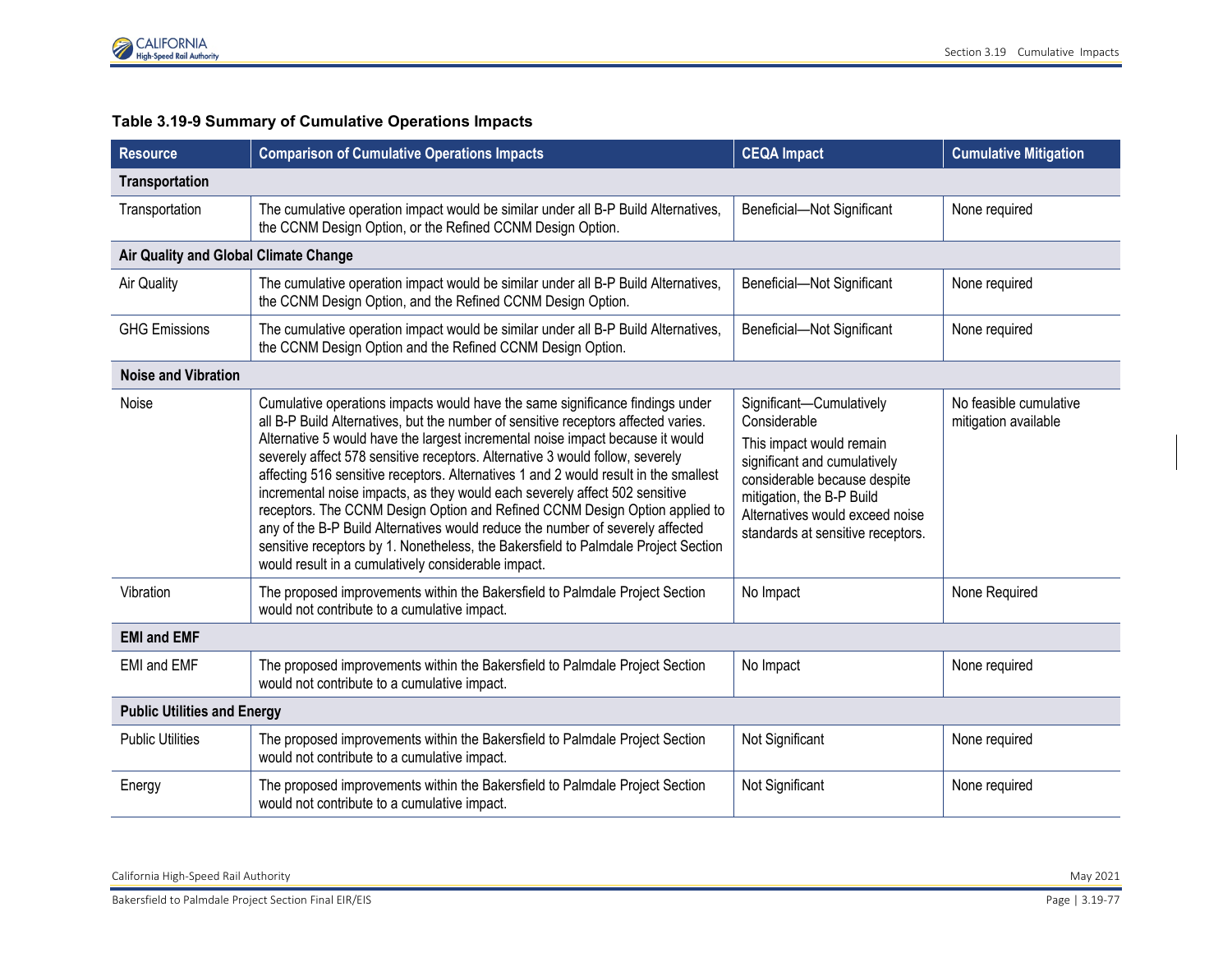

| <b>Resource</b>                                           | <b>Comparison of Cumulative Operations Impacts</b>                                                                           | <b>CEQA Impact</b> | <b>Cumulative Mitigation</b> |  |
|-----------------------------------------------------------|------------------------------------------------------------------------------------------------------------------------------|--------------------|------------------------------|--|
| Water                                                     | The proposed improvements within the Bakersfield to Palmdale Project Section<br>would not contribute to a cumulative impact. | Not Significant    | None required                |  |
| Solid Waste                                               | The proposed improvements within the Bakersfield to Palmdale Project Section<br>would not contribute to a cumulative impact. | Not Significant    | None required                |  |
| <b>Biological and Aquatic Resources</b>                   |                                                                                                                              |                    |                              |  |
| Wildlife Movement<br>Corridors                            | The proposed improvements within the Bakersfield to Palmdale Project Section<br>would not contribute to a cumulative impact. | Not Significant    | None required                |  |
| <b>Aquatic Resources</b>                                  | The proposed improvements within the Bakersfield to Palmdale Project Section<br>would not contribute to a cumulative impact. | Not Significant    | None required                |  |
| Special-Status Plant<br>and Wildlife Species              | The proposed improvements within the Bakersfield to Palmdale Project Section<br>would not contribute to a cumulative impact. | Not Significant    | None required                |  |
| <b>Hydrology and Water Resources</b>                      |                                                                                                                              |                    |                              |  |
| Floodplains                                               | The proposed improvements within the Bakersfield to Palmdale Project Section<br>would not contribute to a cumulative impact. | Not Significant    | None required                |  |
| <b>Surface Waters</b>                                     | The proposed improvements within the Bakersfield to Palmdale Project Section<br>would not contribute to a cumulative impact. | Not Significant    | None required                |  |
| Groundwater                                               | The proposed improvements within the Bakersfield to Palmdale Project Section<br>would not contribute to a cumulative impact. | Not Significant    | None required                |  |
| Geology, Soils, Seismicity, and Paleontological Resources |                                                                                                                              |                    |                              |  |
| Geology, Soils,<br>Seismicity                             | The proposed improvements within the Bakersfield to Palmdale Project Section<br>would not contribute to a cumulative impact. | Not Significant    | None required                |  |
| Paleontological<br>Resources                              | The proposed improvements within the Bakersfield to Palmdale Project Section<br>would not contribute to a cumulative impact. | No Impact          | None required                |  |
| <b>Hazardous Materials and Waste</b>                      |                                                                                                                              |                    |                              |  |
| <b>Hazardous Materials</b><br>and Waste                   | The proposed improvements within the Bakersfield to Palmdale Project Section<br>would not contribute to a cumulative impact. | Not Significant    | None required                |  |
| <b>Safety and Security</b>                                |                                                                                                                              |                    |                              |  |
| Safety and Security                                       | The proposed improvements within the Bakersfield to Palmdale Project Section<br>would not contribute to a cumulative impact. | Not Significant    | None required                |  |

May 2021 California High-Speed Rail Authority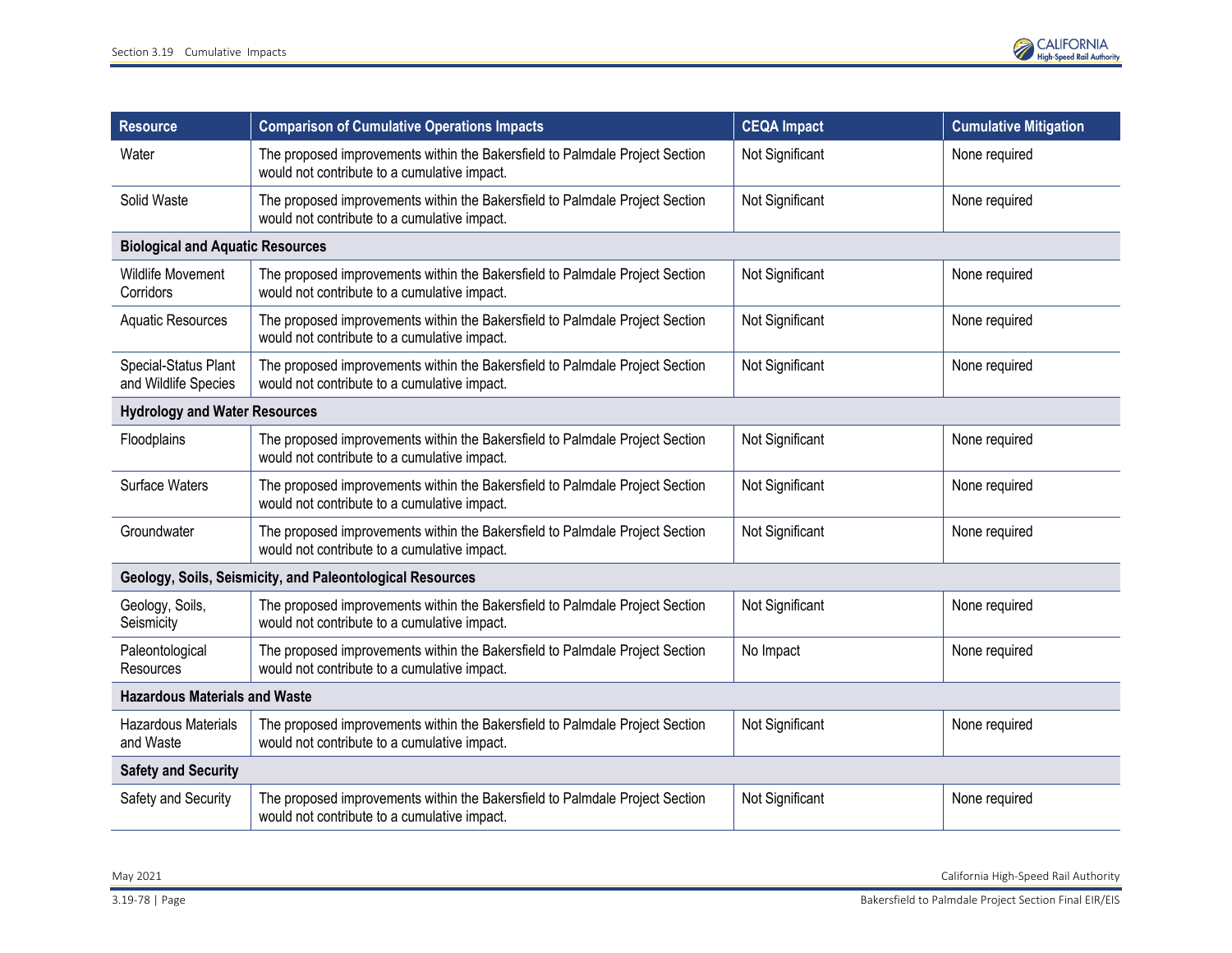| <b>Resource</b>                                                                                                                     | <b>Comparison of Cumulative Operations Impacts</b>                                                                                         | <b>CEQA Impact</b>         | <b>Cumulative Mitigation</b> |
|-------------------------------------------------------------------------------------------------------------------------------------|--------------------------------------------------------------------------------------------------------------------------------------------|----------------------------|------------------------------|
| <b>Socioeconomics and Communities</b>                                                                                               |                                                                                                                                            |                            |                              |
| Population and<br>Community Impacts                                                                                                 | The proposed improvements within the Bakersfield to Palmdale Project Section<br>would not contribute to a cumulative impact.               | Not Significant            | None required                |
| Economic Impacts                                                                                                                    | The cumulative impact of would be similar under all B-P Build Alternatives, the<br>CCNM Design Option, and the Refined CCNM Design Option. | Beneficial-Not Significant | None required                |
|                                                                                                                                     | <b>Station Planning, Land Use, and Development</b>                                                                                         |                            |                              |
| Station Planning,<br>Land Use, and<br>Development                                                                                   | The proposed improvements within the Bakersfield to Palmdale Project Section<br>would not contribute to a cumulative impact.               | Not Significant            | None required                |
| <b>Agricultural Farmland and Forest Land</b>                                                                                        |                                                                                                                                            |                            |                              |
| Agricultural Farmland                                                                                                               | The proposed improvements within the Bakersfield to Palmdale Project Section<br>would not contribute to a cumulative impact.               | Not Significant            | None required                |
| Parks, Recreation, and Open Space                                                                                                   |                                                                                                                                            |                            |                              |
| Parks, Recreation,<br>and Open Space                                                                                                | The proposed improvements within the Bakersfield to Palmdale Project Section<br>would not contribute to a cumulative impact.               | Not Significant            | None required                |
| <b>Aesthetics and Visual Quality</b>                                                                                                |                                                                                                                                            |                            |                              |
| Aesthetics and<br><b>Visual Quality</b>                                                                                             | The Bakersfield to Palmdale Project Section would not contribute to a cumulative<br>impact.                                                | Not Significant            | None required                |
| <b>Cultural Resources</b>                                                                                                           |                                                                                                                                            |                            |                              |
| <b>Cultural Resources</b>                                                                                                           | The Bakersfield to Palmdale Project Section would not contribute to a cumulative<br>impact.                                                | Not Significant            | None required                |
| The conclusions of this table are the same with or without the CCNM Design Option.<br>B-P = Bakersfield to Palmdale Project Section |                                                                                                                                            |                            |                              |

CCNM = César E. Chávez National Monument

CO = carbon monoxide

CEQA = California Environmental Quality Act

EMF = electromagnetic field(s)

EMI = electromagnetic interference

GHG = greenhouse gas